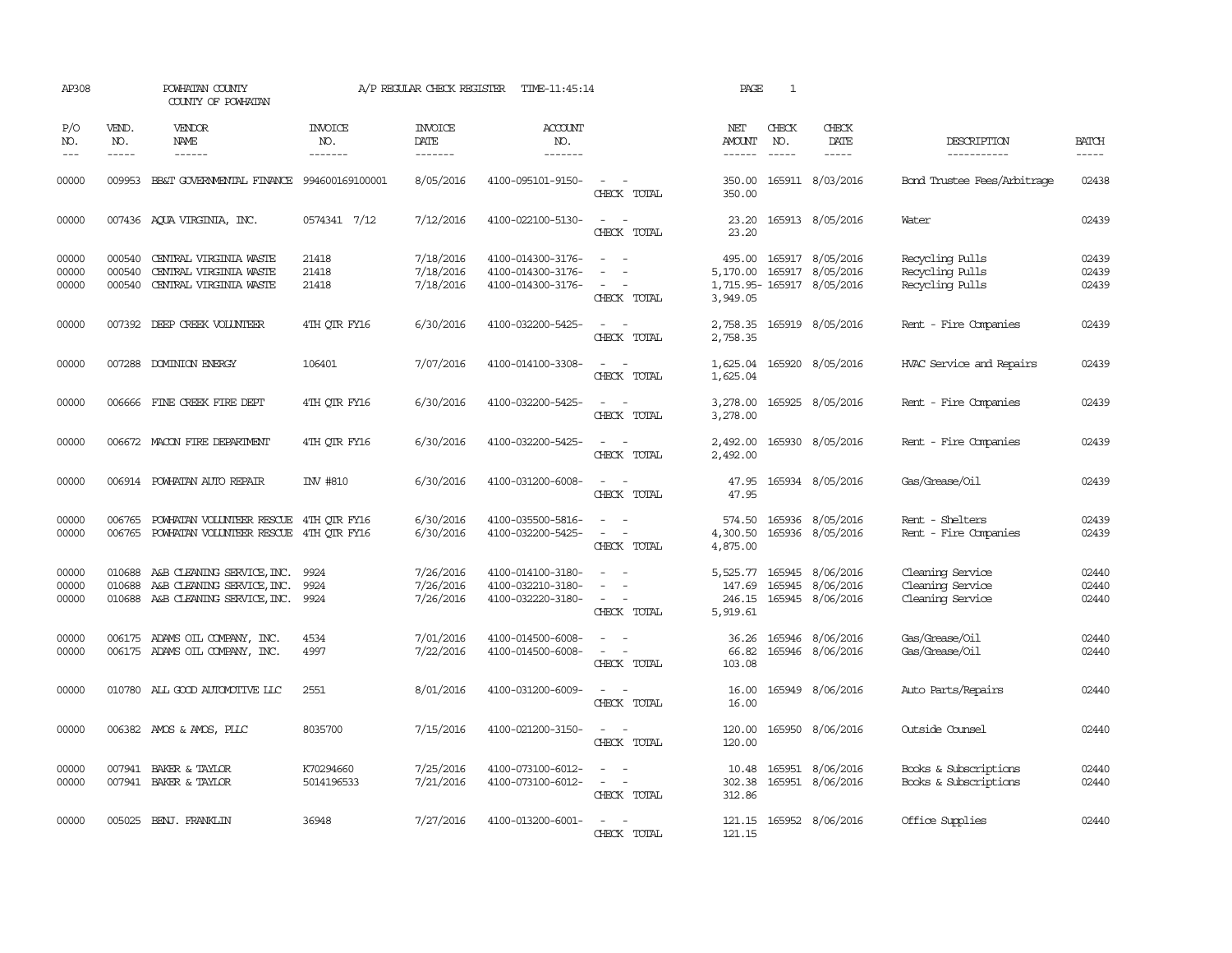| AP308                                                       |                                                | POWHATAN COUNTY<br>COUNTY OF POWHATAN                                                                                                                                                                          |                                                                    | A/P REGULAR CHECK REGISTER                                                              | TIME-11:45:14                                                                                                                                   |                                                           | PAGE                                                                     | 2                                                                  |                                                                                         |                                                                                                                                                                                                                                   |                                                             |
|-------------------------------------------------------------|------------------------------------------------|----------------------------------------------------------------------------------------------------------------------------------------------------------------------------------------------------------------|--------------------------------------------------------------------|-----------------------------------------------------------------------------------------|-------------------------------------------------------------------------------------------------------------------------------------------------|-----------------------------------------------------------|--------------------------------------------------------------------------|--------------------------------------------------------------------|-----------------------------------------------------------------------------------------|-----------------------------------------------------------------------------------------------------------------------------------------------------------------------------------------------------------------------------------|-------------------------------------------------------------|
| P/O<br>NO.<br>$- - -$                                       | VEND.<br>NO.<br>$\frac{1}{2}$                  | VENDOR<br>NAME<br>------                                                                                                                                                                                       | INVOICE<br>NO.<br>-------                                          | <b>INVOICE</b><br>DATE<br>-------                                                       | <b>ACCOUNT</b><br>NO.<br>-------                                                                                                                |                                                           | NET<br><b>AMOUNT</b><br>$- - - - - -$                                    | CHECK<br>NO.                                                       | CHECK<br>DATE<br>$- - - - -$                                                            | DESCRIPTION<br>-----------                                                                                                                                                                                                        | <b>BATCH</b><br>-----                                       |
| 00000                                                       | 009897                                         | BLEDSOE, B. THOMAS                                                                                                                                                                                             | 8035711                                                            | 7/19/2016                                                                               | 4100-021200-3150-                                                                                                                               | CHECK TOTAL                                               | 120.00<br>120.00                                                         |                                                                    | 165953 8/06/2016                                                                        | Outside Counsel                                                                                                                                                                                                                   | 02440                                                       |
| 00000                                                       |                                                | 008651 C & L AUTOMOTIVE                                                                                                                                                                                        | 8810                                                               | 7/26/2016                                                                               | 4100-031200-6009-                                                                                                                               | CHECK TOTAL                                               | 483.49<br>483.49                                                         |                                                                    | 165955 8/06/2016                                                                        | Auto Parts/Repairs                                                                                                                                                                                                                | 02440                                                       |
| 00000                                                       |                                                | 007353 CDW GOVERNMENT, INC.                                                                                                                                                                                    | DSF7368                                                            | 7/20/2016                                                                               | 4100-073100-6002-                                                                                                                               | $\sim$<br>CHECK TOTAL                                     | 463.47<br>463.47                                                         |                                                                    | 165957 8/06/2016                                                                        | Computer Equipment-non-capital                                                                                                                                                                                                    | 02440                                                       |
| 00000<br>00000<br>00000                                     | 006965<br>006965<br>006965                     | CINIAS CORPORATION<br>CINIAS CORPORATION<br>CINIAS CORPORATION                                                                                                                                                 | 143778879<br>143778879<br>143778880                                | 7/20/2016<br>7/20/2016<br>7/20/2016                                                     | 4100-014500-6011-<br>4100-014100-6011-<br>4100-014300-6011-                                                                                     | $\sim$<br>CHECK TOTAL                                     | 123.26<br>116.96<br>305.56                                               | 165958                                                             | 65.34 165958 8/06/2016<br>8/06/2016<br>165958 8/06/2016                                 | Uniforms<br>Uniforms<br>Uniforms                                                                                                                                                                                                  | 02440<br>02440<br>02440                                     |
| 00000                                                       | 010857                                         | OMG IMPRESSIONS, INC.                                                                                                                                                                                          | 3642                                                               | 7/22/2016                                                                               | 4100-073100-6001-                                                                                                                               | CHECK TOTAL                                               | 56.90<br>56.90                                                           |                                                                    | 165959 8/06/2016                                                                        | Office Supplies                                                                                                                                                                                                                   | 02440                                                       |
| 00000                                                       | 009899                                         | COMCAST                                                                                                                                                                                                        | 141566011 7/16                                                     | 7/21/2016                                                                               | 4100-032210-5260-                                                                                                                               | CHECK TOTAL                                               | 89.97<br>89.97                                                           |                                                                    | 165960 8/06/2016                                                                        | Internet                                                                                                                                                                                                                          | 02440                                                       |
| 00000<br>00000                                              | 001760<br>001760                               | COURTOIS SIGNS, GRAPHICS,<br>COURTOIS SIGNS, GRAPHICS,                                                                                                                                                         | 17234<br>17234                                                     | 7/21/2016<br>7/21/2016                                                                  | 4100-014600-3310-<br>4100-073100-6001-                                                                                                          | CHECK TOTAL                                               | 230.00<br>29.95<br>259.95                                                |                                                                    | 165961 8/06/2016<br>165961 8/06/2016                                                    | Repairs and Maintenance<br>Office Supplies                                                                                                                                                                                        | 02440<br>02440                                              |
| 00000                                                       | 010079                                         | DEAL & LACHENEY P.C.                                                                                                                                                                                           | 4652                                                               | 8/01/2016                                                                               | 4100-012210-3150-                                                                                                                               | $\sim$<br>$\overline{\phantom{a}}$<br>CHECK TOTAL         | 10,000.00<br>10,000.00                                                   |                                                                    | 165962 8/06/2016                                                                        | Contracted County Attomey                                                                                                                                                                                                         | 02440                                                       |
| 00000                                                       |                                                | 006879 DEMCO, INC.                                                                                                                                                                                             | 5915570                                                            | 7/18/2016                                                                               | 4100-073100-6014-                                                                                                                               | $\overline{a}$<br>$\overline{\phantom{a}}$<br>CHECK TOTAL | 2,384.58<br>2,384.58                                                     |                                                                    | 165964 8/06/2016                                                                        | Library Supplies                                                                                                                                                                                                                  | 02440                                                       |
| 00000                                                       |                                                | 008750 DOMINION VIRGINIA POWER                                                                                                                                                                                 | 9384102860 7/16                                                    | 7/27/2016                                                                               | 4100-053910-5643-                                                                                                                               | CHECK TOTAL                                               | 392.74<br>392.74                                                         |                                                                    | 165965 8/06/2016                                                                        | PCCAA Services - Federal CSBG                                                                                                                                                                                                     | 02441                                                       |
| 00000<br>00000<br>00000<br>00000<br>00000<br>00000<br>00000 | 011224<br>011224<br>011224<br>011224<br>011224 | ELECTRONIC SYSTEMS, INC.<br>ELECTRONIC SYSTEMS, INC.<br>011224 ELECTRONIC SYSTEMS, INC.<br>011224 ELECTRONIC SYSTEMS, INC.<br>ELECTRONIC SYSTEMS, INC.<br>ELECTRONIC SYSTEMS, INC.<br>ELECTRONIC SYSTEMS, INC. | 476034<br>476034<br>476034<br>476034<br>476034<br>476034<br>476034 | 7/25/2016<br>7/25/2016<br>7/25/2016<br>7/25/2016<br>7/25/2016<br>7/25/2016<br>7/25/2016 | 4100-012310-3320-<br>4100-012100-3320-<br>4100-032200-3320-<br>4100-014100-3320-<br>4100-014300-3310-<br>4100-031200-3320-<br>4100-012410-3320- | $\sim$<br>CHECK TOTAL                                     | 42.00<br>427.25<br>14.00<br>42.00<br>14.00<br>114.00<br>112.00<br>765.25 | 165966<br>165966<br>165966<br>165966<br>165966<br>165966<br>165966 | 8/06/2016<br>8/06/2016<br>8/06/2016<br>8/06/2016<br>8/06/2016<br>8/06/2016<br>8/06/2016 | Maintenance & Service Contract<br>Maintenance & Service Contract<br>Maintenance & Service Contract<br>Maintenance & Service Contract<br>Repairs & Maintenance<br>Maintenance & Service Contract<br>Maintenance & Service Contract | 02441<br>02441<br>02441<br>02441<br>02441<br>02441<br>02441 |
| 00000                                                       |                                                | 009763 ENGLISBY, MARK E. PC                                                                                                                                                                                    | 8035703                                                            | 7/21/2016                                                                               | 4100-021200-3150-                                                                                                                               | $\overline{\phantom{a}}$<br>CHECK TOTAL                   | 120.00<br>120.00                                                         |                                                                    | 165967 8/06/2016                                                                        | Outside Counsel                                                                                                                                                                                                                   | 02441                                                       |
| 00000                                                       |                                                | 006074 EVIDENT, INC.                                                                                                                                                                                           | 107723A                                                            | 7/25/2016                                                                               | 4100-031200-6014-                                                                                                                               | $\sim$<br>CHECK TOTAL                                     | 328.25<br>328.25                                                         |                                                                    | 165968 8/06/2016                                                                        | Other Operating Supplies                                                                                                                                                                                                          | 02441                                                       |
| 00000                                                       |                                                | 006606 FLATROCK GLASS & DOOR INC 18120                                                                                                                                                                         |                                                                    | 7/13/2016                                                                               | 4100-014100-3310-                                                                                                                               | CHECK TOTAL                                               | 70.00<br>70.00                                                           |                                                                    | 165969 8/06/2016                                                                        | Repairs & Maintenance                                                                                                                                                                                                             | 02441                                                       |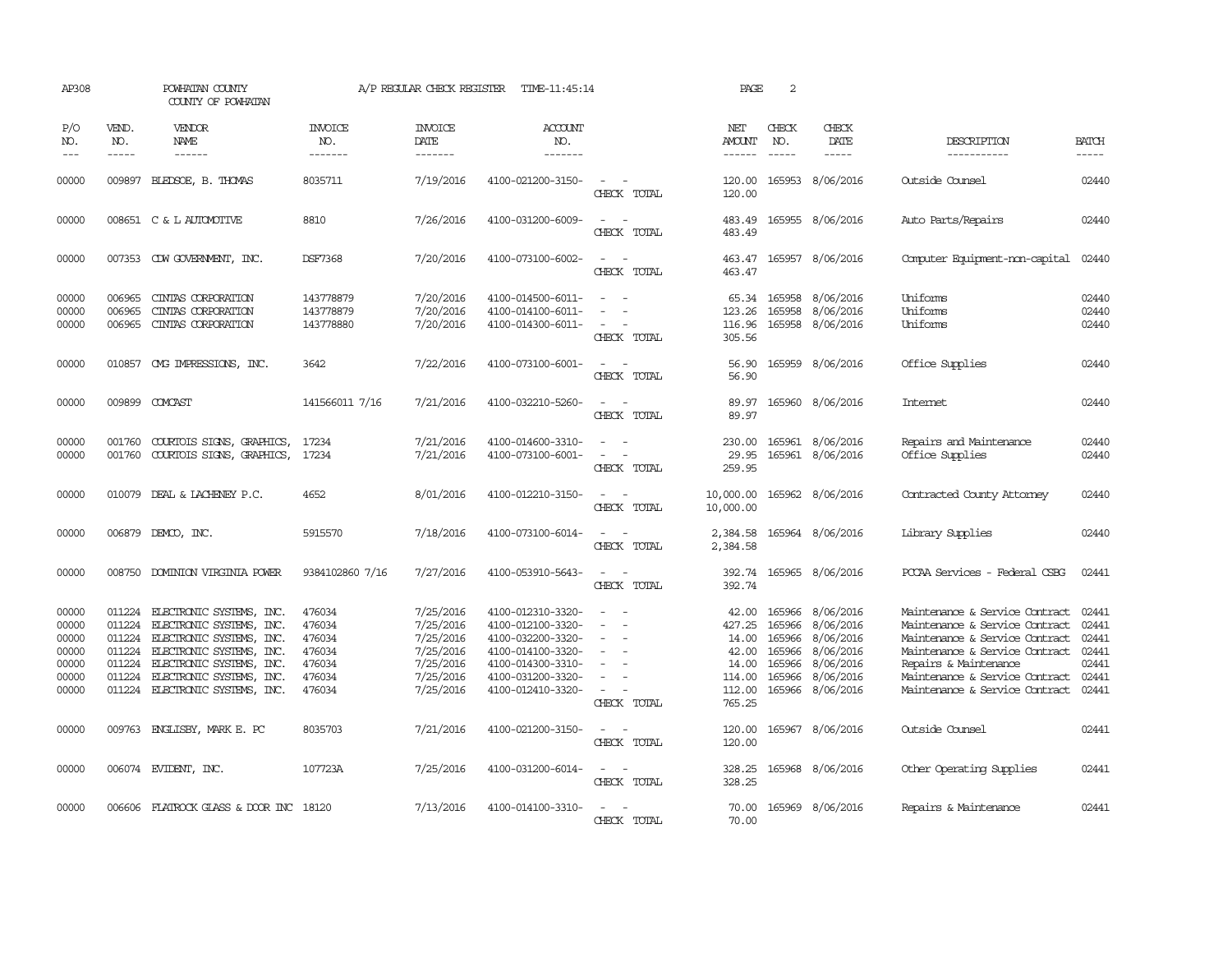| AP308                            |                                      | POWHATAN COUNTY<br>COUNTY OF POWHATAN                                                                |                                           | A/P REGULAR CHECK REGISTER                       | TIME-11:45:14                                                                    |                                                     | PAGE                                               | 3                             |                                                                              |                                                                                                                                    |                                  |
|----------------------------------|--------------------------------------|------------------------------------------------------------------------------------------------------|-------------------------------------------|--------------------------------------------------|----------------------------------------------------------------------------------|-----------------------------------------------------|----------------------------------------------------|-------------------------------|------------------------------------------------------------------------------|------------------------------------------------------------------------------------------------------------------------------------|----------------------------------|
| P/O<br>NO.<br>$- - -$            | VEND.<br>NO.<br>$\frac{1}{2}$        | VENDOR<br>NAME<br>------                                                                             | <b>INVOICE</b><br>NO.<br>-------          | <b>INVOICE</b><br>DATE<br>-------                | <b>ACCOUNT</b><br>NO.<br>-------                                                 |                                                     | NET<br>AMOUNT<br>$- - - - - -$                     | CHECK<br>NO.<br>$\frac{1}{2}$ | CHECK<br>DATE<br>$- - - - -$                                                 | DESCRIPTION<br>-----------                                                                                                         | <b>BATCH</b><br>-----            |
| 00000                            |                                      | 011458 FROGGYS FOG                                                                                   | 1607057912                                | 7/14/2016                                        | 4100-032200-5815-                                                                | $\overline{\phantom{a}}$<br>CHECK TOTAL             | 120.00<br>120.00                                   |                               | 165970 8/06/2016                                                             | Training/Seminars                                                                                                                  | 02441                            |
| 00000                            |                                      | 010950 HOWLAND, ALYSSA M.                                                                            | SCHOLARSHIP '16                           | 7/27/2016                                        | 4100-032200-6015-                                                                | $\equiv$<br>$\sim$<br>CHECK TOTAL                   | 250.00<br>250.00                                   |                               | 165971 8/06/2016                                                             | Matching Funds for Fire & EMS                                                                                                      | 02441                            |
| 00000                            |                                      | 010231 J & K HEAVY TRUCKS &                                                                          | 6982                                      | 7/28/2016                                        | 4100-032200-6009-                                                                | CHECK TOTAL                                         | 142.86<br>142.86                                   |                               | 165972 8/06/2016                                                             | Auto Repairs and Parts                                                                                                             | 02441                            |
| 00000<br>00000<br>00000<br>00000 | 000120<br>000120<br>000120<br>000120 | <b>JAMES RIVER AIR</b><br><b>JAMES RIVER AIR</b><br><b>JAMES RIVER AIR</b><br><b>JAMES RIVER AIR</b> | C164737<br>C164737<br>C164737<br>C164737A | 7/15/2016<br>7/15/2016<br>7/15/2016<br>7/15/2016 | 4100-014100-3320-<br>4100-032210-3320-<br>4100-035100-3320-<br>4100-032220-3320- | $\overline{\phantom{a}}$<br>CHECK TOTAL             | 4,933.00<br>424.00<br>243.00<br>771.00<br>6,371.00 |                               | 165973 8/06/2016<br>165973 8/06/2016<br>165973 8/06/2016<br>165973 8/06/2016 | Maintenance & Service Contract<br>Maintenance & Service Contract<br>Landscaping - Animal Control<br>Maintenance & Service Contract | 02441<br>02441<br>02441<br>02441 |
| 00000                            |                                      | 006104 KUSTOM SIGNALS INC                                                                            | 530573                                    | 7/27/2016                                        | 4100-031200-3310-                                                                | $\equiv$<br>CHECK TOTAL                             | 170.96<br>170.96                                   |                               | 165974 8/06/2016                                                             | Repairs & Maintenance                                                                                                              | 02441                            |
| 00000                            |                                      | 010811 IAND AND COATES, INC                                                                          | 701037                                    | 7/25/2016                                        | 4100-032220-3310-                                                                | CHECK TOTAL                                         | 351.86                                             |                               | 351.86 165975 8/06/2016                                                      | Repairs & Maintenance                                                                                                              | 02441                            |
| 00000<br>00000                   | 009691                               | LAYMAN IRRIGATION &<br>009691 LAYMAN IRRIGATION &                                                    | 18635<br>18666                            | 7/20/2016<br>7/21/2016                           | 4100-014600-3310-<br>4100-014600-3310-                                           | $\equiv$<br>CHECK TOTAL                             | 42.50<br>243.61                                    |                               | 201.11 165976 8/06/2016<br>165976 8/06/2016                                  | Repairs and Maintenance<br>Repairs and Maintenance                                                                                 | 02441<br>02441                   |
| 00000                            |                                      | 011460 LECIK, MICHAEL P.                                                                             | SCHOLARSHIP '16                           | 8/02/2016                                        | 4100-032200-6015-                                                                | $\equiv$<br>$\overline{\phantom{a}}$<br>CHECK TOTAL | 600.00<br>600.00                                   |                               | 165977 8/06/2016                                                             | Matching Funds for Fire & EMS                                                                                                      | 02441                            |
| 00000                            |                                      | 010637 LEE & PIRACCI, PLC                                                                            | 7530036                                   | 7/25/2016                                        | 4100-021200-3150-                                                                | $\equiv$<br>- 14<br>CHECK TOTAL                     | 120.00<br>120.00                                   |                               | 165978 8/06/2016                                                             | Outside Counsel                                                                                                                    | 02441                            |
| 00000                            |                                      | 006943 LIBRARY CORPORATION, THE                                                                      | 2016100210                                | 7/14/2016                                        | 4100-073100-3320-                                                                | CHECK TOTAL                                         | 607.00<br>607.00                                   |                               | 165979 8/06/2016                                                             | Maintenance & Service Contract                                                                                                     | 02443                            |
| 00000                            |                                      | 011456 LOWERY, SARA A.                                                                               | SPIDER MAN                                | 7/13/2016                                        | 3100-014020-0001-                                                                | $\equiv$<br>CHECK TOTAL                             | 16.95<br>16.95                                     | 165980                        | 8/06/2016                                                                    | Library Fines - Lost Books, Et                                                                                                     | 02441                            |
| 00000                            |                                      | 008348 LUXFORD, BRAD                                                                                 | 0164572 REPLACE                           | 4/29/2016                                        | 4100-031200-5540-                                                                | $\overline{\phantom{a}}$<br>CHECK TOTAL             | 7.00<br>7.00                                       |                               | 165982 8/06/2016                                                             | Conferences & Training                                                                                                             | 02441                            |
| 00000                            |                                      | 010086 MEDPRO US                                                                                     | MC27931                                   | 8/01/2016                                        | 4100-032200-3320-                                                                | CHECK TOTAL                                         | 395.83<br>395.83                                   |                               | 165983 8/06/2016                                                             | Maintenance & Service Contract                                                                                                     | 02441                            |
| 00000<br>00000                   | 007297                               | NAFECO, INC.<br>007297 NAFECO, INC.                                                                  | 835933<br>836656                          | 7/22/2016<br>7/28/2016                           | 4100-032200-6011-<br>4100-032200-6011-                                           | $\sim$<br>CHECK TOTAL                               | 441.67<br>198.47<br>640.14                         |                               | 165984 8/06/2016<br>165984 8/06/2016                                         | Protective Gear/Uniforms<br>Protective Gear/Uniforms                                                                               | 02441<br>02441                   |
| 00000                            |                                      | 008967 PACIELLO, BRIGID                                                                              | <b>GREENE RETIRE</b>                      | 7/27/2016                                        | 4100-035500-6014-                                                                | CHECK TOTAL                                         | 59.42<br>59.42                                     |                               | 165985 8/06/2016                                                             | Other Operating Supplies                                                                                                           | 02441                            |
| 00000                            | 008079                               | PAETEC/CAVALIER BUSINESS                                                                             | 3802785 7/16                              | 7/22/2016                                        | 4100-012510-5230-                                                                | CHECK TOTAL                                         | 755.31                                             |                               | 755.31 165986 8/06/2016                                                      | Telephone Services                                                                                                                 | 02441                            |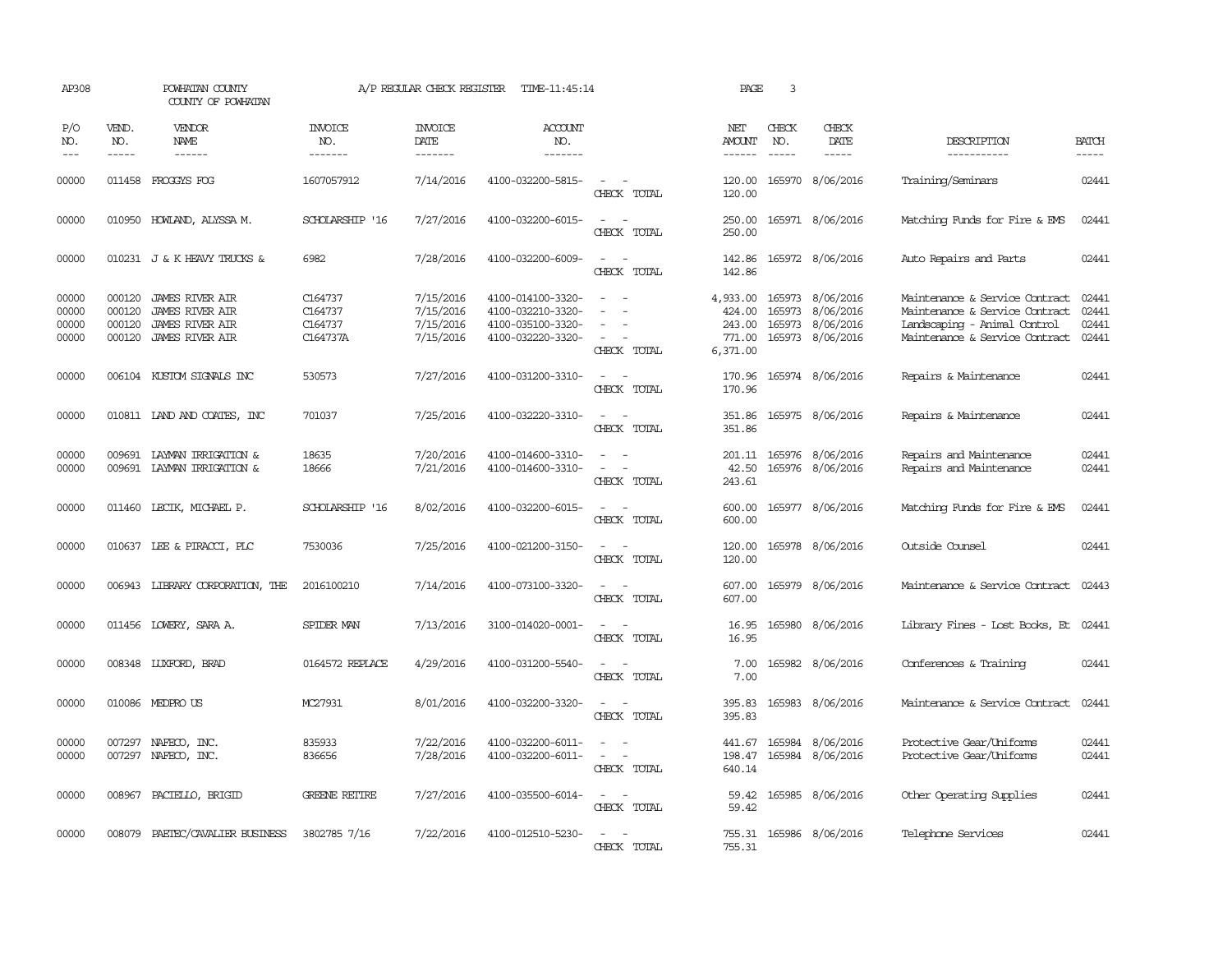| AP308               |                               | POWHATAN COUNTY<br>COUNTY OF POWHATAN   |                                   | A/P REGULAR CHECK REGISTER        | TIME-11:45:14             |                                   | PAGE                           | 4                             |                        |                                |                               |
|---------------------|-------------------------------|-----------------------------------------|-----------------------------------|-----------------------------------|---------------------------|-----------------------------------|--------------------------------|-------------------------------|------------------------|--------------------------------|-------------------------------|
| P/O<br>NO.<br>$---$ | VEND.<br>NO.<br>$\frac{1}{2}$ | VENDOR<br>NAME<br>$- - - - - -$         | <b>INVOICE</b><br>NO.<br>-------- | <b>INVOICE</b><br>DATE<br>------- | ACCOUNT<br>NO.<br>------- |                                   | NET<br>AMOUNT<br>$- - - - - -$ | CHECK<br>NO.<br>$\frac{1}{2}$ | CHECK<br>DATE<br>----- | DESCRIPTION<br>-----------     | <b>BATCH</b><br>$\frac{1}{2}$ |
|                     |                               |                                         |                                   |                                   |                           |                                   |                                |                               |                        |                                |                               |
| 00000               |                               | 008404 PEST MASTERS, INC.               | 318205                            | 7/02/2016                         | 4100-032210-3320-         | $\sim$<br>CHECK TOTAL             | 110.00<br>110.00               | 165987                        | 8/06/2016              | Maintenance & Service Contract | 02441                         |
| 00000               |                               | 006914 POWHATAN AUTO REPAIR             | 811                               | 7/05/2016                         | 4100-031200-6009-         |                                   | 44.00                          | 165988                        | 8/06/2016              | Auto Parts/Repairs             | 02441                         |
| 00000               |                               | 006914 POWHATAN AUTO REPAIR             | 812                               | 7/15/2016                         | 4100-031200-6009-         |                                   | 988.10                         | 165988                        | 8/06/2016              | Auto Parts/Repairs             | 02441                         |
| 00000               |                               | 006914 POWHATAN AUTO REPAIR             | 818                               | 7/20/2016                         | 4100-014100-6009-         | CHECK TOTAL                       | 12.50<br>1,044.60              | 165988                        | 8/06/2016              | Auto Parts & Repairs           | 02441                         |
| 00000               | 006928                        | POWHATAN COUNTY DEPT. OF                | SNACKS, ETC.                      | 8/01/2016                         | 4100-053910-5643-         |                                   | 445.09                         | 165989                        | 8/06/2016              | PCCAA Services - Federal CSBG  | 02441                         |
|                     |                               |                                         |                                   |                                   |                           | CHECK TOTAL                       | 445.09                         |                               |                        |                                |                               |
| 00000               | 005050                        | POWHATAN LOCK SERVICES                  | 1114                              | 7/26/2016                         | 4100-014100-3310-         | $\equiv$<br>CHECK TOTAL           | 174.09<br>174.09               | 165990                        | 8/06/2016              | Repairs & Maintenance          | 02441                         |
| 00000               |                               | 006474 PROGRESSIVE AUTO WORKS           | 0031519                           | 7/08/2016                         | 4100-031200-6009-         | $\overline{\phantom{a}}$          | 724.70                         | 165991                        | 8/06/2016              | Auto Parts/Repairs             | 02442                         |
| 00000               | 006474                        | PROGRESSIVE AUTO WORKS                  | 0031684                           | 7/26/2016                         | 4100-031200-6009-         |                                   | 1,294.20                       | 165991                        | 8/06/2016              | Auto Parts/Repairs             | 02442                         |
| 00000               | 006474                        | PROGRESSIVE AUTO WORKS                  | 0031685                           | 7/25/2016                         | 4100-031200-6009-         |                                   | 1,259.40                       | 165991                        | 8/06/2016              | Auto Parts/Repairs             | 02442                         |
| 00000               | 006474                        | PROGRESSIVE AUTO WORKS                  | 0031695                           | 7/26/2016                         | 4100-031200-6009-         |                                   | 613.57                         | 165991                        | 8/06/2016              | Auto Parts/Repairs             | 02442                         |
| 00000               |                               | 006474 PROGRESSIVE AUTO WORKS           | 0031724                           | 7/28/2016                         | 4100-031200-6009-         |                                   | 71.86                          | 165991                        | 8/06/2016              | Auto Parts/Repairs             | 02442                         |
| 00000               | 006474                        | PROGRESSIVE AUTO WORKS                  | 0031731                           | 7/29/2016                         | 4100-031200-6009-         |                                   | 618.96                         | 165991                        | 8/06/2016              | Auto Parts/Repairs             | 02442                         |
| 00000               | 006474                        | PROGRESSIVE AUTO WORKS                  | 0031738                           | 7/29/2016                         | 4100-031200-6009-         |                                   | 577.04                         | 165991                        | 8/06/2016              | Auto Parts/Repairs             | 02442                         |
| 00000               |                               | 006474 PROGRESSIVE AUTO WORKS           | 031518                            | 7/08/2016                         | 4100-031200-6009-         | $\equiv$<br>CHECK TOTAL           | 1,885.87<br>7,045.60           | 165991                        | 8/06/2016              | Auto Parts/Repairs             | 02442                         |
| 00000               |                               | 009518 QUARLES PETROLEUM, INC.          | CT-0776099                        | 7/31/2016                         | 4100-031200-6008-         |                                   | 5,514.55                       |                               | 165992 8/06/2016       | Gas/Grease/Oil                 | 02442                         |
|                     |                               |                                         |                                   |                                   |                           | CHECK TOTAL                       | 5,514.55                       |                               |                        |                                |                               |
| 00000               | 000620                        | R. C. GOODWYN & SONS, INC               | 0725156                           | 7/08/2016                         | 4100-014100-3310-         |                                   | 4.00                           | 165993                        | 8/06/2016              | Repairs & Maintenance          | 02442                         |
| 00000               | 000620                        | R. C. GOODWYN & SONS, INC               | 0725666                           | 7/12/2016                         | 4100-014100-6005-         | $\equiv$<br>$\sim$                | 53.98                          | 165993                        | 8/06/2016              | Cleaning Supplies              | 02442                         |
| 00000               | 000620                        | R. C. GOODWYN & SONS, INC               | 0726817                           | 7/20/2016                         | 4100-014100-6005-         |                                   | 33.56                          | 165993                        | 8/06/2016              | Cleaning Supplies              | 02442                         |
| 00000               | 000620                        | R. C. GOODWYN & SONS, INC               | 0726996                           | 7/21/2016                         | 4100-014600-3310-         |                                   | 12.87                          | 165993                        | 8/06/2016              | Repairs and Maintenance        | 02442                         |
| 00000               | 000620                        | R. C. GOODWYN & SONS, INC               | 0727109                           | 7/22/2016                         | 4100-014600-3310-         |                                   | 5.69                           | 165993                        | 8/06/2016              | Repairs and Maintenance        | 02442                         |
| 00000               | 000620                        | R. C. GOODWYN & SONS, INC               | 0727109                           | 7/22/2016                         | 4100-014100-3310-         |                                   | 20.00                          | 165993                        | 8/06/2016              | Repairs & Maintenance          | 02442                         |
| 00000               | 000620                        | R. C. GOODWYN & SONS, INC               | 0728020                           | 7/29/2016                         | 4100-035100-3310-         |                                   | 16.99                          | 165993                        | 8/06/2016              | Repairs & Maintenance          | 02442                         |
| 00000               |                               | 000620 R. C. GOODWYN & SONS, INC 725425 |                                   | 7/11/2016                         | 4100-014600-3310-         |                                   | 35.67                          |                               | 165993 8/06/2016       | Repairs and Maintenance        | 02442                         |
|                     |                               |                                         |                                   |                                   |                           | CHECK TOTAL                       | 182.76                         |                               |                        |                                |                               |
| 00000               | 006466                        | RADIO COMUNICATION OF VA                | 800005552-1                       | 7/25/2016                         | 4100-031200-3310-         |                                   | 311.33                         | 165994                        | 8/06/2016              | Repairs & Maintenance          | 02442                         |
| 00000               | 006466                        | RADIO COMUNICATION OF VA                | 801000412-1                       | 7/28/2016                         | 4100-031200-3310-         | $\equiv$                          | 94.50                          | 165994                        | 8/06/2016              | Repairs & Maintenance          | 02442                         |
| 00000               | 006466                        | RADIO COMMUNICATION OF VA 801000413-1   |                                   | 8/02/2016                         | 4100-032200-3310-         | $\sim$                            | 8.34                           | 165994                        | 8/06/2016              | Equipment Repair               | 02442                         |
|                     |                               |                                         |                                   |                                   |                           | CHECK TOTAL                       | 414.17                         |                               |                        |                                |                               |
| 00000               |                               | 011222 RESPONSIBLE FAIHERS AND          | <b>AUGUST PYMT</b>                | 8/01/2016                         | 4100-053910-5643-         | CHECK TOTAL                       | 2,940.00<br>2,940.00           |                               | 165995 8/06/2016       | PCCAA Services - Federal CSBG  | 02442                         |
| 00000               |                               | 011455 RHODEN, MS. KIANA N.             | SCHOLARSHIP'16                    | 7/27/2016                         | 4100-032200-6015-         | $\equiv$<br>$\sim$<br>CHECK TOTAL | 250.00<br>250.00               |                               | 165996 8/06/2016       | Matching Funds for Fire & EMS  | 02442                         |
|                     |                               |                                         |                                   |                                   |                           |                                   |                                |                               |                        |                                |                               |
| 00000               | 006579                        | RICHMOND ALARM COMPANY                  | 132841                            | 7/19/2016                         | 4100-014100-3320-         |                                   | 900.00                         | 165997                        | 8/06/2016              | Maintenance & Service Contract | 02442                         |
| 00000               |                               | 006579 RICHMOND ALARM COMPANY           | 132841                            | 7/19/2016                         | 4100-014100-3310-         |                                   | 160.00                         |                               | 165997 8/06/2016       | Repairs & Maintenance          | 02442                         |
|                     |                               |                                         |                                   |                                   |                           | CHECK TOTAL                       | 1,060.00                       |                               |                        |                                |                               |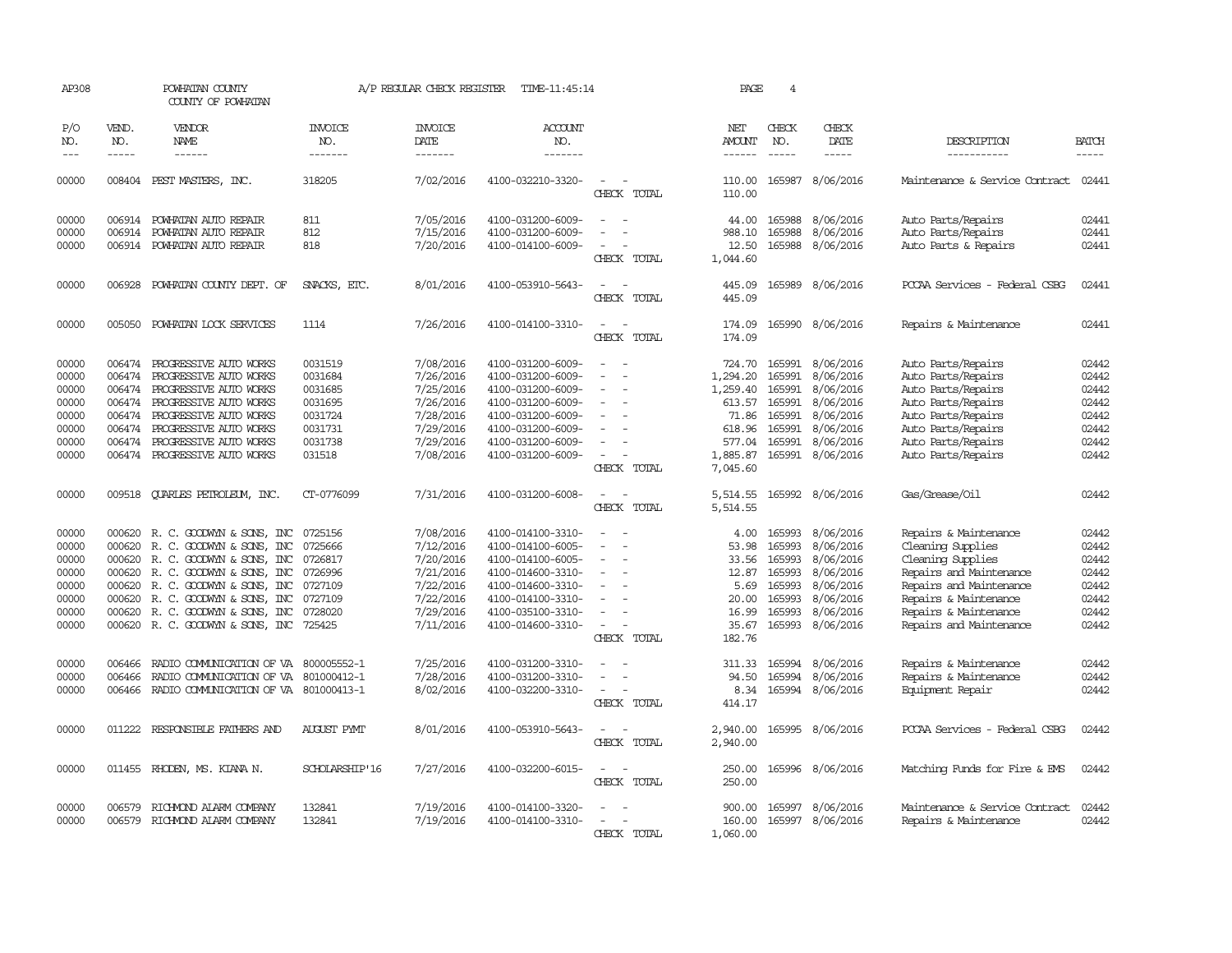| AP308                                                                                                                                                                                                                                                                                                                                                                                                      |                                                                                        | POWHATAN COUNTY<br>COUNTY OF POWHATAN                                                                                                                                                                                                               |                                                                                                                                          | A/P REGULAR CHECK REGISTER                                                                                                     | TIME-11:45:14                                                                                                                                                                                                  |                                                                                                     | PAGE                                                                            | 5                                                                                                |                                                                                                                                       |                                                                                                                                                                                                          |                                                                                        |
|------------------------------------------------------------------------------------------------------------------------------------------------------------------------------------------------------------------------------------------------------------------------------------------------------------------------------------------------------------------------------------------------------------|----------------------------------------------------------------------------------------|-----------------------------------------------------------------------------------------------------------------------------------------------------------------------------------------------------------------------------------------------------|------------------------------------------------------------------------------------------------------------------------------------------|--------------------------------------------------------------------------------------------------------------------------------|----------------------------------------------------------------------------------------------------------------------------------------------------------------------------------------------------------------|-----------------------------------------------------------------------------------------------------|---------------------------------------------------------------------------------|--------------------------------------------------------------------------------------------------|---------------------------------------------------------------------------------------------------------------------------------------|----------------------------------------------------------------------------------------------------------------------------------------------------------------------------------------------------------|----------------------------------------------------------------------------------------|
| P/O<br>NO.<br>$\frac{1}{2} \frac{1}{2} \frac{1}{2} \frac{1}{2} \frac{1}{2} \frac{1}{2} \frac{1}{2} \frac{1}{2} \frac{1}{2} \frac{1}{2} \frac{1}{2} \frac{1}{2} \frac{1}{2} \frac{1}{2} \frac{1}{2} \frac{1}{2} \frac{1}{2} \frac{1}{2} \frac{1}{2} \frac{1}{2} \frac{1}{2} \frac{1}{2} \frac{1}{2} \frac{1}{2} \frac{1}{2} \frac{1}{2} \frac{1}{2} \frac{1}{2} \frac{1}{2} \frac{1}{2} \frac{1}{2} \frac{$ | VEND.<br>NO.<br>$- - - - -$                                                            | VENDOR<br>NAME<br>------                                                                                                                                                                                                                            | <b>INVOICE</b><br>NO.<br>-------                                                                                                         | <b>INVOICE</b><br>DATE<br>-------                                                                                              | <b>ACCOUNT</b><br>NO.<br>-------                                                                                                                                                                               |                                                                                                     | NET<br><b>AMOUNT</b><br>------                                                  | CHECK<br>NO.<br>$\frac{1}{2}$                                                                    | CHECK<br>DATE<br>$- - - - -$                                                                                                          | DESCRIPTION<br>-----------                                                                                                                                                                               | <b>BATCH</b><br>-----                                                                  |
| 00000                                                                                                                                                                                                                                                                                                                                                                                                      |                                                                                        | 007456 SCHOEFFEL, PATRICK M.                                                                                                                                                                                                                        | <b>SUBWAY 120184</b>                                                                                                                     | 7/28/2016                                                                                                                      | 4100-032200-5815-                                                                                                                                                                                              | CHECK TOTAL                                                                                         | 47.28<br>47.28                                                                  | 165998                                                                                           | 8/06/2016                                                                                                                             | Training/Seminars                                                                                                                                                                                        | 02442                                                                                  |
| 00000                                                                                                                                                                                                                                                                                                                                                                                                      |                                                                                        | 006921 SEA-CLEAR AQUARIUM                                                                                                                                                                                                                           | 4399                                                                                                                                     | 7/15/2016                                                                                                                      | 4100-073100-3320-                                                                                                                                                                                              | $\sim$<br>CHECK TOTAL                                                                               | 80.00<br>80.00                                                                  |                                                                                                  | 165999 8/06/2016                                                                                                                      | Maintenance & Service Contract                                                                                                                                                                           | 02442                                                                                  |
| 00000                                                                                                                                                                                                                                                                                                                                                                                                      |                                                                                        | 007157 SHORES COLLISION, INC.                                                                                                                                                                                                                       | 16-10456                                                                                                                                 | 6/06/2016                                                                                                                      | 4100-031200-6009-                                                                                                                                                                                              | $\equiv$<br>CHECK TOTAL                                                                             | 1,082.10<br>1,082.10                                                            |                                                                                                  | 166000 8/06/2016                                                                                                                      | Auto Parts/Repairs                                                                                                                                                                                       | 02442                                                                                  |
| 00000                                                                                                                                                                                                                                                                                                                                                                                                      |                                                                                        | 007310 SOUTHEASTERN EMERGENCY                                                                                                                                                                                                                       | 706597                                                                                                                                   | 7/27/2016                                                                                                                      | 4100-032200-8107-                                                                                                                                                                                              | $\equiv$<br>CHECK TOTAL                                                                             | 1,550.73<br>1,550.73                                                            |                                                                                                  | 166001 8/06/2016                                                                                                                      | Capital Outlay                                                                                                                                                                                           | 02442                                                                                  |
| 00000                                                                                                                                                                                                                                                                                                                                                                                                      |                                                                                        | 010976 SOUTHERN COMPUTER                                                                                                                                                                                                                            | IN000357093                                                                                                                              | 7/18/2016                                                                                                                      | 4100-012510-6002-                                                                                                                                                                                              | $\equiv$<br>CHECK TOTAL                                                                             | 515.35<br>515.35                                                                |                                                                                                  | 166002 8/06/2016                                                                                                                      | Computer Equipment-non-capital                                                                                                                                                                           | 02442                                                                                  |
| 00000                                                                                                                                                                                                                                                                                                                                                                                                      |                                                                                        | 001320 SOUTHERN POLICE                                                                                                                                                                                                                              | 186370                                                                                                                                   | 7/28/2016                                                                                                                      | 4100-031200-6011-                                                                                                                                                                                              | $\sim$<br>CHECK TOTAL                                                                               | 122.39<br>122.39                                                                |                                                                                                  | 166003 8/06/2016                                                                                                                      | <b>Uniforms</b>                                                                                                                                                                                          | 02442                                                                                  |
| 00000                                                                                                                                                                                                                                                                                                                                                                                                      |                                                                                        | 006594 SOUTHSIDE ELECTRIC COOP                                                                                                                                                                                                                      | 96680001 7/16                                                                                                                            | 7/11/2016                                                                                                                      | 4100-053910-5643-                                                                                                                                                                                              | $\equiv$<br>CHECK TOTAL                                                                             | 303.41                                                                          |                                                                                                  | 303.41 166004 8/06/2016                                                                                                               | PCCAA Services - Federal CSBG                                                                                                                                                                            | 02442                                                                                  |
| 00000<br>00000<br>00000<br>00000<br>00000<br>00000<br>00000<br>00000<br>00000<br>00000                                                                                                                                                                                                                                                                                                                     | 008578<br>008578<br>008578<br>008578<br>008578<br>008578<br>008578<br>008578<br>008578 | STAPLES BUSINESS AD-<br>STAPLES BUSINESS AD-<br>STAPLES BUSINESS AD-<br>STAPLES BUSINESS AD-<br>STAPLES BUSINESS AD-<br>STAPLES BUSINESS AD-<br>STAPLES BUSINESS AD-<br>STAPLES BUSINESS AD-<br>STAPLES BUSINESS AD-<br>008578 STAPLES BUSINESS AD- | 3308232678<br>3308762009<br>3307898542<br>3307898543<br>3308396239<br>3308396247<br>3308396259<br>3308762007<br>3308762011<br>3308827636 | 7/13/2016<br>7/19/2016<br>7/08/2016<br>7/08/2016<br>7/15/2016<br>7/15/2016<br>7/15/2016<br>7/19/2016<br>7/19/2016<br>7/20/2016 | 4100-014400-6001-<br>4100-031200-6001-<br>4100-073100-6001-<br>4100-073100-6001-<br>4100-013200-6001-<br>4100-073100-6001-<br>4100-073100-6001-<br>4100-012310-6001-<br>4100-073100-6001-<br>4100-012100-6001- | $\sim$<br>$\equiv$<br>$\overline{\phantom{a}}$<br>$\overline{\phantom{a}}$<br>$\sim$<br>CHECK TOTAL | 42.08<br>291.15<br>8.59<br>67.80<br>83.41<br>36.35<br>10.29<br>38.75<br>561.24  | 166005<br>166005<br>8.59-166005<br>166005<br>166005<br>8.59-166005<br>166005<br>166005<br>166005 | 8/06/2016<br>8/06/2016<br>8/06/2016<br>8/06/2016<br>8/06/2016<br>8/06/2016<br>8/06/2016<br>8/06/2016<br>8/06/2016<br>166005 8/06/2016 | Stationery/Office Supplies<br>Office Supplies<br>Office Supplies<br>Office Supplies<br>Office Supplies<br>Office Supplies<br>Office Supplies<br>Office Supplies<br>Office Supplies<br>Office Supplies    | 02442<br>02442<br>02443<br>02443<br>02443<br>02443<br>02443<br>02443<br>02443<br>02443 |
| 00000<br>00000<br>00000<br>00000<br>00000<br>00000<br>00000<br>00000                                                                                                                                                                                                                                                                                                                                       | 008578<br>008578<br>008578<br>008578<br>008578<br>009520<br>009520                     | STAPLES BUSINESS AD-<br>STAPLES BUSINESS AD-<br>STAPLES BUSINESS AD-<br>STAPLES BUSINESS AD-<br>STAPLES BUSINESS AD-<br>008578 STAPLES BUSINESS AD-<br>STONE'S OFFICE EQUIPMENT<br>STONE'S OFFICE EQUIPMENT                                         | 3309109863<br>3308827639<br>3308968182<br>3308968184<br>3308968185<br>3308968186<br>70573<br>70574                                       | 7/23/2016<br>7/20/2016<br>7/22/2016<br>7/22/2016<br>7/22/2016<br>7/22/2016<br>7/18/2016<br>7/18/2016                           | 4100-031200-6001-<br>4100-014400-6001-<br>4100-021600-6001-<br>4100-021600-6001-<br>4100-021600-6001-<br>4100-032200-6001-<br>4100-073100-3320-<br>4100-073100-3320-                                           | $\equiv$<br>$\overline{\phantom{a}}$<br>CHECK TOTAL<br>$\equiv$                                     | 59.75<br>31.39<br>6.80<br>172.26<br>6.58<br>41.98<br>318.76<br>449.84<br>146.63 | 166006<br>166006<br>166006<br>166006                                                             | 166006 8/06/2016<br>8/06/2016<br>8/06/2016<br>8/06/2016<br>8/06/2016<br>166006 8/06/2016<br>166007 8/06/2016<br>166007 8/06/2016      | Office Supplies<br>Stationery/Office Supplies<br>Office Supplies<br>Office Supplies<br>Office Supplies<br>Stationery/Office Supplies<br>Maintenance & Service Contract<br>Maintenance & Service Contract | 02442<br>02443<br>02443<br>02443<br>02443<br>02443<br>02443<br>02443                   |
| 00000                                                                                                                                                                                                                                                                                                                                                                                                      | 007207                                                                                 | SUBCARRIER COMUNICATIONS                                                                                                                                                                                                                            | 52403                                                                                                                                    | 8/01/2016                                                                                                                      | 4100-031210-5421-                                                                                                                                                                                              | CHECK TOTAL<br>$\equiv$<br>CHECK TOTAL                                                              | 596.47<br>17,819.16<br>17,819.16                                                |                                                                                                  | 166008 8/06/2016                                                                                                                      | Rent - Towers                                                                                                                                                                                            | 02443                                                                                  |
| 00000                                                                                                                                                                                                                                                                                                                                                                                                      |                                                                                        | 011188 TECH FIRE & SAFETY                                                                                                                                                                                                                           | 1184                                                                                                                                     | 8/01/2016                                                                                                                      | 4100-032200-6011-                                                                                                                                                                                              | $\overline{\phantom{a}}$<br>CHECK TOTAL                                                             | 583.00<br>583.00                                                                |                                                                                                  | 166009 8/06/2016                                                                                                                      | Protective Gear/Uniforms                                                                                                                                                                                 | 02443                                                                                  |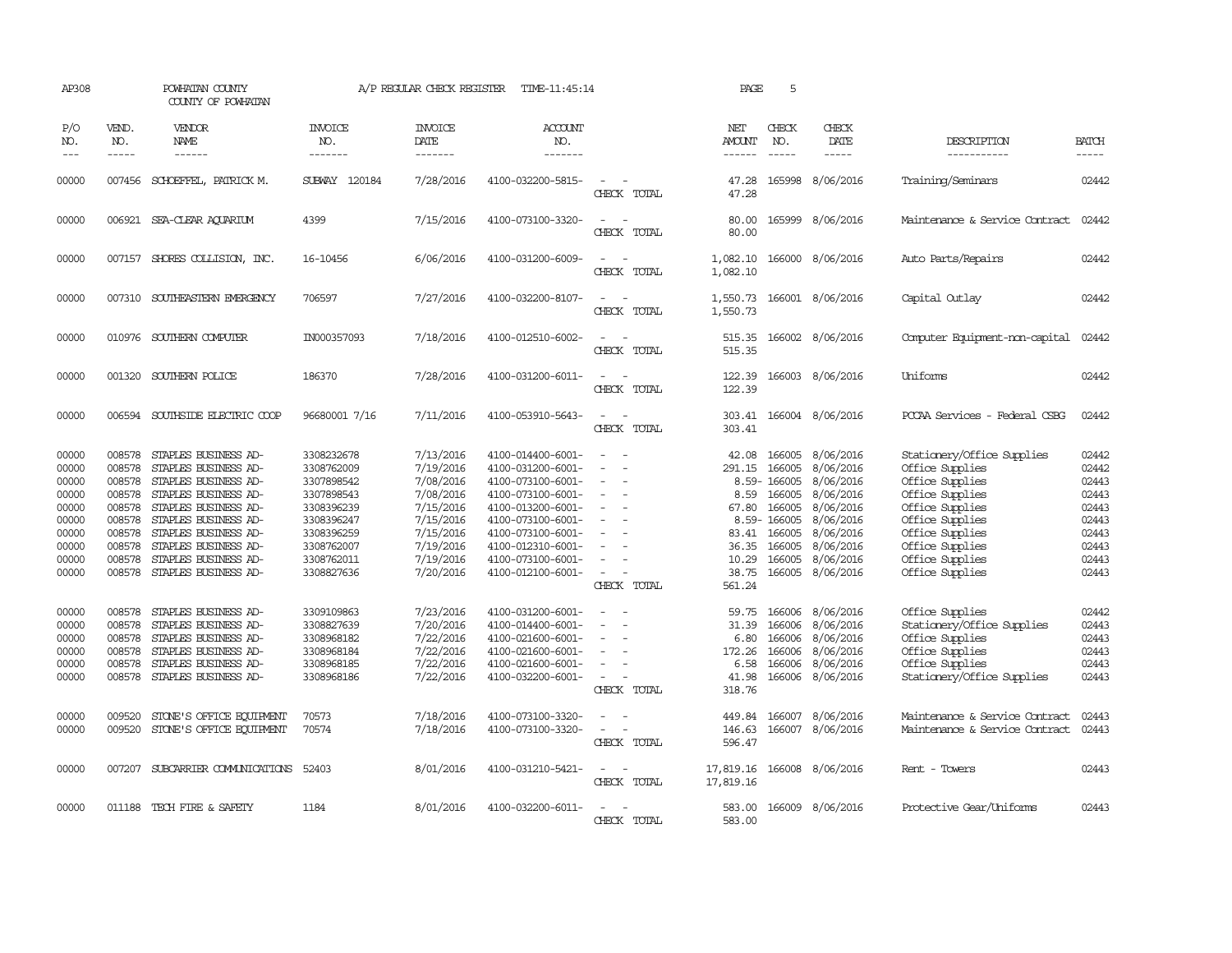| AP308                                                                                                                      |                                                                                                                                                 | POWHATAN COUNTY<br>COUNTY OF POWHATAN                                                                                          |                                                                                                                                                   | A/P REGULAR CHECK REGISTER                                                                                                                                                         | TIME-11:45:14                                                                                                                                                                                                                                                                                      |                                   | PAGE                                                                                                                                                                       | 6                                                                                                          |                                                                                                                                                                                                         |                                                                                                                                                                                                                                                                                                                                                                       |                                                                                                                            |
|----------------------------------------------------------------------------------------------------------------------------|-------------------------------------------------------------------------------------------------------------------------------------------------|--------------------------------------------------------------------------------------------------------------------------------|---------------------------------------------------------------------------------------------------------------------------------------------------|------------------------------------------------------------------------------------------------------------------------------------------------------------------------------------|----------------------------------------------------------------------------------------------------------------------------------------------------------------------------------------------------------------------------------------------------------------------------------------------------|-----------------------------------|----------------------------------------------------------------------------------------------------------------------------------------------------------------------------|------------------------------------------------------------------------------------------------------------|---------------------------------------------------------------------------------------------------------------------------------------------------------------------------------------------------------|-----------------------------------------------------------------------------------------------------------------------------------------------------------------------------------------------------------------------------------------------------------------------------------------------------------------------------------------------------------------------|----------------------------------------------------------------------------------------------------------------------------|
| P/O<br>NO.<br>$\frac{1}{2}$                                                                                                | VEND.<br>NO.<br>$- - - - -$                                                                                                                     | VENDOR<br><b>NAME</b><br>$- - - - - -$                                                                                         | <b>INVOICE</b><br>NO.<br>-------                                                                                                                  | <b>INVOICE</b><br>DATE<br>-------                                                                                                                                                  | ACCOUNT<br>NO.<br>-------                                                                                                                                                                                                                                                                          |                                   | NET<br>AMOUNT<br>------                                                                                                                                                    | CHECK<br>NO.<br>$\frac{1}{2}$                                                                              | CHECK<br>DATE<br>-----                                                                                                                                                                                  | DESCRIPTION<br>-----------                                                                                                                                                                                                                                                                                                                                            | <b>BATCH</b><br>-----                                                                                                      |
| 00000<br>00000                                                                                                             | 010088<br>010088                                                                                                                                | TREASURER<br>TREASURER                                                                                                         | 08/03/2016<br>08/03/2016                                                                                                                          | 8/03/2016<br>8/03/2016                                                                                                                                                             | 4100-014100-6009-<br>4100-014100-6009-                                                                                                                                                                                                                                                             | $\equiv$<br>CHECK TOTAL           | .00<br>112.00<br>112.00                                                                                                                                                    |                                                                                                            | 166011 8/06/2016<br>166011 8/06/2016                                                                                                                                                                    | Auto Parts & Repairs<br>Auto Parts & Repairs                                                                                                                                                                                                                                                                                                                          | 02445<br>02445                                                                                                             |
| 00000                                                                                                                      | 011461                                                                                                                                          | TREASURER/VFSAAA                                                                                                               | 2016-2017 DUES                                                                                                                                    | 8/03/2016                                                                                                                                                                          | 4100-031200-5810-                                                                                                                                                                                                                                                                                  | $\sim$<br>CHECK TOTAL             | 40.00<br>40.00                                                                                                                                                             |                                                                                                            | 166012 8/06/2016                                                                                                                                                                                        | Dues/Association Memberships                                                                                                                                                                                                                                                                                                                                          | 02443                                                                                                                      |
| 00000<br>00000<br>00000<br>00000<br>00000<br>00000<br>00000<br>00000<br>00000<br>00000<br>00000<br>00000<br>00000<br>00000 | 008351<br>008351<br>008351<br>008351<br>008351<br>008351<br>008351<br>008351<br>008351<br>008351<br>008351<br>008351<br>008351<br>008351 VACORP | VACORP<br>VACORP<br>VACORP<br>VACORP<br>VACORP<br>VACORP<br>VACORP<br>VACORP<br>VACORP<br>VACORP<br>VACORP<br>VACORP<br>VACORP | 12362<br>16-17-LODA-90<br>16-17-LODA-90<br>16-17-LODA-90<br>16-17-LODA-90<br>8394<br>8394<br>8394<br>8394<br>8394<br>8394<br>8394<br>8394<br>8394 | 7/01/2016<br>7/01/2016<br>7/01/2016<br>7/01/2016<br>7/01/2016<br>7/01/2016<br>7/01/2016<br>7/01/2016<br>7/01/2016<br>7/01/2016<br>7/01/2016<br>7/01/2016<br>7/01/2016<br>7/01/2016 | 4100-012550-2710-<br>4100-032200-2410-<br>4100-031200-2410-<br>4100-032200-2410-<br>4100-031200-2410-<br>4100-012550-5306-<br>4100-012550-5308-<br>4100-012550-5303-<br>4100-012550-5307-<br>4100-012550-5301-<br>4100-012550-5308-<br>4100-035100-5305-<br>4100-031200-5305-<br>4100-012550-5305- | $\equiv$<br>$\equiv$<br>$\equiv$  | 22,930.25<br>1,380.00<br>10,120.00<br>15,190.00<br>8,249.00<br>1,075.00<br>8,964.00<br>3,635.00<br>6,219.00<br>2,389.00<br>22,480.00<br>2,655.25<br>23,366.20<br>14,338.35 | 166013<br>166013<br>166013<br>166013<br>166013<br>166013<br>166013<br>166013<br>166013<br>166013<br>166013 | 166013 8/06/2016<br>8/06/2016<br>8/06/2016<br>8/06/2016<br>8/06/2016<br>8/06/2016<br>8/06/2016<br>166013 8/06/2016<br>8/06/2016<br>8/06/2016<br>8/06/2016<br>8/06/2016<br>8/06/2016<br>166013 8/06/2016 | Worker's Compensation<br>Line of Duty Act<br>Line of Duty Act<br>Line of Duty Act<br>Line of Duty Act<br>Surety Band<br>General Liability Insurance Pr<br>Inland Marine Insurance<br>Public Officials Liability Ins<br>Boiler and Machinery Insurance<br>General Liability Insurance Pr<br>Auto Insurance Premium<br>Auto Insurance Premium<br>Auto Insurance Premium | 02443<br>02443<br>02443<br>02443<br>02443<br>02443<br>02443<br>02443<br>02443<br>02443<br>02443<br>02443<br>02443<br>02443 |
| 00000<br>00000                                                                                                             | 008126<br>008126                                                                                                                                | VERIZON<br>VERIZON                                                                                                             | 9769266851<br>9769276717                                                                                                                          | 7/23/2016<br>7/23/2016                                                                                                                                                             | 4100-032200-5260-<br>4100-032200-5260-                                                                                                                                                                                                                                                             | CHECK TOTAL<br>CHECK TOTAL        | 142,991.05<br>50.22<br>360.09<br>410.31                                                                                                                                    |                                                                                                            | 166014 8/06/2016<br>166014 8/06/2016                                                                                                                                                                    | Internet<br>Internet                                                                                                                                                                                                                                                                                                                                                  | 02443<br>02443                                                                                                             |
| 00000<br>00000<br>00000                                                                                                    | 011169<br>011169<br>011169                                                                                                                      | VERIZON<br>VERIZON<br>VERIZON                                                                                                  | 8045983715 7/16<br>8045985532 7/16<br>8045985671 7/16                                                                                             | 7/28/2016<br>7/22/2016<br>7/11/2016                                                                                                                                                | 4100-031210-5232-<br>4100-073100-5260-<br>4100-073100-5230-                                                                                                                                                                                                                                        | $\sim$<br>$\equiv$<br>CHECK TOTAL | 174.51<br>192.54<br>45.77<br>412.82                                                                                                                                        |                                                                                                            | 166015 8/06/2016<br>166015 8/06/2016<br>166015 8/06/2016                                                                                                                                                | Wireline 911<br>Internet<br>Telephone Services                                                                                                                                                                                                                                                                                                                        | 02443<br>02443<br>02443                                                                                                    |
| 00000                                                                                                                      | 008785                                                                                                                                          | VERIZON CABS                                                                                                                   | M55049170616207                                                                                                                                   | 7/25/2016                                                                                                                                                                          | 4100-031210-5232-                                                                                                                                                                                                                                                                                  | $\sim$<br>CHECK TOTAL             | 479.45<br>479.45                                                                                                                                                           |                                                                                                            | 166016 8/06/2016                                                                                                                                                                                        | Wireline 911                                                                                                                                                                                                                                                                                                                                                          | 02443                                                                                                                      |
| 00000                                                                                                                      |                                                                                                                                                 | 008710 VIRGINIA BUSINESS SYSTEMS 19131427                                                                                      |                                                                                                                                                   | 7/27/2016                                                                                                                                                                          | 4100-012100-3320-                                                                                                                                                                                                                                                                                  | CHECK TOTAL                       | 170.45<br>170.45                                                                                                                                                           |                                                                                                            | 166017 8/06/2016                                                                                                                                                                                        | Maintenance & Service Contract                                                                                                                                                                                                                                                                                                                                        | 02443                                                                                                                      |
| 00000                                                                                                                      |                                                                                                                                                 | 011462 VIRGINIA D.A.R.E.                                                                                                       | 100                                                                                                                                               | 7/27/2016                                                                                                                                                                          | 4100-031200-5540-                                                                                                                                                                                                                                                                                  | CHECK TOTAL                       | 179.00<br>179.00                                                                                                                                                           |                                                                                                            | 166019 8/06/2016                                                                                                                                                                                        | Conferences & Training                                                                                                                                                                                                                                                                                                                                                | 02443                                                                                                                      |
| 00000                                                                                                                      | 001890 X-ZACT                                                                                                                                   |                                                                                                                                | 3368                                                                                                                                              | 7/26/2016                                                                                                                                                                          | 4100-031200-6001-                                                                                                                                                                                                                                                                                  | CHECK TOTAL                       | 100.00<br>100.00                                                                                                                                                           |                                                                                                            | 166020 8/06/2016                                                                                                                                                                                        | Office Supplies                                                                                                                                                                                                                                                                                                                                                       | 02443                                                                                                                      |
| 00000<br>00000                                                                                                             | 006175                                                                                                                                          | ADAMS OIL COMPANY, INC.<br>006175 ADAMS OIL COMPANY, INC.                                                                      | 8793<br>04991                                                                                                                                     | 7/29/2016<br>8/08/2016                                                                                                                                                             | 4100-014500-6008-<br>4100-014500-6008-                                                                                                                                                                                                                                                             | $\sim$ $-$<br>CHECK TOTAL         | 69.93<br>64.74<br>134.67                                                                                                                                                   | 166021                                                                                                     | 8/12/2016<br>166021 8/12/2016                                                                                                                                                                           | Gas/Grease/Oil<br>Gas/Grease/Oil                                                                                                                                                                                                                                                                                                                                      | 02447<br>02450                                                                                                             |
| 00000<br>00000                                                                                                             | 007758<br>007758                                                                                                                                | ADVANCE AUTO PARTS<br>ADVANCE AUTO PARTS                                                                                       | 6819618330482<br>6819621366886                                                                                                                    | 7/01/2016<br>7/31/2016                                                                                                                                                             | 4100-032200-3310-<br>4100-032200-3310-                                                                                                                                                                                                                                                             | CHECK TOTAL                       | 40.47<br>206.02<br>246.49                                                                                                                                                  |                                                                                                            | 166022 8/12/2016<br>166022 8/12/2016                                                                                                                                                                    | Equipment Repair<br>Equipment Repair                                                                                                                                                                                                                                                                                                                                  | 02450<br>02450                                                                                                             |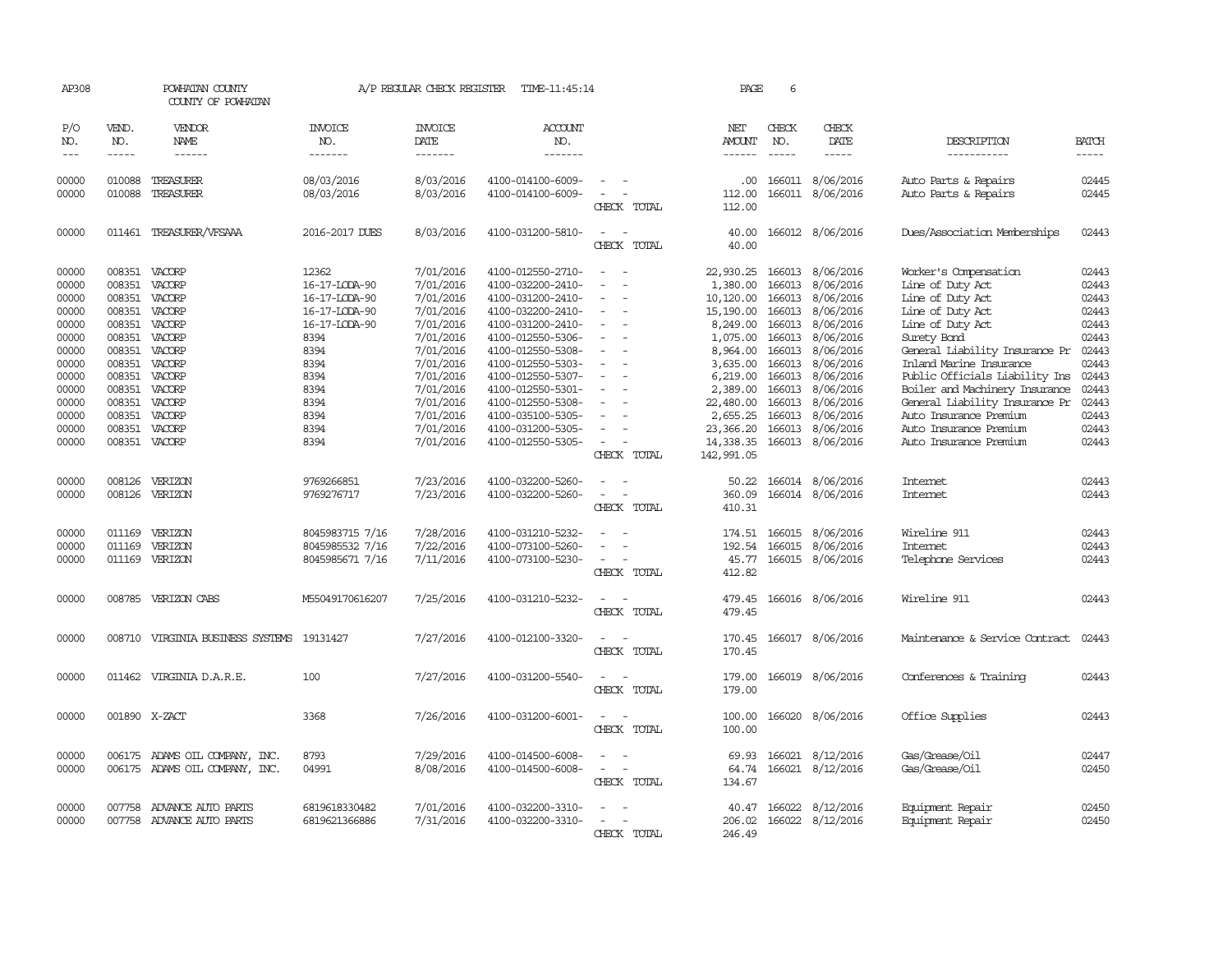| AP308               |                             | POWHATAN COUNTY<br>COUNTY OF POWHATAN |                           | A/P REGULAR CHECK REGISTER        | TIME-11:45:14                    |                                    | PAGE                    | 7                     |                        |                                |                             |
|---------------------|-----------------------------|---------------------------------------|---------------------------|-----------------------------------|----------------------------------|------------------------------------|-------------------------|-----------------------|------------------------|--------------------------------|-----------------------------|
| P/O<br>NO.<br>$---$ | VEND.<br>NO.<br>$- - - - -$ | VENDOR<br>NAME<br>------              | INVOICE<br>NO.<br>------- | <b>INVOICE</b><br>DATE<br>------- | <b>ACCOUNT</b><br>NO.<br>------- |                                    | NET<br>AMOUNT<br>------ | CHECK<br>NO.<br>----- | CHECK<br>DATE<br>----- | DESCRIPTION<br>__________      | <b>BATCH</b><br>$- - - - -$ |
|                     |                             |                                       |                           |                                   |                                  |                                    |                         |                       |                        |                                |                             |
| 00000               |                             | 011434 AGA JANITORIAL SOLUTIONS,      | 1056                      | 7/31/2016                         | 4100-014100-3180-                | CHECK TOTAL                        | 965.00<br>965.00        |                       | 166023 8/12/2016       | Cleaning Service               | 02447                       |
| 00000               |                             | 000020 ALEXANDER, NANCY N.            | 0000201608                | 8/10/2016                         | 4100-031200-2310-                | $\sim$<br>CHECK TOTAL              | 108.00<br>108.00        |                       | 166025 8/12/2016       | Medical Insurance              | 02454                       |
| 00000               |                             | 007941 BAKER & TAYLOR                 | 5014209647                | 8/02/2016                         | 4100-073100-6012-                |                                    | 455.42                  | 166026                | 8/12/2016              | Books & Subscriptions          | 02447                       |
| 00000               |                             | 007941 BAKER & TAYLOR                 | 5014211906                | 8/03/2016                         | 4100-073100-6012-                |                                    | 195.16                  | 166026                | 8/12/2016              | Books & Subscriptions          | 02447                       |
|                     |                             |                                       |                           |                                   |                                  | CHECK TOTAL                        | 650.58                  |                       |                        |                                |                             |
| 00000               | 008668                      | BANK OF AMERICA                       | 08/01/2016                | 8/01/2016                         | 4100-012100-5530-                |                                    | .00.                    | 166027                | 8/12/2016              | Business Meetings              | 02461                       |
| 00000               | 008668                      | BANK OF AMERICA                       | 08/01/2016                | 8/01/2016                         | 4100-012100-5530-                |                                    | 24.00                   | 166027                | 8/12/2016              | <b>Business Meetings</b>       | 02461                       |
| 00000               | 008668                      | BANK OF AMERICA                       | 08/01/2016                | 8/01/2016                         | 4100-073100-6014-                |                                    | 94.74                   | 166027                | 8/12/2016              | Library Supplies               | 02461                       |
| 00000               | 008668                      | BANK OF AMERICA                       | 08/01/2016                | 8/01/2016                         | 4100-012220-5540-                |                                    | 100.00                  | 166027                | 8/12/2016              | Travel and Education           | 02461                       |
| 00000               | 008668                      | BANK OF AMERICA                       | 08/01/2016                | 8/01/2016                         | 4100-012220-7002-                | $\equiv$                           | 20.00                   | 166027                | 8/12/2016              | Criminal Background Checks     | 02461                       |
| 00000               | 008668                      | BANK OF AMERICA                       | 08/01/2016                | 8/01/2016                         | 4100-012220-7002-                |                                    | 20.00                   | 166027                | 8/12/2016              | Criminal Background Checks     | 02461                       |
| 00000               | 008668                      | BANK OF AMERICA                       | 08/01/2016                | 8/01/2016                         | 4100-012220-7002-                |                                    | 20.00                   | 166027                | 8/12/2016              | Criminal Background Checks     | 02461                       |
| 00000               | 008668                      | BANK OF AMERICA                       | 08/01/2016                | 8/01/2016                         | 4100-073100-6002-                | $\sim$                             | 79.90                   | 166027                | 8/12/2016              | Computer Equipment-non-capital | 02461                       |
| 00000               | 008668                      | BANK OF AMERICA                       | 08/01/2016                | 8/01/2016                         | 4100-014100-6004-                |                                    | 13.80                   | 166027                | 8/12/2016              | Tools and Equipment            | 02461                       |
| 00000               | 008668                      | BANK OF AMERICA                       | 08/01/2016                | 8/01/2016                         | 4100-012410-3321-                |                                    | 26.95                   | 166027                | 8/12/2016              | BAI.NET Credit Card Fees       | 02461                       |
| 00000               | 008668                      | BANK OF AMERICA                       | 08/01/2016                | 8/01/2016                         | 4100-032200-3310-                | $\equiv$                           | 23.14                   | 166027                | 8/12/2016              | Equipment Repair               | 02461                       |
| 00000               | 008668                      | BANK OF AMERICA                       | 08/01/2016                | 8/01/2016                         | 4100-032200-6012-                |                                    | 24.95                   | 166027                | 8/12/2016              | Books & Subscriptions          | 02461                       |
| 00000               | 008668                      | BANK OF AMERICA                       | 08/01/2016                | 8/01/2016                         | 4100-012200-5210-                |                                    | 12.94                   | 166027                | 8/12/2016              | Postage                        | 02461                       |
| 00000               | 008668                      | BANK OF AMERICA                       | 08/01/2016                | 8/01/2016                         | 4100-073100-5210-                |                                    | 5.88                    | 166027                | 8/12/2016              | Postage                        | 02461                       |
| 00000               | 008668                      | BANK OF AMERICA                       | 08/01/2016                | 8/01/2016                         | 4100-073100-5210-                | $\sim$                             | 49.48                   | 166027                | 8/12/2016              | Postage                        | 02461                       |
| 00000               | 008668                      | BANK OF AMERICA                       | 08/01/2016                | 8/01/2016                         | 4100-073100-5210-                |                                    | 4.32                    | 166027                | 8/12/2016              | Postage                        | 02461                       |
| 00000               | 008668                      | BANK OF AMERICA                       | 08/01/2016                | 8/01/2016                         | 4100-073100-5210-                |                                    | 3.09                    | 166027                | 8/12/2016              | Postage                        | 02461                       |
| 00000               | 008668                      | BANK OF AMERICA                       | 08/01/2016                | 8/01/2016                         | 4100-083500-5210-                | $\overline{\phantom{a}}$<br>$\sim$ | 2.45                    | 166027                | 8/12/2016              | Postage                        | 02461                       |
| 00000               | 008668                      | BANK OF AMERICA                       | 08/01/2016                | 8/01/2016                         | 4100-073100-6001-                |                                    | 21.17                   | 166027                | 8/12/2016              | Office Supplies                | 02461                       |
| 00000               | 008668                      | BANK OF AMERICA                       | 08/01/2016                | 8/01/2016                         | 4100-073100-6001-                |                                    | 16.50                   | 166027                | 8/12/2016              | Office Supplies                | 02461                       |
| 00000               | 008668                      | BANK OF AMERICA                       | 08/01/2016                | 8/01/2016                         | 4100-073100-6014-                | $\equiv$                           | 27.89                   | 166027                | 8/12/2016              | Library Supplies               | 02461                       |
| 00000               | 008668                      | BANK OF AMERICA                       | 08/01/2016                | 8/01/2016                         | 4100-012100-5530-                | $\overline{\phantom{a}}$           | 48.67                   | 166027                | 8/12/2016              | Business Meetings              | 02461                       |
| 00000               | 008668                      | BANK OF AMERICA                       | 08/01/2016                | 8/01/2016                         | 4100-073100-6001-                | $\equiv$                           | 7.78                    | 166027                | 8/12/2016              | Office Supplies                | 02461                       |
| 00000               | 008668                      | BANK OF AMERICA                       | 08/01/2016                | 8/01/2016                         | 4100-012510-6002-                |                                    | 112.81                  | 166027                | 8/12/2016              | Computer Equipment-non-capital | 02461                       |
| 00000               | 008668                      | BANK OF AMERICA                       | 08/01/2016                | 8/01/2016                         | 4100-012510-6002-                | $\equiv$                           | 21.06                   | 166027                | 8/12/2016              | Computer Equipment-non-capital | 02461                       |
| 00000               | 008668                      | BANK OF AMERICA                       | 08/01/2016                | 8/01/2016                         | 4100-012510-6002-                |                                    | 319.99                  | 166027                | 8/12/2016              | Computer Equipment-non-capital | 02461                       |
| 00000               | 008668                      | BANK OF AMERICA                       | 08/01/2016                | 8/01/2016                         | 4100-021600-6001-                |                                    | 141.98                  | 166027                | 8/12/2016              | Office Supplies                | 02461                       |
| 00000               | 008668                      | BANK OF AMERICA                       | 08/01/2016                | 8/01/2016                         | 4100-081500-6001-                | $\overline{\phantom{a}}$           | 45.60                   | 166027                | 8/12/2016              | Office Supplies                | 02461                       |
| 00000               | 008668                      | BANK OF AMERICA                       | 08/01/2016                | 8/01/2016                         | 4100-073100-6012-                |                                    | 15.00                   | 166027                | 8/12/2016              | Books & Subscriptions          | 02461                       |
| 00000               | 008668                      | BANK OF AMERICA                       | 08/01/2016                | 8/01/2016                         | 4100-073100-6012-                |                                    | 15.00                   | 166027                | 8/12/2016              | Books & Subscriptions          | 02461                       |
| 00000               | 008668                      | BANK OF AMERICA                       | 08/01/2016                | 8/01/2016                         | 4100-014100-6004-                |                                    | 1,247.00- 166027        |                       | 8/12/2016              | Tools and Equipment            | 02461                       |
| 00000               | 008668                      | BANK OF AMERICA                       | 08/01/2016                | 8/01/2016                         | 4100-014100-6004-                | $\overline{\phantom{a}}$           |                         | 14.90-166027          | 8/12/2016              | Tools and Equipment            | 02461                       |
| 00000               | 008668                      | BANK OF AMERICA                       | 08/01/2016                | 8/01/2016                         | 4100-012220-6001-                |                                    | 29.57                   | 166027                | 8/12/2016              | Supplies                       | 02461                       |
| 00000               | 008668                      | BANK OF AMERICA                       | 08/01/2016                | 8/01/2016                         | 4100-012220-6001-                |                                    | 27.55                   | 166027                | 8/12/2016              | Supplies                       | 02461                       |
| 00000               | 008668                      | BANK OF AMERICA                       | 08/01/2016                | 8/01/2016                         | 4100-012200-5540-JS1-            |                                    | 450.00                  | 166027                | 8/12/2016              | VGFOA Certificate Classes      | 02461                       |
| 00000               | 008668                      | BANK OF AMERICA                       | 08/01/2016                | 8/01/2016                         | 4100-012510-3320-                |                                    | 17.49                   | 166027                | 8/12/2016              | Maintenance & Service Contract | 02461                       |
| 00000               | 008668                      | BANK OF AMERICA                       | 08/01/2016                | 8/01/2016                         | 4100-012510-3320-                |                                    | 17.49                   | 166027                | 8/12/2016              | Maintenance & Service Contract | 02461                       |
| 00000               | 008668                      | BANK OF AMERICA                       | 08/01/2016                | 8/01/2016                         | 4100-012510-3320-                |                                    | 17.49                   | 166027                | 8/12/2016              | Maintenance & Service Contract | 02461                       |
| 00000               | 008668                      | BANK OF AMERICA                       | 08/01/2016                | 8/01/2016                         | 4100-012510-3320-                |                                    | 17.49                   | 166027                | 8/12/2016              | Maintenance & Service Contract | 02461                       |
| 00000               | 008668                      | BANK OF AMERICA                       | 08/01/2016                | 8/01/2016                         | 4100-032200-8107-                | $\sim$                             | 24.12                   | 166027                | 8/12/2016              | Capital Outlay                 | 02461                       |
| 00000               | 008668                      | BANK OF AMERICA                       | 08/01/2016                | 8/01/2016                         | 4100-081100-5810-                | $\sim$                             | 78.00                   |                       | 166027 8/12/2016       | Dues/Association Memberships   | 02461                       |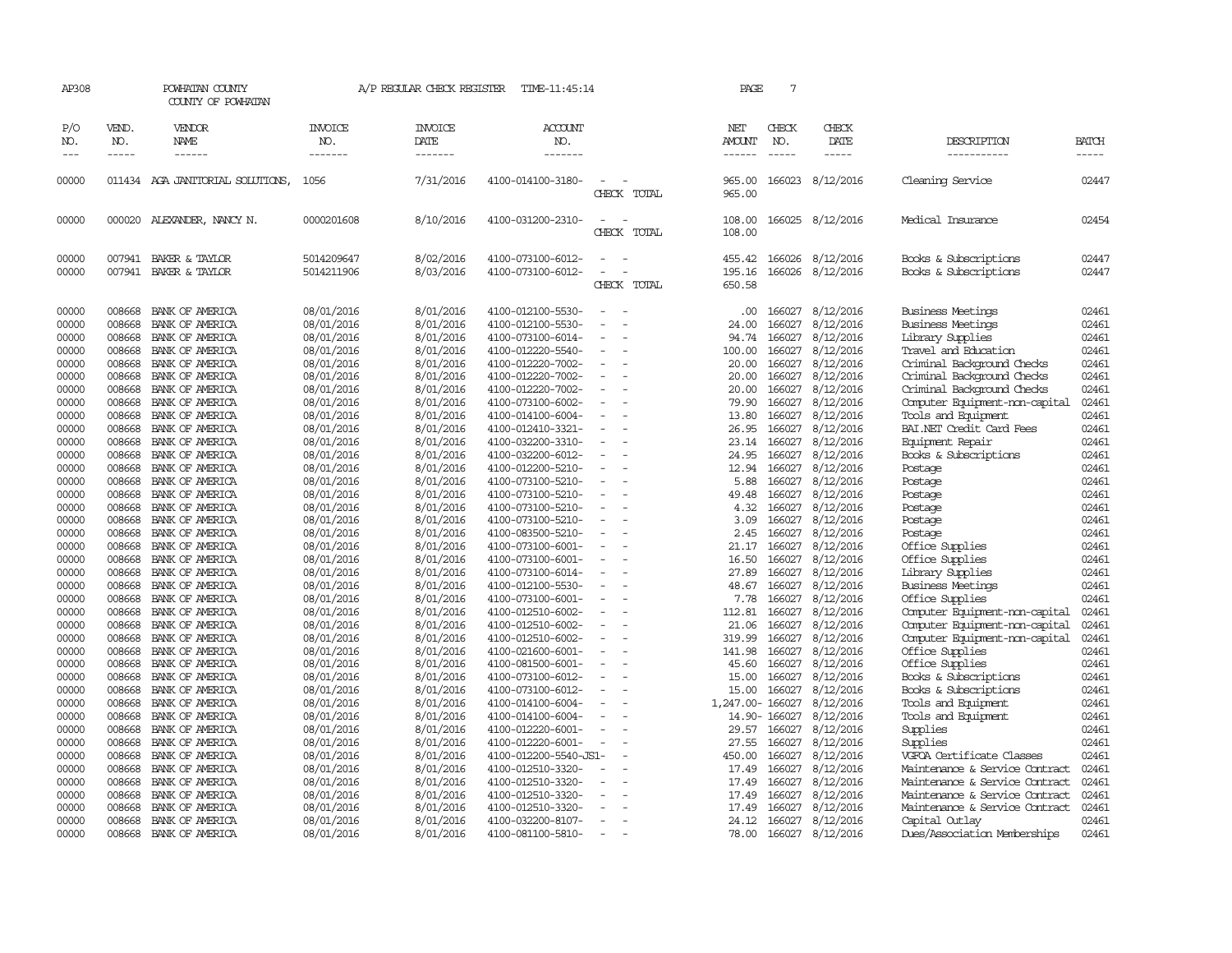| AP308      |                                                                                                                                                                                                                                                                                                                                                                                                                                                                                     | POWHATAN COUNTY<br>COUNTY OF POWHATAN |                       | A/P REGULAR CHECK REGISTER | TIME-11:45:14         |                | PAGE             | 8            |                  |                                |              |
|------------|-------------------------------------------------------------------------------------------------------------------------------------------------------------------------------------------------------------------------------------------------------------------------------------------------------------------------------------------------------------------------------------------------------------------------------------------------------------------------------------|---------------------------------------|-----------------------|----------------------------|-----------------------|----------------|------------------|--------------|------------------|--------------------------------|--------------|
| P/O<br>NO. | VEND.<br>NO.                                                                                                                                                                                                                                                                                                                                                                                                                                                                        | VENDOR<br><b>NAME</b>                 | <b>INVOICE</b><br>NO. | <b>INVOICE</b><br>DATE     | <b>ACCOUNT</b><br>NO. |                | NET<br>AMOUNT    | CHECK<br>NO. | CHECK<br>DATE    | DESCRIPTION                    | <b>BATCH</b> |
| $---$      | $\begin{tabular}{ccccc} \multicolumn{2}{c}{} & \multicolumn{2}{c}{} & \multicolumn{2}{c}{} & \multicolumn{2}{c}{} & \multicolumn{2}{c}{} & \multicolumn{2}{c}{} & \multicolumn{2}{c}{} & \multicolumn{2}{c}{} & \multicolumn{2}{c}{} & \multicolumn{2}{c}{} & \multicolumn{2}{c}{} & \multicolumn{2}{c}{} & \multicolumn{2}{c}{} & \multicolumn{2}{c}{} & \multicolumn{2}{c}{} & \multicolumn{2}{c}{} & \multicolumn{2}{c}{} & \multicolumn{2}{c}{} & \multicolumn{2}{c}{} & \mult$ | $- - - - - -$                         | -------               | -------                    | -------               |                | ------           | -----        | -----            | -----------                    | -----        |
| 00000      | 008668                                                                                                                                                                                                                                                                                                                                                                                                                                                                              | BANK OF AMERICA                       | 08/01/2016            | 8/01/2016                  | 4100-011010-5840-     |                | 48.44            | 166027       | 8/12/2016        | Meeting Expense                | 02461        |
| 00000      | 008668                                                                                                                                                                                                                                                                                                                                                                                                                                                                              | BANK OF AMERICA                       | 08/01/2016            | 8/01/2016                  | 4100-012200-5810-     |                | 255.00           | 166027       | 8/12/2016        | Dues/Association Memberships   | 02461        |
| 00000      | 008668                                                                                                                                                                                                                                                                                                                                                                                                                                                                              | BANK OF AMERICA                       | 08/01/2016            | 8/01/2016                  | 4100-014300-5540-     |                | 625.00           | 166027       | 8/12/2016        | Training and Education         | 02461        |
| 00000      | 008668                                                                                                                                                                                                                                                                                                                                                                                                                                                                              | BANK OF AMERICA                       | 08/01/2016            | 8/01/2016                  | 4100-012220-5540-     |                | 150.00           | 166027       | 8/12/2016        | Travel and Education           | 02461        |
| 00000      | 008668                                                                                                                                                                                                                                                                                                                                                                                                                                                                              | BANK OF AMERICA                       | 08/01/2016            | 8/01/2016                  | 4100-034100-6001-     |                | 49.00            | 166027       | 8/12/2016        | Office Supplies                | 02461        |
| 00000      | 008668                                                                                                                                                                                                                                                                                                                                                                                                                                                                              | BANK OF AMERICA                       | 08/01/2016            | 8/01/2016                  | 4100-014500-6004-     | $\sim$         | 640.00           | 166027       | 8/12/2016        | Tools and Equipment            | 02461        |
| 00000      | 008668                                                                                                                                                                                                                                                                                                                                                                                                                                                                              | BANK OF AMERICA                       | 08/01/2016            | 8/01/2016                  | 4100-012200-5540-MG1- |                | 275.00           | 166027       | 8/12/2016        | VA Statewide Payroll Conferenc | 02461        |
| 00000      | 008668                                                                                                                                                                                                                                                                                                                                                                                                                                                                              | BANK OF AMERICA                       | 08/01/2016            | 8/01/2016                  | 4100-032200-5815-     |                | 120.00           | 166027       | 8/12/2016        | Training/Seminars              | 02461        |
| 00000      | 008668                                                                                                                                                                                                                                                                                                                                                                                                                                                                              | BANK OF AMERICA                       | 08/01/2016            | 8/01/2016                  | 4100-012510-5230-     |                | 50.00            | 166027       | 8/12/2016        | Telephone Services             | 02461        |
| 00000      | 008668                                                                                                                                                                                                                                                                                                                                                                                                                                                                              | BANK OF AMERICA                       | 08/01/2016            | 8/01/2016                  | 4100-012510-5230-     |                | 6.80             | 166027       | 8/12/2016        | Telephone Services             | 02461        |
| 00000      | 008668                                                                                                                                                                                                                                                                                                                                                                                                                                                                              | BANK OF AMERICA                       | 08/01/2016            | 8/01/2016                  | 4100-012510-5230-     |                | 5.70             | 166027       | 8/12/2016        | Telephone Services             | 02461        |
| 00000      | 008668                                                                                                                                                                                                                                                                                                                                                                                                                                                                              | BANK OF AMERICA                       | 08/01/2016            | 8/01/2016                  | 4100-012510-5230-     |                | 7.80             | 166027       | 8/12/2016        | Telephone Services             | 02461        |
| 00000      | 008668                                                                                                                                                                                                                                                                                                                                                                                                                                                                              | BANK OF AMERICA                       | 08/01/2016            | 8/01/2016                  | 4100-012510-5230-     |                | 5.30             | 166027       | 8/12/2016        | Telephone Services             | 02461        |
| 00000      | 008668                                                                                                                                                                                                                                                                                                                                                                                                                                                                              | BANK OF AMERICA                       | 08/01/2016            | 8/01/2016                  | 4100-032200-5815-     |                | 185.00           | 166027       | 8/12/2016        | Training/Seminars              | 02461        |
| 00000      | 008668                                                                                                                                                                                                                                                                                                                                                                                                                                                                              | BANK OF AMERICA                       | 08/01/2016            | 8/01/2016                  | 4100-032200-5815-     |                | 185.00           | 166027       | 8/12/2016        | Training/Seminars              | 02461        |
| 00000      | 008668                                                                                                                                                                                                                                                                                                                                                                                                                                                                              | BANK OF AMERICA                       | 08/01/2016            | 8/01/2016                  | 4100-032200-5815-     |                | 185.00           | 166027       | 8/12/2016        | Training/Seminars              | 02461        |
| 00000      | 008668                                                                                                                                                                                                                                                                                                                                                                                                                                                                              | BANK OF AMERICA                       | 08/01/2016            | 8/01/2016                  | 4100-012100-5540-     |                | 25.00            | 166027       | 8/12/2016        | Conference & Training          | 02461        |
| 00000      | 008668                                                                                                                                                                                                                                                                                                                                                                                                                                                                              | BANK OF AMERICA                       | 08/01/2016            | 8/01/2016                  | 4100-012100-5540-     | $\equiv$       | 25.00            | 166027       | 8/12/2016        | Conference & Training          | 02461        |
| 00000      | 008668                                                                                                                                                                                                                                                                                                                                                                                                                                                                              | BANK OF AMERICA                       | 08/01/2016            | 8/01/2016                  | 4100-014100-6004-     |                | 999.00           | 166027       | 8/12/2016        | Tools and Equipment            | 02461        |
| 00000      | 008668                                                                                                                                                                                                                                                                                                                                                                                                                                                                              | BANK OF AMERICA                       | 08/01/2016            | 8/01/2016                  | 4100-032200-5120-     |                | 90.88            | 166027       | 8/12/2016        | Apparatus Fuel                 | 02461        |
|            |                                                                                                                                                                                                                                                                                                                                                                                                                                                                                     |                                       |                       |                            |                       | CHECK TOTAL    | 4,669.31         |              |                  |                                |              |
|            |                                                                                                                                                                                                                                                                                                                                                                                                                                                                                     |                                       |                       |                            |                       |                |                  |              |                  |                                |              |
| 00000      | 000045                                                                                                                                                                                                                                                                                                                                                                                                                                                                              | BLANKENSHIP, SUSAN M.                 | 0000201608            | 8/10/2016                  | 4100-012310-2310-     | CHECK TOTAL    | 104.00<br>104.00 | 166028       | 8/12/2016        | Medical Insurance              | 02454        |
| 00000      | 006655                                                                                                                                                                                                                                                                                                                                                                                                                                                                              | BLOSSMAN GAS COMPANIES                | 206419                | 7/20/2016                  | 4100-035100-5120-     | CHECK TOTAL    | 74.25<br>74.25   | 166029       | 8/12/2016        | Fuel                           | 02450        |
| 00000      | 007838                                                                                                                                                                                                                                                                                                                                                                                                                                                                              | BROUGHTON, THOMAS B. JR.              | 0078201608            | 8/10/2016                  | 4100-031200-2310-     | CHECK TOTAL    | 92.00<br>92.00   | 166030       | 8/12/2016        | Medical Insurance              | 02454        |
| 00000      |                                                                                                                                                                                                                                                                                                                                                                                                                                                                                     | 001340 BUSINESS CARD                  | 07/27/2016            | 7/27/2016                  | 4100-031200-5550-     |                | $.00 \,$         | 166031       | 8/12/2016        | Prisoner Extradition           | 02455        |
| 00000      | 001340                                                                                                                                                                                                                                                                                                                                                                                                                                                                              | <b>BUSINESS CARD</b>                  | 07/27/2016            | 7/27/2016                  | 4100-031200-5550-     |                | 11.09            | 166031       | 8/12/2016        | Prisoner Extradition           | 02455        |
| 00000      | 001340                                                                                                                                                                                                                                                                                                                                                                                                                                                                              | <b>BUSINESS CARD</b>                  | 07/27/2016            | 7/27/2016                  | 4100-031200-5550-     |                | 35.28            | 166031       | 8/12/2016        | Prisoner Extradition           | 02455        |
| 00000      |                                                                                                                                                                                                                                                                                                                                                                                                                                                                                     | 001340 BUSINESS CARD                  | 07/27/2016            | 7/27/2016                  | 4100-031200-6014-     |                | .00.             | 166031       | 8/12/2016        | Other Operating Supplies       | 02459        |
| 00000      |                                                                                                                                                                                                                                                                                                                                                                                                                                                                                     | 001340 BUSINESS CARD                  | 07/27/2016            | 7/27/2016                  | 4100-031200-6014-     | $\overline{a}$ | 119.09           | 166031       | 8/12/2016        | Other Operating Supplies       | 02459        |
|            |                                                                                                                                                                                                                                                                                                                                                                                                                                                                                     |                                       |                       |                            |                       | CHECK TOTAL    | 165.46           |              |                  |                                |              |
| 00000      | 011439                                                                                                                                                                                                                                                                                                                                                                                                                                                                              | BUSINESS CARD                         | 07/27/2016            | 7/27/2016                  | 4100-031200-6014-     |                | $.00 \,$         | 166032       | 8/12/2016        | Other Operating Supplies       | 02457        |
| 00000      | 011439                                                                                                                                                                                                                                                                                                                                                                                                                                                                              | <b>BUSINESS CARD</b>                  | 07/27/2016            | 7/27/2016                  | 4100-031200-6014-     |                | 81.50            | 166032       | 8/12/2016        | Other Operating Supplies       | 02457        |
| 00000      |                                                                                                                                                                                                                                                                                                                                                                                                                                                                                     | 011439 BUSINESS CARD                  | 07/27/2016            | 7/27/2016                  | 4100-031200-5210-     |                | 15.99            | 166032       | 8/12/2016        | Postage                        | 02457        |
| 00000      |                                                                                                                                                                                                                                                                                                                                                                                                                                                                                     | 011439 BUSINESS CARD                  | 07/27/2016            | 7/27/2016                  | 4100-031200-5210-     |                | 100.00           | 166032       | 8/12/2016        | Postage                        | 02457        |
| 00000      | 011439                                                                                                                                                                                                                                                                                                                                                                                                                                                                              | <b>BUSINESS CARD</b>                  | 07/27/2016            | 7/27/2016                  | 4100-031710-5210-     |                | 15.99            | 166032       | 8/12/2016        | Postage                        | 02457        |
| 00000      |                                                                                                                                                                                                                                                                                                                                                                                                                                                                                     | 011439 BUSINESS CARD                  | 07/27/2016            | 7/27/2016                  | 4100-031200-6014-     |                | 352.45           | 166032       | 8/12/2016        | Other Operating Supplies       | 02457        |
| 00000      |                                                                                                                                                                                                                                                                                                                                                                                                                                                                                     | 011439 BUSINESS CARD                  | 07/27/2016            | 7/27/2016                  | 4100-031200-6014-     |                | 201.48           | 166032       | 8/12/2016        | Other Operating Supplies       | 02457        |
| 00000      |                                                                                                                                                                                                                                                                                                                                                                                                                                                                                     | 011439 BUSINESS CARD                  | 07/27/2016            | 7/27/2016                  | 4100-031200-6014-     |                | 139.28           | 166032       | 8/12/2016        | Other Operating Supplies       | 02457        |
| 00000      |                                                                                                                                                                                                                                                                                                                                                                                                                                                                                     | 011439 BUSINESS CARD                  | 07/27/2016            | 7/27/2016                  | 4100-031200-6014-     |                | 84.23            | 166032       | 8/12/2016        | Other Operating Supplies       | 02457        |
| 00000      | 011439                                                                                                                                                                                                                                                                                                                                                                                                                                                                              | <b>BUSINESS CARD</b>                  | 07/27/2016            | 7/27/2016                  | 4100-031200-6014-     |                | 75.48            | 166032       | 8/12/2016        | Other Operating Supplies       | 02457        |
| 00000      |                                                                                                                                                                                                                                                                                                                                                                                                                                                                                     | 011439 BUSINESS CARD                  | 07/27/2016            | 7/27/2016                  | 4100-031200-5550-     |                | 2.11             | 166032       | 8/12/2016        | Prisoner Extradition           | 02457        |
| 00000      | 011439                                                                                                                                                                                                                                                                                                                                                                                                                                                                              | <b>BUSINESS CARD</b>                  | 07/27/2016            | 7/27/2016                  | 4100-031200-5550-     |                | 11.35            | 166032       | 8/12/2016        | Prisoner Extradition           | 02457        |
| 00000      |                                                                                                                                                                                                                                                                                                                                                                                                                                                                                     | 011439 BUSINESS CARD                  | 07/27/2016            | 7/27/2016                  | 4100-031200-3320-     |                | 262.35           |              | 166032 8/12/2016 | Maintenance & Service Contract | 02457        |
|            |                                                                                                                                                                                                                                                                                                                                                                                                                                                                                     |                                       |                       |                            |                       |                |                  |              |                  |                                |              |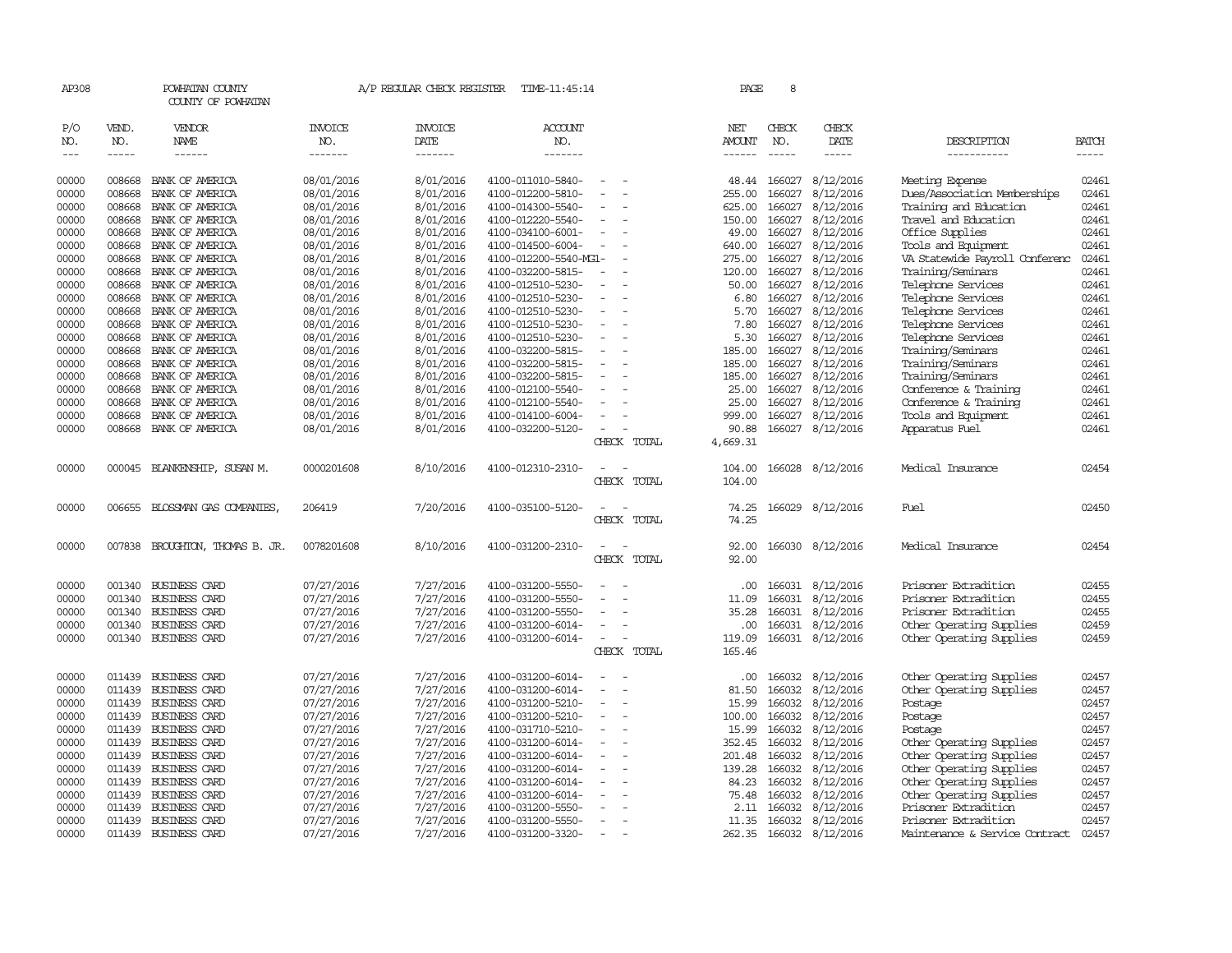| AP308                                              |                                                          | POWHATAN COUNTY<br>COUNTY OF POWHATAN                                                                                            |                                                                            | A/P REGULAR CHECK REGISTER                                                 | TIME-11:45:14                                                                                                              |                                                      | PAGE                                                  | 9                                              |                                                                                                |                                                                                                                      |                                                    |
|----------------------------------------------------|----------------------------------------------------------|----------------------------------------------------------------------------------------------------------------------------------|----------------------------------------------------------------------------|----------------------------------------------------------------------------|----------------------------------------------------------------------------------------------------------------------------|------------------------------------------------------|-------------------------------------------------------|------------------------------------------------|------------------------------------------------------------------------------------------------|----------------------------------------------------------------------------------------------------------------------|----------------------------------------------------|
| P/O<br>NO.                                         | VEND.<br>NO.                                             | VENDOR<br>NAME                                                                                                                   | <b>INVOICE</b><br>NO.                                                      | <b>INVOICE</b><br>DATE                                                     | <b>ACCOUNT</b><br>NO.                                                                                                      |                                                      | NET<br><b>AMOUNT</b>                                  | CHECK<br>NO.                                   | CHECK<br>DATE                                                                                  | DESCRIPTION                                                                                                          | <b>BATCH</b>                                       |
| $---$                                              | $- - - - -$                                              | $- - - - - -$                                                                                                                    | --------                                                                   | --------                                                                   | -------                                                                                                                    |                                                      | $- - - - - -$                                         | $- - - - -$                                    | -----                                                                                          | -----------                                                                                                          | $- - - - -$                                        |
| 00000<br>00000<br>00000<br>00000<br>00000          | 011439<br>011439<br>011439<br>011439                     | BUSINESS CARD<br><b>BUSINESS CARD</b><br><b>BUSINESS CARD</b><br>BUSINESS CARD<br>011439 BUSINESS CARD                           | 07/27/2016<br>07/27/2016<br>07/27/2016<br>07/27/2016<br>07/27/2016         | 7/27/2016<br>7/27/2016<br>7/27/2016<br>7/27/2016<br>7/27/2016              | 4100-031200-5550-<br>4100-031200-5550-<br>4100-031200-5550-<br>4100-031200-5550-<br>4100-031200-5550-                      | $\overline{\phantom{a}}$<br>$\overline{\phantom{a}}$ | 5.54<br>8.13<br>36.32<br>18.67<br>26.07               | 166032<br>166032<br>166032<br>166032<br>166032 | 8/12/2016<br>8/12/2016<br>8/12/2016<br>8/12/2016<br>8/12/2016                                  | Prisoner Extradition<br>Prisoner Extradition<br>Prisoner Extradition<br>Prisoner Extradition<br>Prisoner Extradition | 02457<br>02457<br>02457<br>02457<br>02457          |
|                                                    |                                                          |                                                                                                                                  |                                                                            |                                                                            |                                                                                                                            | CHECK TOTAL                                          | 1,436.94                                              |                                                |                                                                                                |                                                                                                                      |                                                    |
| 00000<br>00000<br>00000<br>00000                   | 007509<br>007509<br>007509<br>007509                     | CAPITALIRISTATE<br>CAPITALIRISTATE<br>CAPITALIRISTATE<br>CAPITALIRISTATE                                                         | S026121814.001<br>S026121931.001<br>S026121951.001<br>S026143574.001       | 7/25/2016<br>7/25/2016<br>7/25/2016<br>7/26/2016                           | 4100-014100-3310-<br>4100-014100-3310-<br>4100-014100-3310-<br>4100-014100-3310-                                           | CHECK TOTAL                                          | 66.00<br>70.22<br>46.23<br>224.88<br>407.33           | 166033<br>166033<br>166033                     | 8/12/2016<br>8/12/2016<br>8/12/2016<br>166033 8/12/2016                                        | Repairs & Maintenance<br>Repairs & Maintenance<br>Repairs & Maintenance<br>Repairs & Maintenance                     | 02450<br>02450<br>02450<br>02450                   |
| 00000                                              | 006034                                                   | CARROT-TOP INDUSTRIES, INC 31522600                                                                                              |                                                                            | 7/28/2016                                                                  | 4100-014100-3310-                                                                                                          | $\sim$<br>$\sim$<br>CHECK TOTAL                      | 675.35<br>675.35                                      |                                                | 166034 8/12/2016                                                                               | Repairs & Maintenance                                                                                                | 02450                                              |
| 00000<br>00000<br>00000<br>00000<br>00000<br>00000 | 006965<br>006965<br>006965<br>006965<br>006965<br>006965 | CINIAS CORPORATION<br>CINIAS CORPORATION<br>CINIAS CORPORATION<br>CINIAS CORPORATION<br>CINIAS CORPORATION<br>CINIAS CORPORATION | 143782452<br>143782452<br>143782453<br>143786108<br>143786108<br>143786109 | 7/27/2016<br>7/27/2016<br>7/27/2016<br>8/03/2016<br>8/03/2016<br>8/03/2016 | 4100-014100-6011-<br>4100-014500-6011-<br>4100-014300-6011-<br>4100-014100-6011-<br>4100-014500-6011-<br>4100-014300-6011- | $\overline{\phantom{a}}$<br>CHECK TOTAL              | 65.34<br>116.96<br>93.01<br>65.34<br>116.96<br>550.62 | 166035<br>166035<br>166035<br>166035           | 93.01 166035 8/12/2016<br>8/12/2016<br>8/12/2016<br>8/12/2016<br>8/12/2016<br>166035 8/12/2016 | Uniforms<br>Uniforms<br>Uniforms<br>Uniforms<br>Uniforms<br>Uniforms                                                 | 02450<br>02450<br>02450<br>02450<br>02450<br>02450 |
| 00000                                              | 011473                                                   | COLONIAL AUTO GLASS                                                                                                              | 18335                                                                      | 7/14/2016                                                                  | 4100-031200-6009-                                                                                                          | CHECK TOTAL                                          | 235.25<br>235.25                                      |                                                | 166036 8/12/2016                                                                               | Auto Parts/Repairs                                                                                                   | 02450                                              |
| 00000                                              |                                                          | 006567 DAVIS & GREEN, INC.                                                                                                       | 15165230                                                                   | 7/28/2016                                                                  | 4100-014100-3310-                                                                                                          | CHECK TOTAL                                          | 290.00<br>290.00                                      |                                                | 166039 8/12/2016                                                                               | Repairs & Maintenance                                                                                                | 02450                                              |
| 00000                                              |                                                          | 007288 DOMINION ENERGY                                                                                                           | 106483                                                                     | 8/01/2016                                                                  | 4100-014100-3320-                                                                                                          | CHECK TOTAL                                          | 1,757.25<br>1,757.25                                  |                                                | 166040 8/12/2016                                                                               | Maintenance & Service Contract                                                                                       | 02450                                              |
| 00000<br>00000                                     | 000860<br>000860                                         | DOMINION VIRGINIA POWER<br>DOMINION VIRGINIA POWER                                                                               | 1498464559 8/16<br>7765134072 7/16                                         | 8/02/2016<br>7/28/2016                                                     | 4100-014600-5110-<br>4100-014100-5110-                                                                                     | $\equiv$<br>CHECK TOTAL                              | 67.95<br>1,466.80<br>1,534.75                         |                                                | 166041 8/12/2016<br>166041 8/12/2016                                                           | Electricity<br>Electricity                                                                                           | 02450<br>02450                                     |
| 00000                                              |                                                          | 008750 DOMINION VIRGINIA POWER                                                                                                   | 3666707066 7/16                                                            | 7/22/2016                                                                  | 4100-053910-5643-                                                                                                          | $\equiv$<br>$\sim$<br>CHECK TOTAL                    | 444.53<br>444.53                                      |                                                | 166042 8/12/2016                                                                               | PCCAA Services - Federal CSBG                                                                                        | 02450                                              |
| 00000<br>00000                                     |                                                          | 006842 EAGLE FIRE INC.<br>006842 EAGLE FIRE INC.                                                                                 | SRVCE097138<br>SRVCE097172                                                 | 7/28/2016<br>7/29/2016                                                     | 4100-014100-3320-<br>4100-032220-3320-                                                                                     | CHECK TOTAL                                          | 5,360.92<br>3,226.00<br>8,586.92                      | 166043                                         | 166043 8/12/2016<br>8/12/2016                                                                  | Maintenance & Service Contract<br>Maintenance & Service Contract                                                     | 02447<br>02450                                     |
| 00000                                              |                                                          | 006074 EVIDENT, INC.                                                                                                             | 107723B                                                                    | 8/02/2016                                                                  | 4100-031200-6014-                                                                                                          | $\sim$<br>CHECK TOTAL                                | 10.00<br>10.00                                        |                                                | 166045 8/12/2016                                                                               | Other Operating Supplies                                                                                             | 02450                                              |
| 00000                                              |                                                          | 010916 FIRST WITNESS SECURITY                                                                                                    | IN-2048                                                                    | 8/05/2016                                                                  | 4100-012510-6002-                                                                                                          | $\overline{\phantom{a}}$<br>CHECK TOTAL              | 3,435.00<br>3,435.00                                  |                                                | 166046 8/12/2016                                                                               | Computer Equipment-non-capital                                                                                       | 02447                                              |
| 00000                                              |                                                          | 001380 FORD, SUSAN P.                                                                                                            | 0013201608                                                                 | 8/10/2016                                                                  | 4100-012310-2310-                                                                                                          | CHECK TOTAL                                          | 104.00<br>104.00                                      |                                                | 166047 8/12/2016                                                                               | Medical Insurance                                                                                                    | 02454                                              |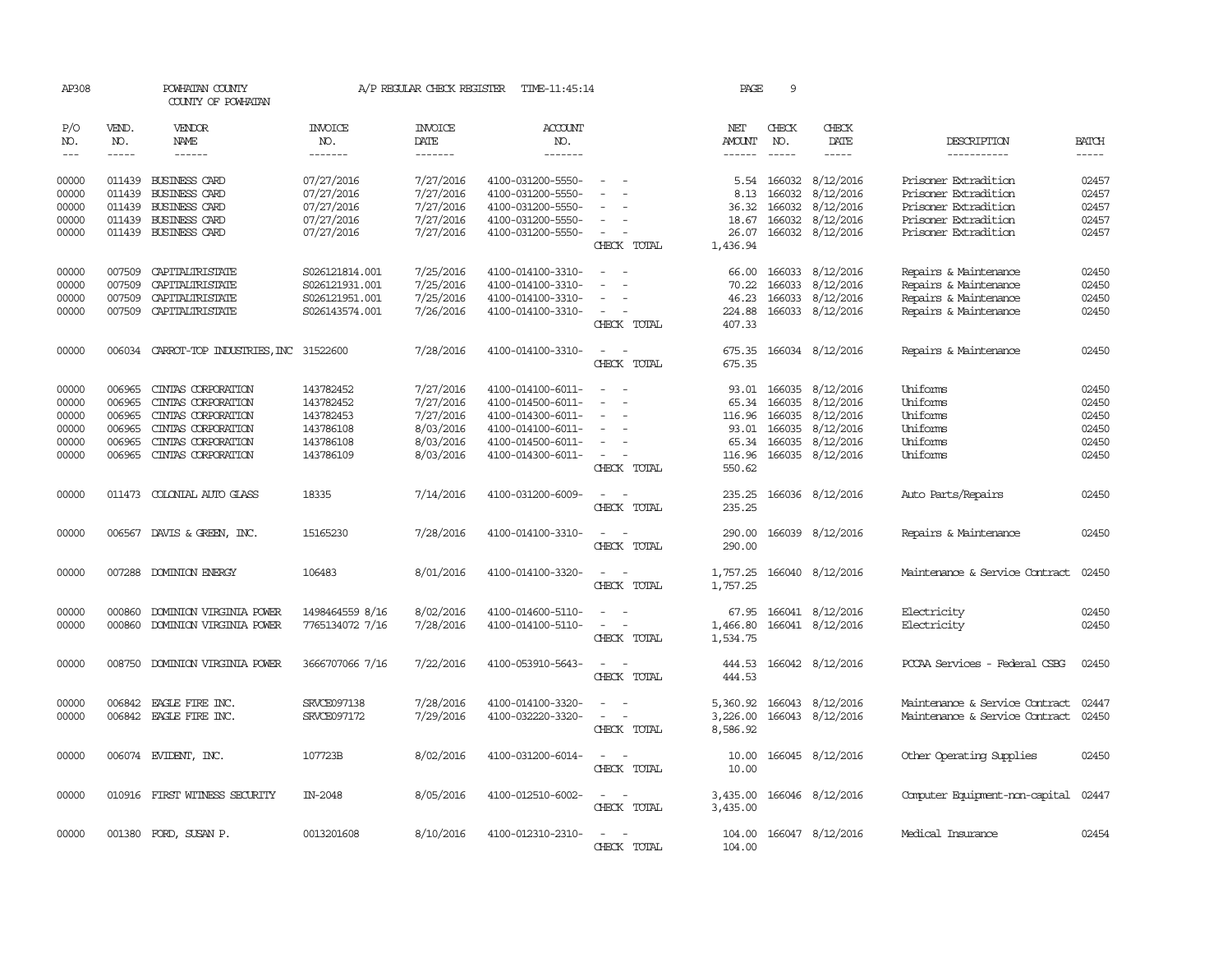| AP308                                                                                                                      |                                                                                                                                | POWHATAN COUNTY<br>COUNTY OF POWHATAN                                                                                                                                                                                                                                                                                                                   |                                                                                                          | A/P REGULAR CHECK REGISTER                                                                                                                                                         | TIME-11:45:14                                                                                                                                                                                                                                                                                      |                                                                                                                                                                    | PAGE                                                                                                                                                    | 10                                                                                                                                    |                                                                                                                                                                                           |                                                                                                                                                                                                                                                                         |                                                                                                                            |
|----------------------------------------------------------------------------------------------------------------------------|--------------------------------------------------------------------------------------------------------------------------------|---------------------------------------------------------------------------------------------------------------------------------------------------------------------------------------------------------------------------------------------------------------------------------------------------------------------------------------------------------|----------------------------------------------------------------------------------------------------------|------------------------------------------------------------------------------------------------------------------------------------------------------------------------------------|----------------------------------------------------------------------------------------------------------------------------------------------------------------------------------------------------------------------------------------------------------------------------------------------------|--------------------------------------------------------------------------------------------------------------------------------------------------------------------|---------------------------------------------------------------------------------------------------------------------------------------------------------|---------------------------------------------------------------------------------------------------------------------------------------|-------------------------------------------------------------------------------------------------------------------------------------------------------------------------------------------|-------------------------------------------------------------------------------------------------------------------------------------------------------------------------------------------------------------------------------------------------------------------------|----------------------------------------------------------------------------------------------------------------------------|
| P/O<br>NO.<br>$---$                                                                                                        | VEND.<br>NO.<br>$- - - - -$                                                                                                    | VENDOR<br>NAME<br>$- - - - - -$                                                                                                                                                                                                                                                                                                                         | <b>INVOICE</b><br>NO.<br>-------                                                                         | <b>INVOICE</b><br>DATE<br>-------                                                                                                                                                  | <b>ACCOUNT</b><br>NO.<br>-------                                                                                                                                                                                                                                                                   |                                                                                                                                                                    | NET<br>AMOUNT<br>------                                                                                                                                 | CHECK<br>NO.<br>$\frac{1}{2}$                                                                                                         | CHECK<br>DATE<br>$- - - - -$                                                                                                                                                              | DESCRIPTION<br>-----------                                                                                                                                                                                                                                              | <b>BATCH</b><br>-----                                                                                                      |
| 00000                                                                                                                      |                                                                                                                                | 006869 GALE GROUP                                                                                                                                                                                                                                                                                                                                       | 58448517                                                                                                 | 8/02/2016                                                                                                                                                                          | 4100-073100-6012-                                                                                                                                                                                                                                                                                  | $\overline{\phantom{a}}$<br>CHECK TOTAL                                                                                                                            | 335.07<br>335.07                                                                                                                                        |                                                                                                                                       | 166048 8/12/2016                                                                                                                                                                          | Books & Subscriptions                                                                                                                                                                                                                                                   | 02447                                                                                                                      |
| 00000                                                                                                                      |                                                                                                                                | 011471 HEAD START PROGRAM                                                                                                                                                                                                                                                                                                                               | MOU 2016-2017                                                                                            | 8/08/2016                                                                                                                                                                          | 4100-053910-5643-                                                                                                                                                                                                                                                                                  | CHECK TOTAL                                                                                                                                                        | 4,888.00<br>4,888.00                                                                                                                                    |                                                                                                                                       | 166049 8/12/2016                                                                                                                                                                          | PCCAA Services - Federal CSBG                                                                                                                                                                                                                                           | 02451                                                                                                                      |
| 00000                                                                                                                      |                                                                                                                                | 011457 HILTON MECHANICAL LLC                                                                                                                                                                                                                                                                                                                            | 000779                                                                                                   | 7/26/2016                                                                                                                                                                          | 4100-053910-5643-                                                                                                                                                                                                                                                                                  | CHECK TOTAL                                                                                                                                                        | 800.00<br>800.00                                                                                                                                        |                                                                                                                                       | 166050 8/12/2016                                                                                                                                                                          | PCCAA Services - Federal CSBG                                                                                                                                                                                                                                           | 02449                                                                                                                      |
| 00000                                                                                                                      |                                                                                                                                | 006626 HUGUENOT VOLUNTEER FIRE                                                                                                                                                                                                                                                                                                                          | 1835B-IN                                                                                                 | 6/30/2016                                                                                                                                                                          | 4100-032220-3310-                                                                                                                                                                                                                                                                                  | $\sim$ $\sim$<br>CHECK TOTAL                                                                                                                                       | 1,500.00<br>1,500.00                                                                                                                                    |                                                                                                                                       | 166052 8/12/2016                                                                                                                                                                          | Repairs & Maintenance                                                                                                                                                                                                                                                   | 02447                                                                                                                      |
| 00000<br>00000                                                                                                             | 010487                                                                                                                         | IBM CORPORATION<br>010487 IBM CORPORATION                                                                                                                                                                                                                                                                                                               | 7270982<br>7270982                                                                                       | 8/01/2016<br>8/01/2016                                                                                                                                                             | 4100-095101-9300-<br>4100-095101-9301-                                                                                                                                                                                                                                                             | $\equiv$<br>CHECK TOTAL                                                                                                                                            | 787.51<br>67.06<br>854.57                                                                                                                               |                                                                                                                                       | 166053 8/12/2016<br>166053 8/12/2016                                                                                                                                                      | AS400 Lease - Principal<br>AS400 Lease - Interest                                                                                                                                                                                                                       | 02449<br>02449                                                                                                             |
| 00000                                                                                                                      | 009627                                                                                                                         | IMAGETREND, INC                                                                                                                                                                                                                                                                                                                                         | 102564                                                                                                   | 7/31/2016                                                                                                                                                                          | 4100-032200-3320-                                                                                                                                                                                                                                                                                  | CHECK TOTAL                                                                                                                                                        | 2,500.00<br>2,500.00                                                                                                                                    |                                                                                                                                       | 166054 8/12/2016                                                                                                                                                                          | Maintenance & Service Contract                                                                                                                                                                                                                                          | 02451                                                                                                                      |
| 00000                                                                                                                      |                                                                                                                                | 010755 INNOVATIVE TURF                                                                                                                                                                                                                                                                                                                                  | 3093                                                                                                     | 8/01/2016                                                                                                                                                                          | 4100-014600-3320-                                                                                                                                                                                                                                                                                  | CHECK TOTAL                                                                                                                                                        | 1,580.95<br>1,580.95                                                                                                                                    |                                                                                                                                       | 166055 8/12/2016                                                                                                                                                                          | Maintenance/Service Contracts                                                                                                                                                                                                                                           | 02451                                                                                                                      |
| 00000                                                                                                                      |                                                                                                                                | 010853 JACOBSEN                                                                                                                                                                                                                                                                                                                                         | 90082720                                                                                                 | 7/20/2016                                                                                                                                                                          | 4100-014500-3319-                                                                                                                                                                                                                                                                                  | CHECK TOTAL                                                                                                                                                        | 663.00<br>663.00                                                                                                                                        |                                                                                                                                       | 166056 8/12/2016                                                                                                                                                                          | Equipment Repairs and Maintena 02451                                                                                                                                                                                                                                    |                                                                                                                            |
| 00000<br>00000                                                                                                             | 000120<br>000120                                                                                                               | <b>JAMES RIVER AIR</b><br><b>JAMES RIVER AIR</b>                                                                                                                                                                                                                                                                                                        | C164970<br>S70790                                                                                        | 8/01/2016<br>7/31/2016                                                                                                                                                             | 4100-014100-3320-<br>4100-014100-3308-                                                                                                                                                                                                                                                             | $\equiv$<br>CHECK TOTAL                                                                                                                                            | 5,237.00<br>3,058.42<br>8,295.42                                                                                                                        |                                                                                                                                       | 166057 8/12/2016<br>166057 8/12/2016                                                                                                                                                      | Maintenance & Service Contract<br>HVAC Service and Repairs                                                                                                                                                                                                              | 02451<br>02451                                                                                                             |
| 00000<br>00000<br>00000<br>00000<br>00000<br>00000<br>00000<br>00000<br>00000<br>00000<br>00000<br>00000<br>00000<br>00000 | 008381<br>008381<br>008381<br>008381<br>008381<br>008381<br>008381<br>008381<br>008381<br>008381<br>008381<br>008381<br>008381 | JAMES RIVER PEIROLEUM<br>JAMES RIVER PETROLEUM<br>JAMES RIVER PEIROLEUM<br>JAMES RIVER PETROLEUM<br>JAMES RIVER PEIROLEUM<br>JAMES RIVER PETROLEUM<br>JAMES RIVER PETROLEUM<br>JAMES RIVER PETROLEUM<br>JAMES RIVER PETROLEUM<br>JAMES RIVER PETROLEUM<br>JAMES RIVER PETROLEUM<br>JAMES RIVER PETROLEUM<br>JAMES RIVER PETROLEUM<br>011470 JASON MOORE | 90<br>90<br>90A<br>90A<br>90A<br>90B<br>90C<br>90C<br>90E<br>90F<br>90G<br>90H<br>90I<br>2407 OCALA ROAD | 8/04/2016<br>8/04/2016<br>8/02/2016<br>8/02/2016<br>8/02/2016<br>8/04/2016<br>8/04/2016<br>8/04/2016<br>8/04/2016<br>8/04/2016<br>8/04/2016<br>8/04/2016<br>8/04/2016<br>8/09/2016 | 4100-035100-6008-<br>4100-031200-6008-<br>4100-032200-6008-<br>4100-032200-6008-<br>4100-032200-6008-<br>4100-035500-6008-<br>4100-014100-6008-<br>4100-014500-6008-<br>4100-034100-6008-<br>4100-012510-6008-<br>4100-081100-6008-<br>4100-083500-6008-<br>4100-014300-6008-<br>4100-053910-5643- | $\equiv$<br>$\overline{a}$<br>$\overline{\phantom{a}}$<br>$\overline{\phantom{a}}$<br>$\overline{\phantom{a}}$<br>$\sim$<br>CHECK TOTAL<br>$\equiv$<br>CHECK TOTAL | 632.58<br>5,294.24<br>1,822.08<br>921.35<br>439.15<br>412.51<br>460.00<br>475.55<br>29.62<br>240.75<br>166.20<br>68.27<br>11,297.87<br>800.00<br>800.00 | 166058<br>166058<br>166058<br>166058<br>166058<br>166058<br>166058<br>166058<br>335.57 166058<br>166058<br>166058<br>166058<br>166058 | 8/12/2016<br>8/12/2016<br>8/12/2016<br>8/12/2016<br>8/12/2016<br>8/12/2016<br>8/12/2016<br>8/12/2016<br>8/12/2016<br>8/12/2016<br>8/12/2016<br>8/12/2016<br>8/12/2016<br>166059 8/12/2016 | Gas/Grease/Oil<br>Gas/Grease/Oil<br>Gas/Grease/Oil<br>Gas/Grease/Oil<br>Gas/Grease/Oil<br>Gas/Grease/Oil<br>Gas/Grease/Oil<br>Gas/Grease/Oil<br>Gas/Grease/Oil<br>Gas/Grease/Oil<br>Gas/Grease/Oil<br>Gas/Grease/Oil<br>Gas/Grease/Oil<br>PCCAA Services - Federal CSBG | 02456<br>02456<br>02456<br>02456<br>02456<br>02456<br>02456<br>02456<br>02456<br>02456<br>02456<br>02456<br>02456<br>02451 |
| 00000<br>00000<br>00000                                                                                                    |                                                                                                                                | 010811 IAND AND COATES, INC<br>010811 LAND AND COATES, INC<br>010811 LAND AND COATES, INC                                                                                                                                                                                                                                                               | 703790<br>703790<br>705640                                                                               | 8/01/2016<br>8/01/2016<br>8/05/2016                                                                                                                                                | 4100-014500-3319-<br>4100-014500-3190-<br>4100-014500-3319-                                                                                                                                                                                                                                        | $\overline{\phantom{a}}$<br>$\sim$<br>CHECK TOTAL                                                                                                                  | 59.36<br>13.44<br>156.17                                                                                                                                | 166060<br>166060                                                                                                                      | 8/12/2016<br>8/12/2016<br>83.37 166060 8/12/2016                                                                                                                                          | Equipment Repairs and Maintena 02447<br>Grounds Maintenance<br>Equipment Repairs and Maintena 02451                                                                                                                                                                     | 02447                                                                                                                      |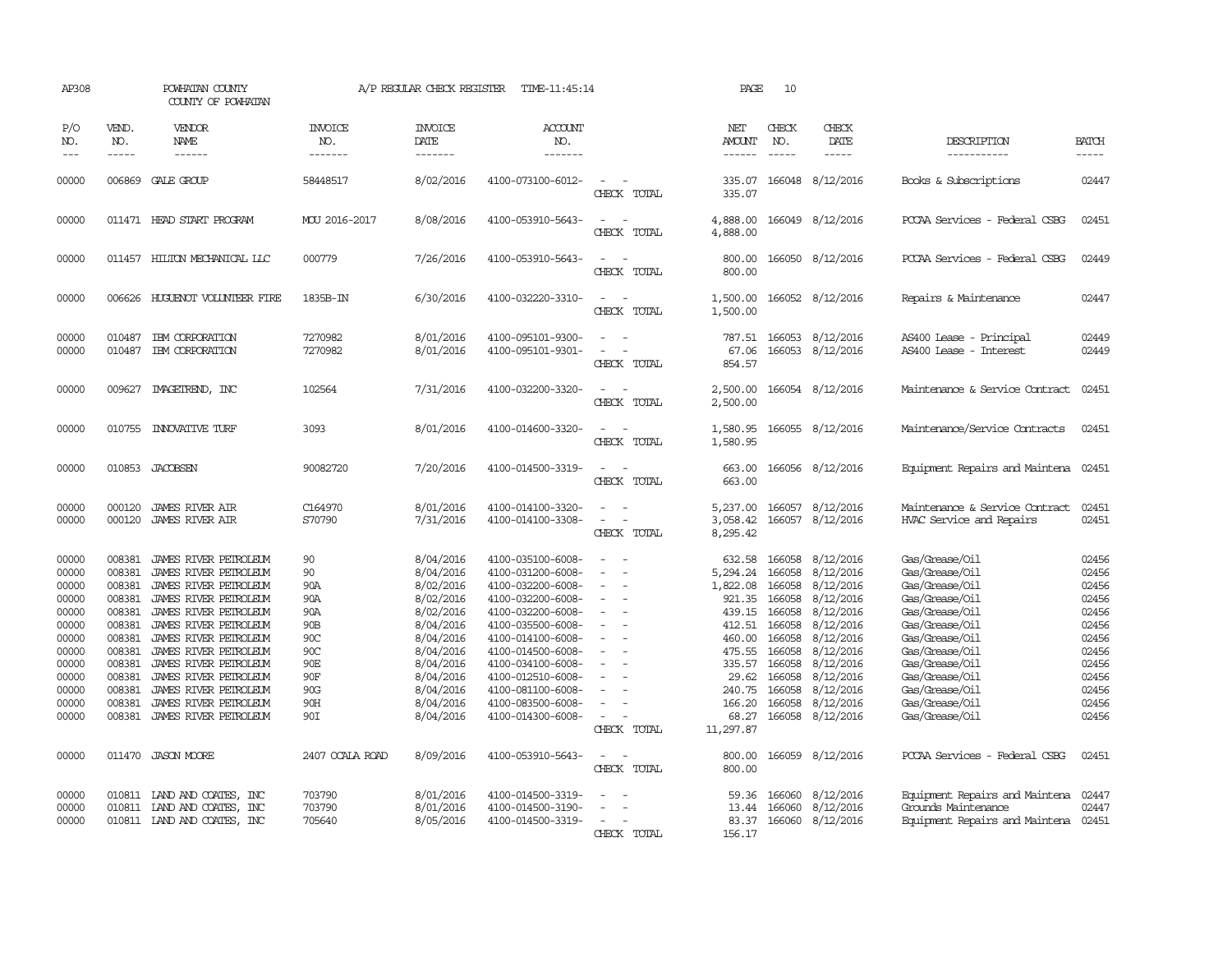| AP308                                                                                           |                                                                                                            | POWHATAN COUNTY<br>COUNTY OF POWHATAN                                                                                                                                                                                                                                                                 |                                                                                                            | A/P REGULAR CHECK REGISTER                                                                                                                  | TIME-11:45:14                                                                                                                                                                                                                       |                                         | PAGE                                                                                                     | 11                                                       |                                                                                                                                                                                |                                                                                                                                                                                                                                                            |                                                                                                 |
|-------------------------------------------------------------------------------------------------|------------------------------------------------------------------------------------------------------------|-------------------------------------------------------------------------------------------------------------------------------------------------------------------------------------------------------------------------------------------------------------------------------------------------------|------------------------------------------------------------------------------------------------------------|---------------------------------------------------------------------------------------------------------------------------------------------|-------------------------------------------------------------------------------------------------------------------------------------------------------------------------------------------------------------------------------------|-----------------------------------------|----------------------------------------------------------------------------------------------------------|----------------------------------------------------------|--------------------------------------------------------------------------------------------------------------------------------------------------------------------------------|------------------------------------------------------------------------------------------------------------------------------------------------------------------------------------------------------------------------------------------------------------|-------------------------------------------------------------------------------------------------|
| P/O<br>NO.<br>$---$                                                                             | VEND.<br>NO.<br>$\frac{1}{2}$                                                                              | VENDOR<br>NAME                                                                                                                                                                                                                                                                                        | <b>INVOICE</b><br>NO.<br>-------                                                                           | <b>INVOICE</b><br>DATE<br>-------                                                                                                           | <b>ACCOUNT</b><br>NO.<br>-------                                                                                                                                                                                                    |                                         | NET<br>AMOUNT<br>$- - - - - -$                                                                           | CHECK<br>NO.<br>$\frac{1}{2}$                            | CHECK<br>DATE<br>$- - - - -$                                                                                                                                                   | DESCRIPTION<br>-----------                                                                                                                                                                                                                                 | <b>BATCH</b><br>-----                                                                           |
| 00000                                                                                           |                                                                                                            | 009552 MANSFIELD OIL COMPANY                                                                                                                                                                                                                                                                          | SOLCD-228254                                                                                               | 8/02/2016                                                                                                                                   | 4100-032200-5120-                                                                                                                                                                                                                   | CHECK TOTAL                             | 149.33<br>149.33                                                                                         |                                                          | 166061 8/12/2016                                                                                                                                                               | Apparatus Fuel                                                                                                                                                                                                                                             | 02449                                                                                           |
| 00000                                                                                           |                                                                                                            | 006146 MCCLELLAN, WENDY SUSAN                                                                                                                                                                                                                                                                         | MILEAGE JULY'16                                                                                            | 7/31/2016                                                                                                                                   | 4100-031710-5510-                                                                                                                                                                                                                   | CHECK TOTAL                             | 32.72<br>32.72                                                                                           |                                                          | 166062 8/12/2016                                                                                                                                                               | Travel/Mileage/Parking/Tolls                                                                                                                                                                                                                               | 02451                                                                                           |
| 00000                                                                                           |                                                                                                            | 007141 MIDLOTHIAN BUSINESS FORMS                                                                                                                                                                                                                                                                      | 1882                                                                                                       | 7/31/2016                                                                                                                                   | 4100-031200-6014-                                                                                                                                                                                                                   | CHECK TOTAL                             | 762.08<br>762.08                                                                                         |                                                          | 166063 8/12/2016                                                                                                                                                               | Other Operating Supplies                                                                                                                                                                                                                                   | 02451                                                                                           |
| 00000                                                                                           |                                                                                                            | 009733 MINERVA BUNKER GEAR                                                                                                                                                                                                                                                                            | 2473-18                                                                                                    | 8/01/2016                                                                                                                                   | 4100-032200-6011-                                                                                                                                                                                                                   | $\sim$<br>CHECK TOTAL                   | 27.00<br>27.00                                                                                           |                                                          | 166064 8/12/2016                                                                                                                                                               | Protective Gear/Uniforms                                                                                                                                                                                                                                   | 02451                                                                                           |
| 00000                                                                                           |                                                                                                            | 007297 NAFECO, INC.                                                                                                                                                                                                                                                                                   | 837085                                                                                                     | 8/02/2016                                                                                                                                   | 4100-032200-3310-                                                                                                                                                                                                                   | $\sim$ $\sim$<br>CHECK TOTAL            | 56.25<br>56.25                                                                                           |                                                          | 166066 8/12/2016                                                                                                                                                               | Equipment Repair                                                                                                                                                                                                                                           | 02451                                                                                           |
| 00000                                                                                           |                                                                                                            | 008031 PARRISH MOTOR COMPANY                                                                                                                                                                                                                                                                          | 6025242/1                                                                                                  | 7/26/2016                                                                                                                                   | 4100-031200-6009-                                                                                                                                                                                                                   | $\sim$<br>CHECK TOTAL                   | 213.75<br>213.75                                                                                         |                                                          | 166067 8/12/2016                                                                                                                                                               | Auto Parts/Repairs                                                                                                                                                                                                                                         | 02451                                                                                           |
| 00000                                                                                           |                                                                                                            | 007962 PITNEY BOWES GLOBAL                                                                                                                                                                                                                                                                            | 3301222371                                                                                                 | 8/01/2016                                                                                                                                   | 4100-021600-3320-                                                                                                                                                                                                                   | CHECK TOTAL                             | 150.00<br>150.00                                                                                         |                                                          | 166068 8/12/2016                                                                                                                                                               | Maintenance & Service Contract                                                                                                                                                                                                                             | 02447                                                                                           |
| 00000                                                                                           |                                                                                                            | 009638 POE, INEZ L                                                                                                                                                                                                                                                                                    | 0096201608                                                                                                 | 8/10/2016                                                                                                                                   | 4100-013200-2310-                                                                                                                                                                                                                   | CHECK TOTAL                             | 120.00<br>120.00                                                                                         | 166069                                                   | 8/12/2016                                                                                                                                                                      | Medical Insurance                                                                                                                                                                                                                                          | 02454                                                                                           |
| 00000                                                                                           | 009279                                                                                                     | POETS & WRITERS                                                                                                                                                                                                                                                                                       | 557A021 8/16                                                                                               | 8/25/2016                                                                                                                                   | 4100-073100-6012-                                                                                                                                                                                                                   | CHECK TOTAL                             | 19.95<br>19.95                                                                                           |                                                          | 166070 8/12/2016                                                                                                                                                               | Books & Subscriptions                                                                                                                                                                                                                                      | 02447                                                                                           |
| 00000                                                                                           | 001980                                                                                                     | POORE, FRANCES                                                                                                                                                                                                                                                                                        | 0019201608                                                                                                 | 8/10/2016                                                                                                                                   | 4100-012100-2310-                                                                                                                                                                                                                   | CHRCK TOTAL                             | 88.00<br>88.00                                                                                           |                                                          | 166071 8/12/2016                                                                                                                                                               | Medical Insurance                                                                                                                                                                                                                                          | 02454                                                                                           |
| 00000                                                                                           |                                                                                                            | 006043 POWERS, KATHRYN C.                                                                                                                                                                                                                                                                             | 0060201608                                                                                                 | 8/10/2016                                                                                                                                   | 4100-021600-2310-                                                                                                                                                                                                                   | CHECK TOTAL                             | 120.00<br>120.00                                                                                         |                                                          | 166072 8/12/2016                                                                                                                                                               | Medical Insurance                                                                                                                                                                                                                                          | 02454                                                                                           |
| 00000<br>00000<br>00000<br>00000<br>00000<br>00000<br>00000<br>00000<br>00000<br>00000<br>00000 | 001250<br>001250<br>001250<br>001250<br>001250<br>001250<br>001250<br>001250<br>001250<br>001250<br>001250 | POWHATAN AUTO & TRACTOR<br>POWHATAN AUTO & TRACTOR<br>POWHATAN AUTO & TRACTOR<br>POWHATAN AUTO & TRACTOR<br>POWHATAN AUTO & TRACTOR<br>POWHATAN AUTO & TRACTOR<br>POWHATAN AUTO & TRACTOR<br>POWHATAN AUTO & TRACTOR<br>POWHATAN AUTO & TRACTOR<br>POWHATAN AUTO & TRACTOR<br>POWHATAN AUTO & TRACTOR | 403863<br>406154<br>406175<br>406193<br>406193<br>406194<br>407377<br>407385<br>408324<br>408357<br>408460 | 6/18/2016<br>7/06/2016<br>7/06/2016<br>7/06/2016<br>7/06/2016<br>7/06/2016<br>7/14/2016<br>7/14/2016<br>7/21/2016<br>7/21/2016<br>7/22/2016 | 4100-032200-6009-<br>4100-032200-3310-<br>4100-014500-3319-<br>4100-014500-3319-<br>4100-014500-6008-<br>4100-014500-6008-<br>4100-035500-6009-<br>4100-014500-6008-<br>4100-032200-3310-<br>4100-032200-6009-<br>4100-035500-6008- | $\overline{\phantom{a}}$<br>CHECK TOTAL | 14.99<br>10.76<br>103.27<br>3.99<br>14.76<br>3.69<br>21.98<br>44.28<br>20.98<br>32.99<br>27.95<br>299.64 | 166073<br>166073<br>166073<br>166073<br>166073<br>166073 | 166073 8/12/2016<br>8/12/2016<br>166073 8/12/2016<br>8/12/2016<br>8/12/2016<br>8/12/2016<br>166073 8/12/2016<br>166073 8/12/2016<br>8/12/2016<br>8/12/2016<br>166073 8/12/2016 | Auto Repairs and Parts<br>Equipment Repair<br>Equipment Repairs and Maintena<br>Equipment Repairs and Maintena<br>Gas/Grease/Oil<br>Gas/Grease/Oil<br>Auto Parts/Repairs<br>Gas/Grease/Oil<br>Equipment Repair<br>Auto Repairs and Parts<br>Gas/Grease/Oil | 02451<br>02451<br>02451<br>02451<br>02451<br>02451<br>02451<br>02451<br>02451<br>02451<br>02451 |
| 00000<br>00000<br>00000<br>00000                                                                | 001250<br>001250<br>001250<br>001250                                                                       | POWHATAN AUTO & TRACTOR<br>POWHATAN AUTO & TRACTOR<br>POWHATAN AUTO & TRACTOR<br>POWHATAN AUTO & TRACTOR                                                                                                                                                                                              | 409057<br>410032<br>410051<br>410423                                                                       | 7/26/2016<br>8/02/2016<br>8/02/2016<br>8/04/2016                                                                                            | 4100-014500-6008-<br>4100-032200-6009-<br>4100-032200-6009-<br>4100-032200-6009-                                                                                                                                                    | CHECK TOTAL                             | 7.38<br>8.99<br>3.99<br>14.39<br>34.75                                                                   |                                                          | 166074 8/12/2016<br>166074 8/12/2016<br>166074 8/12/2016<br>166074 8/12/2016                                                                                                   | Gas/Grease/Oil<br>Auto Repairs and Parts<br>Auto Repairs and Parts<br>Auto Repairs and Parts                                                                                                                                                               | 02451<br>02451<br>02451<br>02451                                                                |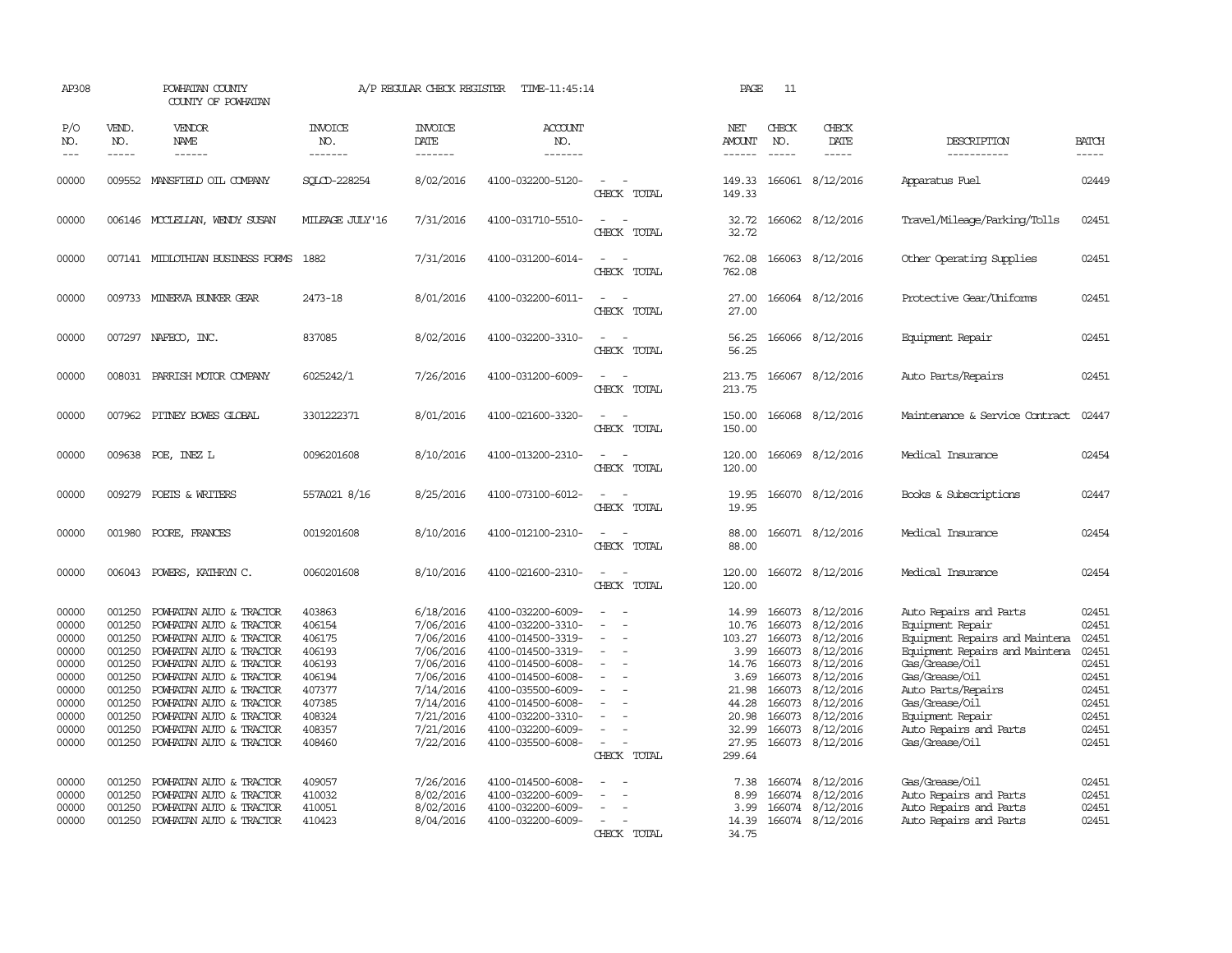| AP308                                                       |                                                          | POWHATAN COUNTY<br>COUNTY OF POWHATAN                                                                                                                                                                                                       |                                                                | A/P REGULAR CHECK REGISTER                                                              | TIME-11:45:14                                                                                                                                   |                                                                                                                             | PAGE                                                                 | 12                                                                 |                                                                                                |                                                                                                                                                                             |                                                             |
|-------------------------------------------------------------|----------------------------------------------------------|---------------------------------------------------------------------------------------------------------------------------------------------------------------------------------------------------------------------------------------------|----------------------------------------------------------------|-----------------------------------------------------------------------------------------|-------------------------------------------------------------------------------------------------------------------------------------------------|-----------------------------------------------------------------------------------------------------------------------------|----------------------------------------------------------------------|--------------------------------------------------------------------|------------------------------------------------------------------------------------------------|-----------------------------------------------------------------------------------------------------------------------------------------------------------------------------|-------------------------------------------------------------|
| P/O<br>NO.<br>$---$                                         | VEND.<br>NO.<br>$- - - - -$                              | VENDOR<br>NAME<br>$- - - - - -$                                                                                                                                                                                                             | <b>INVOICE</b><br>NO.<br>-------                               | <b>INVOICE</b><br>DATE<br>-------                                                       | <b>ACCOUNT</b><br>NO.<br>-------                                                                                                                |                                                                                                                             | NET<br>AMOUNT<br>$- - - - - -$                                       | CHECK<br>NO.<br>$- - - - -$                                        | CHECK<br>DATE<br>-----                                                                         | DESCRIPTION<br>-----------                                                                                                                                                  | <b>BATCH</b><br>$- - - - -$                                 |
|                                                             |                                                          |                                                                                                                                                                                                                                             |                                                                |                                                                                         |                                                                                                                                                 |                                                                                                                             |                                                                      |                                                                    |                                                                                                |                                                                                                                                                                             |                                                             |
| 00000<br>00000<br>00000                                     | 006914                                                   | 006914 POWHATAN AUTO REPAIR<br>POWHATAN AUTO REPAIR<br>006914 POWHATAN AUTO REPAIR                                                                                                                                                          | 820<br>821<br>819                                              | 7/27/2016<br>8/03/2016<br>7/25/2016                                                     | 4100-032200-6009-<br>4100-034100-6009-<br>4100-031200-6009-                                                                                     | CHECK TOTAL                                                                                                                 | 363.00<br>12.50<br>406.50<br>782.00                                  | 166075<br>166075                                                   | 8/12/2016<br>8/12/2016<br>166075 8/12/2016                                                     | Auto Repairs and Parts<br>Auto Parts/Repairs<br>Auto Parts/Repairs                                                                                                          | 02449<br>02449<br>02452                                     |
| 00000<br>00000<br>00000                                     | 006928<br>006928<br>006928                               | POWHATAN COUNTY DEPT. OF<br>POWHATAN COUNTY DEPT. OF<br>POWHATAN COUNTY DEPT. OF                                                                                                                                                            | BACK TO SCHOOL<br><b>DONUTS</b><br>GIFT CARDS                  | 8/03/2016<br>8/08/2016<br>8/03/2016                                                     | 4100-053910-5643-<br>4100-053910-5643-<br>4100-053910-5643-                                                                                     | $\equiv$<br>CHECK TOTAL                                                                                                     | 419.75<br>11.37<br>419.75<br>850.87                                  | 166077                                                             | 166077 8/12/2016<br>8/12/2016<br>166077 8/12/2016                                              | PCCAA Services - Federal CSBG<br>PCCAA Services - Federal CSBG<br>PCCAA Services - Federal CSBG                                                                             | 02451<br>02451<br>02451                                     |
| 00000                                                       |                                                          | 008294 POWHATAN COUNTY PUBLIC                                                                                                                                                                                                               | 0082201608                                                     | 8/10/2016                                                                               | 4100-031200-2310-                                                                                                                               | $\equiv$<br>CHECK TOTAL                                                                                                     | 681.50<br>681.50                                                     |                                                                    | 166078 8/12/2016                                                                               | Medical Insurance                                                                                                                                                           | 02454                                                       |
| 00000<br>00000                                              | 005050<br>005050                                         | POWHATAN LOCK SERVICES<br>POWHATAN LOCK SERVICES                                                                                                                                                                                            | 1119<br>2016<br>1123                                           | 7/29/2016<br>8/02/2016                                                                  | 4100-014100-3310-<br>4100-014100-3310-                                                                                                          | $\equiv$<br>$\overline{\phantom{a}}$<br>CHECK TOTAL                                                                         | 164.45<br>50.50<br>214.95                                            |                                                                    | 166079 8/12/2016<br>166079 8/12/2016                                                           | Repairs & Maintenance<br>Repairs & Maintenance                                                                                                                              | 02447<br>02452                                              |
| 00000                                                       |                                                          | 011020 POWHATAN SHERIFF'S DEPT-                                                                                                                                                                                                             | PARINER TRIAD                                                  | 8/09/2016                                                                               | 4100-053910-5643-                                                                                                                               | $\frac{1}{2} \left( \frac{1}{2} \right) \left( \frac{1}{2} \right) = \frac{1}{2} \left( \frac{1}{2} \right)$<br>CHECK TOTAL | 10,000.00<br>10,000.00                                               |                                                                    | 166081 8/12/2016                                                                               | PCCAA Services - Federal CSBG                                                                                                                                               | 02452                                                       |
| 00000<br>00000                                              | 010905                                                   | PRIORITY FIRE PROTECTION<br>010905 PRIORITY FIRE PROTECTION                                                                                                                                                                                 | 19038<br>19038                                                 | 7/25/2016<br>7/25/2016                                                                  | 4100-014100-3320-<br>4100-032210-3320-                                                                                                          | CHECK TOTAL                                                                                                                 | 750.00<br>250.00<br>1,000.00                                         | 166082                                                             | 8/12/2016<br>166082 8/12/2016                                                                  | Maintenance & Service Contract<br>Maintenance & Service Contract                                                                                                            | 02452<br>02452                                              |
| 00000<br>00000<br>00000                                     | 006474<br>006474                                         | PROGRESSIVE AUTO WORKS<br>PROGRESSIVE AUTO WORKS<br>006474 PROGRESSIVE AUTO WORKS                                                                                                                                                           | 0031783<br>31742<br>31751                                      | 8/04/2016<br>8/03/2016<br>8/03/2016                                                     | 4100-031200-6008-<br>4100-031200-6009-<br>4100-031200-6009-                                                                                     | CHECK TOTAL                                                                                                                 | 45.30<br>579.63<br>576.33<br>1,201.26                                | 166083<br>166083<br>166083                                         | 8/12/2016<br>8/12/2016<br>8/12/2016                                                            | Gas/Grease/Oil<br>Auto Parts/Repairs<br>Auto Parts/Repairs                                                                                                                  | 02452<br>02452<br>02452                                     |
| 00000<br>00000<br>00000<br>00000<br>00000<br>00000<br>00000 | 000620<br>000620<br>000620                               | 000620 R. C. GOODWYN & SONS, INC<br>R. C. GOODWYN & SONS, INC<br>R. C. GOODWIN & SONS, INC<br>R. C. GOODWYN & SONS, INC<br>000620 R. C. GOODWYN & SONS, INC<br>000620 R. C. GOODWYN & SONS, INC<br>000620 R. C. GOODWYN & SONS, INC 0725901 | 0724313<br>0724585<br>0725296<br>0725834<br>0725883<br>0725899 | 7/01/2016<br>7/05/2016<br>7/11/2016<br>7/13/2016<br>7/13/2016<br>7/14/2016<br>7/14/2016 | 4100-014100-3310-<br>4100-014100-3310-<br>4100-014100-3310-<br>4100-014100-3310-<br>4100-014100-3310-<br>4100-014100-3310-<br>4100-014100-3310- | $\equiv$<br>$\equiv$<br>CHECK TOTAL                                                                                         | 3.99<br>13.49<br>6.99<br>8.00<br>11.99<br>68.98<br>73.72<br>187.16   | 166084<br>166084<br>166084<br>166084<br>166084<br>166084<br>166084 | 8/12/2016<br>8/12/2016<br>8/12/2016<br>8/12/2016<br>8/12/2016<br>8/12/2016<br>8/12/2016        | Repairs & Maintenance<br>Repairs & Maintenance<br>Repairs & Maintenance<br>Repairs & Maintenance<br>Repairs & Maintenance<br>Repairs & Maintenance<br>Repairs & Maintenance | 02452<br>02452<br>02452<br>02452<br>02452<br>02452<br>02452 |
| 00000<br>00000<br>00000<br>00000<br>00000<br>00000<br>00000 | 000620<br>000620<br>000620<br>000620<br>000620<br>000620 | R. C. GOODWYN & SONS, INC<br>R. C. GOODWYN & SONS, INC<br>R. C. GOODWYN & SONS, INC<br>R. C. GOODWYN & SONS, INC<br>R. C. GOODWYN & SONS, INC<br>R. C. GOODWYN & SONS, INC<br>000620 R. C. GOODWYN & SONS, INC 725652                       | 0725949<br>0726169<br>0726624<br>0727067<br>724737<br>725068   | 7/14/2016<br>7/15/2016<br>7/19/2016<br>7/22/2016<br>7/06/2016<br>7/08/2016<br>7/12/2016 | 4100-014100-3310-<br>4100-014100-3310-<br>4100-014100-3310-<br>4100-014100-3310-<br>4100-014100-3310-<br>4100-014100-3310-<br>4100-014100-3310- | $\sim$<br>$\sim$<br>CHECK TOTAL                                                                                             | 119.73<br>7.98<br>6.99<br>26.49<br>13.78<br>31.96<br>10.06<br>216.99 | 166085<br>166085<br>166085<br>166085<br>166085<br>166085           | 8/12/2016<br>8/12/2016<br>8/12/2016<br>8/12/2016<br>8/12/2016<br>8/12/2016<br>166085 8/12/2016 | Repairs & Maintenance<br>Repairs & Maintenance<br>Repairs & Maintenance<br>Repairs & Maintenance<br>Repairs & Maintenance<br>Repairs & Maintenance<br>Repairs & Maintenance | 02452<br>02452<br>02452<br>02452<br>02452<br>02452<br>02452 |
| 00000                                                       |                                                          | 009077 REYNOLDS, SHIRLEY                                                                                                                                                                                                                    | 0090201608                                                     | 8/10/2016                                                                               | 4100-031200-2310-                                                                                                                               | $\frac{1}{2} \left( \frac{1}{2} \right) \left( \frac{1}{2} \right) = \frac{1}{2} \left( \frac{1}{2} \right)$<br>CHECK TOTAL | 96.00<br>96.00                                                       |                                                                    | 166086 8/12/2016                                                                               | Medical Insurance                                                                                                                                                           | 02454                                                       |
| 00000                                                       |                                                          | 007942 RICHMOND SUBURBAN                                                                                                                                                                                                                    | 100003200390601                                                | 6/01/2016                                                                               | 4100-081100-3600-                                                                                                                               |                                                                                                                             |                                                                      |                                                                    | 175.50 166088 8/12/2016                                                                        | Advertising                                                                                                                                                                 | 02452                                                       |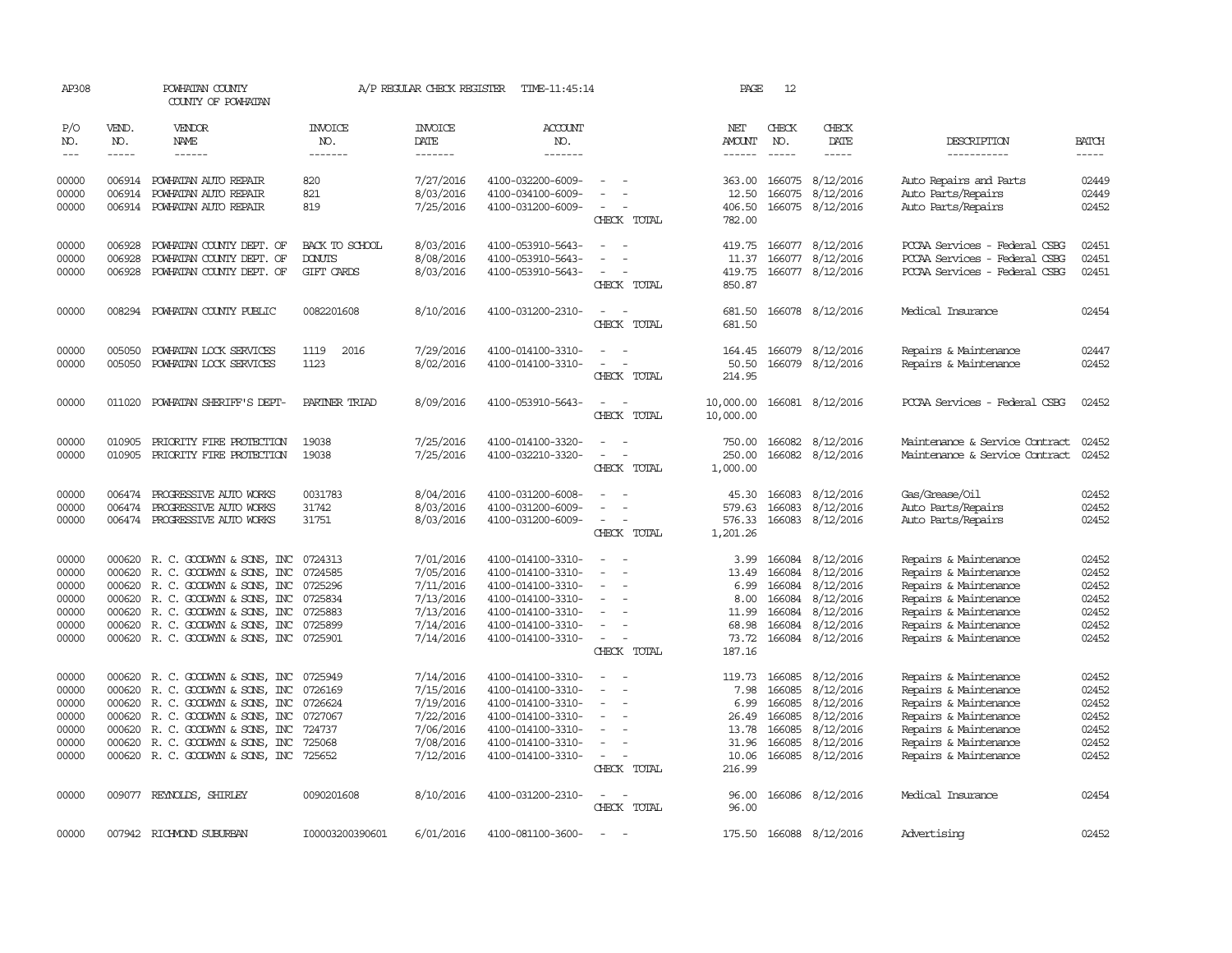| AP308                   |                             | POWHATAN COUNTY<br>COUNTY OF POWHATAN                                |                                        | A/P REGULAR CHECK REGISTER          | TIME-11:45:14                                               |                                                                                                                                          | PAGE                              | 13           |                                                   |                                                                  |                         |
|-------------------------|-----------------------------|----------------------------------------------------------------------|----------------------------------------|-------------------------------------|-------------------------------------------------------------|------------------------------------------------------------------------------------------------------------------------------------------|-----------------------------------|--------------|---------------------------------------------------|------------------------------------------------------------------|-------------------------|
| P/O<br>NO.<br>$---$     | VEND.<br>NO.<br>$- - - - -$ | <b>VENDOR</b><br>NAME<br>$- - - - - -$                               | <b>INVOICE</b><br>NO.<br>-------       | <b>INVOICE</b><br>DATE<br>-------   | <b>ACCOUNT</b><br>NO.<br>-------                            |                                                                                                                                          | NET<br><b>AMOUNT</b><br>------    | CHECK<br>NO. | CHECK<br>DATE<br>$- - - - -$                      | DESCRIPTION<br>-----------                                       | <b>BATCH</b><br>-----   |
| 00000                   |                             | 007942 RICHMOND SUBURBAN                                             | I00003381210622                        | 6/22/2016                           | 4100-081100-3600-                                           | $\omega_{\rm{max}}$<br>CHECK TOTAL                                                                                                       | 234.00<br>409.50                  |              | 166088 8/12/2016                                  | Advertising                                                      | 02452                   |
| 00000                   |                             | 008089 RUBLE-MULVANEY ASSOC., INC                                    | 2387                                   | 8/04/2016                           | 4100-073100-3140-                                           | $\frac{1}{2} \left( \frac{1}{2} \right) \left( \frac{1}{2} \right) = \frac{1}{2} \left( \frac{1}{2} \right)$<br>CHECK TOTAL              | 7,650.00<br>7,650.00              |              | 166089 8/12/2016                                  | Professional Services                                            | 02447                   |
| 00000                   |                             | 006593 SHEEHY FORD                                                   | NOHB674921                             | 7/29/2016                           | 4100-031200-6009-                                           | $\sim$<br>$\sim$<br>CHECK TOTAL                                                                                                          | 69.00<br>69.00                    |              | 166090 8/12/2016                                  | Auto Parts/Repairs                                               | 02452                   |
| 00000                   |                             | 007616 SMITH, III, ROBERT G.                                         | 0076201608                             | 8/10/2016                           | 4100-031200-2310-                                           | $\sim$<br>$\sim$<br>CHECK TOTAL                                                                                                          | 104.00<br>104.00                  |              | 166092 8/12/2016                                  | Medical Insurance                                                | 02454                   |
| 00000                   |                             | 001320 SOUTHERN POLICE                                               | 186455                                 | 8/02/2016                           | 4100-031200-6011-                                           | $\frac{1}{2} \left( \frac{1}{2} \right) \left( \frac{1}{2} \right) \left( \frac{1}{2} \right) \left( \frac{1}{2} \right)$<br>CHECK TOTAL | 218.40<br>218.40                  |              | 166094 8/12/2016                                  | Uniforms                                                         | 02453                   |
| 00000                   | 007937 SPRINT               |                                                                      | 678582480 8/16                         | 7/31/2016                           | 4100-031200-5240-                                           | $\frac{1}{2} \left( \frac{1}{2} \right) \left( \frac{1}{2} \right) = \frac{1}{2} \left( \frac{1}{2} \right)$<br>CHECK TOTAL              | 64.79<br>64.79                    |              | 166095 8/12/2016                                  | Long Distance                                                    | 02453                   |
| 00000<br>00000<br>00000 | 008578<br>008578<br>008578  | STAPLES BUSINESS AD-<br>STAPLES BUSINESS AD-<br>STAPLES BUSINESS AD- | 3309438160<br>3308827640<br>3309438162 | 7/27/2016<br>7/20/2016<br>7/27/2016 | 4100-012100-6001-<br>4100-071110-6001-<br>4100-032200-6001- | $\overline{\phantom{a}}$<br>$\overline{\phantom{a}}$<br>CHECK TOTAL                                                                      | 31.20<br>68.34<br>15.59<br>115.13 | 166096       | 166096 8/12/2016<br>8/12/2016<br>166096 8/12/2016 | Office Supplies<br>Office Supplies<br>Stationery/Office Supplies | 02447<br>02449<br>02453 |
| 00000                   | 006569                      | STICKELS, RANDAL LEE                                                 | 0065201608                             | 8/10/2016                           | 4100-031200-2310-                                           | $\equiv$<br>CHECK TOTAL                                                                                                                  | 72.00<br>72.00                    |              | 166097 8/12/2016                                  | Medical Insurance                                                | 02454                   |
| 00000                   |                             | 007115 STOKES, GARLAND KENNETH                                       | 0071201608                             | 8/10/2016                           | 4100-031200-2310-                                           | $\sim$<br>$\sim$<br>CHECK TOTAL                                                                                                          | 68.00<br>68.00                    |              | 166098 8/12/2016                                  | Medical Insurance                                                | 02454                   |
| 00000                   | 007397                      | STONEWALL TECHNOLOGIES,                                              | 8686                                   | 7/31/2016                           | 4100-012320-6014-                                           | CHECK TOTAL                                                                                                                              | 100.00<br>100.00                  |              | 166099 8/12/2016                                  | Other Operating Supplies                                         | 02453                   |
| 00000                   |                             | 011463 THE SPYGLASS GROUP, LLC                                       | 10707                                  | 7/29/2016                           | 4100-012510-6014-                                           | $\sim$<br>CHECK TOTAL                                                                                                                    | 343.68<br>343.68                  |              | 166100 8/12/2016                                  | Other Operating Supplies                                         | 02449                   |
| 00000                   |                             | 011006 TRACTOR SUPPLY CREDIT                                         | 200509556                              | 7/08/2016                           | 4100-031200-6022-                                           | $\sim$ $-$<br>$\sim$<br>CHECK TOTAL                                                                                                      | 62.98<br>62.98                    |              | 166101 8/12/2016                                  | Dog Food & Supplies K9                                           | 02453                   |
| 00000                   |                             | 006848 TREASURER OF VIRGINIA                                         | 70880 ADJ                              | 7/31/2016                           | 4100-022100-5810-                                           | $\frac{1}{2} \left( \frac{1}{2} \right) \left( \frac{1}{2} \right) = \frac{1}{2} \left( \frac{1}{2} \right)$<br>CHECK TOTAL              | 95.00<br>95.00                    |              | 166102 8/12/2016                                  | Dues/Association Memberships                                     | 02447                   |
| 00000                   |                             | 011347 TREASURER, BUCKINGHAM                                         | OCT 9TH EVENT                          | 8/02/2016                           | 4100-032200-5815-                                           | $\omega_{\rm{max}}$ and $\omega_{\rm{max}}$<br>CHECK TOTAL                                                                               | 150.00<br>150.00                  |              | 166103 8/12/2016                                  | Training/Seminars                                                | 02453                   |
| 00000                   |                             | 009574 UNIQUE MANAGEMENT                                             | 431150                                 | 8/01/2016                           | 4100-073100-6012-                                           | $\sim$<br>$\sim$<br>CHECK TOTAL                                                                                                          | 50.00<br>50.00                    |              | 166104 8/12/2016                                  | Books & Subscriptions                                            | 02453                   |
| 00000                   | 011464 VEMA                 |                                                                      | 479                                    | 8/03/2016                           | 4100-035500-5810-                                           | $\frac{1}{2} \left( \frac{1}{2} \right) \left( \frac{1}{2} \right) = \frac{1}{2} \left( \frac{1}{2} \right)$<br>CHECK TOTAL              | 75.00<br>75.00                    |              | 166107 8/12/2016                                  | Dues/Association Memberships                                     | 02449                   |
| 00000                   |                             | 008126 VERIZON                                                       | 9769621016                             | 8/01/2016                           | 4100-031200-5250-                                           | $ -$<br>CHECK TOTAL                                                                                                                      | 3,545.41                          |              | 3,545.41 166108 8/12/2016                         | Cell Phones                                                      | 02453                   |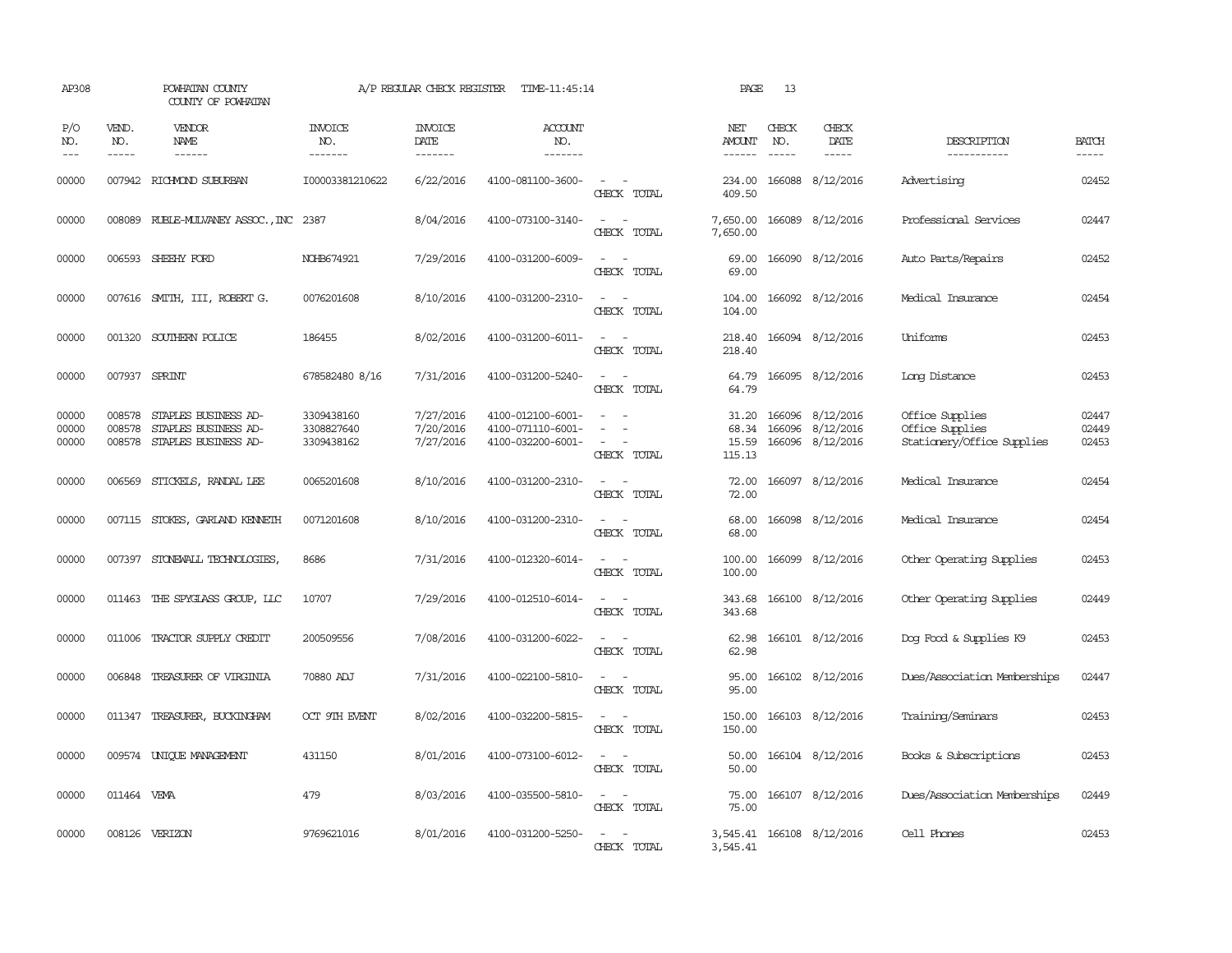| AP308               |              | POWHATAN COUNTY<br>COUNTY OF POWHATAN |                       | A/P REGULAR CHECK REGISTER    | TIME-11:45:14         |                                                      | PAGE                 | 14                                                                                                                                                                                                                                                                                                                                                                                                                                                                                  |                         |                          |                                                                                                                                                                                                                                                                                                                                                                                                                                                         |
|---------------------|--------------|---------------------------------------|-----------------------|-------------------------------|-----------------------|------------------------------------------------------|----------------------|-------------------------------------------------------------------------------------------------------------------------------------------------------------------------------------------------------------------------------------------------------------------------------------------------------------------------------------------------------------------------------------------------------------------------------------------------------------------------------------|-------------------------|--------------------------|---------------------------------------------------------------------------------------------------------------------------------------------------------------------------------------------------------------------------------------------------------------------------------------------------------------------------------------------------------------------------------------------------------------------------------------------------------|
| P/O<br>NO.          | VEND.<br>NO. | VENDOR<br>NAME                        | <b>INVOICE</b><br>NO. | <b>INVOICE</b><br><b>DATE</b> | <b>ACCOUNT</b><br>NO. |                                                      | NET<br><b>AMOUNT</b> | CHECK<br>NO.                                                                                                                                                                                                                                                                                                                                                                                                                                                                        | CHECK<br>DATE           | DESCRIPTION              | <b>BATCH</b>                                                                                                                                                                                                                                                                                                                                                                                                                                            |
| $\qquad \qquad - -$ | $- - - - -$  | ------                                | -------               |                               | -------               |                                                      | ------               | $\begin{tabular}{ccccc} \multicolumn{2}{c}{} & \multicolumn{2}{c}{} & \multicolumn{2}{c}{} & \multicolumn{2}{c}{} & \multicolumn{2}{c}{} & \multicolumn{2}{c}{} & \multicolumn{2}{c}{} & \multicolumn{2}{c}{} & \multicolumn{2}{c}{} & \multicolumn{2}{c}{} & \multicolumn{2}{c}{} & \multicolumn{2}{c}{} & \multicolumn{2}{c}{} & \multicolumn{2}{c}{} & \multicolumn{2}{c}{} & \multicolumn{2}{c}{} & \multicolumn{2}{c}{} & \multicolumn{2}{c}{} & \multicolumn{2}{c}{} & \mult$ | -----                   | -----------              | $\begin{tabular}{ccccc} \multicolumn{2}{c }{\multicolumn{2}{c }{\multicolumn{2}{c }{\multicolumn{2}{c}}{\hspace{-2.2cm}}}} \multicolumn{2}{c }{\multicolumn{2}{c }{\hspace{-2.2cm}}\hline} \multicolumn{2}{c }{\hspace{-2.2cm}}\hline \multicolumn{2}{c }{\hspace{-2.2cm}}\hline \multicolumn{2}{c }{\hspace{-2.2cm}}\hline \multicolumn{2}{c }{\hspace{-2.2cm}}\hline \multicolumn{2}{c }{\hspace{-2.2cm}}\hline \multicolumn{2}{c }{\hspace{-2.2cm}}$ |
| 00000               |              | 011169 VERIZON                        | 0401357783 8/16       | 8/01/2016                     | 4100-031210-5232-     |                                                      | 13.10                | 166109                                                                                                                                                                                                                                                                                                                                                                                                                                                                              | 8/12/2016               | Wireline 911             | 02449                                                                                                                                                                                                                                                                                                                                                                                                                                                   |
| 00000               | 011169       | VERIZON                               | 8043780915 7/16       | 7/25/2016                     | 4100-032220-5230-     | $\sim$                                               | 80.26                | 166109                                                                                                                                                                                                                                                                                                                                                                                                                                                                              | 8/12/2016               | Telephone System         | 02449                                                                                                                                                                                                                                                                                                                                                                                                                                                   |
| 00000               | 011169       | VERIZON                               | 8047061627 8/16       | 8/01/2016                     | 4100-031210-5232-     | $\equiv$                                             | 1,398.96             | 166109                                                                                                                                                                                                                                                                                                                                                                                                                                                                              | 8/12/2016               | Wireline 911             | 02449                                                                                                                                                                                                                                                                                                                                                                                                                                                   |
| 00000               |              | 011169 VERIZON                        | 8045987939 7/16       | 7/28/2016                     | 4100-022100-5230-     | $\sim$                                               | 45.45                |                                                                                                                                                                                                                                                                                                                                                                                                                                                                                     | 166109 8/12/2016        | Telephone Services       | 02453                                                                                                                                                                                                                                                                                                                                                                                                                                                   |
|                     |              |                                       |                       |                               |                       | CHECK TOTAL                                          | 1,537.77             |                                                                                                                                                                                                                                                                                                                                                                                                                                                                                     |                         |                          |                                                                                                                                                                                                                                                                                                                                                                                                                                                         |
| 00000               |              | 011187 VERIZON BUSINESS               | 00385422              | 5/10/2016                     | 100-000100-0006-      | $\sim$<br>$\overline{\phantom{a}}$                   | 3.50                 |                                                                                                                                                                                                                                                                                                                                                                                                                                                                                     | 166110 8/12/2016        | Due from Other Agencies  | 02447                                                                                                                                                                                                                                                                                                                                                                                                                                                   |
| 00000               | 011187       | VERIZON BUSINESS                      | 06405179              | 6/10/2016                     | 100-000100-0006-      | $\sim$<br>$\sim$                                     | 1.86                 | 166110                                                                                                                                                                                                                                                                                                                                                                                                                                                                              | 8/12/2016               | Due from Other Agencies  | 02447                                                                                                                                                                                                                                                                                                                                                                                                                                                   |
| 00000               | 011187       | VERIZON BUSINESS                      | 07173949              | 7/10/2016                     | 100-000100-0006-      | $\equiv$                                             | 2.45                 |                                                                                                                                                                                                                                                                                                                                                                                                                                                                                     | 166110 8/12/2016        | Due from Other Agencies  | 02447                                                                                                                                                                                                                                                                                                                                                                                                                                                   |
| 00000               | 011187       | VERIZON BUSINESS                      | 07943548              | 8/10/2016                     | 100-000100-0006-      | $\equiv$                                             | 3.45                 | 166110                                                                                                                                                                                                                                                                                                                                                                                                                                                                              | 8/12/2016               | Due from Other Agencies  | 02447                                                                                                                                                                                                                                                                                                                                                                                                                                                   |
| 00000               |              | 011187 VERIZON BUSINESS               | 00385422              | 5/10/2016                     | 4100-012510-5240-     | $\overline{\phantom{a}}$                             | 26.72                | 166110                                                                                                                                                                                                                                                                                                                                                                                                                                                                              | 8/12/2016               | Long Distance            | 02447                                                                                                                                                                                                                                                                                                                                                                                                                                                   |
| 00000               | 011187       | VERIZON BUSINESS                      | 06405179              | 6/10/2016                     | 4100-012510-5240-     | $\overline{\phantom{a}}$                             | 27.58                | 166110                                                                                                                                                                                                                                                                                                                                                                                                                                                                              | 8/12/2016               | Long Distance            | 02447                                                                                                                                                                                                                                                                                                                                                                                                                                                   |
| 00000               | 011187       | VERIZON BUSINESS                      | 07173949              |                               | 4100-012510-5240-     |                                                      | 24.27                |                                                                                                                                                                                                                                                                                                                                                                                                                                                                                     | 166110 8/12/2016        | Long Distance            | 02447                                                                                                                                                                                                                                                                                                                                                                                                                                                   |
| 00000               |              | 011187 VERIZON BUSINESS               | 07943548              | 7/10/2016<br>8/10/2016        | 4100-012510-5240-     | $\overline{\phantom{a}}$                             | 25.68                |                                                                                                                                                                                                                                                                                                                                                                                                                                                                                     | 166110 8/12/2016        | Long Distance            | 02447                                                                                                                                                                                                                                                                                                                                                                                                                                                   |
|                     |              |                                       |                       |                               |                       | CHECK TOTAL                                          | 115.51               |                                                                                                                                                                                                                                                                                                                                                                                                                                                                                     |                         |                          |                                                                                                                                                                                                                                                                                                                                                                                                                                                         |
|                     |              |                                       |                       |                               |                       |                                                      |                      |                                                                                                                                                                                                                                                                                                                                                                                                                                                                                     |                         |                          |                                                                                                                                                                                                                                                                                                                                                                                                                                                         |
| 00000               |              | 006302 VIRGINIA INFORMATION           | T301659               | 7/27/2016                     | 4100-032220-5260-     |                                                      | 208.23               |                                                                                                                                                                                                                                                                                                                                                                                                                                                                                     | 166111 8/12/2016        | <b>Internet</b>          | 02449                                                                                                                                                                                                                                                                                                                                                                                                                                                   |
|                     |              |                                       |                       |                               |                       | CHECK TOTAL                                          | 208.23               |                                                                                                                                                                                                                                                                                                                                                                                                                                                                                     |                         |                          |                                                                                                                                                                                                                                                                                                                                                                                                                                                         |
| 00000               | 009332       | WITMER PUBLIC SAFETY                  | X1695681              | 7/15/2016                     | 4100-031200-6011-     |                                                      |                      |                                                                                                                                                                                                                                                                                                                                                                                                                                                                                     | 48.00-166113 8/12/2016  | Uniforms                 | 02453                                                                                                                                                                                                                                                                                                                                                                                                                                                   |
| 00000               | 009332       | WITMER PUBLIC SAFETY                  | 1691672.001           | 7/01/2016                     | 4100-031200-6011-     | $\sim$<br>$\sim$                                     | 80.00                |                                                                                                                                                                                                                                                                                                                                                                                                                                                                                     | 166113 8/12/2016        | Uniforms                 | 02453                                                                                                                                                                                                                                                                                                                                                                                                                                                   |
| 00000               |              | 009332 WITMER PUBLIC SAFETY           | 1693894               | 8/02/2016                     | 4100-031200-6011-     | $\equiv$                                             | 11.00                |                                                                                                                                                                                                                                                                                                                                                                                                                                                                                     | 166113 8/12/2016        | Uniforms                 | 02453                                                                                                                                                                                                                                                                                                                                                                                                                                                   |
| 00000               |              | 009332 WITMER PUBLIC SAFETY           | 1699890.001           | 8/02/2016                     | 4100-031200-6011-     | $\sim$                                               | 80.00                |                                                                                                                                                                                                                                                                                                                                                                                                                                                                                     | 166113 8/12/2016        | Uniforms                 | 02453                                                                                                                                                                                                                                                                                                                                                                                                                                                   |
|                     |              |                                       |                       |                               |                       | CHECK TOTAL                                          | 123.00               |                                                                                                                                                                                                                                                                                                                                                                                                                                                                                     |                         |                          |                                                                                                                                                                                                                                                                                                                                                                                                                                                         |
| 00000               | 002080       | WOODCOCK, LYNN T.                     | 0020201608            | 8/10/2016                     | 4100-031200-2310-     |                                                      | 108.00               |                                                                                                                                                                                                                                                                                                                                                                                                                                                                                     | 166114 8/12/2016        | Medical Insurance        | 02454                                                                                                                                                                                                                                                                                                                                                                                                                                                   |
|                     |              |                                       |                       |                               |                       | CHECK TOTAL                                          | 108.00               |                                                                                                                                                                                                                                                                                                                                                                                                                                                                                     |                         |                          |                                                                                                                                                                                                                                                                                                                                                                                                                                                         |
|                     |              |                                       |                       |                               |                       |                                                      |                      |                                                                                                                                                                                                                                                                                                                                                                                                                                                                                     |                         |                          |                                                                                                                                                                                                                                                                                                                                                                                                                                                         |
| 00000               |              | 011498 ADAMS, ROBERT A.               | <b>JURY</b>           | 8/11/2016                     | 4100-021100-1700-     |                                                      | 30.00                |                                                                                                                                                                                                                                                                                                                                                                                                                                                                                     | 166143 8/19/2016        | COMP: Jurors & Witnesses | 02468                                                                                                                                                                                                                                                                                                                                                                                                                                                   |
|                     |              |                                       |                       |                               |                       | CHECK TOTAL                                          | 30.00                |                                                                                                                                                                                                                                                                                                                                                                                                                                                                                     |                         |                          |                                                                                                                                                                                                                                                                                                                                                                                                                                                         |
| 00000               |              | 011491 ALEXANDER, ARTHUR J.           | <b>AUGUST TERM</b>    | 8/18/2016                     | 4100-021100-1700-     |                                                      | 30.00                |                                                                                                                                                                                                                                                                                                                                                                                                                                                                                     | 166145 8/19/2016        | COMP: Jurors & Witnesses | 02468                                                                                                                                                                                                                                                                                                                                                                                                                                                   |
|                     |              |                                       |                       |                               |                       | CHECK TOTAL                                          | 30.00                |                                                                                                                                                                                                                                                                                                                                                                                                                                                                                     |                         |                          |                                                                                                                                                                                                                                                                                                                                                                                                                                                         |
| 00000               |              | 008743 ALEXANDER, KAREN B.            | VRAV CONF 8/16        | 8/11/2016                     | 4100-013200-5540-     |                                                      |                      |                                                                                                                                                                                                                                                                                                                                                                                                                                                                                     | 174.91 166146 8/19/2016 | Conferences & Training   | 02462                                                                                                                                                                                                                                                                                                                                                                                                                                                   |
|                     |              |                                       |                       |                               |                       | CHECK TOTAL                                          | 174.91               |                                                                                                                                                                                                                                                                                                                                                                                                                                                                                     |                         |                          |                                                                                                                                                                                                                                                                                                                                                                                                                                                         |
| 00000               |              | 010780 ALL GOOD AUTOMOTIVE LLC        | 2537                  | 7/29/2016                     | 4100-031200-6009-     |                                                      |                      |                                                                                                                                                                                                                                                                                                                                                                                                                                                                                     | 52.92 166147 8/19/2016  |                          | 02464                                                                                                                                                                                                                                                                                                                                                                                                                                                   |
|                     |              |                                       |                       |                               |                       | CHECK TOTAL                                          | 52.92                |                                                                                                                                                                                                                                                                                                                                                                                                                                                                                     |                         | Auto Parts/Repairs       |                                                                                                                                                                                                                                                                                                                                                                                                                                                         |
|                     |              |                                       |                       |                               |                       |                                                      |                      |                                                                                                                                                                                                                                                                                                                                                                                                                                                                                     |                         |                          |                                                                                                                                                                                                                                                                                                                                                                                                                                                         |
| 00000               |              | 011492 ANDERSON, DOMINQUE T.          | <b>AUGUST TERM</b>    | 8/18/2016                     | 4100-021100-1700-     | $\sim$<br>$\sim$<br>CHECK TOTAL                      | 30.00<br>30.00       |                                                                                                                                                                                                                                                                                                                                                                                                                                                                                     | 166148 8/19/2016        | COMP: Jurors & Witnesses | 02468                                                                                                                                                                                                                                                                                                                                                                                                                                                   |
|                     |              |                                       |                       |                               |                       |                                                      |                      |                                                                                                                                                                                                                                                                                                                                                                                                                                                                                     |                         |                          |                                                                                                                                                                                                                                                                                                                                                                                                                                                         |
| 00000               |              | 007436 AQUA VIRGINIA, INC.            | 0559913 8/16          | 8/10/2016                     | 4100-014100-5130-     | $\overline{\phantom{a}}$                             | 21.68                | 166149                                                                                                                                                                                                                                                                                                                                                                                                                                                                              | 8/19/2016               | Water                    | 02467                                                                                                                                                                                                                                                                                                                                                                                                                                                   |
| 00000               |              | 007436 AQUA VIRGINIA, INC.            | 0574622 8/16          | 8/10/2016                     | 4100-014100-5130-     | $\overline{\phantom{a}}$<br>$\overline{\phantom{a}}$ | 93.98                | 166149                                                                                                                                                                                                                                                                                                                                                                                                                                                                              | 8/19/2016               | Water                    | 02467                                                                                                                                                                                                                                                                                                                                                                                                                                                   |
| 00000               |              | 007436 AQUA VIRGINIA, INC.            | 0575072 8/16          | 8/10/2016                     | 4100-014100-5130-     | $\sim$                                               | 100.57               | 166149                                                                                                                                                                                                                                                                                                                                                                                                                                                                              | 8/19/2016               | Water                    | 02467                                                                                                                                                                                                                                                                                                                                                                                                                                                   |
| 00000               |              | 007436 AQUA VIRGINIA, INC.            | 0575528 8/16          | 8/10/2016                     | 4100-032210-5130-     | $\sim$                                               | 58.99                | 166149                                                                                                                                                                                                                                                                                                                                                                                                                                                                              | 8/19/2016               | Water                    | 02467                                                                                                                                                                                                                                                                                                                                                                                                                                                   |
| 00000               |              | 007436 AQUA VIRGINIA, INC.            | 0620830 8/16          | 8/10/2016                     | 4100-014100-5130-     | $\overline{\phantom{a}}$<br>$\overline{\phantom{a}}$ | 100.26               | 166149                                                                                                                                                                                                                                                                                                                                                                                                                                                                              | 8/19/2016               | Water                    | 02467                                                                                                                                                                                                                                                                                                                                                                                                                                                   |
| 00000               |              | 007436 AQUA VIRGINIA, INC.            | 0620830 8/16          | 8/10/2016                     | 4100-031200-5130-     | $\sim$                                               | 100.27               | 166149                                                                                                                                                                                                                                                                                                                                                                                                                                                                              | 8/19/2016               | Water                    | 02467                                                                                                                                                                                                                                                                                                                                                                                                                                                   |
| 00000               |              | 007436 AQUA VIRGINIA, INC.            | 0621132 8/16          | 8/10/2016                     | 4100-014600-5130-     | $\overline{\phantom{a}}$                             |                      |                                                                                                                                                                                                                                                                                                                                                                                                                                                                                     | 707.11 166149 8/19/2016 | Water - Field Irrigation | 02467                                                                                                                                                                                                                                                                                                                                                                                                                                                   |
| 00000               |              | 007436 AQUA VIRGINIA, INC.            | 0621730 8/16          | 8/10/2016                     | 4100-014100-5130-     | $\sim$                                               |                      |                                                                                                                                                                                                                                                                                                                                                                                                                                                                                     | 175.18 166149 8/19/2016 | Water                    | 02467                                                                                                                                                                                                                                                                                                                                                                                                                                                   |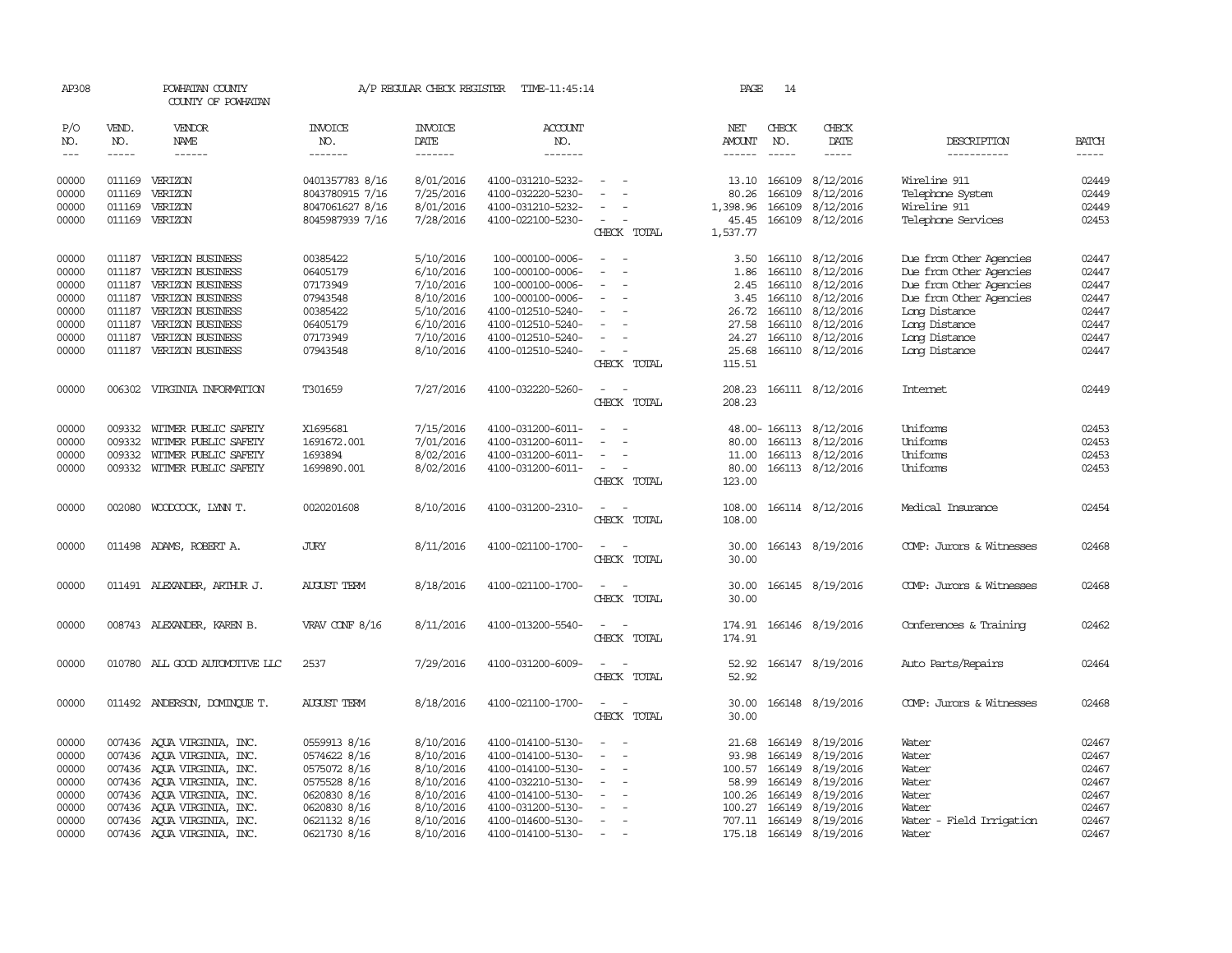| AP308                   |                  | POWHATAN COUNTY<br>COUNTY OF POWHATAN                                                  |                                              | A/P REGULAR CHECK REGISTER          | TIME-11:45:14                                               |                                                               | PAGE                                  | 15               |                                                          |                                                                            |                         |
|-------------------------|------------------|----------------------------------------------------------------------------------------|----------------------------------------------|-------------------------------------|-------------------------------------------------------------|---------------------------------------------------------------|---------------------------------------|------------------|----------------------------------------------------------|----------------------------------------------------------------------------|-------------------------|
| P/O<br>NO.              | VEND.<br>NO.     | <b>VENDOR</b><br>NAME                                                                  | <b>INVOICE</b><br>NO.                        | <b>INVOICE</b><br><b>DATE</b>       | <b>ACCOUNT</b><br>NO.                                       |                                                               | NET<br><b>AMOUNT</b>                  | CHECK<br>NO.     | CHECK<br>DATE                                            | DESCRIPTION                                                                | <b>BATCH</b>            |
| $---$                   | $- - - - -$      | $- - - - - -$                                                                          | -------                                      | -------                             | -------                                                     |                                                               | $- - - - - -$                         | $\frac{1}{2}$    | $- - - - -$                                              | -----------                                                                | $- - - - -$             |
| 00000<br>00000<br>00000 |                  | 007436 AOUA VIRGINIA, INC.<br>007436 AQUA VIRGINIA, INC.<br>007436 AQUA VIRGINIA, INC. | 0621781 8/16<br>0621784 8/16<br>0621880 8/16 | 8/10/2016<br>8/10/2016<br>8/10/2016 | 4100-014100-5130-<br>4100-014100-5130-<br>4100-014600-5130- | CHECK TOTAL                                                   | 25.23<br>68.63<br>21.68<br>1,473.58   | 166149<br>166149 | 8/19/2016<br>8/19/2016<br>166149 8/19/2016               | Water<br>Water<br>Water - Field Irrigation                                 | 02467<br>02467<br>02467 |
| 00000<br>00000<br>00000 |                  | 007436 AQUA VIRGINIA, INC.<br>007436 AQUA VIRGINIA, INC.<br>007436 AQUA VIRGINIA, INC. | 1100656 8/16<br>1100657 8/16<br>1401897 8/16 | 8/10/2016<br>8/10/2016<br>8/10/2016 | 4100-014600-5130-<br>4100-014100-5130-<br>4100-014600-5130- | $\equiv$<br>$\sim$<br>CHECK TOTAL                             | 863.47<br>129.55<br>19.65<br>1,012.67 | 166150           | 166150 8/19/2016<br>8/19/2016<br>166150 8/19/2016        | Water - Field Irrigation<br>Water<br>Water - Field Irrigation              | 02467<br>02467<br>02467 |
| 00000                   |                  | 011503 ARRINGTON, CHERYL L.                                                            | <b>JURY</b>                                  | 8/11/2016                           | 4100-021100-1700-                                           | $\sim$ 100 $\sim$<br>CHECK TOTAL                              | 30.00<br>30.00                        |                  | 166151 8/19/2016                                         | COMP: Jurors & Witnesses                                                   | 02468                   |
| 00000<br>00000<br>00000 | 009206<br>009206 | ATLANTIC EMERGENCY<br>ATLANTIC EMERGENCY<br>009206 ATLANTIC EMERGENCY                  | 10853RIC<br>10854RIC<br>2339RIC              | 8/04/2016<br>8/04/2016<br>8/09/2016 | 4100-032200-6009-<br>4100-032200-6009-<br>4100-032200-6009- | $\equiv$<br>$\overline{\phantom{a}}$<br>$\sim$<br>CHECK TOTAL | 116.60<br>566.77<br>65.88<br>749.25   |                  | 166152 8/19/2016<br>166152 8/19/2016<br>166152 8/19/2016 | Auto Repairs and Parts<br>Auto Repairs and Parts<br>Auto Repairs and Parts | 02465<br>02465<br>02465 |
| 00000                   |                  | 011482 BACKPACKS OF LOVE, INC.                                                         | MOU                                          | 8/15/2016                           | 4100-053910-5643-                                           | $\overline{\phantom{a}}$<br>$\sim$<br>CHECK TOTAL             | 20,000.00<br>20,000.00                |                  | 166154 8/19/2016                                         | PCCAA Services - Federal CSBG                                              | 02464                   |
| 00000                   | 000660           | BAI MUNICIPAL SOFTWARE                                                                 | ESD2016-34                                   | 8/05/2016                           | 4100-012510-3320-                                           | $\overline{\phantom{a}}$<br>CHECK TOTAL                       | 2,317.00<br>2,317.00                  |                  | 166155 8/19/2016                                         | Maintenance & Service Contract                                             | 02462                   |
| 00000<br>00000          | 007941           | BAKER & TAYLOR<br>007941 BAKER & TAYLOR                                                | K71506060<br>5014217390                      | 8/06/2016<br>8/08/2016              | 4100-073100-6012-<br>4100-073100-6012-                      | CHECK TOTAL                                                   | 13.97<br>373.95<br>387.92             |                  | 166156 8/19/2016<br>166156 8/19/2016                     | Books & Subscriptions<br>Books & Subscriptions                             | 02462<br>02462          |
| 00000                   |                  | 000032 BARTON, FAYE G.                                                                 | JOINT CONFERENC                              | 8/11/2016                           | 4100-012410-5510-                                           | CHECK TOTAL                                                   | 144.72<br>144.72                      |                  | 166157 8/19/2016                                         | Travel/Mileage/Parking/Tolls                                               | 02464                   |
| 00000                   |                  | 011508 BOEHLING, DANIEL E.                                                             | <b>JURY</b>                                  | 8/11/2016                           | 4100-021100-1700-                                           | $\sim$ $ \sim$<br>CHECK TOTAL                                 | 30.00<br>30.00                        |                  | 166158 8/19/2016                                         | COMP: Jurors & Witnesses                                                   | 02468                   |
| 00000                   |                  | 011495 BOOK, KIMBERLY M.                                                               | <b>JURY</b>                                  | 8/11/2016                           | 4100-021100-1700-                                           | $\sim$<br>CHECK TOTAL                                         | 30.00<br>30.00                        |                  | 166159 8/19/2016                                         | COMP: Jurors & Witnesses                                                   | 02468                   |
| 00000                   |                  | 009984 BRAME SPECIALITY CO., INC. 7104206                                              |                                              | 8/16/2016                           | 4100-014100-6005-                                           | $\omega_{\rm{max}}$ and $\omega_{\rm{max}}$<br>CHECK TOTAL    | 1,563.69<br>1,563.69                  |                  | 166160 8/19/2016                                         | Cleaning Supplies                                                          | 02466                   |
| 00000                   |                  | 011511 BRUCE, JOSEPH W.                                                                | <b>JURY</b>                                  | 8/11/2016                           | 4100-021100-1700-                                           | $\sim$ 10 $\sim$ 10 $\sim$<br>CHECK TOTAL                     | 30.00<br>30.00                        |                  | 166161 8/19/2016                                         | COMP: Jurors & Witnesses                                                   | 02468                   |
| 00000                   |                  | 011168 BURKE, RYAN                                                                     | <b>JULY/AUG 2016</b>                         | 8/15/2016                           | 4100-032200-3320-                                           | CHECK TOTAL                                                   | 262.50<br>262.50                      |                  | 166162 8/19/2016                                         | Maintenance & Service Contract                                             | 02463                   |
| 00000                   |                  | 011490 CAMPBELL, LOUIS W.                                                              | <b>AUGUST TERM</b>                           | 8/18/2016                           | 4100-021100-1700-                                           | $\sim$<br>$\sim$<br>CHECK TOTAL                               | 30.00<br>30.00                        |                  | 166163 8/19/2016                                         | COMP: Jurors & Witnesses                                                   | 02468                   |
| 00000                   |                  | 011504 CARTER, MICHELLE L.                                                             | <b>JURY</b>                                  | 8/11/2016                           | 4100-021100-1700-                                           | CHECK TOTAL                                                   | 30.00<br>30.00                        |                  | 166165 8/19/2016                                         | COMP: Jurors & Witnesses                                                   | 02468                   |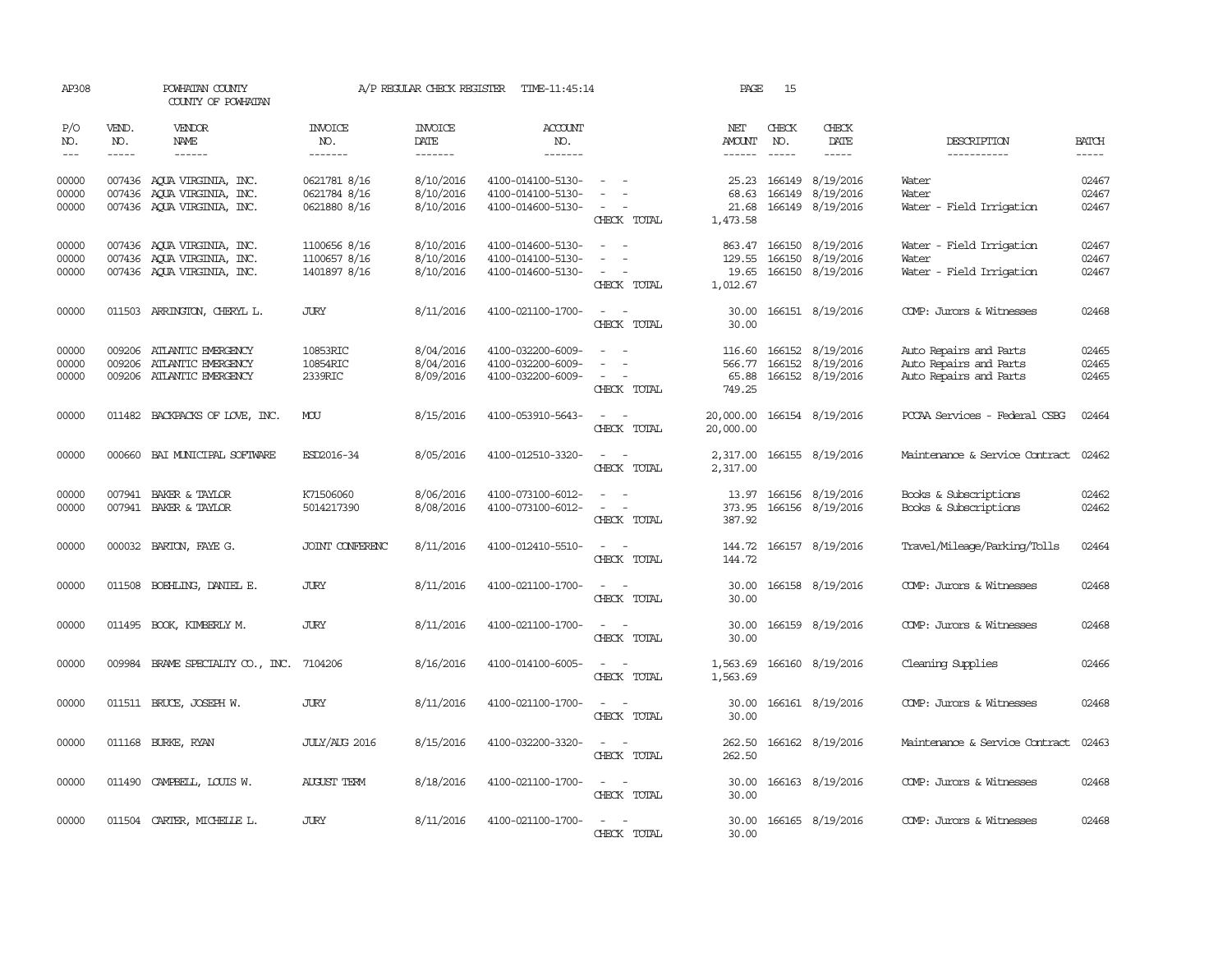| AP308                       |                             | POWHATAN COUNTY<br>COUNTY OF POWHATAN            |                                  | A/P REGULAR CHECK REGISTER         | TIME-11:45:14                          |                                                      | PAGE                           | 16                            |                         |                                  |                             |
|-----------------------------|-----------------------------|--------------------------------------------------|----------------------------------|------------------------------------|----------------------------------------|------------------------------------------------------|--------------------------------|-------------------------------|-------------------------|----------------------------------|-----------------------------|
| P/O<br>NO.<br>$\frac{1}{2}$ | VEND.<br>NO.<br>$- - - - -$ | <b>VENDOR</b><br>NAME<br>$- - - - - -$           | <b>INVOICE</b><br>NO.<br>------- | <b>INVOICE</b><br>DATE<br>-------- | ACCOUNT<br>NO.<br>-------              |                                                      | NET<br>AMOUNT<br>$- - - - - -$ | CHECK<br>NO.<br>$\frac{1}{2}$ | CHECK<br>DATE<br>-----  | DESCRIPTION<br>-----------       | <b>BATCH</b><br>$- - - - -$ |
| 00000<br>00000              | 000540                      | CENTRAL VIRGINIA WASTE                           | 21434                            | 8/03/2016                          | 4100-014300-3176-                      | $\overline{\phantom{a}}$                             | 360.60                         | 166167                        | 8/19/2016               | Recycling Pulls<br>Trash Removal | 02463                       |
| 00000                       | 000540<br>000540            | CENTRAL VIRGINIA WASTE<br>CENIRAL VIRGINIA WASTE | 21458<br>21458                   | 8/10/2016<br>8/10/2016             | 4100-014600-3185-<br>4100-014100-3185- | $\sim$                                               | 288.37                         | 166167<br>192.25 166167       | 8/19/2016<br>8/19/2016  | Trash Removal                    | 02467<br>02467              |
| 00000                       | 000540                      | CENTRAL VIRGINIA WASTE                           | 21458                            | 8/10/2016                          | 4100-035100-3185-                      | $\equiv$                                             | 32.04                          | 166167                        | 8/19/2016               | Trash Removal                    | 02467                       |
| 00000                       | 000540                      | CENTRAL VIRGINIA WASTE                           | 21458                            | 8/10/2016                          | 4100-073100-3185-                      | $\overline{\phantom{a}}$                             |                                |                               | 32.04 166167 8/19/2016  | Trash Removal                    | 02467                       |
| 00000                       | 000540                      | CENTRAL VIRGINIA WASTE                           | 21458                            | 8/10/2016                          | 4100-032210-3185-                      |                                                      | 7.40                           | 166167                        | 8/19/2016               | Trash Removal                    | 02467                       |
| 00000                       | 000540                      | CENTRAL VIRGINIA WASTE                           | 21458                            | 8/10/2016                          | 4100-032220-3185-                      | $\overline{\phantom{a}}$                             | 16.02                          |                               | 166167 8/19/2016        | Trash Removal                    | 02467                       |
|                             |                             |                                                  |                                  |                                    |                                        | CHECK TOTAL                                          | 928.72                         |                               |                         |                                  |                             |
| 00000                       | 006965                      | CINIAS CORPORATION                               | 143789754                        | 8/10/2016                          | 4100-014500-6011-                      |                                                      |                                | 65.34 166168                  | 8/19/2016               | Uniforms                         | 02467                       |
| 00000                       | 006965                      | CINIAS CORPORATION                               | 143789754                        | 8/10/2016                          | 4100-014100-6011-                      |                                                      | 113.83                         | 166168                        | 8/19/2016               | Uniforms                         | 02467                       |
| 00000                       | 006965                      | CINIAS CORPORATION                               | 143789755                        | 8/10/2016                          | 4100-014300-6011-                      | $\overline{\phantom{a}}$                             | 116.96                         |                               | 166168 8/19/2016        | Uniforms                         | 02467                       |
|                             |                             |                                                  |                                  |                                    |                                        | CHECK TOTAL                                          | 296.13                         |                               |                         |                                  |                             |
| 00000                       | 007341                      | CLAWS & PAWS ANIMAL CARE                         | 75290                            | 7/06/2016                          | 4100-035100-3110-                      | $\equiv$<br>$\overline{\phantom{a}}$                 | 158.50                         | 166169                        | 8/19/2016               | Professional Health Services     | 02464                       |
| 00000                       | 007341                      | CLAWS & PAWS ANIMAL CARE                         | 75519                            | 7/20/2016                          | 4100-035100-3110-                      | $\sim$                                               | 206.40                         | 166169                        | 8/19/2016               | Professional Health Services     | 02464                       |
| 00000                       | 007341                      | CLAWS & PAWS ANIMAL CARE                         | 75721                            | 7/20/2016                          | 4100-035100-3110-                      |                                                      | 215.25                         | 166169                        | 8/19/2016               | Professional Health Services     | 02464                       |
| 00000                       | 007341                      | CLAWS & PAWS ANIMAL CARE                         | 75742                            | 7/21/2016                          | 4100-035100-3110-                      | $\overline{\phantom{a}}$                             | 22.00                          | 166169                        | 8/19/2016               | Professional Health Services     | 02464                       |
| 00000                       | 007341                      | CLAWS & PAWS ANIMAL CARE                         | 75874                            | 7/31/2016                          | 4100-035100-3110-                      | $\overline{\phantom{a}}$<br>CHECK TOTAL              | 122.26<br>724.41               |                               | 166169 8/19/2016        | Professional Health Services     | 02464                       |
| 00000                       |                             | 007282 COBB TECHNOLOGIES, INC.                   | 788012                           | 8/10/2016                          | 4100-032200-3320-                      | $\equiv$<br>$\overline{\phantom{a}}$<br>CHECK TOTAL  | 395.81                         |                               | 395.81 166170 8/19/2016 | Maintenance & Service Contract   | 02463                       |
| 00000                       |                             | 009178 COMCAST                                   | 141177024 8/16                   | 8/01/2016                          | 4100-014300-5260-                      | $\sim$                                               | 74.90                          |                               | 166171 8/19/2016        | <b>Internet</b>                  | 02463                       |
| 00000                       | 009178                      | COMCAST                                          | 142517013 08/16                  | 8/01/2016                          | 4100-073100-5260-                      |                                                      | 219.90                         |                               | 166171 8/19/2016        | Internet                         | 02465                       |
|                             |                             |                                                  |                                  |                                    |                                        | CHECK TOTAL                                          | 294.80                         |                               |                         |                                  |                             |
| 00000                       |                             | 010949 COMCAST                                   | 45041205                         | 8/01/2016                          | 4100-012510-5260-                      | $\sim$<br>CHECK TOTAL                                | 892.50<br>892.50               |                               | 166172 8/19/2016        | Internet Usage                   | 02462                       |
| 00000                       |                             | 010201 COMONWEALTH BUSINESS                      | 2544                             | 8/16/2016                          | 4100-081100-6001-                      | $\sim$<br>CHECK TOTAL                                | 1,594.40<br>1,594.40           |                               | 166173 8/19/2016        | Office Supplies                  | 02464                       |
|                             |                             |                                                  |                                  |                                    |                                        |                                                      |                                |                               |                         |                                  |                             |
| 00000                       |                             | 011505 COUCH, ANNETTE S.                         | <b>JURY</b>                      | 8/11/2016                          | 4100-021100-1700-                      | CHECK TOTAL                                          | 30.00<br>30.00                 |                               | 166175 8/19/2016        | COMP: Jurors & Witnesses         | 02468                       |
| 00000                       |                             | 033130 COUNTY OF HENRICO                         | 127982                           | 8/01/2016                          | 4100-033400-3840-                      | CHECK TOTAL                                          | 18,344.56<br>18, 344.56        |                               | 166176 8/19/2016        | Detention of Juveniles           | 02466                       |
| 00000                       | 001760                      | COURTOIS SIGNS, GRAPHICS,                        | 17260                            | 8/09/2016                          | 4100-014100-3310-                      |                                                      | 114.90                         |                               | 166177 8/19/2016        | Repairs & Maintenance            | 02466                       |
| 00000                       | 001760                      | COURTOIS SIGNS, GRAPHICS,                        | 17266                            | 8/12/2016                          | 4100-073100-6001-                      | $\overline{\phantom{a}}$<br>$\sim$                   | 30.00                          |                               | 166177 8/19/2016        | Office Supplies                  | 02466                       |
| 00000                       | 001760                      | COURTOIS SIGNS, GRAPHICS,                        | 17266                            | 8/12/2016                          | 4100-014100-3310-                      | $\overline{\phantom{a}}$                             | 30.00                          |                               | 166177 8/19/2016        | Repairs & Maintenance            | 02466                       |
|                             |                             |                                                  |                                  |                                    |                                        | CHECK TOTAL                                          | 174.90                         |                               |                         |                                  |                             |
| 00000                       |                             | 007731 D & E EQUIPMENT SERVICES                  | 13062                            | 8/15/2016                          | 4100-014600-3310-                      | $\overline{\phantom{a}}$<br>$\overline{\phantom{a}}$ | 382.50                         |                               | 166178 8/19/2016        | Repairs and Maintenance          | 02466                       |
|                             |                             |                                                  |                                  |                                    |                                        | CHECK TOTAL                                          | 382.50                         |                               |                         |                                  |                             |
| 00000                       |                             | 006567 DAVIS & GREEN, INC.                       | 15165521                         | 8/10/2016                          | 4100-014100-3310-                      |                                                      |                                |                               | 230.52 166179 8/19/2016 | Repairs & Maintenance            | 02466                       |
|                             |                             |                                                  |                                  |                                    |                                        | CHECK TOTAL                                          | 230.52                         |                               |                         |                                  |                             |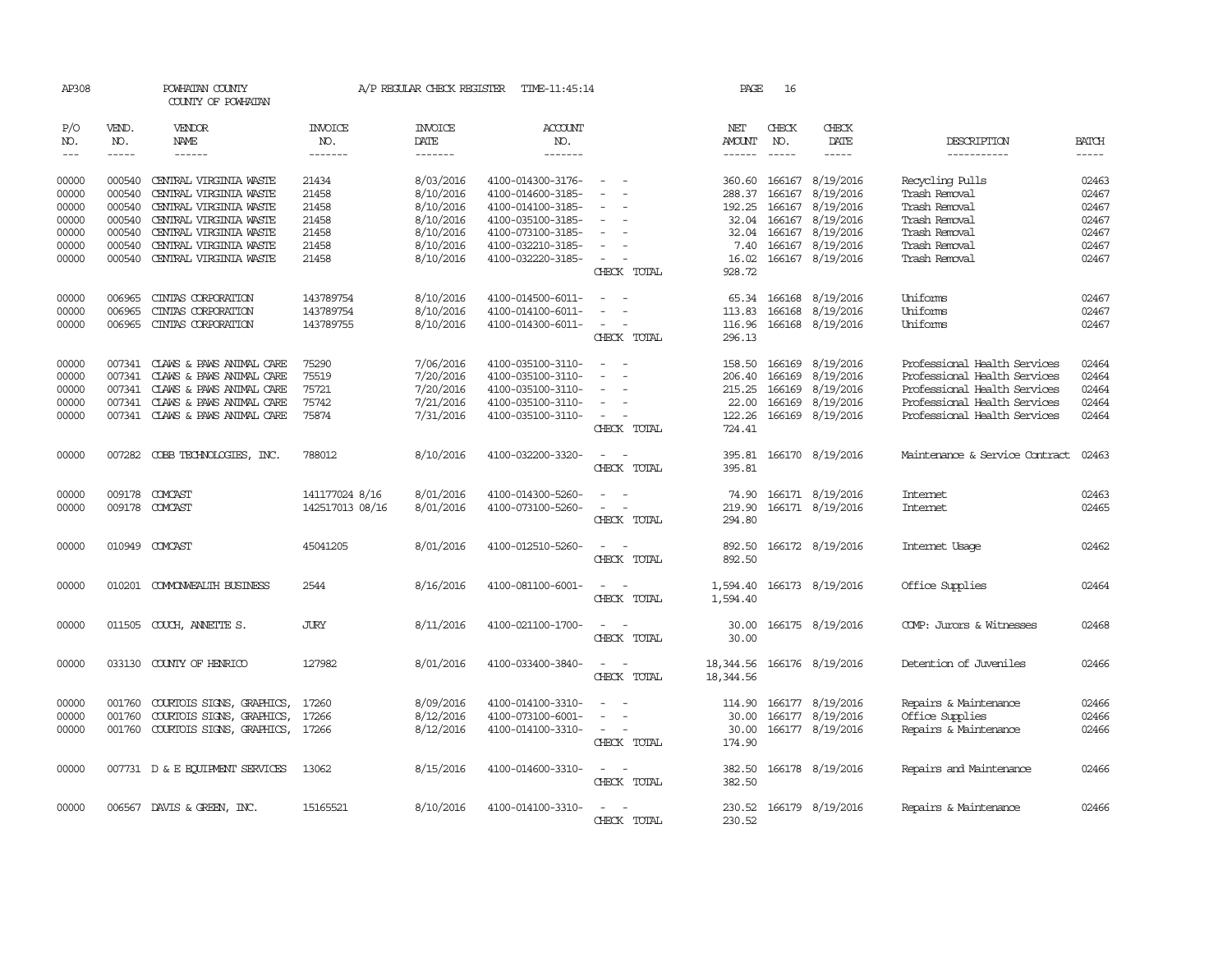| AP308                                                                         |                                                                              | POWHATAN COUNTY<br>COUNTY OF POWHATAN                                                                                                                                                                                                                                                                                                        |                                                                                                                                                                         |                                                                                                                   | A/P REGULAR CHECK REGISTER TIME-11:45:14                                                                                                                                                  |                                                                                                                                                                            | PAGE                                                                                       | 17                                                                                      |                                                                                                                                            |                                                                                                                                                       |                                                                               |
|-------------------------------------------------------------------------------|------------------------------------------------------------------------------|----------------------------------------------------------------------------------------------------------------------------------------------------------------------------------------------------------------------------------------------------------------------------------------------------------------------------------------------|-------------------------------------------------------------------------------------------------------------------------------------------------------------------------|-------------------------------------------------------------------------------------------------------------------|-------------------------------------------------------------------------------------------------------------------------------------------------------------------------------------------|----------------------------------------------------------------------------------------------------------------------------------------------------------------------------|--------------------------------------------------------------------------------------------|-----------------------------------------------------------------------------------------|--------------------------------------------------------------------------------------------------------------------------------------------|-------------------------------------------------------------------------------------------------------------------------------------------------------|-------------------------------------------------------------------------------|
| P/O<br>NO.<br>$---$                                                           | VEND.<br>NO.<br>$\frac{1}{2}$                                                | VENDOR<br>NAME<br>$- - - - - -$                                                                                                                                                                                                                                                                                                              | <b>INVOICE</b><br>NO.<br>--------                                                                                                                                       | INVOICE<br>DATE<br>-------                                                                                        | <b>ACCOUNT</b><br>NO.<br>$- - - - - - -$                                                                                                                                                  |                                                                                                                                                                            | NET<br>AMOUNT<br>$- - - - - -$                                                             | CHECK<br>NO.<br>$\frac{1}{2}$                                                           | CHECK<br>DATE<br>$- - - - -$                                                                                                               | DESCRIPTION<br>-----------                                                                                                                            | <b>BATCH</b><br>$- - - - -$                                                   |
| 00000                                                                         |                                                                              | 011499 DAVIS, DONNA A.                                                                                                                                                                                                                                                                                                                       | <b>JURY</b>                                                                                                                                                             | 8/11/2016                                                                                                         | 4100-021100-1700-                                                                                                                                                                         | CHECK TOTAL                                                                                                                                                                | 30.00<br>30.00                                                                             |                                                                                         | 166180 8/19/2016                                                                                                                           | COMP: Jurors & Witnesses                                                                                                                              | 02468                                                                         |
| 00000<br>00000                                                                |                                                                              | 000076 DELL MARKETING L.P.<br>000076 DELL MARKETING L.P.                                                                                                                                                                                                                                                                                     | XK177NWD2<br>XK17WT814                                                                                                                                                  | 8/05/2016<br>8/09/2016                                                                                            | 4100-012510-6001-<br>4100-012510-6002-                                                                                                                                                    | $\sim$<br>$\sim$<br>$\overline{\phantom{a}}$<br>CHECK TOTAL                                                                                                                | 535.35                                                                                     |                                                                                         | 35.59 166181 8/19/2016<br>499.76 166181 8/19/2016                                                                                          | Office Supplies<br>Computer Equipment-non-capital 02466                                                                                               | 02465                                                                         |
| 00000                                                                         |                                                                              | 006042 DEPT. OF MOTOR VEHICLES                                                                                                                                                                                                                                                                                                               | 16211732                                                                                                                                                                | 7/29/2016                                                                                                         | 4100-012410-3320-                                                                                                                                                                         | CHECK TOTAL                                                                                                                                                                | 660.00<br>660.00                                                                           |                                                                                         | 166182 8/19/2016                                                                                                                           | Maintenance & Service Contract                                                                                                                        | 02464                                                                         |
| 00000<br>00000<br>00000<br>00000<br>00000<br>00000<br>00000<br>00000<br>00000 | 006240<br>006240<br>006240<br>006240<br>006240                               | DIAMOND SPRINGS WATER, INC<br>006240 DIAMOND SPRINGS WATER, INC 706070170<br>DIAMOND SPRINGS WATER, INC 713075450<br>006240 DIAMOND SPRINGS WATER, INC<br>DIAMOND SPRINGS WATER, INC<br>DIAMOND SPRINGS WATER, INC<br>006240 DIAMOND SPRINGS WATER, INC 2845821<br>DIAMOND SPRINGS WATER, INC<br>006240 DIAMOND SPRINGS WATER, INC 706070110 | 2845843<br>720070170<br>727075450<br>803070170<br>2845838                                                                                                               | 8/05/2016<br>7/06/2016<br>7/14/2016<br>7/20/2016<br>7/27/2016<br>8/03/2016<br>8/05/2016<br>8/05/2016<br>7/06/2016 | 4100-031200-5130-<br>4100-031200-5130-<br>4100-031200-5130-<br>4100-031200-5130-<br>4100-031200-5130-<br>4100-031200-5130-<br>4100-014100-5130-<br>4100-014100-5130-<br>4100-014100-5130- | $\sim$<br>$\overline{\phantom{a}}$<br>$\overline{\phantom{a}}$<br>$\overline{\phantom{a}}$<br>$\sim$<br>$\overline{\phantom{a}}$<br>$\sim$<br>$\sim$ $\sim$<br>CHECK TOTAL | 11.95<br>27.96<br>20.97<br>27.96<br>9.95<br>8.95<br>162.92                                 | 166183<br>166183<br>20.97 166183<br>166183<br>166183<br>166183<br>166183                | 8/19/2016<br>27.96 166183 8/19/2016<br>8/19/2016<br>8/19/2016<br>8/19/2016<br>8/19/2016<br>8/19/2016<br>8/19/2016<br>6.25 166183 8/19/2016 | Water<br>Water<br>Water<br>Water<br>Water<br>Water<br>Water<br>Water<br>Water                                                                         | 02464<br>02464<br>02464<br>02464<br>02464<br>02464<br>02466<br>02466<br>02466 |
| 00000                                                                         |                                                                              | 011487 DOLAN, WILLIAM J.                                                                                                                                                                                                                                                                                                                     | <b>AUGUST TERM</b>                                                                                                                                                      | 8/18/2016                                                                                                         | 4100-021100-1700-                                                                                                                                                                         | CHECK TOTAL                                                                                                                                                                | 30.00<br>30.00                                                                             |                                                                                         | 166184 8/19/2016                                                                                                                           | COMP: Jurors & Witnesses                                                                                                                              | 02468                                                                         |
| 00000<br>00000<br>00000<br>00000<br>00000<br>00000<br>00000<br>00000<br>00000 | 000860<br>000860<br>000860<br>000860<br>000860<br>000860<br>000860<br>000860 | DOMINION VIRGINIA POWER<br>DOMINION VIRGINIA POWER<br>DOMINION VIRGINIA POWER<br>DOMINION VIRGINIA POWER<br>DOMINION VIRGINIA POWER<br>DOMINION VIRGINIA POWER<br>DOMINION VIRGINIA POWER<br>DOMINION VIRGINIA POWER<br>000860 DOMINION VIRGINIA POWER                                                                                       | 1221667833 8/16<br>1223507334 8/16<br>0432180008 8/16<br>0863807277 8/16<br>1982170001 8/16<br>2142337506 8/16<br>2312285006 8/16<br>2346327501 8/16<br>2346327501 8/16 | 8/02/2016<br>8/02/2016<br>8/02/2016<br>8/02/2016<br>8/01/2016<br>8/02/2016<br>8/02/2016<br>8/02/2016<br>8/02/2016 | 4100-031210-5110-<br>4100-014300-5110-<br>4100-014600-5110-<br>4100-014600-5110-<br>4100-014100-5110-<br>4100-014600-5110-<br>4100-014100-5110-<br>4100-014100-5110-<br>4100-031200-5110- | $\overline{\phantom{a}}$<br>$\sim$<br>$\sim$<br>$\overline{\phantom{a}}$<br>$\sim$ $ -$<br>CHECK TOTAL                                                                     | 249.71<br>196.72<br>399.46<br>11.47<br>113.00<br>2,102.00<br>5,259.81                      | 166185<br>166185<br>166185<br>8.44 166185<br>166185<br>77.02 166185<br>166185<br>166185 | 8/19/2016<br>8/19/2016<br>8/19/2016<br>8/19/2016<br>8/19/2016<br>8/19/2016<br>8/19/2016<br>8/19/2016<br>2,101.99 166185 8/19/2016          | Electricity - Comunications H<br>Electricity<br>Electricity<br>Electricity<br>Electricity<br>Electricity<br>Electricity<br>Electricity<br>Electricity | 02463<br>02463<br>02467<br>02467<br>02467<br>02467<br>02467<br>02467<br>02467 |
| 00000<br>00000<br>00000<br>00000<br>00000<br>00000<br>00000<br>00000          | 000860<br>000860<br>000860<br>000860<br>000860<br>000860<br>000860<br>000860 | DOMINION VIRGINIA POWER<br>DOMINION VIRGINIA POWER<br>DOMINION VIRGINIA POWER<br>DOMINION VIRGINIA POWER<br>DOMINION VIRGINIA POWER<br>DOMINION VIRGINIA POWER<br>DOMINION VIRGINIA POWER<br>DOMINION VIRGINIA POWER                                                                                                                         | 2352270009 8/16<br>2442170003 8/16<br>2462222502 8/16<br>2476067034 8/16<br>2912605595 8/16<br>2932352368 8/16<br>2972120006 8/16<br>3451094936 8/16                    | 8/02/2016<br>8/02/2016<br>8/02/2016<br>8/02/2016<br>8/02/2016<br>8/02/2016<br>8/02/2016<br>8/03/2016              | 4100-014100-5110-<br>4100-014100-5110-<br>4100-014100-5110-<br>4100-014100-5110-<br>4100-014100-5110-<br>4100-032220-5110-<br>4100-014100-5110-<br>4100-014600-5110-                      | $\sim$<br>$\overline{\phantom{a}}$<br>$\overline{\phantom{a}}$<br>$\overline{\phantom{a}}$<br>$\overline{\phantom{a}}$<br>$\sim$ 100 $\sim$<br>CHECK TOTAL                 | 1,628.51<br>3,596.27 166186<br>139.92<br>136.17<br>19.75<br>1,566.73<br>141.93<br>7,250.68 | 166186<br>166186<br>166186                                                              | 21.40 166186 8/19/2016<br>8/19/2016<br>8/19/2016<br>8/19/2016<br>8/19/2016<br>166186 8/19/2016<br>166186 8/19/2016<br>166186 8/19/2016     | Electricity<br>Electricity<br>Electricity<br>Electricity<br>Electricity<br>Electricity<br>Electricity<br>Electricity                                  | 02467<br>02467<br>02467<br>02467<br>02467<br>02467<br>02467<br>02467          |
| 00000<br>00000<br>00000<br>00000<br>00000<br>00000                            | 000860<br>000860<br>000860<br>000860<br>000860<br>000860                     | DOMINION VIRGINIA POWER<br>DOMINION VIRGINIA POWER<br>DOMINION VIRGINIA POWER<br>DOMINION VIRGINIA POWER<br>DOMINION VIRGINIA POWER<br>DOMINION VIRGINIA POWER                                                                                                                                                                               | 4062035391 8/16<br>6211789810 8/16<br>3496131156 8/16<br>3507951824 8/16<br>4691491015 8/16<br>4732217502 8/16                                                          | 8/02/2016<br>8/02/2016<br>8/02/2016<br>8/02/2016<br>8/03/2016<br>8/02/2016                                        | 4100-031210-5110-<br>4100-031210-5110-<br>4100-014100-5110-<br>4100-014600-5110-<br>4100-014600-5110-<br>4100-014600-5110-                                                                | $\overline{\phantom{a}}$<br>$\sim$<br>$\sim$                                                                                                                               | 117.41<br>121.54<br>6.59<br>8.46<br>6.59                                                   | 166187<br>166187<br>166187<br>166187<br>166187                                          | 8/19/2016<br>8/19/2016<br>8/19/2016<br>8/19/2016<br>8/19/2016<br>205.19 166187 8/19/2016                                                   | Electricity - Comunications H<br>Electricity - Comunications H<br>Electricity<br>Electricity<br>Electricity<br>Electricity                            | 02463<br>02463<br>02467<br>02467<br>02467<br>02467                            |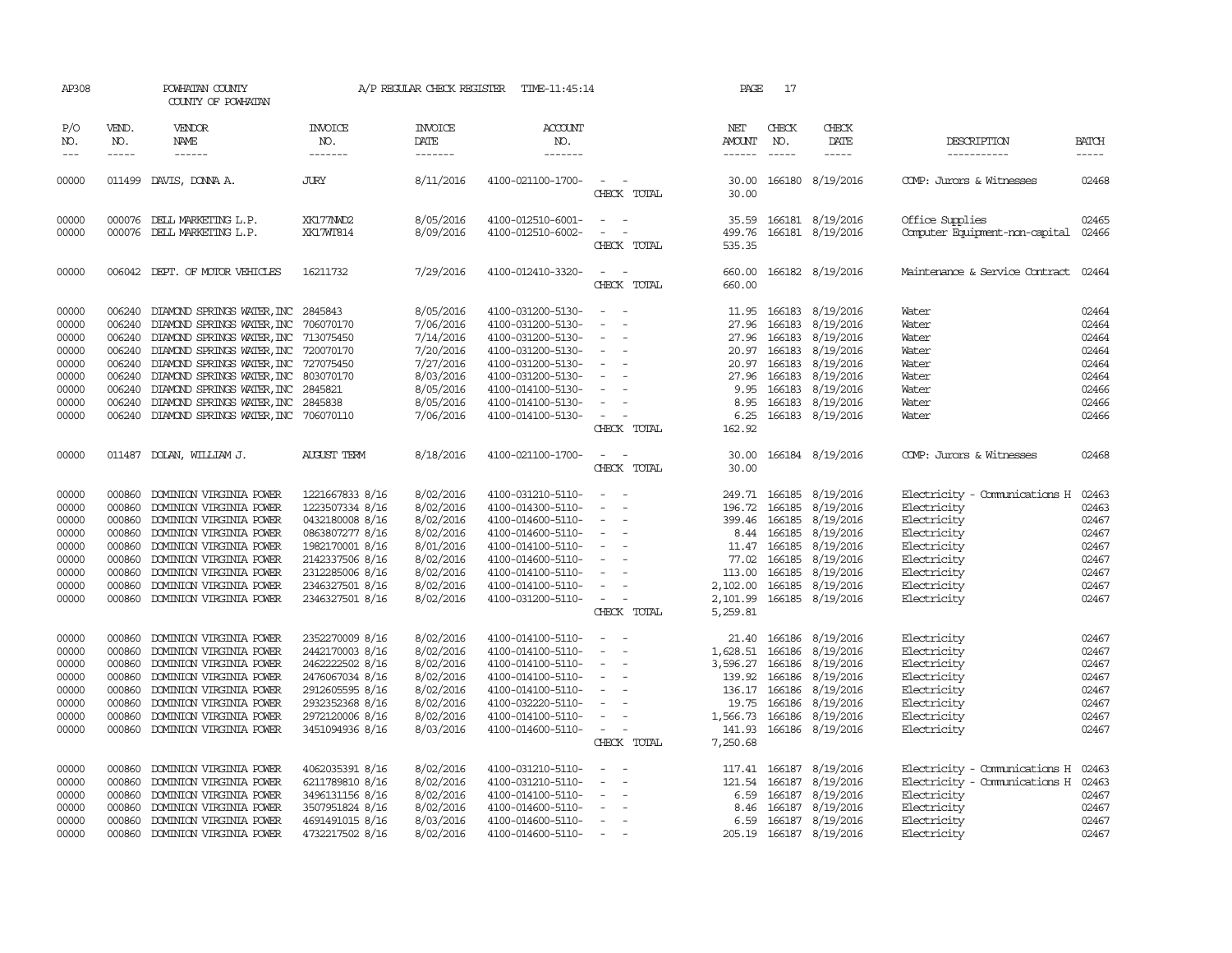| AP308                                                                                                                                                                                                                                                                                                                                                                                                      |                             | POWHATAN COUNTY<br>COUNTY OF POWHATAN              |                                    | A/P REGULAR CHECK REGISTER        | TIME-11:45:14                          |                                                                                                                                       | PAGE                          | 18                            |                                      |                                                                |                       |
|------------------------------------------------------------------------------------------------------------------------------------------------------------------------------------------------------------------------------------------------------------------------------------------------------------------------------------------------------------------------------------------------------------|-----------------------------|----------------------------------------------------|------------------------------------|-----------------------------------|----------------------------------------|---------------------------------------------------------------------------------------------------------------------------------------|-------------------------------|-------------------------------|--------------------------------------|----------------------------------------------------------------|-----------------------|
| P/O<br>NO.<br>$\frac{1}{2} \frac{1}{2} \frac{1}{2} \frac{1}{2} \frac{1}{2} \frac{1}{2} \frac{1}{2} \frac{1}{2} \frac{1}{2} \frac{1}{2} \frac{1}{2} \frac{1}{2} \frac{1}{2} \frac{1}{2} \frac{1}{2} \frac{1}{2} \frac{1}{2} \frac{1}{2} \frac{1}{2} \frac{1}{2} \frac{1}{2} \frac{1}{2} \frac{1}{2} \frac{1}{2} \frac{1}{2} \frac{1}{2} \frac{1}{2} \frac{1}{2} \frac{1}{2} \frac{1}{2} \frac{1}{2} \frac{$ | VEND.<br>NO.<br>$- - - - -$ | <b>VENDOR</b><br>NAME<br>$- - - - - -$             | <b>INVOICE</b><br>NO.<br>-------   | <b>INVOICE</b><br>DATE<br>------- | <b>ACCOUNT</b><br>NO.<br>-------       |                                                                                                                                       | NET<br>AMOUNT<br>------       | CHECK<br>NO.<br>$\frac{1}{2}$ | CHECK<br>DATE<br>-----               | DESCRIPTION<br>-----------                                     | <b>BATCH</b><br>----- |
| 00000<br>00000                                                                                                                                                                                                                                                                                                                                                                                             | 000860<br>000860            | DOMINION VIRGINIA POWER<br>DOMINION VIRGINIA POWER | 5652237503 8/16<br>6024003557 8/16 | 8/02/2016<br>8/03/2016            | 4100-014600-5110-<br>4100-014100-5110- | $\frac{1}{2} \left( \frac{1}{2} \right) \left( \frac{1}{2} \right) = \frac{1}{2} \left( \frac{1}{2} \right)$<br>$\sim$<br>CHECK TOTAL | 20.71<br>18.35<br>504.84      | 166187                        | 8/19/2016<br>166187 8/19/2016        | Electricity<br>Electricity                                     | 02467<br>02467        |
| 00000<br>00000                                                                                                                                                                                                                                                                                                                                                                                             | 000860<br>000860            | DOMINION VIRGINIA POWER<br>DOMINION VIRGINIA POWER | 8971069334 8/16<br>9750120975 8/16 | 8/02/2016<br>8/02/2016            | 4100-014300-5110-<br>4100-032220-5110- | CHECK TOTAL                                                                                                                           | 12.33<br>1,861.31<br>1,873.64 |                               | 166188 8/19/2016<br>166188 8/19/2016 | Electricity<br>Electricity                                     | 02463<br>02467        |
| 00000<br>00000                                                                                                                                                                                                                                                                                                                                                                                             | 008750<br>008750            | DOMINION VIRGINIA POWER<br>DOMINION VIRGINIA POWER | 4108499288 8/16<br>7669076346 8/16 | 8/02/2016<br>8/02/2016            | 4100-053910-5643-<br>4100-053910-5643- | $\sim$<br>$\sim$<br>$\overline{\phantom{a}}$<br>CHECK TOTAL                                                                           | 175.86<br>123.62<br>299.48    |                               | 166189 8/19/2016<br>166189 8/19/2016 | POCAA Services - Federal CSBG<br>PCCAA Services - Federal CSBG | 02464<br>02464        |
| 00000                                                                                                                                                                                                                                                                                                                                                                                                      |                             | 011484 DOUBLETREE BY HILTON                        | TYLER ST. CLAIR                    | 8/24/2016                         | 4100-012100-5540-                      | $\sim$<br>CHECK TOTAL                                                                                                                 | 274.19<br>274.19              |                               | 166190 8/19/2016                     | Conference & Training                                          | 02464                 |
| 00000                                                                                                                                                                                                                                                                                                                                                                                                      |                             | 011518 DUNLAP, KATHLEEN M.                         | <b>JURY</b>                        | 8/11/2016                         | 4100-021100-1700-                      | $\sim$ $\sim$<br>CHECK TOTAL                                                                                                          | 30.00<br>30.00                |                               | 166192 8/19/2016                     | COMP: Jurors & Witnesses                                       | 02468                 |
| 00000                                                                                                                                                                                                                                                                                                                                                                                                      |                             | 011516 DUNN-CULVER, JESSICA E.                     | JURY                               | 8/11/2016                         | 4100-021100-1700-                      | $\sim$ $\sim$<br>CHECK TOTAL                                                                                                          | 30.00<br>30.00                |                               | 166193 8/19/2016                     | COMP: Jurors & Witnesses                                       | 02468                 |
| 00000                                                                                                                                                                                                                                                                                                                                                                                                      |                             | 009571 DURHAM, MARILYN                             | FORENSIC TRNG                      | 9/02/2016                         | 4100-031200-5540-                      | $\sim$ $-$<br>$\sim$<br>CHECK TOTAL                                                                                                   | 206.50<br>206.50              |                               | 166194 8/19/2016                     | Conferences & Training                                         | 02465                 |
| 00000                                                                                                                                                                                                                                                                                                                                                                                                      |                             | 011506 ELLETT, AMY T.                              | JURY                               | 8/11/2016                         | 4100-021100-1700-                      | $\sim$ $\sim$<br>CHECK TOTAL                                                                                                          | 30.00<br>30.00                |                               | 166195 8/19/2016                     | COMP: Jurors & Witnesses                                       | 02468                 |
| 00000                                                                                                                                                                                                                                                                                                                                                                                                      |                             | 006606 FLATROCK GLASS & DOOR INC 18172             |                                    | 8/09/2016                         | 4100-014100-3310-                      | $\sim$ $\sim$<br>CHECK TOTAL                                                                                                          | 750.00<br>750.00              |                               | 166198 8/19/2016                     | Repairs & Maintenance                                          | 02466                 |
| 00000                                                                                                                                                                                                                                                                                                                                                                                                      |                             | 009419 GOV DEALS                                   | <b>SALES 50923</b>                 | 7/31/2016                         | 3100-018990-0009-                      | CHECK TOTAL                                                                                                                           | 21.86<br>21.86                |                               | 166199 8/19/2016                     | Sale of Equipment                                              | 02462                 |
| 00000                                                                                                                                                                                                                                                                                                                                                                                                      |                             | 006763 GREENBERG & ASSOCIATES                      | 2750                               | 8/03/2016                         | 4100-031200-3110-                      | $\overline{\phantom{a}}$<br>$\sim$<br>CHECK TOTAL                                                                                     | 360.00<br>360.00              |                               | 166200 8/19/2016                     | Professional Health Services                                   | 02464                 |
| 00000                                                                                                                                                                                                                                                                                                                                                                                                      |                             | 009227 GRETCHEN HUTT BROWN                         | 8035738                            | 8/01/2016                         | 4100-021200-3150-                      | $\sim$<br>CHECK TOTAL                                                                                                                 | 120.00<br>120.00              |                               | 166201 8/19/2016                     | Outside Counsel                                                | 02462                 |
| 00000                                                                                                                                                                                                                                                                                                                                                                                                      |                             | 011512 HARRIS, DEBBIE R.                           | <b>JURY</b>                        | 8/11/2016                         | 4100-021100-1700-                      | $\sim$<br>- -<br>CHECK TOTAL                                                                                                          | 30.00<br>30.00                |                               | 166202 8/19/2016                     | COMP: Jurors & Witnesses                                       | 02468                 |
| 00000                                                                                                                                                                                                                                                                                                                                                                                                      |                             | 011509 HARRIS, MONICA D.                           | <b>JURY</b>                        | 8/11/2016                         | 4100-021100-1700-                      | $\sim$ $ \sim$<br>CHECK TOTAL                                                                                                         | 30.00<br>30.00                |                               | 166203 8/19/2016                     | COMP: Jurors & Witnesses                                       | 02468                 |
| 00000                                                                                                                                                                                                                                                                                                                                                                                                      |                             | 011496 HENDERSON, RANDY R.                         | JURY                               | 8/11/2016                         | 4100-021100-1700-                      | $\sim$ $  -$<br>CHECK TOTAL                                                                                                           | 30.00<br>30.00                |                               | 166204 8/19/2016                     | COMP: Jurors & Witnesses                                       | 02468                 |
| 00000                                                                                                                                                                                                                                                                                                                                                                                                      |                             | 011510 HENLEY-MOLO, ROBYN L.                       | <b>JURY</b>                        | 8/11/2016                         | 4100-021100-1700-                      | CHECK TOTAL                                                                                                                           | 30.00<br>30.00                |                               | 166205 8/19/2016                     | COMP: Jurors & Witnesses                                       | 02468                 |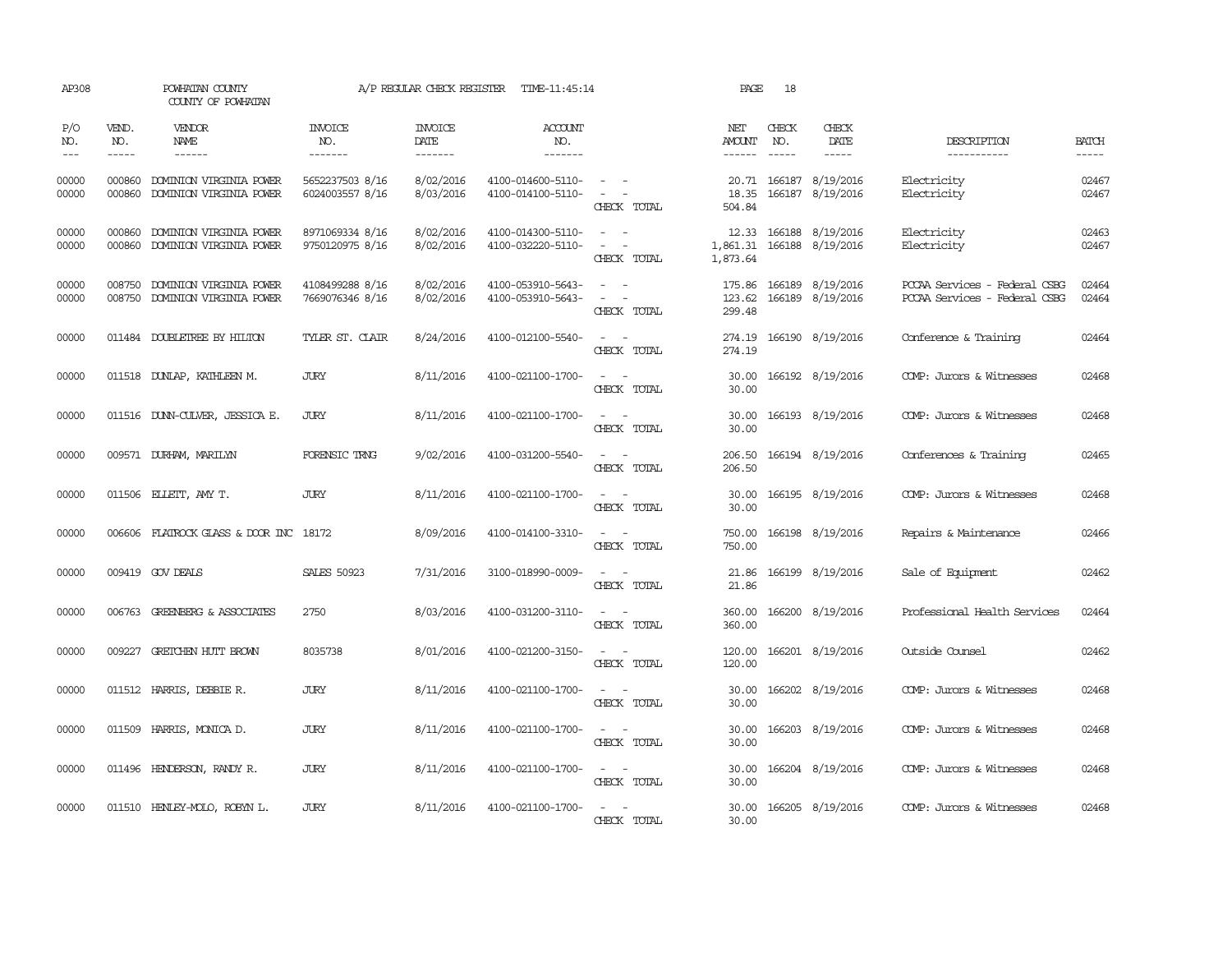| AP308                                              |                                                | POWHATAN COUNTY<br>COUNTY OF POWHATAN                                                                                                                                             |                                                    | A/P REGULAR CHECK REGISTER                                                 | TIME-11:45:14                                                                                                              |                                                                                           | PAGE                                                         | 19                          |                                                                                                                      |                                                                                                                      |                                                    |
|----------------------------------------------------|------------------------------------------------|-----------------------------------------------------------------------------------------------------------------------------------------------------------------------------------|----------------------------------------------------|----------------------------------------------------------------------------|----------------------------------------------------------------------------------------------------------------------------|-------------------------------------------------------------------------------------------|--------------------------------------------------------------|-----------------------------|----------------------------------------------------------------------------------------------------------------------|----------------------------------------------------------------------------------------------------------------------|----------------------------------------------------|
| P/O<br>NO.<br>$---$                                | VEND.<br>NO.<br>$\frac{1}{2}$                  | VENDOR<br><b>NAME</b><br>$\frac{1}{2}$                                                                                                                                            | INVOICE<br>NO.<br>-------                          | <b>INVOICE</b><br>DATE<br>-------                                          | <b>ACCOUNT</b><br>NO.<br>-------                                                                                           |                                                                                           | NET<br>AMOUNT<br>$- - - - - -$                               | CHECK<br>NO.<br>$- - - - -$ | CHECK<br>DATE<br>$- - - - -$                                                                                         | DESCRIPTION<br>------------                                                                                          | <b>BATCH</b><br>-----                              |
| 00000                                              | 011488                                         | HOGWOOD, ROBERT E.                                                                                                                                                                | <b>AUGUST TERM</b>                                 | 8/18/2016                                                                  | 4100-021100-1700-                                                                                                          | CHECK TOTAL                                                                               | 30.00<br>30.00                                               |                             | 166206 8/19/2016                                                                                                     | COMP: Jurors & Witnesses                                                                                             | 02468                                              |
| 00000                                              |                                                | 000720 J. SARGEANT REYNOLDS                                                                                                                                                       | 117                                                | 8/03/2016                                                                  | 4100-081200-0006-                                                                                                          | $\overline{\phantom{a}}$<br>$\overline{\phantom{a}}$<br>CHECK TOTAL                       | 36,073.00<br>36,073.00                                       |                             | 166207 8/19/2016                                                                                                     | Contribution: J. Sargeant Reyn                                                                                       | 02462                                              |
| 00000<br>00000<br>00000<br>00000                   | 000120<br>000120                               | 000120 JAMES RIVER AIR<br><b>JAMES RIVER AIR</b><br><b>JAMES RIVER AIR</b><br>000120 JAMES RIVER AIR                                                                              | S70735<br>S70741<br>S70742<br>S70983               | 7/31/2016<br>7/31/2016<br>7/31/2016<br>7/31/2016                           | 4100-031210-3310-<br>4100-014100-3308-<br>4100-014100-3308-<br>4100-014100-3308-                                           | $\overline{\phantom{a}}$<br>$\sim$<br>$\sim$<br>CHECK TOTAL                               | 900.00<br>172.00<br>344.00<br>1,249.33<br>2,665.33           | 166208<br>166208            | 166208 8/19/2016<br>8/19/2016<br>8/19/2016<br>166208 8/19/2016                                                       | Repairs and Maintenance<br>HVAC Service and Repairs<br>HVAC Service and Repairs<br>HVAC Service and Repairs          | 02466<br>02466<br>02466<br>02466                   |
| 00000                                              |                                                | 011514 JOHNSON, JALEESA E.                                                                                                                                                        | <b>JURY</b>                                        | 8/11/2016                                                                  | 4100-021100-1700-                                                                                                          | $\sim$<br>CHECK TOTAL                                                                     | 30.00<br>30.00                                               |                             | 166209 8/19/2016                                                                                                     | COMP: Jurors & Witnesses                                                                                             | 02468                                              |
| 00000                                              |                                                | 011513 KETINER, LISA L.                                                                                                                                                           | <b>JURY</b>                                        | 8/11/2016                                                                  | 4100-021100-1700-                                                                                                          | $\equiv$<br>$\sim$<br>CHECK TOTAL                                                         | 30.00<br>30.00                                               |                             | 166210 8/19/2016                                                                                                     | COMP: Jurors & Witnesses                                                                                             | 02468                                              |
| 00000<br>00000<br>00000<br>00000<br>00000<br>00000 | 006402<br>006402<br>006402<br>006402<br>006402 | KNABE OUTDOOR POWER EQUIP<br>KNABE OUIDOOR POWER EQUIP<br>006402 KNABE OUIDOOR POWER EQUIP<br>KNABE OUTDOOR POWER EQUIP<br>KNABE OUIDOOR POWER EQUIP<br>KNABE OUTDOOR POWER EQUIP | 35060<br>35062<br>35063<br>35064<br>35065<br>35066 | 8/16/2016<br>8/16/2016<br>8/16/2016<br>8/16/2016<br>8/16/2016<br>8/16/2016 | 4100-032200-3310-<br>4100-032200-3310-<br>4100-032200-3310-<br>4100-032200-3310-<br>4100-032200-3310-<br>4100-032200-3310- | $\equiv$<br>$\overline{\phantom{a}}$<br>$\sim$<br>$\overline{\phantom{a}}$<br>CHECK TOTAL | 42.51<br>44.21<br>34.74<br>46.73<br>50.94<br>42.85<br>261.98 |                             | 166211 8/19/2016<br>166211 8/19/2016<br>166211 8/19/2016<br>166211 8/19/2016<br>166211 8/19/2016<br>166211 8/19/2016 | Equipment Repair<br>Equipment Repair<br>Equipment Repair<br>Equipment Repair<br>Equipment Repair<br>Equipment Repair | 02465<br>02465<br>02465<br>02465<br>02465<br>02465 |
| 00000                                              | 011507                                         | KNABE, EILEN KAY M.                                                                                                                                                               | <b>JURY</b>                                        | 8/11/2016                                                                  | 4100-021100-1700-                                                                                                          | $\equiv$<br>CHECK TOTAL                                                                   | 30.00<br>30.00                                               |                             | 166212 8/19/2016                                                                                                     | COMP: Jurors & Witnesses                                                                                             | 02468                                              |
| 00000                                              | 011493                                         | KRAWCZUK, STANLEY J.                                                                                                                                                              | <b>AUGUST TERM</b>                                 | 8/18/2016                                                                  | 4100-021100-1700-                                                                                                          | $\equiv$<br>CHECK TOTAL                                                                   | 30.00<br>30.00                                               |                             | 166214 8/19/2016                                                                                                     | COMP: Jurors & Witnesses                                                                                             | 02468                                              |
| 00000<br>00000                                     |                                                | 010811 LAND AND COATES, INC<br>010811 LAND AND COATES, INC                                                                                                                        | 709059<br>709063                                   | 8/15/2016<br>8/15/2016                                                     | 4100-014500-3319-<br>4100-014500-3319-                                                                                     | $\sim$<br>$\equiv$<br>$\overline{\phantom{a}}$<br>CHECK TOTAL                             | 7.92<br>14.88<br>22.80                                       |                             | 166215 8/19/2016<br>166215 8/19/2016                                                                                 | Equipment Repairs and Maintena<br>Equipment Repairs and Maintena                                                     | 02466<br>02466                                     |
| 00000                                              |                                                | 007981 LANGUAGE LINE SERVICES                                                                                                                                                     | 3887604                                            | 7/31/2016                                                                  | 4100-031200-5230-                                                                                                          | $\equiv$<br>CHECK TOTAL                                                                   | 4.80<br>4.80                                                 |                             | 166216 8/19/2016                                                                                                     | Telephone Services                                                                                                   | 02464                                              |
| 00000                                              |                                                | 009164 LIBRARY IDEAS, LLC                                                                                                                                                         | 52608                                              | 8/20/2016                                                                  | 4100-073100-6012-                                                                                                          | $\equiv$<br>- -<br>CHECK TOTAL                                                            | 255.00<br>255.00                                             |                             | 166217 8/19/2016                                                                                                     | Books & Subscriptions                                                                                                | 02465                                              |
| 00000                                              |                                                | 008885 MARTIN, PEGGY                                                                                                                                                              | CALD MTG 8/12                                      | 8/12/2016                                                                  | 4100-073100-5510-                                                                                                          | $\overline{\phantom{a}}$<br>$\sim$<br>CHECK TOTAL                                         | 31.32<br>31.32                                               |                             | 166218 8/19/2016                                                                                                     | Travel/Mileage/Parking/Tolls                                                                                         | 02465                                              |
| 00000                                              |                                                | 011501 MCDANIELS, KERRI B.                                                                                                                                                        | <b>JURY</b>                                        | 8/11/2016                                                                  | 4100-021100-1700-                                                                                                          | $\sim$<br>CHECK TOTAL                                                                     | 30.00<br>30.00                                               |                             | 166219 8/19/2016                                                                                                     | COMP: Jurors & Witnesses                                                                                             | 02468                                              |
| 00000                                              |                                                | 011500 MCFADDEN, BARBARA H.                                                                                                                                                       | <b>JURY</b>                                        | 8/11/2016                                                                  | 4100-021100-1700-                                                                                                          | CHECK TOTAL                                                                               | 30.00<br>30.00                                               |                             | 166220 8/19/2016                                                                                                     | COMP: Jurors & Witnesses                                                                                             | 02468                                              |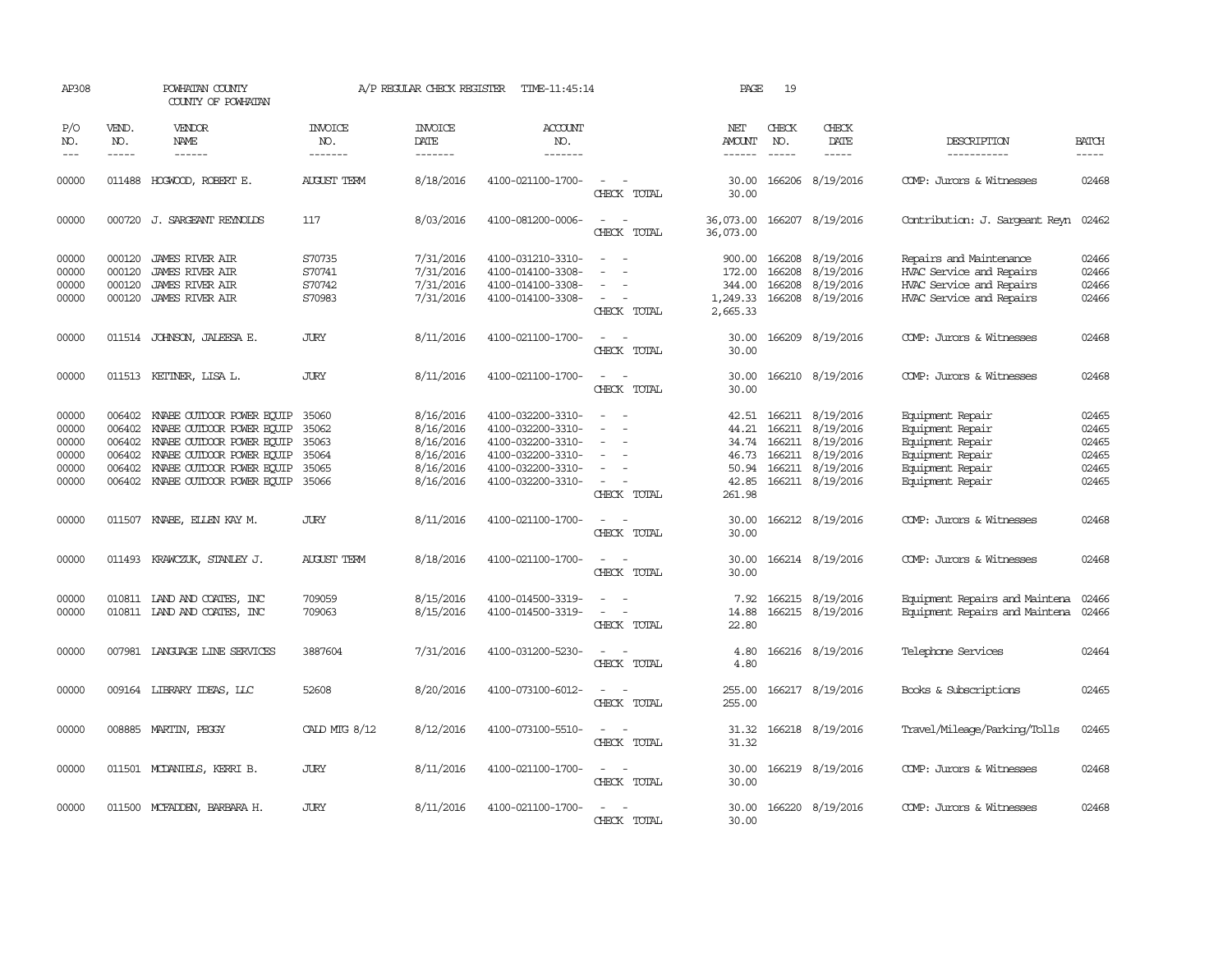| AP308                            |                             | POWHATAN COUNTY<br>COUNTY OF POWHATAN                                                                         |                                  |                                                  | A/P REGULAR CHECK REGISTER TIME-11:45:14                                         |                                                                     | PAGE                                              | 20                                   |                                                  |                                                                                      |                                  |
|----------------------------------|-----------------------------|---------------------------------------------------------------------------------------------------------------|----------------------------------|--------------------------------------------------|----------------------------------------------------------------------------------|---------------------------------------------------------------------|---------------------------------------------------|--------------------------------------|--------------------------------------------------|--------------------------------------------------------------------------------------|----------------------------------|
| P/O<br>NO.<br>$---$              | VEND.<br>NO.<br>$- - - - -$ | <b>VENDOR</b><br>NAME<br>$- - - - - -$                                                                        | <b>INVOICE</b><br>NO.<br>------- | <b>INVOICE</b><br>DATE<br>-------                | ACCOUNT<br>NO.<br>-------                                                        |                                                                     | NET<br>AMOUNT<br>------                           | CHECK<br>NO.<br>-----                | CHECK<br>DATE                                    | DESCRIPTION<br>-----------                                                           | <b>BATCH</b><br>$- - - - -$      |
| 00000                            |                             | 010924 MITCHELL PEST                                                                                          | 95320                            | 8/16/2016                                        | 4100-035100-3320-                                                                | $\equiv$<br>CHECK TOTAL                                             | 65.00<br>65.00                                    |                                      | 166221 8/19/2016                                 | Landscaping - Animal Control                                                         | 02466                            |
| 00000<br>00000<br>00000<br>00000 | 006610                      | 006610 MO-JOHNS SANITATION<br>006610 MO-JOHNS SANITATION<br>MO-JOHNS SANITATION<br>006610 MO-JOHNS SANITATION | 93538<br>93539<br>93540<br>93541 | 8/04/2016<br>8/04/2016<br>8/04/2016<br>8/04/2016 | 4100-014600-3311-<br>4100-014600-3311-<br>4100-014600-3311-<br>4100-014600-3311- | $\sim$<br>$\sim$<br>$\sim$<br>$\overline{\phantom{a}}$<br>$\equiv$  | 103.00<br>206.00<br>125.00<br>128.00              | 166222<br>166222<br>166222<br>166222 | 8/19/2016<br>8/19/2016<br>8/19/2016<br>8/19/2016 | Portable Bathrooms<br>Portable Bathrooms<br>Portable Bathrooms<br>Portable Bathrooms | 02467<br>02467<br>02467<br>02467 |
| 00000<br>00000<br>00000<br>00000 | 006610                      | 006610 MO-JOHNS SANITATION<br>MO-JOHNS SANITATION<br>006610 MO-JOHNS SANITATION<br>006610 MO-JOHNS SANITATION | 93542<br>93543<br>93544<br>93545 | 8/04/2016<br>8/04/2016<br>8/04/2016<br>8/04/2016 | 4100-014600-3311-<br>4100-014600-3311-<br>4100-014600-3311-<br>4100-014600-3311- |                                                                     | 103.00<br>103.00<br>103.00<br>103.00              | 166222<br>166222<br>166222<br>166222 | 8/19/2016<br>8/19/2016<br>8/19/2016<br>8/19/2016 | Portable Bathrooms<br>Portable Bathrooms<br>Portable Bathrooms<br>Portable Bathrooms | 02467<br>02467<br>02467<br>02467 |
| 00000<br>00000                   |                             | 006610 MO-JOHNS SANITATION<br>006610 MO-JOHNS SANITATION                                                      | 93546<br>93547                   | 8/04/2016<br>8/04/2016                           | 4100-014600-3311-<br>4100-014600-3311-                                           | $\equiv$<br>$\overline{\phantom{a}}$<br>CHECK TOTAL                 | 103.00<br>103.00<br>1,180.00                      | 166222<br>166222                     | 8/19/2016<br>8/19/2016                           | Portable Bathrooms<br>Portable Bathrooms                                             | 02467<br>02467                   |
| 00000                            |                             | 006610 MO-JOHNS SANITATION                                                                                    | 93548                            | 8/04/2016                                        | 4100-014600-3311-                                                                | CHECK TOTAL                                                         | 103.00<br>103.00                                  |                                      | 166223 8/19/2016                                 | Portable Bathrooms                                                                   | 02467                            |
| 00000                            |                             | 011480 MONTE, CINDY                                                                                           | DAIRY JUDGING                    | 8/01/2016                                        | 4100-083500-6008-                                                                | CHECK TOTAL                                                         | 44.31<br>44.31                                    |                                      | 166224 8/19/2016                                 | Gas/Grease/Oil                                                                       | 02463                            |
| 00000                            |                             | 011231 NEOFUNDS BY NEOPOST                                                                                    | 80230695 8/16                    | 8/09/2016                                        | 100-000100-0016-                                                                 | $\overline{\phantom{a}}$<br>$\overline{\phantom{a}}$<br>CHECK TOTAL | 994.59<br>994.59                                  |                                      | 166226 8/19/2016                                 | Prepaid Postage                                                                      | 02465                            |
| 00000                            |                             | 007945 NEWELL, JANET                                                                                          | <b>JURY</b>                      | 8/11/2016                                        | 4100-021100-1700-                                                                | CHECK TOTAL                                                         | 30.00<br>30.00                                    |                                      | 166227 8/19/2016                                 | COMP: Jurors & Witnesses                                                             | 02468                            |
| 00000                            |                             | 009281 OVER DRIVE, INC.                                                                                       | 13690004080116                   | 8/01/2016                                        | 4100-073100-6012-                                                                | CHECK TOTAL                                                         | 2.00<br>2.00                                      |                                      | 166229 8/19/2016                                 | Books & Subscriptions                                                                | 02462                            |
| 00000                            | 008079                      | PAETEC/CAVALIER BUSINESS                                                                                      | 4237625 8/16                     | 8/10/2016                                        | 4100-073100-5230-                                                                | CHECK TOTAL                                                         | 505.78<br>505.78                                  |                                      | 166230 8/19/2016                                 | Telephone Services                                                                   | 02465                            |
| 00000                            | 000375                      | PIEDMONT REGIONAL JAIL                                                                                        | 2795                             | 7/31/2016                                        | 4100-033400-3841-                                                                | CHECK TOTAL                                                         | 31,584.00<br>31,584.00                            |                                      | 166231 8/19/2016                                 | Detention of Adults                                                                  | 02462                            |
| 00000<br>00000                   | 001250<br>001250            | POWHATAN AUTO & TRACTOR<br>POWHATAN AUTO & TRACTOR                                                            | 411311<br>411986                 | 8/10/2016<br>8/10/2016                           | 4100-031200-6008-<br>4100-031200-6009-                                           | $\equiv$<br>CHECK TOTAL                                             | 2.99<br>19.98<br>22.97                            |                                      | 166232 8/19/2016<br>166232 8/19/2016             | Gas/Grease/Oil<br>Auto Parts/Repairs                                                 | 02464<br>02464                   |
| 00000<br>00000<br>00000<br>00000 | 006914<br>006914<br>006914  | POWHATAN AUTO REPAIR<br>POWHATAN AUTO REPAIR<br>POWHATAN AUTO REPAIR<br>006914 POWHATAN AUTO REPAIR           | 08/08/2016<br>823<br>823A<br>822 | 8/08/2016<br>8/11/2016<br>8/11/2016<br>8/05/2016 | 4100-031200-6009-<br>4100-031200-6008-<br>4100-031200-6009-<br>4100-014100-6009- | $\equiv$<br>$\overline{\phantom{a}}$<br>CHECK TOTAL                 | 585.50<br>54.08<br>151.83<br>1,004.57<br>1,795.98 | 166233<br>166233<br>166233<br>166233 | 8/19/2016<br>8/19/2016<br>8/19/2016<br>8/19/2016 | Auto Parts/Repairs<br>Gas/Grease/Oil<br>Auto Parts/Repairs<br>Auto Parts & Repairs   | 02464<br>02464<br>02464<br>02466 |
| 00000                            |                             | 006928 POWHATAN COUNTY DEPT. OF                                                                               | GETTING AHEAD#1                  | 8/15/2016                                        | 4100-053910-5643-                                                                | $\sim$<br>CHECK TOTAL                                               | 594.56<br>594.56                                  |                                      | 166234 8/19/2016                                 | PCCAA Services - Federal CSBG                                                        | 02464                            |
| 00000                            | 005050                      | POWHATAN LOCK SERVICES                                                                                        | 1129                             | 8/11/2016                                        | 4100-014600-3310-                                                                | $\sim$<br>CHECK TOTAL                                               | 145.80<br>145.80                                  |                                      | 166235 8/19/2016                                 | Repairs and Maintenance                                                              | 02466                            |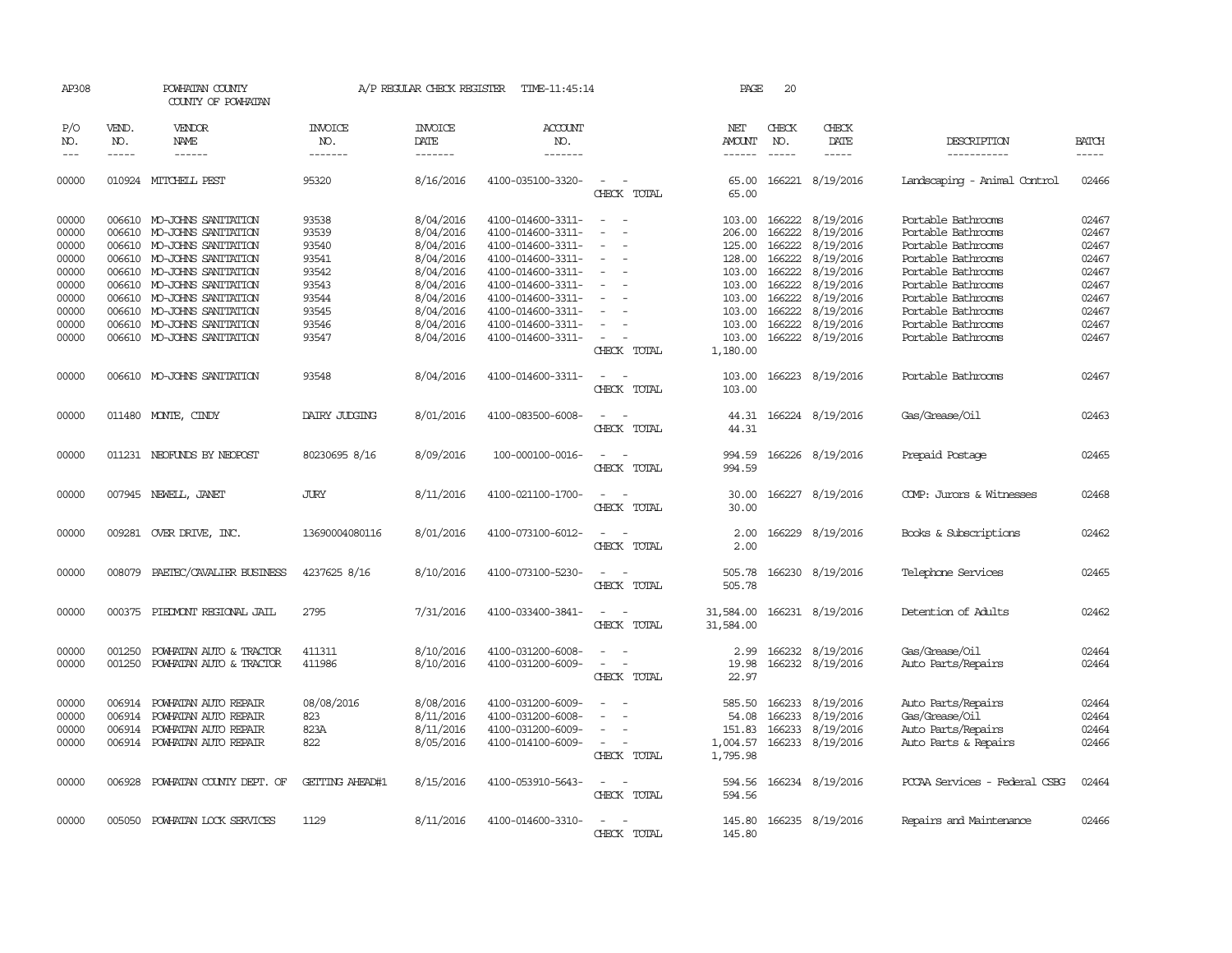| AP308         |              | POWHATAN COUNTY<br>COUNTY OF POWHATAN   |                       | A/P REGULAR CHECK REGISTER | TIME-11:45:14         |                                      | PAGE               | 21            |                        |                          |              |
|---------------|--------------|-----------------------------------------|-----------------------|----------------------------|-----------------------|--------------------------------------|--------------------|---------------|------------------------|--------------------------|--------------|
| P/O<br>NO.    | VEND.<br>NO. | VENDOR<br>NAME                          | <b>INVOICE</b><br>NO. | <b>INVOICE</b><br>DATE     | <b>ACCOUNT</b><br>NO. |                                      | NET<br>AMOUNT      | CHECK<br>NO.  | CHECK<br>DATE          | DESCRIPTION              | <b>BATCH</b> |
| $\frac{1}{2}$ | $- - - - -$  | ------                                  | -------               | -------                    | -------               |                                      |                    | $\frac{1}{2}$ | -----                  | -----------              | $- - - - -$  |
| 00000         | 006474       | PROGRESSIVE AUTO WORKS                  | 31727                 | 8/10/2016                  | 4100-031200-6009-     |                                      | 664.51             | 166236        | 8/19/2016              | Auto Parts/Repairs       | 02464        |
| 00000         | 006474       | PROGRESSIVE AUTO WORKS                  | 31805                 | 8/10/2016                  | 4100-031200-6009-     |                                      | 1,838.15           | 166236        | 8/19/2016              | Auto Parts/Repairs       | 02464        |
| 00000         |              | 006474 PROGRESSIVE AUTO WORKS           | 31824                 | 8/09/2016                  | 4100-031200-6009-     | CHECK TOTAL                          | 794.02<br>3,296.68 |               | 166236 8/19/2016       | Auto Parts/Repairs       | 02464        |
|               |              |                                         |                       |                            |                       |                                      |                    |               |                        |                          |              |
| 00000         |              | 000620 R. C. GOODWYN & SONS, INC        | 727485                | 7/26/2016                  | 4100-014100-3310-     |                                      | 5.96               |               | 166237 8/19/2016       | Repairs & Maintenance    | 02466        |
| 00000         | 000620       | R. C. GOODWYN & SONS, INC               | 727721                | 7/27/2016                  | 4100-014100-3310-     |                                      | 17.03              | 166237        | 8/19/2016              | Repairs & Maintenance    | 02466        |
| 00000         | 000620       | R. C. GOODWYN & SONS, INC               | 728432                | 8/02/2016                  | 4100-014100-3310-     | $\equiv$                             | 5.36               | 166237        | 8/19/2016              | Repairs & Maintenance    | 02466        |
| 00000         | 000620       | R. C. GOODWYN & SONS, INC               | 728473                | 8/02/2016                  | 4100-014100-3310-     |                                      | 12.99              | 166237        | 8/19/2016              | Repairs & Maintenance    | 02466        |
| 00000         |              | 000620 R. C. GOODWYN & SONS, INC        | 728485                | 8/02/2016                  | 4100-014500-3190-     |                                      | 40.99              | 166237        | 8/19/2016              | Grounds Maintenance      | 02466        |
| 00000         |              | 000620 R. C. GOODWYN & SONS, INC        | 728627                | 8/03/2016                  | 4100-014600-3310-     | $\equiv$                             | 11.08              | 166237        | 8/19/2016              | Repairs and Maintenance  | 02466        |
| 00000         | 000620       | R. C. GOODWYN & SONS, INC               | 728660                | 8/03/2016                  | 4100-014100-3310-     |                                      | 29.98              | 166237        | 8/19/2016              | Repairs & Maintenance    | 02466        |
| 00000         |              | 000620 R. C. GOODWYN & SONS, INC        | 728678                | 8/03/2016                  | 4100-014100-3310-     | $\equiv$                             | 51.23              |               | 166237 8/19/2016       | Repairs & Maintenance    | 02466        |
|               |              |                                         |                       |                            |                       | CHECK TOTAL                          | 174.62             |               |                        |                          |              |
| 00000         |              | 000620 R. C. GOODWYN & SONS, INC        | 728859                | 8/04/2016                  | 4100-014100-3310-     |                                      | 12.96              | 166238        | 8/19/2016              | Repairs & Maintenance    | 02466        |
| 00000         | 000620       | R. C. GOODWYN & SONS, INC               | 728983                | 8/05/2016                  | 4100-014100-3310-     |                                      | 84.58              | 166238        | 8/19/2016              | Repairs & Maintenance    | 02466        |
| 00000         | 000620       | R. C. GOODWIN & SONS, INC               | 728984                | 8/05/2016                  | 4100-014100-3310-     | $\equiv$                             | 12.99              | 166238        | 8/19/2016              | Repairs & Maintenance    | 02466        |
| 00000         |              | 000620 R. C. GOODWYN & SONS, INC        | 729097                | 8/05/2016                  | 4100-014100-3310-     | $\equiv$                             | 15.58              | 166238        | 8/19/2016              | Repairs & Maintenance    | 02466        |
|               |              |                                         |                       |                            |                       | CHECK TOTAL                          | 126.11             |               |                        |                          |              |
| 00000         | 006466       | RADIO COMMUNICATION OF VA 801000421-1   |                       | 8/08/2016                  | 4100-031200-3310-     |                                      | 55.00              |               | 166239 8/19/2016       | Repairs & Maintenance    | 02464        |
|               |              |                                         |                       |                            |                       | CHECK TOTAL                          | 55.00              |               |                        |                          |              |
|               |              |                                         |                       |                            |                       |                                      |                    |               |                        |                          |              |
| 00000         |              | 006579 RICHMOND ALARM COMPANY           | 135797                | 8/01/2016                  | 4100-014100-3310-     | $\equiv$<br>$\overline{\phantom{a}}$ | 141.59             |               | 166241 8/19/2016       | Repairs & Maintenance    | 02466        |
|               |              |                                         |                       |                            |                       | CHECK TOTAL                          | 141.59             |               |                        |                          |              |
| 00000         | 007942       | RICHMOND SUBURBAN                       | I00003484480706       | 7/06/2016                  | 4100-081500-3600-     | $\equiv$                             | 125.00             | 166242        | 8/19/2016              | Advertising              | 02462        |
| 00000         | 007942       | RICHMOND SUBURBAN                       | I00003507900713       | 7/13/2016                  | 4100-012100-3600-     | $\equiv$                             | 156.00             | 166242        | 8/19/2016              | Advertising              | 02462        |
| 00000         |              | 007942 RICHMOND SUBURBAN                | I00003507900720       | 7/20/2016                  | 4100-012100-3600-     |                                      | 156.00             | 166242        | 8/19/2016              | Advertising              | 02462        |
| 00000         |              | 007942 RICHMOND SUBURBAN                | I00003545500720       | 7/20/2016                  | 4100-012320-3600-     | $\equiv$                             | 146.25             | 166242        | 8/19/2016              | Advertising              | 02462        |
| 00000         |              | 007942 RICHMOND SUBURBAN                | I00003545500727       | 7/27/2016                  | 4100-012320-3600-     | $\equiv$                             | 146.25             |               | 166242 8/19/2016       | Advertising              | 02462        |
|               |              |                                         |                       |                            |                       | CHECK TOTAL                          | 729.50             |               |                        |                          |              |
| 00000         |              | 009857 ROBERTS, JR., DONALD S.          | <b>JURY</b>           | 8/11/2016                  | 4100-021100-1700-     | $\equiv$                             | 30.00              |               | 166243 8/19/2016       | COMP: Jurors & Witnesses | 02468        |
|               |              |                                         |                       |                            |                       | CHECK TOTAL                          | 30.00              |               |                        |                          |              |
|               |              |                                         |                       |                            |                       |                                      |                    |               |                        |                          |              |
| 00000         |              | 011515 ROMELL, SUSIE B.                 | <b>JURY</b>           | 8/11/2016                  | 4100-021100-1700-     | CHECK TOTAL                          | 30.00<br>30.00     |               | 166244 8/19/2016       | COMP: Jurors & Witnesses | 02468        |
|               |              |                                         |                       |                            |                       |                                      |                    |               |                        |                          |              |
| 00000         | 007062       | RUTHERFORD JANITOR SUPPLY               | 944210                | 8/10/2016                  | 4100-032210-6005-     |                                      | 239.89             |               | 166245 8/19/2016       | Cleaning Supplies        | 02466        |
| 00000         |              | 007062 RUIHERFORD JANITOR SUPPLY 944212 |                       | 8/10/2016                  | 4100-032220-6005-     | $\sim$                               | 111.08             |               | 166245 8/19/2016       | Cleaning Supplies        | 02466        |
|               |              |                                         |                       |                            |                       | CHECK TOTAL                          | 350.97             |               |                        |                          |              |
| 00000         |              | 011494 SABER, JOHN A.                   | <b>AUGUST TERM</b>    | 8/18/2016                  | 4100-021100-1700-     |                                      | 30.00              |               | 166246 8/19/2016       | COMP: Jurors & Witnesses | 02468        |
|               |              |                                         |                       |                            |                       | CHECK TOTAL                          | 30.00              |               |                        |                          |              |
| 00000         |              | 010435 SCITEST/SANAIR                   | 38                    | 8/03/2016                  | 4100-012220-3141-     | $\overline{\phantom{a}}$<br>$\sim$   | 140.00             |               | 166247 8/19/2016       | Drug Testing             | 02462        |
|               |              |                                         |                       |                            |                       | CHECK TOTAL                          | 140.00             |               |                        |                          |              |
|               |              |                                         |                       |                            |                       |                                      |                    |               |                        |                          |              |
| 00000         | 006593       | SHEEHY FORD                             | 446453                | 6/10/2016                  | 4100-032200-6009-     |                                      |                    |               | 89.61 166248 8/19/2016 | Auto Repairs and Parts   | 02463        |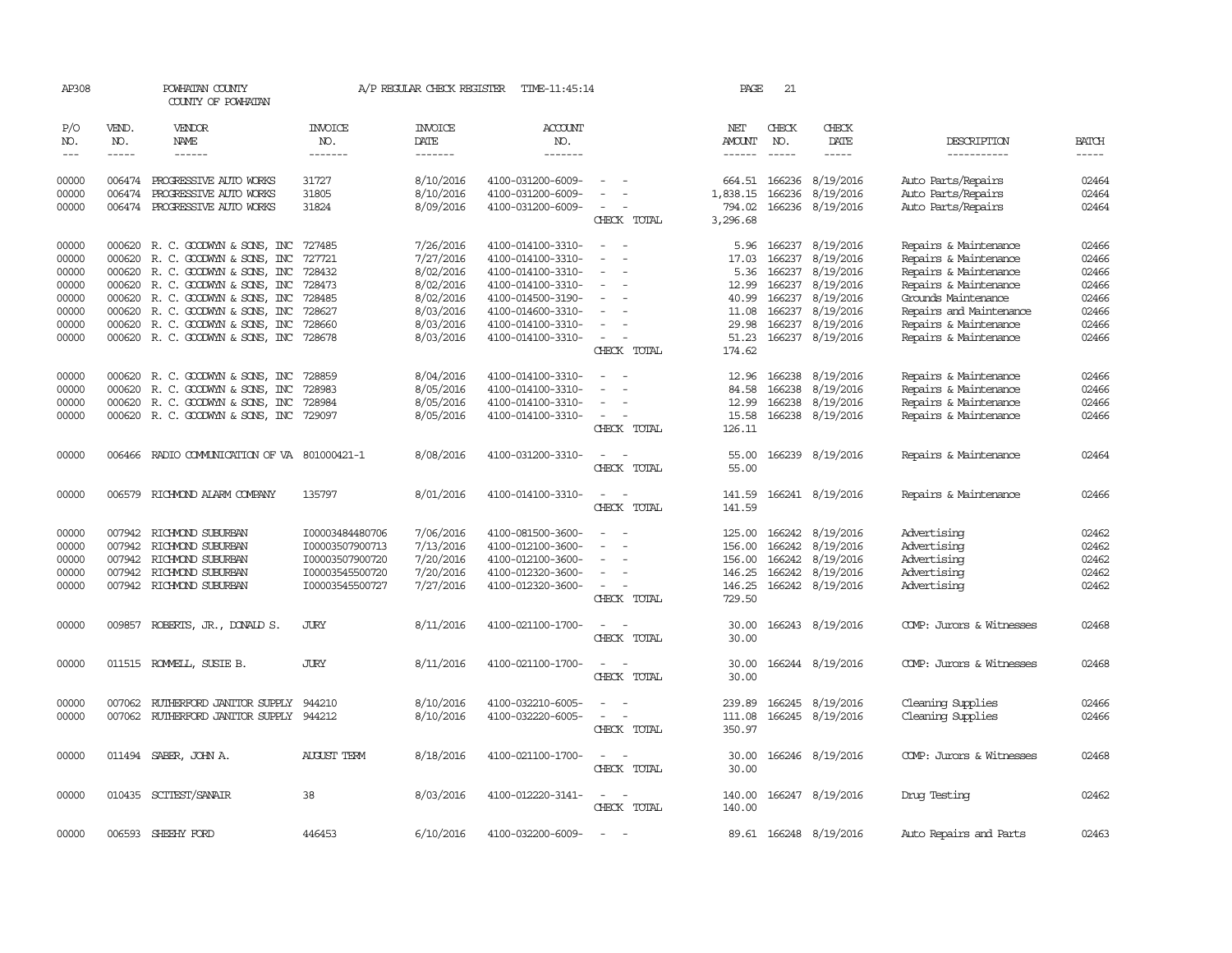| AP308                                                                                                                                                                            |                                                                                                                                                                                                      | POWHATAN COUNTY<br>COUNTY OF POWHATAN                                                                                                                                                                                                                                                                                                                                                                                                                                                        |                                                                                                                                                                                                                                                                                      | A/P REGULAR CHECK REGISTER                                                                                                                                                                                                                                       | TIME-11:45:14                                                                                                                                                                                                                                                                                                                                                                                                                    |                                                                                                           | PAGE                                                                                                                                                                     | 22                                                                                                                                                           |                                                                                                                                                                                                                                                                                                           |                                                                                                                                                                                                                                                                                                                                                                                                                                           |                                                                                                                                                                                  |
|----------------------------------------------------------------------------------------------------------------------------------------------------------------------------------|------------------------------------------------------------------------------------------------------------------------------------------------------------------------------------------------------|----------------------------------------------------------------------------------------------------------------------------------------------------------------------------------------------------------------------------------------------------------------------------------------------------------------------------------------------------------------------------------------------------------------------------------------------------------------------------------------------|--------------------------------------------------------------------------------------------------------------------------------------------------------------------------------------------------------------------------------------------------------------------------------------|------------------------------------------------------------------------------------------------------------------------------------------------------------------------------------------------------------------------------------------------------------------|----------------------------------------------------------------------------------------------------------------------------------------------------------------------------------------------------------------------------------------------------------------------------------------------------------------------------------------------------------------------------------------------------------------------------------|-----------------------------------------------------------------------------------------------------------|--------------------------------------------------------------------------------------------------------------------------------------------------------------------------|--------------------------------------------------------------------------------------------------------------------------------------------------------------|-----------------------------------------------------------------------------------------------------------------------------------------------------------------------------------------------------------------------------------------------------------------------------------------------------------|-------------------------------------------------------------------------------------------------------------------------------------------------------------------------------------------------------------------------------------------------------------------------------------------------------------------------------------------------------------------------------------------------------------------------------------------|----------------------------------------------------------------------------------------------------------------------------------------------------------------------------------|
| P/O<br>NO.<br>$---$                                                                                                                                                              | VEND.<br>NO.<br>$- - - - -$                                                                                                                                                                          | VENDOR<br>NAME<br>$- - - - - -$                                                                                                                                                                                                                                                                                                                                                                                                                                                              | INVOICE<br>NO.<br>-------                                                                                                                                                                                                                                                            | <b>INVOICE</b><br>DATE<br>-------                                                                                                                                                                                                                                | <b>ACCOUNT</b><br>NO.<br>-------                                                                                                                                                                                                                                                                                                                                                                                                 |                                                                                                           | NET<br>AMOUNT<br>------                                                                                                                                                  | CHECK<br>NO.<br>$\frac{1}{2}$                                                                                                                                | CHECK<br>DATE<br>$- - - - -$                                                                                                                                                                                                                                                                              | DESCRIPTION<br>-----------                                                                                                                                                                                                                                                                                                                                                                                                                | <b>BATCH</b><br>-----                                                                                                                                                            |
| 00000<br>00000                                                                                                                                                                   | 006593<br>006593                                                                                                                                                                                     | SHEEHY FORD<br>SHEEHY FORD                                                                                                                                                                                                                                                                                                                                                                                                                                                                   | 446490<br>449263                                                                                                                                                                                                                                                                     | 6/10/2016<br>7/28/2016                                                                                                                                                                                                                                           | 4100-032200-6009-<br>4100-032200-6009-                                                                                                                                                                                                                                                                                                                                                                                           | CHECK TOTAL                                                                                               | 85.63<br>89.61<br>264.85                                                                                                                                                 | 166248                                                                                                                                                       | 166248 8/19/2016<br>8/19/2016                                                                                                                                                                                                                                                                             | Auto Repairs and Parts<br>Auto Repairs and Parts                                                                                                                                                                                                                                                                                                                                                                                          | 02463<br>02463                                                                                                                                                                   |
| 00000                                                                                                                                                                            | 011497                                                                                                                                                                                               | SIMON, SAMANTHA A.                                                                                                                                                                                                                                                                                                                                                                                                                                                                           | <b>JURY</b>                                                                                                                                                                                                                                                                          | 8/11/2016                                                                                                                                                                                                                                                        | 4100-021100-1700-                                                                                                                                                                                                                                                                                                                                                                                                                | CHECK TOTAL                                                                                               | 30.00<br>30.00                                                                                                                                                           |                                                                                                                                                              | 166249 8/19/2016                                                                                                                                                                                                                                                                                          | COMP: Jurors & Witnesses                                                                                                                                                                                                                                                                                                                                                                                                                  | 02468                                                                                                                                                                            |
| 00000                                                                                                                                                                            | 001320                                                                                                                                                                                               | SOUTHERN POLICE                                                                                                                                                                                                                                                                                                                                                                                                                                                                              | 186535                                                                                                                                                                                                                                                                               | 8/08/2016                                                                                                                                                                                                                                                        | 4100-031200-6011-                                                                                                                                                                                                                                                                                                                                                                                                                | CHECK TOTAL                                                                                               | 225.00<br>225.00                                                                                                                                                         |                                                                                                                                                              | 166252 8/19/2016                                                                                                                                                                                                                                                                                          | Uniforms                                                                                                                                                                                                                                                                                                                                                                                                                                  | 02464                                                                                                                                                                            |
| 00000<br>00000                                                                                                                                                                   | 006594<br>006594                                                                                                                                                                                     | SOUTHSIDE ELECTRIC COOP<br>SOUTHSIDE ELECTRIC COOP                                                                                                                                                                                                                                                                                                                                                                                                                                           | 63504005 8/16<br>63504001 8/16                                                                                                                                                                                                                                                       | 8/08/2016<br>8/15/2016                                                                                                                                                                                                                                           | 4100-031210-5110-<br>4100-073100-5110-                                                                                                                                                                                                                                                                                                                                                                                           | $\equiv$<br>$\overline{\phantom{a}}$<br>CHECK TOTAL                                                       | 112.45<br>2,558.92<br>2,671.37                                                                                                                                           | 166253                                                                                                                                                       | 166253 8/19/2016<br>8/19/2016                                                                                                                                                                                                                                                                             | Electricity - Comunications H<br>Electricity                                                                                                                                                                                                                                                                                                                                                                                              | 02463<br>02465                                                                                                                                                                   |
| 00000<br>00000                                                                                                                                                                   |                                                                                                                                                                                                      | 006565 SPRINT<br>006565 SPRINT                                                                                                                                                                                                                                                                                                                                                                                                                                                               | 91072162001467<br>91072162001470                                                                                                                                                                                                                                                     | 7/31/2016<br>7/31/2016                                                                                                                                                                                                                                           | 4100-012510-5240-<br>4100-012510-5230-                                                                                                                                                                                                                                                                                                                                                                                           | $\sim$ 10 $\sim$<br>CHECK TOTAL                                                                           | 30.61<br>36.80                                                                                                                                                           |                                                                                                                                                              | 166254 8/19/2016<br>6.19 166254 8/19/2016                                                                                                                                                                                                                                                                 | Long Distance<br>Telephone Services                                                                                                                                                                                                                                                                                                                                                                                                       | 02462<br>02462                                                                                                                                                                   |
| 00000<br>00000<br>00000<br>00000<br>00000<br>00000<br>00000<br>00000<br>00000<br>00000<br>00000<br>00000<br>00000<br>00000<br>00000<br>00000<br>00000<br>00000<br>00000<br>00000 | 008578<br>008578<br>008578<br>008578<br>008578<br>008578<br>008578<br>008578<br>008578<br>008578<br>008578<br>008578<br>008578<br>008578<br>008578<br>008578<br>008578<br>008578<br>008578<br>008578 | STAPLES BUSINESS AD-<br>STAPLES BUSINESS AD-<br>STAPLES BUSINESS AD-<br>STAPLES BUSINESS AD-<br>STAPLES BUSINESS AD-<br>STAPLES BUSINESS AD-<br>STAPLES BUSINESS AD-<br>STAPLES BUSINESS AD-<br>STAPLES BUSINESS AD-<br>STAPLES BUSINESS AD-<br>STAPLES BUSINESS AD-<br>STAPLES BUSINESS AD-<br>STAPLES BUSINESS AD-<br>STAPLES BUSINESS AD-<br>STAPLES BUSINESS AD-<br>STAPLES BUSINESS AD-<br>STAPLES BUSINESS AD-<br>STAPLES BUSINESS AD-<br>STAPLES BUSINESS AD-<br>STAPLES BUSINESS AD- | 3309438158<br>3309438158<br>3309438159<br>3309861690<br>3309861717<br>3310543284<br>3310543287<br>3310543287<br>3310543285<br>3310618714<br>3309438161<br>3310543286<br>3310618716<br>3310618716<br>3310618715<br>3310618717<br>3310836072<br>3310836076<br>3310836078<br>3310836061 | 7/27/2016<br>7/27/2016<br>7/27/2016<br>7/30/2016<br>7/30/2016<br>8/03/2016<br>8/03/2016<br>8/03/2016<br>8/03/2016<br>8/04/2016<br>7/27/2016<br>8/03/2016<br>8/04/2016<br>8/04/2016<br>8/04/2016<br>8/04/2016<br>8/06/2016<br>8/06/2016<br>8/06/2016<br>8/06/2016 | 4100-012200-6001-<br>4100-012100-6001-<br>4100-012200-6001-<br>4100-012510-6001-<br>4100-012510-6001-<br>4100-012100-6001-<br>4100-014400-6001-<br>4100-014300-6013-<br>4100-012510-6001-<br>4100-012510-6001-<br>4100-021600-6001-<br>4100-021600-6001-<br>4100-081100-6001-<br>4100-034100-6001-<br>4100-012510-6001-<br>4100-073100-8102-<br>4100-032200-6001-<br>4100-032200-6001-<br>4100-032200-6001-<br>4100-014400-6001- | $\overline{\phantom{a}}$<br>$\sim$<br>CHECK TOTAL<br>$\overline{\phantom{a}}$<br>$\overline{\phantom{a}}$ | 10.71<br>2.90<br>8.39<br>21.50<br>15.99<br>44.67<br>133.06<br>45.29<br>91.53<br>27.57<br>204.99<br>716.97<br>6.90<br>6.90<br>17.98<br>683.99<br>129.51<br>121.79<br>8.93 | 166255<br>166255<br>166255<br>166255<br>166255<br>166255<br>166255<br>166255<br>166255<br>166255<br>166255<br>166256<br>166256<br>166256<br>166256<br>166256 | 8/19/2016<br>8/19/2016<br>8/19/2016<br>8/19/2016<br>8/19/2016<br>8/19/2016<br>8/19/2016<br>8/19/2016<br>8/19/2016<br>8/19/2016<br>8/19/2016<br>110.37 166255 8/19/2016<br>166256 8/19/2016<br>8/19/2016<br>8/19/2016<br>8/19/2016<br>8/19/2016<br>38.55 166256 8/19/2016<br>8/19/2016<br>166256 8/19/2016 | Office Supplies<br>Office Supplies<br>Office Supplies<br>Office Supplies<br>Office Supplies<br>Office Supplies<br>Stationery/Office Supplies<br>Office Supplies<br>Office Supplies<br>Office Supplies<br>Office Supplies<br>Office Supplies<br>Office Supplies<br>Office Supplies<br>Office Supplies<br>Furniture<br>Stationery/Office Supplies<br>Stationery/Office Supplies<br>Stationery/Office Supplies<br>Stationery/Office Supplies | 02462<br>02462<br>02462<br>02462<br>02462<br>02462<br>02463<br>02463<br>02465<br>02465<br>02468<br>02468<br>02462<br>02462<br>02465<br>02465<br>02465<br>02465<br>02465<br>02466 |
| 00000                                                                                                                                                                            | 007295                                                                                                                                                                                               | STERICYLE, INC.                                                                                                                                                                                                                                                                                                                                                                                                                                                                              | 1006862562                                                                                                                                                                                                                                                                           | 8/06/2016                                                                                                                                                                                                                                                        | 4100-032200-3320-                                                                                                                                                                                                                                                                                                                                                                                                                | CHECK TOTAL<br>CHECK TOTAL                                                                                | 1,014.55<br>256.64<br>256.64                                                                                                                                             |                                                                                                                                                              | 166257 8/19/2016                                                                                                                                                                                                                                                                                          | Maintenance & Service Contract                                                                                                                                                                                                                                                                                                                                                                                                            | 02465                                                                                                                                                                            |
| 00000<br>00000                                                                                                                                                                   | 009520<br>009520                                                                                                                                                                                     | STONE'S OFFICE EQUIPMENT<br>STONE'S OFFICE EQUIPMENT                                                                                                                                                                                                                                                                                                                                                                                                                                         | 71720<br>71721                                                                                                                                                                                                                                                                       | 8/11/2016<br>8/11/2016                                                                                                                                                                                                                                           | 4100-073100-3320-<br>4100-073100-3320-                                                                                                                                                                                                                                                                                                                                                                                           | $\overline{\phantom{a}}$<br>CHECK TOTAL                                                                   | 146.63<br>440.54<br>587.17                                                                                                                                               | 166258                                                                                                                                                       | 8/19/2016<br>166258 8/19/2016                                                                                                                                                                                                                                                                             | Maintenance & Service Contract<br>Maintenance & Service Contract                                                                                                                                                                                                                                                                                                                                                                          | 02465<br>02465                                                                                                                                                                   |
| 00000                                                                                                                                                                            |                                                                                                                                                                                                      | 000280 SYDNOR HYDRO, INC.                                                                                                                                                                                                                                                                                                                                                                                                                                                                    | 71173209 8/16                                                                                                                                                                                                                                                                        | 8/12/2016                                                                                                                                                                                                                                                        | 4100-035100-5140-                                                                                                                                                                                                                                                                                                                                                                                                                | CHECK TOTAL                                                                                               | 286.39                                                                                                                                                                   |                                                                                                                                                              | 286.39 166259 8/19/2016                                                                                                                                                                                                                                                                                   | Sewer                                                                                                                                                                                                                                                                                                                                                                                                                                     | 02464                                                                                                                                                                            |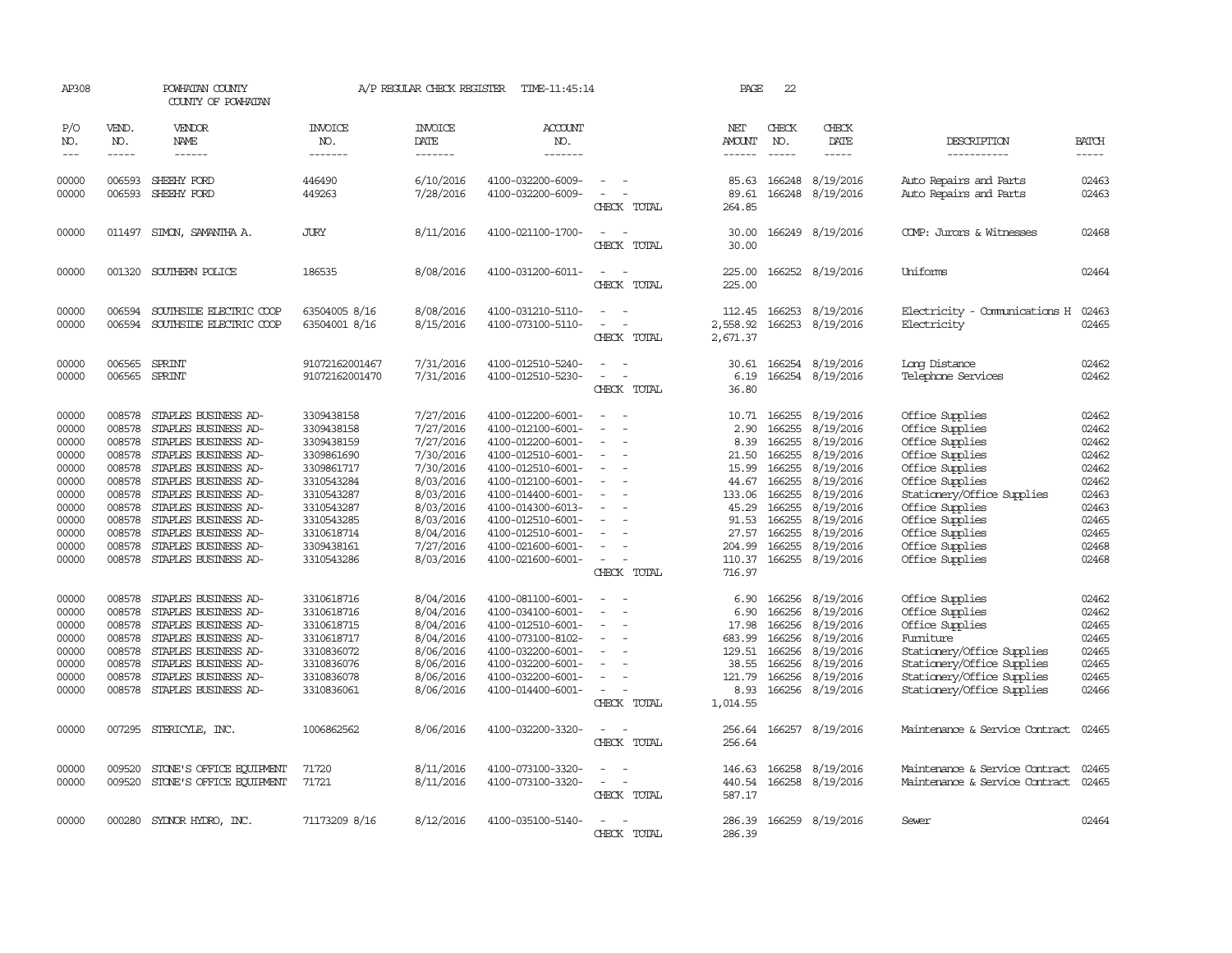| AP308                                                                                                                                                                                              |                                                                                                                                                                                  | POWHATAN COUNTY<br>COUNTY OF POWHATAN                                                                                                                                                                                                                                      |                                                                                                                                                                                                                                                                                                                                                                    | A/P REGULAR CHECK REGISTER                                                                                                                                                                                                                                                                 | TIME-11:45:14                                                                                                                                                                                                                                                                                                                                                                                                                                                              |                                                                       | PAGE                                                                                                                                                                                                           | 23                                                                                                                                                                                                                             |                                                                                                                                                                                                                                                                                            |                                                                                                                                                                                                                                                                                                                                                                      |                                                                                                                                                                                                    |
|----------------------------------------------------------------------------------------------------------------------------------------------------------------------------------------------------|----------------------------------------------------------------------------------------------------------------------------------------------------------------------------------|----------------------------------------------------------------------------------------------------------------------------------------------------------------------------------------------------------------------------------------------------------------------------|--------------------------------------------------------------------------------------------------------------------------------------------------------------------------------------------------------------------------------------------------------------------------------------------------------------------------------------------------------------------|--------------------------------------------------------------------------------------------------------------------------------------------------------------------------------------------------------------------------------------------------------------------------------------------|----------------------------------------------------------------------------------------------------------------------------------------------------------------------------------------------------------------------------------------------------------------------------------------------------------------------------------------------------------------------------------------------------------------------------------------------------------------------------|-----------------------------------------------------------------------|----------------------------------------------------------------------------------------------------------------------------------------------------------------------------------------------------------------|--------------------------------------------------------------------------------------------------------------------------------------------------------------------------------------------------------------------------------|--------------------------------------------------------------------------------------------------------------------------------------------------------------------------------------------------------------------------------------------------------------------------------------------|----------------------------------------------------------------------------------------------------------------------------------------------------------------------------------------------------------------------------------------------------------------------------------------------------------------------------------------------------------------------|----------------------------------------------------------------------------------------------------------------------------------------------------------------------------------------------------|
| P/O<br>NO.<br>$---$                                                                                                                                                                                | VEND.<br>NO.<br>$- - - - -$                                                                                                                                                      | VENDOR<br>NAME<br>------                                                                                                                                                                                                                                                   | <b>INVOICE</b><br>NO.<br>-------                                                                                                                                                                                                                                                                                                                                   | <b>INVOICE</b><br><b>DATE</b><br>-------                                                                                                                                                                                                                                                   | <b>ACCOUNT</b><br>NO.<br>-------                                                                                                                                                                                                                                                                                                                                                                                                                                           |                                                                       | NET<br><b>AMOUNT</b><br>------                                                                                                                                                                                 | CHECK<br>NO.<br>$- - - - -$                                                                                                                                                                                                    | CHECK<br>DATE<br>-----                                                                                                                                                                                                                                                                     | DESCRIPTION<br>-----------                                                                                                                                                                                                                                                                                                                                           | <b>BATCH</b><br>-----                                                                                                                                                                              |
| 00000                                                                                                                                                                                              | 007543                                                                                                                                                                           | SYDNOR, LEON                                                                                                                                                                                                                                                               | CPR CLASSES                                                                                                                                                                                                                                                                                                                                                        | 8/16/2016                                                                                                                                                                                                                                                                                  | 4100-032200-5815-                                                                                                                                                                                                                                                                                                                                                                                                                                                          | $\sim$<br>CHECK TOTAL                                                 | 375.00<br>375.00                                                                                                                                                                                               |                                                                                                                                                                                                                                | 166260 8/19/2016                                                                                                                                                                                                                                                                           | Training/Seminars                                                                                                                                                                                                                                                                                                                                                    | 02465                                                                                                                                                                                              |
| 00000                                                                                                                                                                                              |                                                                                                                                                                                  | 007450 THOMSON REUTERS -                                                                                                                                                                                                                                                   | 834479283                                                                                                                                                                                                                                                                                                                                                          | 8/01/2016                                                                                                                                                                                                                                                                                  | 4100-031200-3320-                                                                                                                                                                                                                                                                                                                                                                                                                                                          | $\equiv$<br>CHECK TOTAL                                               | 234.53<br>234.53                                                                                                                                                                                               |                                                                                                                                                                                                                                | 166262 8/19/2016                                                                                                                                                                                                                                                                           | Maintenance & Service Contract                                                                                                                                                                                                                                                                                                                                       | 02464                                                                                                                                                                                              |
| 00000                                                                                                                                                                                              |                                                                                                                                                                                  | 000845 TOWN POLICE SUPPLY OF                                                                                                                                                                                                                                               | R80152                                                                                                                                                                                                                                                                                                                                                             | 8/03/2016                                                                                                                                                                                                                                                                                  | 4100-031200-6011-                                                                                                                                                                                                                                                                                                                                                                                                                                                          | $\equiv$<br>CHECK TOTAL                                               | 63.00<br>63.00                                                                                                                                                                                                 |                                                                                                                                                                                                                                | 166263 8/19/2016                                                                                                                                                                                                                                                                           | Uniforms                                                                                                                                                                                                                                                                                                                                                             | 02464                                                                                                                                                                                              |
| 00000                                                                                                                                                                                              |                                                                                                                                                                                  | 009519 TREASURER                                                                                                                                                                                                                                                           | FY16 SUPPORT                                                                                                                                                                                                                                                                                                                                                       | 6/30/2016                                                                                                                                                                                                                                                                                  | 4100-021100-5840-                                                                                                                                                                                                                                                                                                                                                                                                                                                          | CHECK TOTAL                                                           | 13,095.00<br>13,095.00                                                                                                                                                                                         |                                                                                                                                                                                                                                | 166264 8/19/2016                                                                                                                                                                                                                                                                           | Court Administrator- Shared                                                                                                                                                                                                                                                                                                                                          | 02462                                                                                                                                                                                              |
| 00000                                                                                                                                                                                              |                                                                                                                                                                                  | 010903 TREASURER'S ASSOCIATION                                                                                                                                                                                                                                             | 16/17 DUES                                                                                                                                                                                                                                                                                                                                                         | 8/02/2016                                                                                                                                                                                                                                                                                  | 4100-012410-5810-                                                                                                                                                                                                                                                                                                                                                                                                                                                          | CHECK TOTAL                                                           | 400.00<br>400.00                                                                                                                                                                                               |                                                                                                                                                                                                                                | 166265 8/19/2016                                                                                                                                                                                                                                                                           | Dues/Association Memberships                                                                                                                                                                                                                                                                                                                                         | 02464                                                                                                                                                                                              |
| 00000                                                                                                                                                                                              |                                                                                                                                                                                  | 008125 U.S. BANK                                                                                                                                                                                                                                                           | 4357015                                                                                                                                                                                                                                                                                                                                                            | 7/25/2016                                                                                                                                                                                                                                                                                  | 4100-095101-9150-                                                                                                                                                                                                                                                                                                                                                                                                                                                          | $\sim$<br>CHECK TOTAL                                                 | 2,750.00<br>2,750.00                                                                                                                                                                                           |                                                                                                                                                                                                                                | 166266 8/19/2016                                                                                                                                                                                                                                                                           | Bond Trustee Fees/Arbitrage                                                                                                                                                                                                                                                                                                                                          | 02462                                                                                                                                                                                              |
| 00000                                                                                                                                                                                              |                                                                                                                                                                                  | 006721 UNIVERSITY OF VIRGINIA                                                                                                                                                                                                                                              | 28911                                                                                                                                                                                                                                                                                                                                                              | 8/15/2016                                                                                                                                                                                                                                                                                  | 4100-012410-5540-                                                                                                                                                                                                                                                                                                                                                                                                                                                          | CHECK TOTAL                                                           | 135.00<br>135.00                                                                                                                                                                                               |                                                                                                                                                                                                                                | 166267 8/19/2016                                                                                                                                                                                                                                                                           | Conferences & Training                                                                                                                                                                                                                                                                                                                                               | 02464                                                                                                                                                                                              |
| 00000<br>00000<br>00000<br>00000<br>00000<br>00000<br>00000<br>00000<br>00000<br>00000<br>00000<br>00000<br>00000<br>00000<br>00000<br>00000<br>00000<br>00000<br>00000<br>00000<br>00000<br>00000 | 008126<br>008126<br>008126<br>008126<br>008126<br>008126<br>008126<br>008126<br>008126<br>008126<br>008126<br>008126<br>008126<br>008126<br>008126<br>008126<br>008126<br>008126 | VERIZON<br>VERIZON<br>VERIZON<br>VERIZON<br>VERIZON<br>VERIZON<br>008126 VERIZON<br>VERIZON<br>VERIZON<br>VERIZON<br>VERIZON<br>008126 VERIZON<br>VERIZON<br>008126 VERIZON<br>VERIZON<br>VERIZON<br>008126 VERIZON<br>VERIZON<br>VERIZON<br>VERIZON<br>VERIZON<br>VERIZON | 9769533345<br>9767972325<br>9767972325<br>9767972325<br>9767972325<br>9767972325<br>9767972325<br>9767972325<br>9767972325<br>9767972325<br>9767972325<br>9767972325<br>9766333612 7/16<br>9766333612 7/16<br>9766333612 7/16<br>9766333612 7/16<br>9766333612 7/16<br>9766333612 7/16<br>9766333612 7/16<br>9766333612 7/16<br>9766333612 7/16<br>9766333612 7/16 | 8/01/2016<br>7/27/2016<br>7/27/2016<br>7/27/2016<br>7/27/2016<br>7/27/2016<br>7/27/2016<br>7/27/2016<br>7/27/2016<br>7/27/2016<br>7/27/2016<br>7/27/2016<br>7/27/2016<br>7/27/2016<br>7/27/2016<br>7/27/2016<br>7/27/2016<br>7/27/2016<br>7/27/2016<br>7/27/2016<br>7/27/2016<br>7/27/2016 | 4100-032200-5250-<br>4100-012100-5250-<br>4100-012510-5250-<br>4100-012510-5270-<br>4100-014100-5250-<br>4100-032200-5250-<br>4100-033300-5250-<br>4100-034100-5250-<br>4100-071110-5250-<br>4100-073100-5250-<br>4100-081100-5250-<br>4100-012510-5250-<br>4100-012100-5250-<br>4100-012510-5250-<br>4100-012510-5270-<br>4100-014100-5250-<br>4100-032200-5250-<br>4100-033300-5250-<br>4100-034100-5250-<br>4100-071110-5250-<br>4100-073100-5250-<br>4100-081100-5250- | $\equiv$<br>$\equiv$<br>$\equiv$<br>$\sim$<br>$\equiv$<br>CHECK TOTAL | 241.31<br>49.82<br>49.38<br>333.35<br>568.38<br>334.40<br>17.45<br>149.46<br>34.71<br>69.42<br>35.36<br>49.82<br>45.20<br>440.02<br>503.42<br>462.42<br>17.42<br>149.46<br>35.20<br>70.40<br>89.42<br>3,728.73 | 166268<br>166268<br>166268<br>166268<br>166268<br>166268<br>166268<br>166268<br>166268<br>166268<br>166268<br>17.09-166268<br>166268<br>166268<br>166268<br>166268<br>166268<br>166268<br>166268<br>166268<br>166268<br>166268 | 8/19/2016<br>8/19/2016<br>8/19/2016<br>8/19/2016<br>8/19/2016<br>8/19/2016<br>8/19/2016<br>8/19/2016<br>8/19/2016<br>8/19/2016<br>8/19/2016<br>8/19/2016<br>8/19/2016<br>8/19/2016<br>8/19/2016<br>8/19/2016<br>8/19/2016<br>8/19/2016<br>8/19/2016<br>8/19/2016<br>8/19/2016<br>8/19/2016 | Cell Phones<br>Cell Phones<br>Cell Phones<br>Network Service Connection<br>Cell Phones<br>Cell Phones<br>Cell Phones<br>Cell Phones<br>Cell Phones<br>Cell Phones<br>Cell Phones<br>Cell Phones<br>Cell Phones<br>Cell Phones<br>Network Service Connection<br>Cell Phones<br>Cell Phones<br>Cell Phones<br>Cell Phones<br>Cell Phones<br>Cell Phones<br>Cell Phones | 02463<br>02464<br>02464<br>02464<br>02464<br>02464<br>02464<br>02464<br>02464<br>02464<br>02464<br>02464<br>02465<br>02465<br>02465<br>02465<br>02465<br>02465<br>02465<br>02465<br>02465<br>02465 |
| 00000<br>00000<br>00000<br>00000<br>00000<br>00000                                                                                                                                                 | 011169<br>011169<br>011169<br>011169<br>011169                                                                                                                                   | 011169 VERIZON<br>VERIZON<br>VERIZON<br>VERIZON<br>VERIZON<br>VERIZON                                                                                                                                                                                                      | 1357471455Y7/16<br>1357471455Y7/16<br>1357471455Y7/16<br>1357471455Y7/16<br>1357471455Y7/16<br>1357471455Y7/16                                                                                                                                                                                                                                                     | 7/28/2016<br>7/28/2016<br>7/28/2016<br>7/28/2016<br>7/28/2016<br>7/28/2016                                                                                                                                                                                                                 | 100-000100-0006-<br>4100-012100-5230-<br>4100-012310-5230-<br>4100-012410-5230-<br>4100-012510-5270-<br>4100-014100-5230-                                                                                                                                                                                                                                                                                                                                                  | $\overline{\phantom{a}}$                                              | 84.16<br>148.22<br>42.15<br>42.15<br>39.74<br>175.19                                                                                                                                                           | 166269<br>166269<br>166269<br>166269<br>166269                                                                                                                                                                                 | 8/19/2016<br>8/19/2016<br>8/19/2016<br>8/19/2016<br>8/19/2016<br>166269 8/19/2016                                                                                                                                                                                                          | Due from Other Agencies<br>Telephone Services<br>Telephone Services<br>Telephone Services<br>Network Service Connection<br>Telephone Services                                                                                                                                                                                                                        | 02462<br>02462<br>02462<br>02462<br>02462<br>02462                                                                                                                                                 |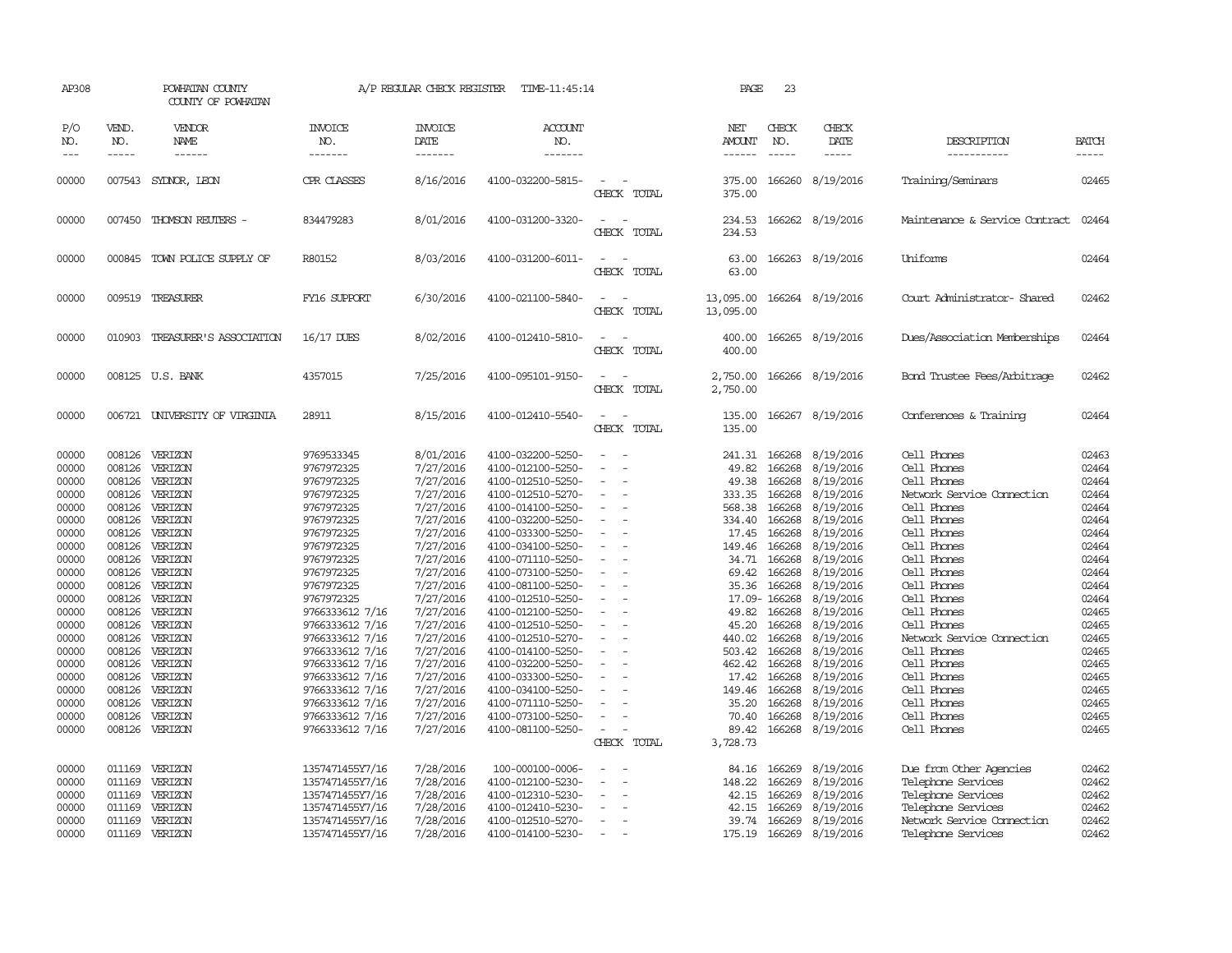| AP308               |                       | POWHATAN COUNTY<br>COUNTY OF POWHATAN          |                                    | A/P REGULAR CHECK REGISTER        | TIME-11:45:14                          |                          | PAGE                           | 24                          |                        |                                                |                       |
|---------------------|-----------------------|------------------------------------------------|------------------------------------|-----------------------------------|----------------------------------------|--------------------------|--------------------------------|-----------------------------|------------------------|------------------------------------------------|-----------------------|
| P/O<br>NO.<br>$---$ | VEND.<br>NO.<br>----- | VENDOR<br><b>NAME</b><br>$- - - - - -$         | <b>INVOICE</b><br>NO.<br>-------   | <b>INVOICE</b><br>DATE<br>------- | <b>ACCOUNT</b><br>NO.<br>-------       |                          | NET<br><b>AMOUNT</b><br>------ | CHECK<br>NO.<br>$- - - - -$ | CHECK<br>DATE<br>----- | DESCRIPTION<br>-----------                     | <b>BATCH</b><br>----- |
|                     |                       |                                                |                                    |                                   |                                        |                          |                                |                             |                        |                                                |                       |
| 00000               | 011169                | VERIZON                                        | 1357471455Y7/16                    | 7/28/2016                         | 4100-014300-5230-                      |                          | 59.93                          | 166269                      | 8/19/2016              | Telephone Services                             | 02462                 |
| 00000               | 011169                | VERIZON                                        | 1357471455Y7/16                    | 7/28/2016                         | 4100-021200-5230-                      |                          | 36.35                          | 166269                      | 8/19/2016              | Telephone Services                             | 02462                 |
| 00000               | 011169                | VERIZON                                        | 1357471455Y7/16                    | 7/28/2016                         | 4100-031200-5230-                      |                          | 232.29                         | 166269                      | 8/19/2016              | Telephone Services                             | 02462                 |
| 00000               | 011169                | VERIZON                                        | 1357471455Y7/16                    | 7/28/2016                         | 4100-032200-5230-                      |                          | 236.52                         | 166269                      | 8/19/2016              | Telephone Services                             | 02462                 |
| 00000               | 011169                | VERIZON                                        | 1357471455Y7/16                    | 7/28/2016                         | 4100-032200-5260-                      |                          | 153.96                         | 166269                      | 8/19/2016              | <b>Internet</b>                                | 02462                 |
| 00000               | 011169                | VERIZON                                        | 1357471455Y7/16                    | 7/28/2016                         | 4100-032210-5230-                      |                          | 54.18                          | 166269                      | 8/19/2016              | Telephone Services                             | 02462                 |
| 00000<br>00000      | 011169<br>011169      | VERIZON<br>VERIZON                             | 1357471455Y7/16                    | 7/28/2016<br>7/28/2016            | 4100-034100-5230-<br>4100-035100-5230- |                          | 42.15                          | 166269<br>166269            | 8/19/2016<br>8/19/2016 | Telephone Services<br>Telephone Services       | 02462<br>02462        |
| 00000               | 011169                | VERIZON                                        | 1357471455Y7/16<br>1357471455Y7/16 | 7/28/2016                         | 4100-071110-5230-                      |                          | 5.72<br>36.35                  | 166269                      | 8/19/2016              | Telephone Services                             | 02462                 |
| 00000               | 011169                | VERIZON                                        | 1357471455Y7/16                    | 7/28/2016                         | 4100-073100-5230-                      |                          | 84.30                          | 166269                      | 8/19/2016              | Telephone Services                             | 02462                 |
| 00000               | 011169                | VERIZON                                        | 8045981340 7/16                    | 7/28/2016                         | 4100-021100-5230-                      |                          | 43.02                          | 166269                      | 8/19/2016              | Telephone Services                             | 02465                 |
| 00000               | 011169                | VERIZON                                        | 8045986057 7/16                    | 7/28/2016                         | 4100-031200-5230-                      |                          | 366.76                         |                             | 166269 8/19/2016       | Telephone Services                             | 02465                 |
|                     |                       |                                                |                                    |                                   |                                        | CHECK TOTAL              | 1,883.14                       |                             |                        |                                                |                       |
| 00000               |                       | 008795 VIRGINIA COMUNITY                       | 2016-17 MEMBER                     | 8/10/2016                         | 4100-053910-5643-                      |                          | 680.00                         |                             | 166270 8/19/2016       | PCCAA Services - Federal CSBG                  | 02464                 |
|                     |                       |                                                |                                    |                                   |                                        | CHECK TOTAL              | 680.00                         |                             |                        |                                                |                       |
| 00000               |                       | 008754 WILL VACO FINANCE                       | POWHATAN2016                       | 8/15/2016                         | 4100-095101-9151-                      |                          | 5,000.00                       |                             | 166271 8/19/2016       | Bond Issuance Costs                            | 02464                 |
|                     |                       |                                                |                                    |                                   |                                        | CHECK TOTAL              | 5,000.00                       |                             |                        |                                                |                       |
| 00000               | 009768                | WAMPLER EANES APPRAISAL                        | <b>AUGUST 2016</b>                 | 8/08/2016                         | 4100-012320-3160-                      |                          | 3,180.00                       |                             | 166272 8/19/2016       | Reassessment Services                          | 02462                 |
|                     |                       |                                                |                                    |                                   |                                        | CHECK TOTAL              | 3,180.00                       |                             |                        |                                                |                       |
| 00000               |                       | 011517 WARDEN, JOHN A.                         | <b>JURY</b>                        | 8/11/2016                         | 4100-021100-1700-                      |                          | 30.00                          |                             | 166273 8/19/2016       | COMP: Jurors & Witnesses                       | 02468                 |
|                     |                       |                                                |                                    |                                   |                                        | CHECK TOTAL              | 30.00                          |                             |                        |                                                |                       |
| 00000               | 007368                | WARNER, PHIL                                   | WALMART 8/16                       | 8/14/2016                         | 4100-032200-5815-                      |                          | 41.26                          |                             | 166274 8/19/2016       | Training/Seminars                              | 02465                 |
|                     |                       |                                                |                                    |                                   |                                        | CHECK TOTAL              | 41.26                          |                             |                        |                                                |                       |
| 00000               | 001680                | WASTE MANAGEMENT OF                            | 3131542-2424-7                     | 8/01/2016                         | 4100-014300-3175-                      |                          | 283.74                         |                             | 166275 8/19/2016       | Waste Disposal                                 | 02463                 |
|                     |                       |                                                |                                    |                                   |                                        | CHECK TOTAL              | 283.74                         |                             |                        |                                                |                       |
| 00000               |                       | 011481 WEAR A SMILE, SHARE A                   | MOU                                | 8/15/2016                         | 4100-053910-5643-                      |                          | 7,500.00                       | 166277                      | 8/19/2016              | PCCAA Services - Federal CSBG                  | 02464                 |
|                     |                       |                                                |                                    |                                   |                                        | CHECK TOTAL              | 7,500.00                       |                             |                        |                                                |                       |
| 00000               | 011181                | WELLS FARGO FINANCIAL                          | 5003246231                         | 7/24/2016                         | 4100-012100-3320-                      |                          | 278.67                         | 166278                      | 8/19/2016              | Maintenance & Service Contract                 | 02466                 |
| 00000               | 011181                | WELLS FARGO FINANCIAL                          | 5003246231                         | 7/24/2016                         | 4100-012200-3320-                      |                          | 5.71                           | 166278                      | 8/19/2016              | Maintenance & Service Contract                 | 02466                 |
| 00000               | 011181                | WELLS FARGO FINANCIAL                          | 5003246231                         | 7/24/2016                         | 4100-012310-3320-                      | $\equiv$                 | 14.00                          | 166278                      | 8/19/2016              | Maintenance & Service Contract                 | 02466                 |
| 00000               | 011181                | WEILS FARGO FINANCIAL                          | 5003246231                         | 7/24/2016                         | 4100-012320-3500-                      |                          | 220.26                         | 166278                      | 8/19/2016              | Printing & Binding                             | 02466                 |
| 00000               | 011181                | WELLS FARGO FINANCIAL                          | 5003246231                         | 7/24/2016                         | 4100-012510-3320-                      |                          | 17.47                          | 166278                      | 8/19/2016              | Maintenance & Service Contract                 | 02466                 |
| 00000               | 011181                | WEILS FARGO FINANCIAL                          | 5003246231                         | 7/24/2016                         | 4100-013200-3320-                      |                          | 143.19                         | 166278                      | 8/19/2016              | Maintenance & Service Contract                 | 02466                 |
| 00000               | 011181                | WELLS FARGO FINANCIAL                          | 5003246231                         | 7/24/2016                         | 4100-021600-8002-                      |                          | 186.70                         | 166278                      | 8/19/2016              | Copier Lease                                   | 02466<br>02466        |
| 00000<br>00000      | 011181<br>011181      | WELLS FARGO FINANCIAL<br>WELLS FARGO FINANCIAL | 5003246231<br>5003246231           | 7/24/2016<br>7/24/2016            | 4100-021600-8002-<br>4100-022100-3320- |                          | 105.24<br>175.54               | 166278<br>166278            | 8/19/2016<br>8/19/2016 | Copier Lease<br>Maintenance & Service Contract | 02466                 |
| 00000               | 011181                | WELLS FARGO FINANCIAL                          | 5003246231                         | 7/24/2016                         | 4100-031200-3320-                      |                          | 234.37                         | 166278                      | 8/19/2016              | Maintenance & Service Contract                 | 02466                 |
| 00000               | 011181                | WEILS FARGO FINANCIAL                          | 5003246231                         | 7/24/2016                         | 4100-034100-3320-                      |                          | 104.00                         | 166278                      | 8/19/2016              | Maintenance & Service Contract                 | 02466                 |
| 00000               | 011181                | WELLS FARGO FINANCIAL                          | 5003246231                         | 7/24/2016                         | 4100-035100-3320-                      |                          | 92.69                          | 166278                      | 8/19/2016              | Landscaping - Animal Control                   | 02466                 |
| 00000               | 011181                | WELLS FARGO FINANCIAL                          | 5003246231                         | 7/24/2016                         | 4100-081100-3320-                      |                          | 40.30                          | 166278                      | 8/19/2016              | Maintenance & Service Contract                 | 02466                 |
| 00000               | 011181                | WELLS FARGO FINANCIAL                          | 5003246231                         | 7/24/2016                         | 4100-031200-3320-                      | $\overline{\phantom{a}}$ | 175.54                         |                             | 166278 8/19/2016       | Maintenance & Service Contract                 | 02466                 |
|                     |                       |                                                |                                    |                                   |                                        | CHECK TOTAL              | 1,793.68                       |                             |                        |                                                |                       |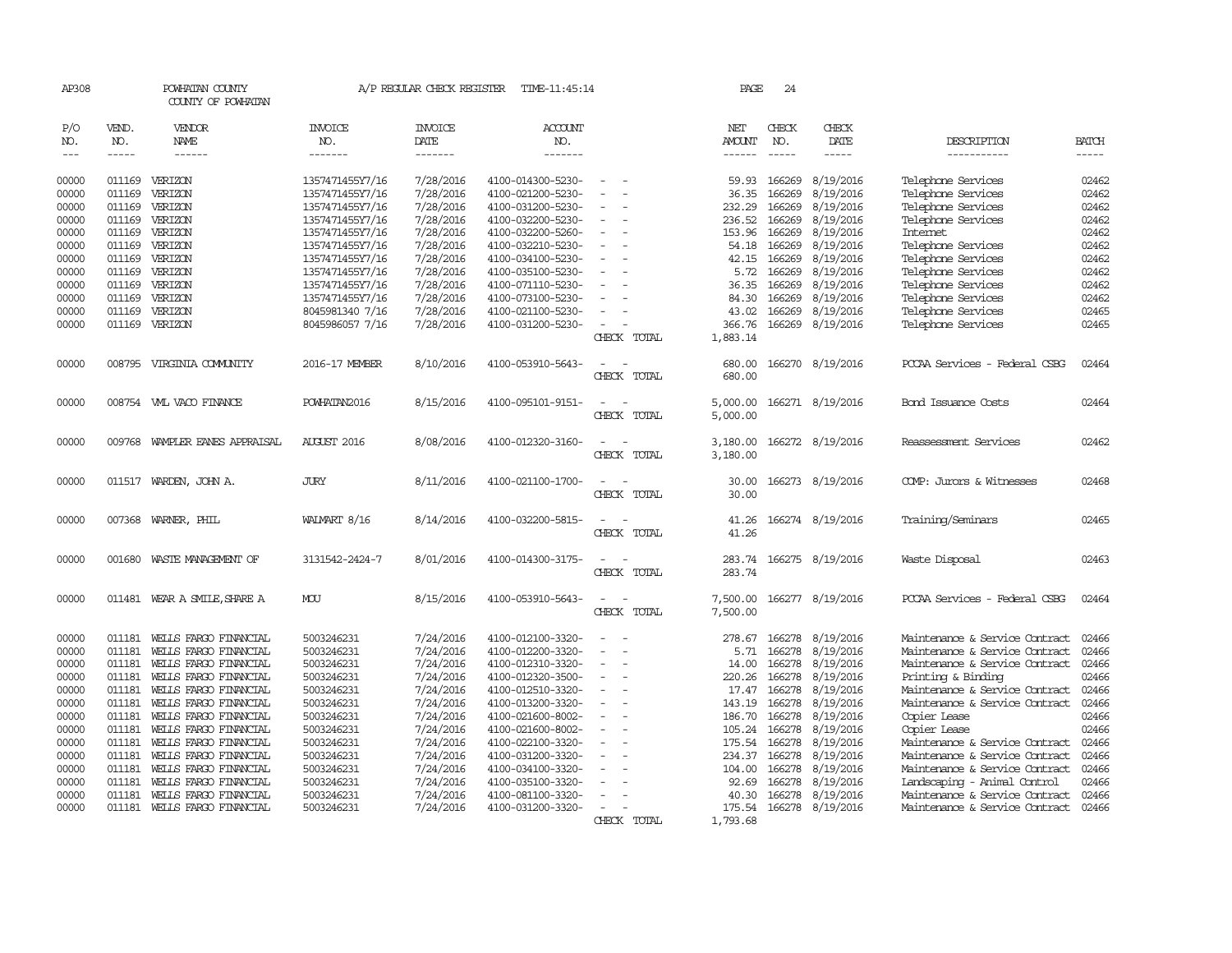| AP308                                              |                                                          | POWHATAN COUNTY<br>COUNTY OF POWHATAN                                                                                                                                                                                                                                                                                                                                                                                                                                                        |                                                    | A/P REGULAR CHECK REGISTER                                                 | TIME-11:45:14                                                                                                              |                                                                                                                             | PAGE                                                                                 | 25                                             |                                                                            |                                                                                                                    |                                                    |
|----------------------------------------------------|----------------------------------------------------------|----------------------------------------------------------------------------------------------------------------------------------------------------------------------------------------------------------------------------------------------------------------------------------------------------------------------------------------------------------------------------------------------------------------------------------------------------------------------------------------------|----------------------------------------------------|----------------------------------------------------------------------------|----------------------------------------------------------------------------------------------------------------------------|-----------------------------------------------------------------------------------------------------------------------------|--------------------------------------------------------------------------------------|------------------------------------------------|----------------------------------------------------------------------------|--------------------------------------------------------------------------------------------------------------------|----------------------------------------------------|
| P/O<br>NO.<br>$---$                                | VEND.<br>NO.<br>$\frac{1}{2}$                            | VENDOR<br>NAME<br>$\frac{1}{2} \left( \frac{1}{2} \right) \left( \frac{1}{2} \right) \left( \frac{1}{2} \right) \left( \frac{1}{2} \right) \left( \frac{1}{2} \right) \left( \frac{1}{2} \right) \left( \frac{1}{2} \right) \left( \frac{1}{2} \right) \left( \frac{1}{2} \right) \left( \frac{1}{2} \right) \left( \frac{1}{2} \right) \left( \frac{1}{2} \right) \left( \frac{1}{2} \right) \left( \frac{1}{2} \right) \left( \frac{1}{2} \right) \left( \frac{1}{2} \right) \left( \frac$ | <b>INVOICE</b><br>NO.<br>-------                   | <b>INVOICE</b><br>DATE<br>-------                                          | <b>ACCOUNT</b><br>NO.<br>-------                                                                                           |                                                                                                                             | NET<br>AMOUNT<br>------                                                              | CHECK<br>NO.<br>$\frac{1}{2}$                  | CHECK<br>DATE<br>$\frac{1}{2}$                                             | DESCRIPTION<br>-----------                                                                                         | <b>BATCH</b><br>$- - - - -$                        |
| 00000                                              | 011502                                                   | WEILS, LARRY W.                                                                                                                                                                                                                                                                                                                                                                                                                                                                              | JURY                                               | 8/11/2016                                                                  | 4100-021100-1700-                                                                                                          | $\sim$ $ \sim$<br>CHECK TOTAL                                                                                               | 30.00<br>30.00                                                                       |                                                | 166279 8/19/2016                                                           | COMP: Jurors & Witnesses                                                                                           | 02468                                              |
| 00000                                              |                                                          | 007885 WHITTAKER, VINCE                                                                                                                                                                                                                                                                                                                                                                                                                                                                      | MINI BLIND                                         | 8/12/2016                                                                  | 4100-031200-6014-                                                                                                          | $\equiv$<br>CHECK TOTAL                                                                                                     | 8.84<br>8.84                                                                         |                                                | 166280 8/19/2016                                                           | Other Operating Supplies                                                                                           | 02464                                              |
| 00000                                              |                                                          | 011489 WILLIER, DIANNE J. H.                                                                                                                                                                                                                                                                                                                                                                                                                                                                 | <b>AUGUST TERM</b>                                 | 8/18/2016                                                                  | 4100-021100-1700-                                                                                                          | $\frac{1}{2} \left( \frac{1}{2} \right) \left( \frac{1}{2} \right) = \frac{1}{2} \left( \frac{1}{2} \right)$<br>CHECK TOTAL | 30.00<br>30.00                                                                       |                                                | 166281 8/19/2016                                                           | COMP: Jurors & Witnesses                                                                                           | 02468                                              |
| 00000                                              |                                                          | 007755 WITMER ASSOCIATES INC.                                                                                                                                                                                                                                                                                                                                                                                                                                                                | 1711901                                            | 8/11/2016                                                                  | 4100-031200-6011-                                                                                                          | $\sim$<br>$\sim$<br>CHECK TOTAL                                                                                             | 69.00<br>69.00                                                                       |                                                | 166282 8/19/2016                                                           | Uniforms                                                                                                           | 02464                                              |
| 00000                                              |                                                          | 001890 X-ZACT                                                                                                                                                                                                                                                                                                                                                                                                                                                                                | 3382                                               | 8/08/2016                                                                  | 4100-031200-6001-                                                                                                          | $\sim$<br>CHECK TOTAL                                                                                                       | 110.00<br>110.00                                                                     |                                                | 166284 8/19/2016                                                           | Office Supplies                                                                                                    | 02464                                              |
| 00000<br>00000                                     | 006551                                                   | 006551 YARD WORKS, LLC<br>YARD WORKS, LLC                                                                                                                                                                                                                                                                                                                                                                                                                                                    | 9347310-IN<br>9349466-IN                           | 7/26/2016<br>8/12/2016                                                     | 4100-014500-3190-<br>4100-014500-3190-                                                                                     | $\equiv$<br>$\equiv$<br>CHECK TOTAL                                                                                         | 66.00<br>88.00<br>154.00                                                             | 166285                                         | 166285 8/19/2016<br>8/19/2016                                              | Grounds Maintenance<br>Grounds Maintenance                                                                         | 02466<br>02466                                     |
| 00000                                              |                                                          | 006815 ANTHEM BLUE CROSS/SHIELD                                                                                                                                                                                                                                                                                                                                                                                                                                                              | 77356 JULY16                                       | 8/15/2016                                                                  | 4100-033400-3845-                                                                                                          | $\sim$<br>CHECK TOTAL                                                                                                       | 648.00<br>648.00                                                                     | 166287                                         | 8/26/2016                                                                  | Detention of Adults - Health C                                                                                     | 02469                                              |
| 00000                                              |                                                          | 008598 AQUA VIRGINIA, INC.                                                                                                                                                                                                                                                                                                                                                                                                                                                                   | 0621788AUG16                                       | 8/10/2016                                                                  | 4100-073100-5130-                                                                                                          | $\sim$<br>$\overline{\phantom{a}}$<br>CHECK TOTAL                                                                           | 65.58<br>65.58                                                                       | 166288                                         | 8/26/2016                                                                  | Water                                                                                                              | 02469                                              |
| 00000<br>00000<br>00000                            |                                                          | 007941 BAKER & TAYLOR<br>007941 BAKER & TAYLOR<br>007941 BAKER & TAYLOR                                                                                                                                                                                                                                                                                                                                                                                                                      | 0002845778<br>5014227318<br>5014228968             | 8/11/2016<br>8/16/2016<br>8/17/2016                                        | 4100-073100-6012-<br>4100-073100-6012-<br>4100-073100-6012-                                                                | $\sim$<br>$\sim$<br>CHECK TOTAL                                                                                             | 102.71<br>266.75<br>359.21                                                           | 10.25-166289<br>166289                         | 8/26/2016<br>8/26/2016<br>166289 8/26/2016                                 | Books & Subscriptions<br>Books & Subscriptions<br>Books & Subscriptions                                            | 02469<br>02469<br>02469                            |
| 00000                                              |                                                          | 007831 BOCZAR, CHRISTINE                                                                                                                                                                                                                                                                                                                                                                                                                                                                     | 10122016CONF                                       | 8/22/2016                                                                  | 4100-035100-5540-                                                                                                          | $\sim$<br>CHECK TOTAL                                                                                                       | 147.50<br>147.50                                                                     | 166290                                         | 8/26/2016                                                                  | Conferences & Training                                                                                             | 02469                                              |
| 00000                                              | 007869                                                   | BOULDIN, LATASHA                                                                                                                                                                                                                                                                                                                                                                                                                                                                             | REIMB08112016                                      | 8/11/2016                                                                  | 4100-012310-5540-                                                                                                          | $\sim$<br>CHECK TOTAL                                                                                                       | 87.76<br>87.76                                                                       |                                                | 166291 8/26/2016                                                           | Conferences & Training                                                                                             | 02469                                              |
| 00000<br>00000<br>00000<br>00000<br>00000<br>00000 | 000540<br>000540<br>000540<br>000540<br>000540<br>000540 | CENTRAL VIRGINIA WASTE<br>CENTRAL VIRGINIA WASTE<br>CENTRAL VIRGINIA WASTE<br>CENTRAL VIRGINIA WASTE<br>CENTRAL VIRGINIA WASTE<br>CENTRAL VIRGINIA WASTE                                                                                                                                                                                                                                                                                                                                     | 21467<br>21486<br>21490<br>21502<br>21502<br>21502 | 8/11/2016<br>8/17/2016<br>8/16/2016<br>8/18/2016<br>8/18/2016<br>8/18/2016 | 4100-014300-3175-<br>4100-014300-3175-<br>4100-014300-3177-<br>4100-014300-3176-<br>4100-014300-3176-<br>4100-014300-3176- | $\equiv$<br>$\overline{\phantom{a}}$<br>$\sim$<br>$\sim$<br>$\sim$<br>$\sim$<br>CHECK TOTAL                                 | 16,771.26<br>260.00<br>963.30<br>495.00<br>5,060.00<br>2,547.77- 166294<br>21,001.79 | 166294<br>166294<br>166294<br>166294<br>166294 | 8/26/2016<br>8/26/2016<br>8/26/2016<br>8/26/2016<br>8/26/2016<br>8/26/2016 | Waste Disposal<br>Waste Disposal<br>Recycling-Scrap Tires<br>Recycling Pulls<br>Recycling Pulls<br>Recycling Pulls | 02469<br>02469<br>02469<br>02469<br>02469<br>02469 |
| 00000                                              |                                                          | 011418 COTTONE, MELISSA                                                                                                                                                                                                                                                                                                                                                                                                                                                                      | <b>REIMBJET</b>                                    | 8/24/2016                                                                  | 4100-032200-6016-                                                                                                          | $\sim$<br>CHECK TOTAL                                                                                                       | 96.84<br>96.84                                                                       |                                                | 166295 8/26/2016                                                           | <b>JET Program</b>                                                                                                 | 02469                                              |
| 00000                                              |                                                          | 007731 D & E EQUIPMENT SERVICES                                                                                                                                                                                                                                                                                                                                                                                                                                                              | 13061                                              | 8/15/2016                                                                  | 4100-014300-3310-                                                                                                          | $\overline{\phantom{a}}$<br>$\overline{\phantom{a}}$<br>CHECK TOTAL                                                         | 1,529.88<br>1,529.88                                                                 |                                                | 166296 8/26/2016                                                           | Repairs & Maintenance                                                                                              | 02469                                              |
| 00000                                              |                                                          | 000076 DELL MARKETING L.P.                                                                                                                                                                                                                                                                                                                                                                                                                                                                   | XK17M2996                                          | 8/07/2016                                                                  | 4100-073100-6003-                                                                                                          | $\equiv$<br>CHECK TOTAL                                                                                                     | 862.11                                                                               |                                                | 862.11 166297 8/26/2016                                                    | Computer Equipment - Capitaliz                                                                                     | 02469                                              |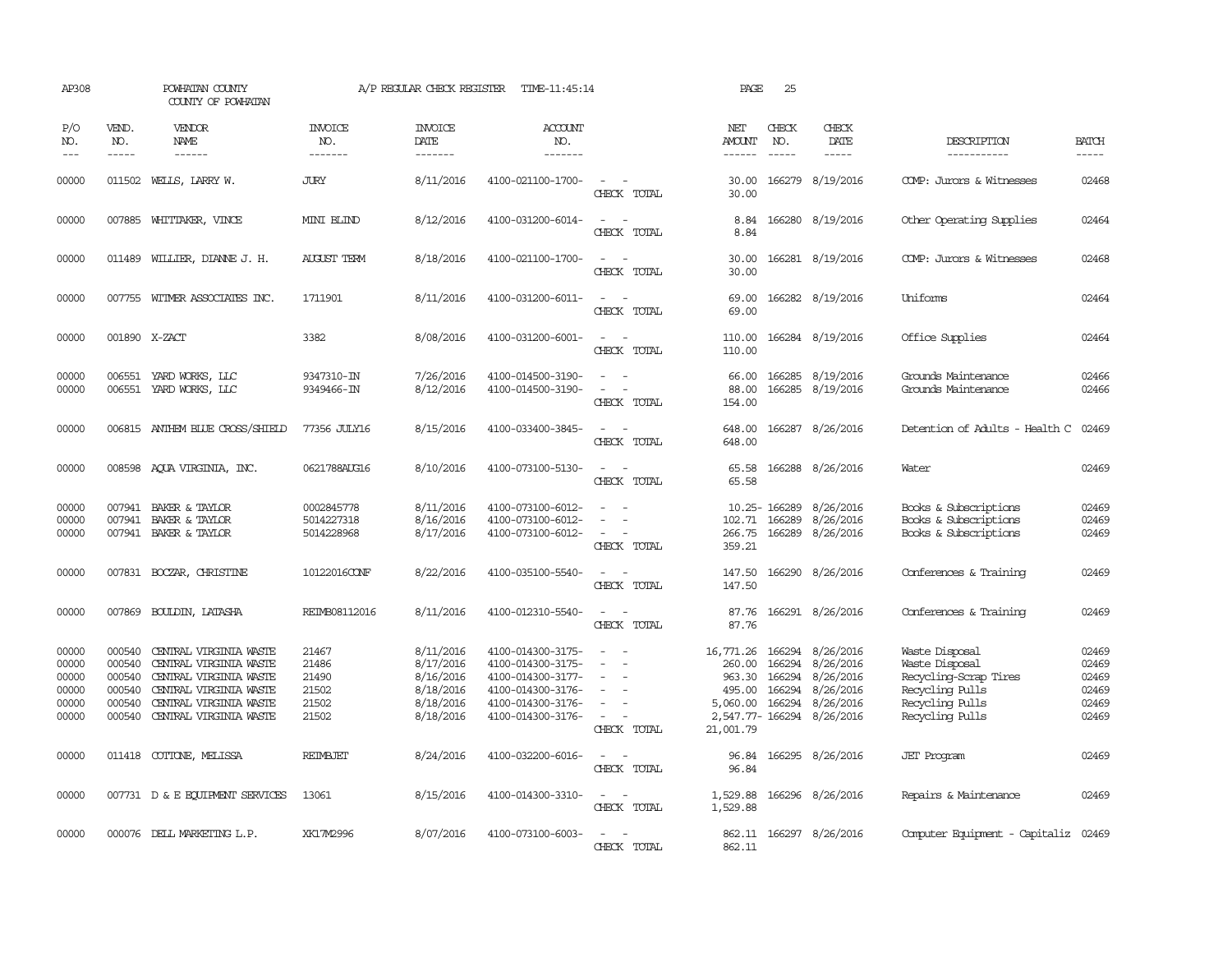| AP308                   |                            | POWHATAN COUNTY<br>COUNTY OF POWHATAN                                                           |                                                       | A/P REGULAR CHECK REGISTER          | TIME-11:45:14                                               |                                                                                                                             | PAGE                                  | 26                            |                                                   |                                                                               |                         |
|-------------------------|----------------------------|-------------------------------------------------------------------------------------------------|-------------------------------------------------------|-------------------------------------|-------------------------------------------------------------|-----------------------------------------------------------------------------------------------------------------------------|---------------------------------------|-------------------------------|---------------------------------------------------|-------------------------------------------------------------------------------|-------------------------|
| P/O<br>NO.<br>$---$     | VEND.<br>NO.               | <b>VENDOR</b><br><b>NAME</b><br>$- - - - - -$                                                   | <b>INVOICE</b><br>NO.<br>-------                      | <b>INVOICE</b><br>DATE<br>-------   | <b>ACCOUNT</b><br>NO.<br>-------                            |                                                                                                                             | NET<br><b>AMOUNT</b><br>$- - - - - -$ | CHECK<br>NO.<br>$\frac{1}{2}$ | CHECK<br>DATE<br>$- - - - -$                      | DESCRIPTION<br>-----------                                                    | <b>BATCH</b>            |
| 00000                   | 006879                     | DEMCO, INC.                                                                                     | 5934844                                               | 8/15/2016                           | 4100-073100-6014-                                           | CHECK TOTAL                                                                                                                 | 33.18<br>33.18                        | 166298                        | 8/26/2016                                         | Library Supplies                                                              | 02469                   |
| 00000<br>00000          | 006240                     | DIAMOND SPRINGS WATER, INC<br>006240 DIAMOND SPRINGS WATER, INC 726074501                       | 2846062                                               | 8/05/2016<br>8/05/2016              | 4100-014300-5130-<br>4100-014300-5130-                      | $\equiv$<br>$\sim$<br>$\equiv$<br>$\overline{\phantom{a}}$<br>CHECK TOTAL                                                   | 11.95<br>77.88<br>89.83               | 166299                        | 8/26/2016<br>166299 8/26/2016                     | Water<br>Water                                                                | 02469<br>02469          |
| 00000<br>00000<br>00000 | 000860<br>000860<br>000860 | DOMINION VIRGINIA POWER<br>DOMINION VIRGINIA POWER<br>DOMINION VIRGINIA POWER                   | 2322252509AUG16<br>4165680929 8/16<br>8009370571 8/16 | 8/02/2016<br>8/03/2016<br>8/03/2016 | 4100-031200-5110-<br>4100-031210-5110-<br>4100-031210-5110- | $\overline{\phantom{a}}$<br>CHECK TOTAL                                                                                     | 187.52<br>144.44<br>67.61<br>399.57   | 166300<br>166300<br>166300    | 8/26/2016<br>8/26/2016<br>8/26/2016               | Electricity<br>Electricity - Comunications H<br>Electricity - Comunications H | 02469<br>02469<br>02469 |
| 00000                   |                            | 008739 DUE NORTH CONSULTING, INC 31678                                                          |                                                       | 6/24/2016                           | 4100-081500-3600-                                           | CHECK TOTAL                                                                                                                 | 4,500.00<br>4,500.00                  |                               | 166301 8/26/2016                                  | Advertising                                                                   | 02469                   |
| 00000                   |                            | 008669 EMERGENCY SERVICES                                                                       | <b>SEPT2016</b>                                       | 8/24/2016                           | 4100-032200-3320-                                           | $\equiv$<br>$\overline{\phantom{a}}$<br>CHECK TOTAL                                                                         | 810.00<br>810.00                      |                               | 166303 8/26/2016                                  | Maintenance & Service Contract                                                | 02469                   |
| 00000                   |                            | 011520 HAND AND ASSOCIATES                                                                      | 125A                                                  | 8/24/2016                           | 4100-012220-3140-                                           | $\sim$ 100 $\mu$<br>$\sim$<br>CHECK TOTAL                                                                                   | 275.00<br>275.00                      |                               | 166306 8/26/2016                                  | Professional Services                                                         | 02471                   |
| 00000                   |                            | 006626 HUGUENOT VOLUNTEER FIRE                                                                  | 595227                                                | 8/22/2016                           | 4100-032200-6015-                                           | $\equiv$<br>$\sim$<br>CHECK TOTAL                                                                                           | 2,697.00<br>2,697.00                  |                               | 166308 8/26/2016                                  | Matching Funds for Fire & EMS                                                 | 02469                   |
| 00000                   |                            | 006402 KNABE OUTDOOR POWER EQUIP 35067                                                          |                                                       | 8/16/2016                           | 4100-032200-3310-                                           | $\equiv$<br>CHECK TOTAL                                                                                                     | 1,076.31                              |                               | 1,076.31 166310 8/26/2016                         | Equipment Repair                                                              | 02469                   |
| 00000                   |                            | 010139 LOCAL GOVERNMENT                                                                         | LGPACONF 2016                                         | 8/24/2016                           | 4100-012210-5540-LW1-                                       | $\sim$<br>CHECK TOTAL                                                                                                       | 150.00<br>150.00                      |                               | 166311 8/26/2016                                  | <b>LGPA Annual Conference</b>                                                 | 02469                   |
| 00000                   |                            | 008348 LUXFORD, BRAD                                                                            | CONF08302016                                          | 8/19/2016                           | 4100-031200-5540-                                           | $\sim$ $ \sim$<br>CHECK TOTAL                                                                                               | 206.50<br>206.50                      |                               | 166312 8/26/2016                                  | Conferences & Training                                                        | 02469                   |
| 00000                   |                            | 010646 MURRAY AUTOMOTTVE                                                                        | 0019447                                               | 8/19/2016                           | 4100-032200-6009-                                           | $ -$<br>CHECK TOTAL                                                                                                         | 43.13<br>43.13                        |                               | 166313 8/26/2016                                  | Auto Repairs and Parts                                                        | 02469                   |
| 00000                   |                            | 001250 POWHATAN AUTO & TRACTOR                                                                  | 412893                                                | 8/22/2016                           | 4100-031200-6009-                                           | $\frac{1}{2} \left( \frac{1}{2} \right) \left( \frac{1}{2} \right) = \frac{1}{2} \left( \frac{1}{2} \right)$<br>CHECK TOTAL | 3.29<br>3.29                          |                               | 166315 8/26/2016                                  | Auto Parts/Repairs                                                            | 02469                   |
| 00000<br>00000          |                            | 006914 POWHATAN AUTO REPAIR<br>006914 POWHATAN AUTO REPAIR                                      | 827<br>829                                            | 8/18/2016<br>8/23/2016              | 4100-081100-6008-<br>4100-031200-6008-                      | $\sim$<br>$\sim$<br>$\overline{\phantom{a}}$<br>CHECK TOTAL                                                                 | 29.70<br>47.95<br>77.65               |                               | 166316 8/26/2016<br>166316 8/26/2016              | Gas/Grease/Oil<br>Gas/Grease/Oil                                              | 02469<br>02469          |
| 00000<br>00000<br>00000 |                            | 006474 PROGRESSIVE AUTO WORKS<br>006474 PROGRESSIVE AUTO WORKS<br>006474 PROGRESSIVE AUTO WORKS | 0031861<br>0031875<br>0031883                         | 8/16/2016<br>8/16/2016<br>8/17/2016 | 4100-031200-6009-<br>4100-031200-6009-<br>4100-031200-6009- | $\sim$<br>$\overline{a}$<br>$\sim$ $ \sim$<br>CHECK TOTAL                                                                   | 852.39<br>135.73<br>78.33<br>1,066.45 | 166317                        | 166317 8/26/2016<br>8/26/2016<br>166317 8/26/2016 | Auto Parts/Repairs<br>Auto Parts/Repairs<br>Auto Parts/Repairs                | 02469<br>02469<br>02469 |
| 00000                   |                            | 008863 READ THE BOOKS, LLC                                                                      | 2016VAPOWHSUB                                         | 8/22/2016                           | 4100-073100-6012-                                           | CHECK TOTAL                                                                                                                 | 630.00                                |                               | 630.00 166320 8/26/2016                           | Books & Subscriptions                                                         | 02469                   |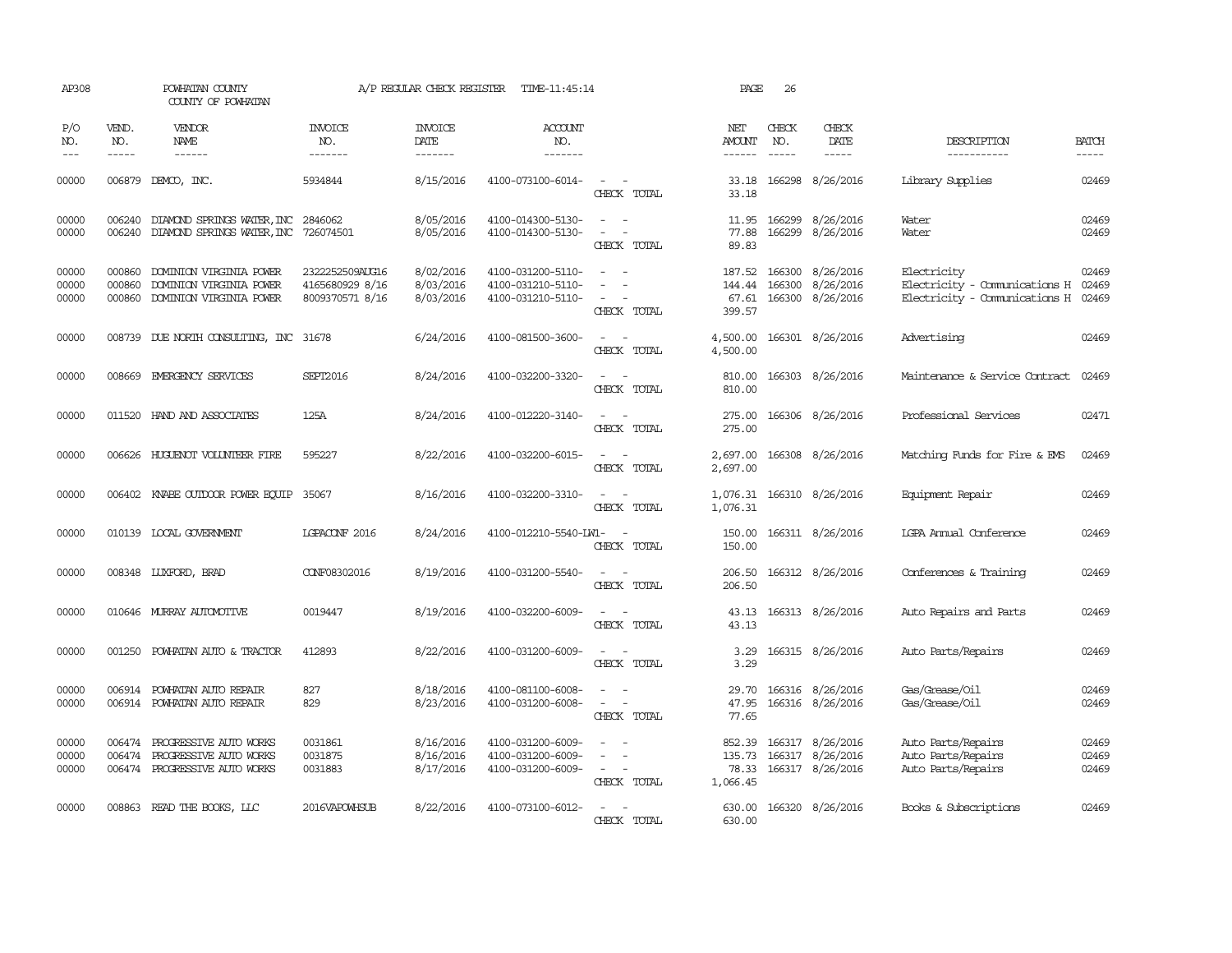| AP308                   |                               | POWHATAN COUNTY<br>COUNTY OF POWHATAN                                            |                                                | A/P REGULAR CHECK REGISTER                | TIME-11:45:14                                               |                                                                                                                                                 | PAGE                    | 27                            |                                                                             |                                                                    |                             |
|-------------------------|-------------------------------|----------------------------------------------------------------------------------|------------------------------------------------|-------------------------------------------|-------------------------------------------------------------|-------------------------------------------------------------------------------------------------------------------------------------------------|-------------------------|-------------------------------|-----------------------------------------------------------------------------|--------------------------------------------------------------------|-----------------------------|
| P/O<br>NO.<br>$---$     | VEND.<br>NO.<br>$\frac{1}{2}$ | <b>VENDOR</b><br>NAME<br>------                                                  | <b>INVOICE</b><br>NO.<br>-------               | <b>INVOICE</b><br>DATE<br>$- - - - - - -$ | <b>ACCOUNT</b><br>NO.<br>-------                            |                                                                                                                                                 | NET<br>AMOUNT<br>------ | CHECK<br>NO.<br>$\frac{1}{2}$ | CHECK<br>DATE<br>$- - - - -$                                                | DESCRIPTION<br>-----------                                         | <b>BATCH</b><br>$- - - - -$ |
| 00000                   |                               | 006886 RICHMOND TIMES-DISPATCH                                                   | 162996861AUG16                                 | 8/10/2016                                 | 4100-012100-6012-                                           | $\sim$ $ -$<br>CHECK TOTAL                                                                                                                      | 228.80                  |                               | 228.80 166321 8/26/2016                                                     | Books & Subscriptions                                              | 02469                       |
| 00000                   |                               | 008981 ROBO'S DETAIL SUPPPLIES,                                                  | 114106                                         | 5/26/2016                                 | 4100-032200-6009-                                           | $\frac{1}{2} \left( \frac{1}{2} \right) \left( \frac{1}{2} \right) \left( \frac{1}{2} \right) \left( \frac{1}{2} \right)$<br>CHECK TOTAL        | 220.00<br>220.00        |                               | 166322 8/26/2016                                                            | Auto Repairs and Parts                                             | 02469                       |
| 00000                   |                               | 006057 SHELTON, RALPH                                                            | CONF08222016                                   | 8/19/2016                                 | 4100-034100-5540-                                           | $\omega_{\rm{max}}$<br>CHECK TOTAL                                                                                                              | 108.00<br>108.00        |                               | 166323 8/26/2016                                                            | Conferences & Training                                             | 02469                       |
| 00000                   |                               | 007570 SMITH, DANNY LEE                                                          | CONF09272016                                   | 8/22/2016                                 | 4100-031200-5540-                                           | $\frac{1}{2} \left( \frac{1}{2} \right) \left( \frac{1}{2} \right) = \frac{1}{2} \left( \frac{1}{2} \right)$<br>CHECK TOTAL                     | 178.50                  |                               | 178.50 166324 8/26/2016                                                     | Conferences & Training                                             | 02469                       |
| 00000                   |                               | 001320 SOUTHERN POLICE                                                           | 186725                                         | 8/18/2016                                 | 4100-031200-6011-                                           | $\overline{\phantom{a}}$<br>$\sim$<br>CHECK TOTAL                                                                                               | 12.99<br>12.99          |                               | 166325 8/26/2016                                                            | Uniforms                                                           | 02469                       |
| 00000                   | 006594                        | SOUTHSIDE ELECTRIC COOP                                                          | 63504004 8/16                                  | 8/15/2016                                 | 4100-035100-5110-                                           | $\omega_{\rm{max}}$ and $\omega_{\rm{max}}$<br>CHECK TOTAL                                                                                      | 704.08<br>704.08        |                               | 166326 8/26/2016                                                            | Electricity                                                        | 02469                       |
| 00000                   |                               | 001940 STANDBY SYSTEMS, INC.                                                     | 08161731                                       | 8/09/2016                                 | 4100-032200-3310-                                           | $\sim$ $\sim$<br>CHECK TOTAL                                                                                                                    | 1,633.95                |                               | 1,633.95 166328 8/26/2016                                                   | Equipment Repair                                                   | 02469                       |
| 00000                   |                               | 008578 STAPLES BUSINESS AD-                                                      | 3310836047                                     | 8/06/2016                                 | 4100-012100-6001-                                           | $\sim$ 100 $\sim$<br>CHECK TOTAL                                                                                                                | 69.90<br>69.90          |                               | 166329 8/26/2016                                                            | Office Supplies                                                    | 02469                       |
| 00000                   |                               | 008371 STOWERS, DANIEL                                                           | <b>REIMB 8/16</b>                              | 8/19/2016                                 | 4100-012510-6002-                                           | $\frac{1}{2} \left( \frac{1}{2} \right) \left( \frac{1}{2} \right) = \frac{1}{2} \left( \frac{1}{2} \right)$<br>CHECK TOTAL                     | 47.00                   |                               | 47.00 166330 8/26/2016                                                      | Computer Equipment-non-capital                                     | 02469                       |
| 00000                   |                               | 000280 SYDNOR HYDRO, INC.                                                        | 71173208 8/16                                  | 8/12/2016                                 | 4100-073100-5140-                                           | $\sim$<br>CHECK TOTAL                                                                                                                           | 136.11                  |                               | 136.11 166331 8/26/2016                                                     | Sewer                                                              | 02469                       |
| 00000<br>00000<br>00000 | 006267<br>006267<br>006267    | TIMBERLAKE, II, JAMES B.<br>TIMBERLAKE, II, JAMES B.<br>TIMBERLAKE, II, JAMES B. | CONF08072016<br>JETBANOUET<br><b>JETPARADE</b> | 8/10/2016<br>8/18/2016<br>8/18/2016       | 4100-012310-5540-<br>4100-032200-6016-<br>4100-032200-6016- | $\sim$<br>$\sim$<br>$\frac{1}{2} \left( \frac{1}{2} \right) \left( \frac{1}{2} \right) = \frac{1}{2} \left( \frac{1}{2} \right)$<br>CHECK TOTAL | 212.10                  |                               | 144.00 166332 8/26/2016<br>28.10 166332 8/26/2016<br>40.00 166332 8/26/2016 | Conferences & Training<br><b>JET</b> Program<br><b>JET</b> Program | 02469<br>02469<br>02469     |
| 00000                   |                               | 009519 TREASURER                                                                 | 6302016COURT                                   | 8/16/2016                                 | 4100-021100-5840-                                           | $\frac{1}{2} \left( \frac{1}{2} \right) \left( \frac{1}{2} \right) \left( \frac{1}{2} \right) \left( \frac{1}{2} \right)$<br>CHECK TOTAL        | 9,514.00<br>9,514.00    |                               | 166334 8/26/2016                                                            | Court Administrator- Shared                                        | 02469                       |
| 00000                   |                               | 007625 TURNER, LATOYA C.                                                         | CONF08092016                                   | 8/11/2016                                 | 4100-012310-5540-                                           | $\overline{\phantom{a}}$<br>CHECK TOTAL                                                                                                         | 89.27<br>89.27          |                               | 166335 8/26/2016                                                            | Conferences & Training                                             | 02469                       |
| 00000                   |                               | 008351 VACORP                                                                    | 12363                                          | 10/01/2016                                | 4100-012550-2710-                                           | $\sim$ $ \sim$<br>CHECK TOTAL                                                                                                                   | 22,930.25<br>22,930.25  |                               | 166337 8/26/2016                                                            | Worker's Compensation                                              | 02469                       |
| 00000                   |                               | 011169 VERIZON                                                                   | 8045985671 8/16                                | 8/11/2016                                 | 4100-073100-5230-                                           | $\frac{1}{2} \left( \frac{1}{2} \right) \left( \frac{1}{2} \right) \left( \frac{1}{2} \right) \left( \frac{1}{2} \right)$<br>CHECK TOTAL        | 42.95                   |                               | 42.95 166338 8/26/2016                                                      | Telephone Services                                                 | 02469                       |
| 00000                   |                               | 008142 VIRGINIA BUSINESS                                                         | 5561                                           | 8/01/2016                                 | 4100-081500-3600-                                           | $\frac{1}{2} \left( \frac{1}{2} \right) \left( \frac{1}{2} \right) \left( \frac{1}{2} \right) \left( \frac{1}{2} \right)$<br>CHECK TOTAL        | 3,500.00                |                               | 3,500.00 166339 8/26/2016                                                   | Advertising                                                        | 02469                       |
| 00000                   |                               | 001220 WARTHEN, C. W. INC.                                                       | 52672                                          | 8/11/2016                                 | 4100-012100-6001-                                           | $\sim$ $ \sim$<br>CHECK TOTAL                                                                                                                   | 378.91                  |                               | 378.91 166340 8/26/2016                                                     | Office Supplies                                                    | 02469                       |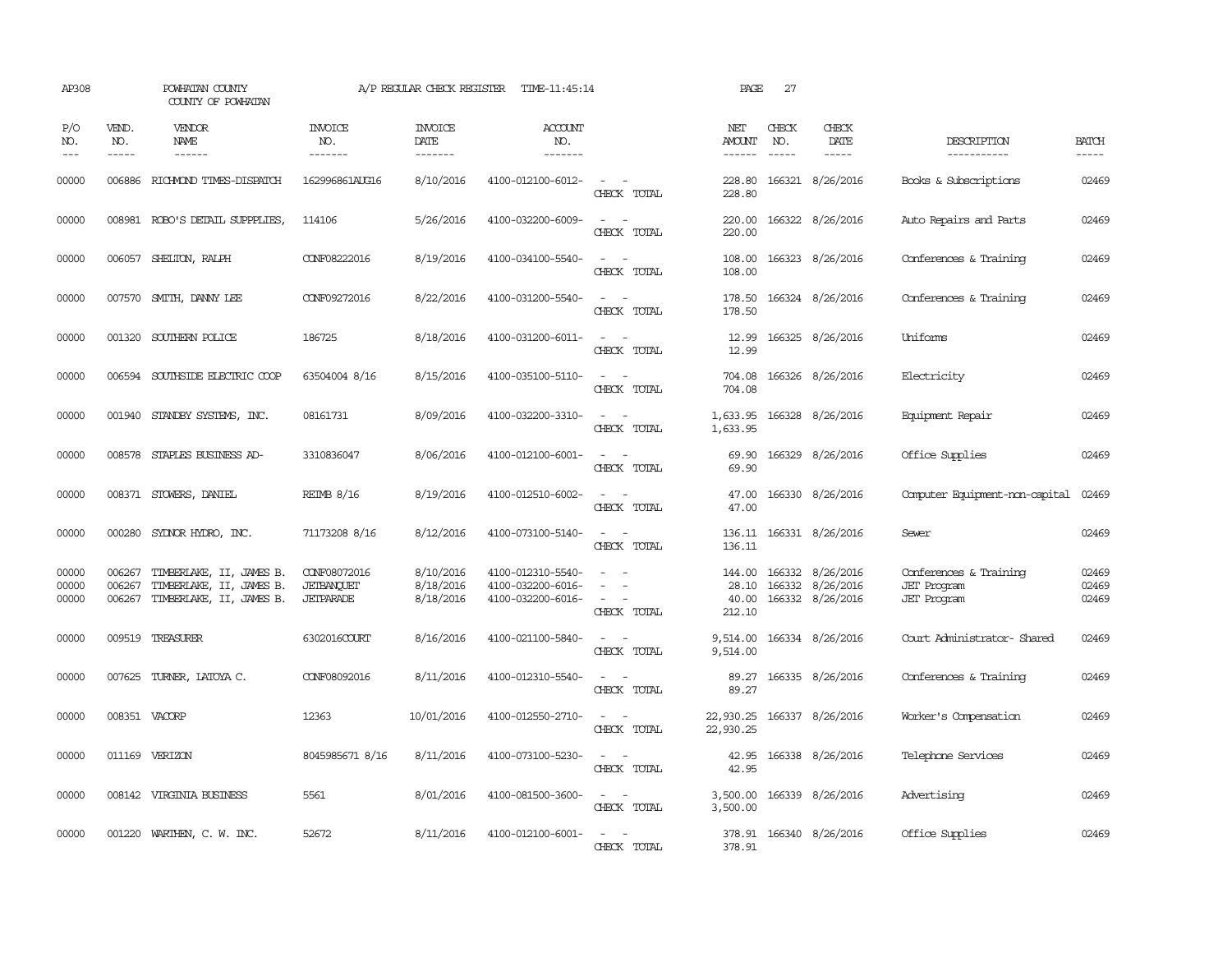| AP308                 |                       | POWHATAN COUNTY<br>COUNTY OF POWHATAN |                                  | A/P REGULAR CHECK REGISTER        | TIME-11:45:14             |             | PAGE                           | 28                       |                         |                            |              |
|-----------------------|-----------------------|---------------------------------------|----------------------------------|-----------------------------------|---------------------------|-------------|--------------------------------|--------------------------|-------------------------|----------------------------|--------------|
| P/O<br>NO.<br>$- - -$ | VEND.<br>NO.<br>----- | VENDOR<br>NAME<br>-------             | <b>INVOICE</b><br>NO.<br>------- | <b>INVOICE</b><br>DATE<br>------- | ACCOUNT<br>NO.<br>------- |             | NET<br><b>AMOUNT</b><br>------ | CHECK<br>NO.<br>$------$ | CHECK<br>DATE           | DESCRIPTION<br>----------- | <b>BATCH</b> |
| 00000                 |                       | 001890 X-ZACT                         | 3404                             | 8/18/2016                         | 4100-031200-6001- - -     | CHECK TOTAL | 110.00                         |                          | 110.00 166341 8/26/2016 | Office Supplies            | 02469        |

CHECK TYPE TOTAL 610,859.99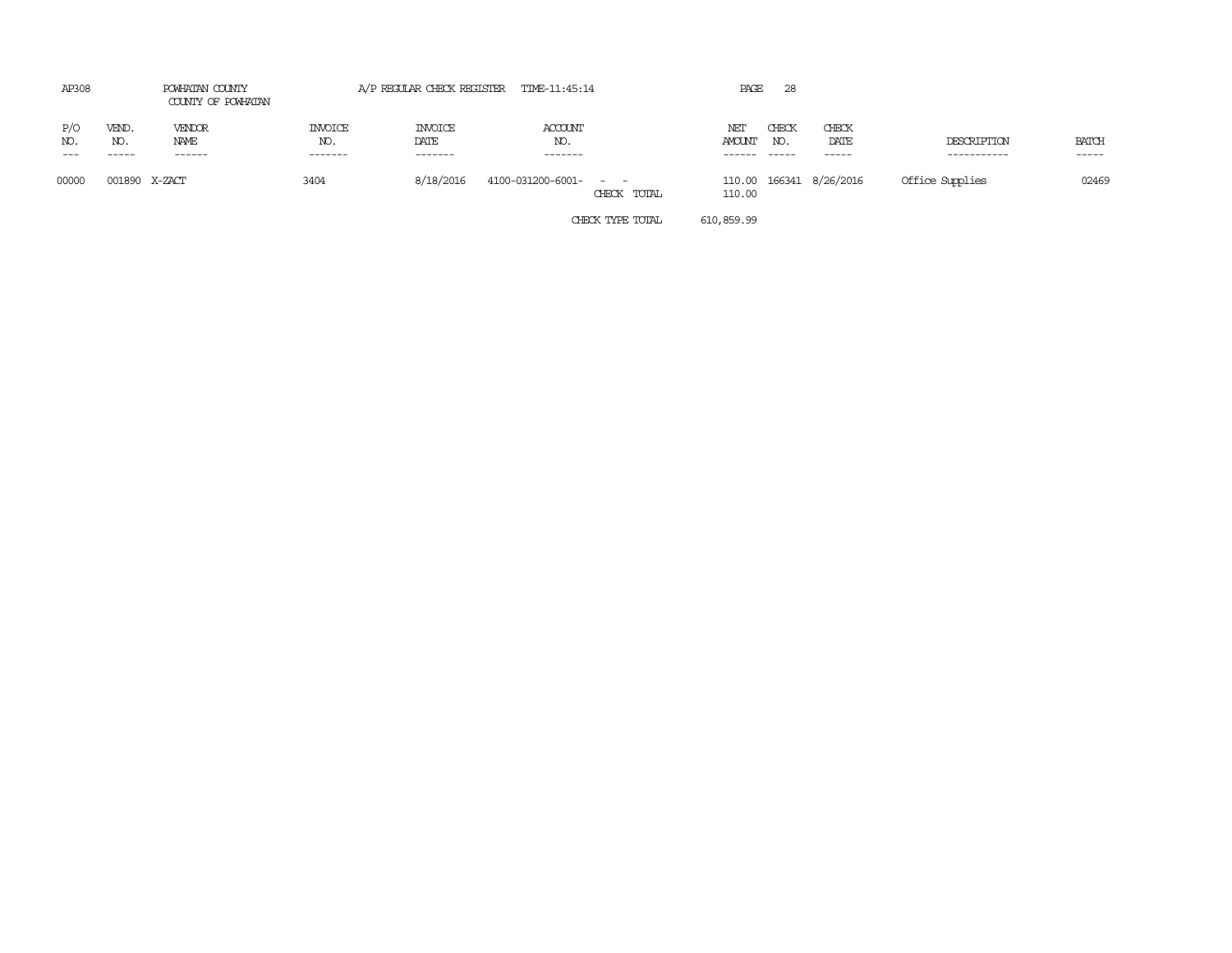| AP308      | POWHATAN COUNTY<br>COUNTY OF POWHATAN |                          | A/P VOID CHECK REGISTER TIME-11:45:14 |                            |                                      |            | PAGE<br>29                      |                            |                            |                       |
|------------|---------------------------------------|--------------------------|---------------------------------------|----------------------------|--------------------------------------|------------|---------------------------------|----------------------------|----------------------------|-----------------------|
| P/O<br>NO. | VEND.<br>NO.<br>-----                 | VENDOR<br>NAME<br>------ | <b>INVOICE</b><br>NO.<br>-------      | INVOICE<br>DATE<br>------- | ACCOUNT<br>NO.<br>-------            | NET        | CHECK<br>AMOUNT<br>NO.<br>_____ | CHECK<br>DATE<br>-----     | DESCRIPTION<br>----------- | <b>BATCH</b><br>----- |
| 00000      | 009519                                | TREASURER                | FY16 SUPPORT                          | 6/30/2016                  | 4100-021100-5840- - -<br>CHECK TOTAL | 13,095.00- |                                 | 13,095.00-166264 8/19/2016 | Court Administrator-Shared | 00366                 |
|            |                                       |                          |                                       |                            | CHECK TYPE TOTAL                     | 13,095.00- |                                 |                            |                            |                       |
|            |                                       |                          |                                       |                            | FINAL TOTAL                          | 597,764.99 |                                 |                            |                            |                       |
|            |                                       |                          |                                       |                            |                                      |            |                                 |                            |                            |                       |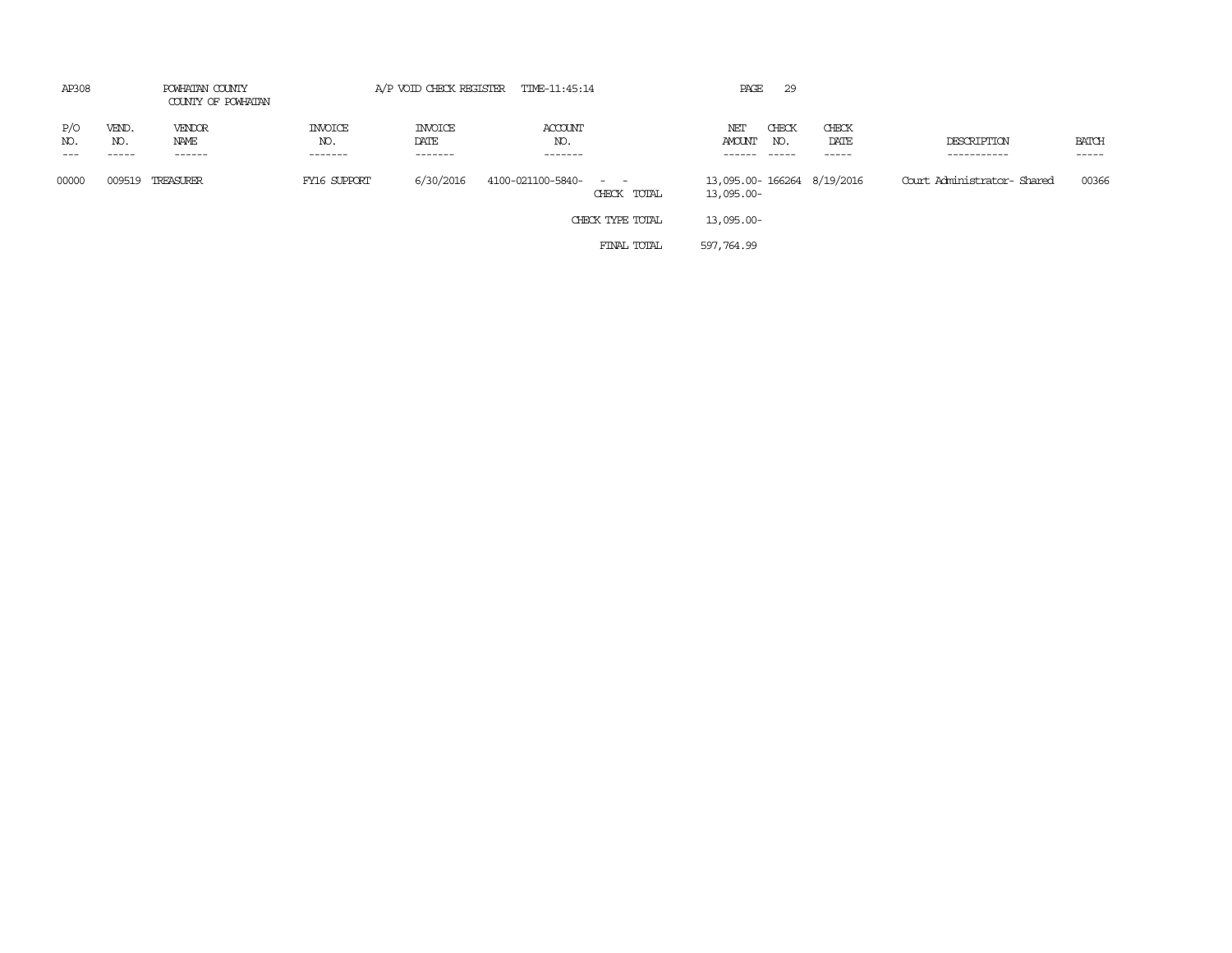| AP308                                     |                                      | POWHATAN COUNTY<br>COUNTY OF POWHATAN                                                                                                                                    |                                     | A/P REGULAR CHECK REGISTER                                    | TIME-11:46:46                                                                                         |                                                                                                                             | PAGE                                                  | $\mathbf{1}$                         |                                                                      |                                                                                                                                                                   |                                           |
|-------------------------------------------|--------------------------------------|--------------------------------------------------------------------------------------------------------------------------------------------------------------------------|-------------------------------------|---------------------------------------------------------------|-------------------------------------------------------------------------------------------------------|-----------------------------------------------------------------------------------------------------------------------------|-------------------------------------------------------|--------------------------------------|----------------------------------------------------------------------|-------------------------------------------------------------------------------------------------------------------------------------------------------------------|-------------------------------------------|
| P/O<br>NO.<br>$\frac{1}{2}$               | VEND.<br>NO.<br>$- - - - -$          | VENDOR<br>NAME<br>$- - - - - -$                                                                                                                                          | INVOICE<br>NO.<br>-------           | <b>INVOICE</b><br>DATE<br>-------                             | ACCOUNT<br>NO.<br>$- - - - - - -$                                                                     |                                                                                                                             | NET<br><b>AMOUNT</b><br>------                        | CHECK<br>NO.<br>$\frac{1}{2}$        | CHECK<br>DATE<br>$- - - - -$                                         | DESCRIPTION<br>-----------                                                                                                                                        | <b>BATCH</b><br>-----                     |
| 00000<br>00000                            | 006175                               | ADAMS OIL COMPANY, INC.<br>006175 ADAMS OIL COMPANY, INC.                                                                                                                | 7732<br>94603                       | 6/06/2016<br>2/17/2016                                        | 4501-043400-6008-<br>4501-043400-6008-                                                                | CHECK TOTAL                                                                                                                 | 161.60<br>301.62<br>463.22                            |                                      | 165912 8/05/2016<br>165912 8/05/2016                                 | Gas/Grease/Oil/Vehicle Repairs<br>Gas/Grease/Oil/Vehicle Repairs                                                                                                  | 02439<br>02439                            |
| 00000                                     |                                      | 010641 WELLS FARGO BANK, N.A.                                                                                                                                            | 10553714                            | 7/11/2016                                                     | 4209-062000-0003-                                                                                     | $\frac{1}{2} \left( \frac{1}{2} \right) \left( \frac{1}{2} \right) = \frac{1}{2} \left( \frac{1}{2} \right)$<br>CHECK TOTAL | 2,509.87<br>2,509.87                                  |                                      | 165944 8/05/2016                                                     | Administration Fees                                                                                                                                               | 02446                                     |
| 00000<br>00000                            |                                      | 011434 AGA JANITORIAL SOLUTIONS,<br>011434 AGA JANITORIAL SOLUTIONS,                                                                                                     | 1051<br>1051                        | 7/27/2016<br>7/27/2016                                        | 4301-014200-6003-<br>4301-014500-0017-                                                                | $\overline{\phantom{a}}$<br>CHECK TOTAL                                                                                     | 550.00<br>250.00<br>800.00                            |                                      | 165947 8/06/2016<br>165947 8/06/2016                                 | Village Building Renovations<br>Library Renovations                                                                                                               | 02440<br>02440                            |
| 00000<br>00000<br>00000<br>00000<br>00000 | 009183<br>009183<br>009183<br>009183 | AIR, WATER & SOIL LABORA-<br>AIR, WATER & SOIL LABORA- V16005093<br>AIR, WATER & SOIL LABORA-<br>AIR, WATER & SOIL LABORA-<br>009183 AIR, WATER & SOIL LABORA- V16005181 | V16005092<br>V16005175<br>V16005180 | 7/26/2016<br>7/26/2016<br>7/28/2016<br>7/29/2016<br>7/29/2016 | 4501-043400-3140-<br>4501-043400-3140-<br>4501-043400-3140-<br>4501-043400-3140-<br>4501-043400-3140- | $\sim$<br>$\sim$<br>CHECK TOTAL                                                                                             | 102.26<br>119.08<br>40.00<br>40.00<br>40.00<br>341.34 | 165948<br>165948<br>165948<br>165948 | 8/06/2016<br>8/06/2016<br>8/06/2016<br>8/06/2016<br>165948 8/06/2016 | Professional Services - Water<br>Professional Services - Water<br>Professional Services - Water<br>Professional Services - Water<br>Professional Services - Water | 02440<br>02440<br>02440<br>02440<br>02440 |
| 00000<br>00000                            | 009876<br>009876                     | BSN SPORTS, LLC<br>BSN SPORTS, LLC                                                                                                                                       | 98038133<br>98054591                | 7/08/2016<br>7/15/2016                                        | 4301-071120-0008-<br>4301-071120-0003-                                                                | $\sim$<br>$\overline{\phantom{a}}$<br>CHECK TOTAL                                                                           | 221.20<br>204.92<br>426.12                            |                                      | 165954 8/06/2016<br>165954 8/06/2016                                 | Temporary Fencing<br>Net Replacement                                                                                                                              | 02440<br>02440                            |
| 00000                                     |                                      | 011459 CARTER, RAMONA                                                                                                                                                    | DARDEN BUS 7/16                     | 7/29/2016                                                     | 4501-043400-5540-                                                                                     | $\sim$<br>CHECK TOTAL                                                                                                       | 230.66<br>230.66                                      |                                      | 165956 8/06/2016                                                     | Conferences & Training                                                                                                                                            | 02440                                     |
| 00000                                     | 006965                               | CINIAS CORPORATION                                                                                                                                                       | 143778878                           | 7/20/2016                                                     | 4501-043400-6011-                                                                                     | CHECK TOTAL                                                                                                                 | 94.52<br>94.52                                        |                                      | 165958 8/06/2016                                                     | Uniforms                                                                                                                                                          | 02440                                     |
| 00000                                     |                                      | 000076 DELL MARKETING L.P.                                                                                                                                               | XK11P1MN7                           | 7/11/2016                                                     | 4301-012510-8304-                                                                                     | $\overline{\phantom{a}}$<br>CHECK TOTAL                                                                                     | 595.28<br>595.28                                      |                                      | 165963 8/06/2016                                                     | PC Replacement                                                                                                                                                    | 02440                                     |
| 00000                                     |                                      | 011224 ELECTRONIC SYSTEMS, INC.                                                                                                                                          | 476034                              | 7/25/2016                                                     | 4501-043400-3320-                                                                                     | CHECK TOTAL                                                                                                                 | 14.00<br>14.00                                        |                                      | 165966 8/06/2016                                                     | Maintenance and Service Contra                                                                                                                                    | 02441                                     |
| 00000                                     | 000120                               | JAMES RIVER AIR                                                                                                                                                          | C164737A                            | 7/15/2016                                                     | 4501-043400-3320-                                                                                     | CHECK TOTAL                                                                                                                 | 268.00<br>268.00                                      |                                      | 165973 8/06/2016                                                     | Maintenance and Service Contra                                                                                                                                    | 02441                                     |
| 00000                                     |                                      | 000166 LUCK STONE CORP.                                                                                                                                                  | IV-100583877                        | 7/07/2016                                                     | 4301-071120-0012-                                                                                     | CHECK TOTAL                                                                                                                 | 30.50<br>30.50                                        |                                      | 165981 8/06/2016                                                     | Warning Track & Bull Pens                                                                                                                                         | 02441                                     |
| 00000<br>00000<br>00000                   | 007843<br>007843<br>007843           | TENCARVA MACHINERY CO.<br>TENCARVA MACHINERY CO.<br>TENCARVA MACHINERY CO.                                                                                               | 582616<br>583003<br>583111          | 7/20/2016<br>7/22/2016<br>7/22/2016                           | 4501-043400-3310-<br>4501-043400-3310-<br>4501-043400-3310-                                           | $\overline{\phantom{a}}$<br>CHECK TOTAL                                                                                     | 407.27<br>2,640.00<br>459.00<br>3,506.27              | 166010<br>166010                     | 8/06/2016<br>8/06/2016<br>166010 8/06/2016                           | Repairs and Maintenance<br>Repairs and Maintenance<br>Repairs and Maintenance                                                                                     | 02443<br>02443<br>02443                   |
| 00000                                     | 008351 VACORP                        |                                                                                                                                                                          | 8394                                | 7/01/2016                                                     | 4501-043400-5305-                                                                                     | $\sim$ 10 $\sim$<br>CHECK TOTAL                                                                                             | 1,593.20<br>1,593.20                                  |                                      | 166013 8/06/2016                                                     | Auto Insurance                                                                                                                                                    | 02443                                     |
| 00000                                     |                                      | 006984 VIRGINIA CORRECTIONAL                                                                                                                                             | 9496136                             | 7/22/2016                                                     | 4215-031700-6023-                                                                                     | CHECK TOTAL                                                                                                                 | 200.00<br>200.00                                      |                                      | 166018 8/06/2016                                                     | State Asset Forfeiture EXP-She 02443                                                                                                                              |                                           |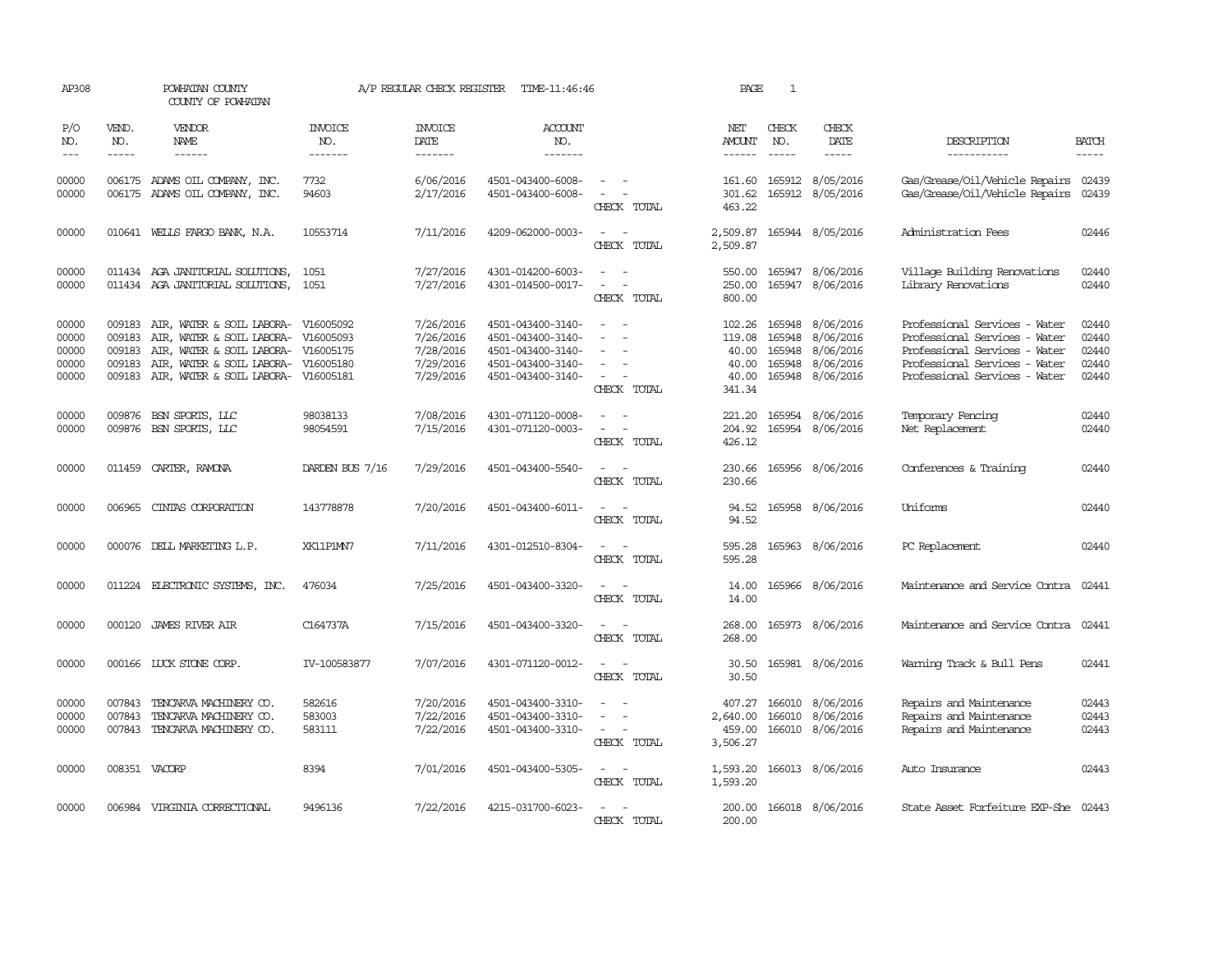| AP308                       |                             | POWHATAN COUNTY<br>COUNTY OF POWHATAN     |                                  | A/P REGULAR CHECK REGISTER               | TIME-11:46:46                              |                                 | PAGE                           | 2                           |                               |                                                 |                                                                                                                                                                                                                                                                                                                                                                                                                                                                         |
|-----------------------------|-----------------------------|-------------------------------------------|----------------------------------|------------------------------------------|--------------------------------------------|---------------------------------|--------------------------------|-----------------------------|-------------------------------|-------------------------------------------------|-------------------------------------------------------------------------------------------------------------------------------------------------------------------------------------------------------------------------------------------------------------------------------------------------------------------------------------------------------------------------------------------------------------------------------------------------------------------------|
| P/O<br>NO.<br>$\frac{1}{2}$ | VEND.<br>NO.<br>$- - - - -$ | VENDOR<br>NAME<br>------                  | <b>INVOICE</b><br>NO.<br>------- | <b>INVOICE</b><br><b>DATE</b><br>------- | <b>ACCOUNT</b><br>NO.<br>-------           |                                 | NET<br>AMOUNT<br>$- - - - - -$ | CHECK<br>NO.<br>$- - - - -$ | CHECK<br>DATE<br>-----        | DESCRIPTION<br>-----------                      | <b>BATCH</b><br>$\begin{tabular}{ccccc} \multicolumn{2}{c }{\multicolumn{2}{c }{\multicolumn{2}{c }{\multicolumn{2}{c}}{\hspace{-2.2cm}}}} \multicolumn{2}{c }{\multicolumn{2}{c }{\hspace{-2.2cm}}\hline} \multicolumn{2}{c }{\hspace{-2.2cm}}\hline \multicolumn{2}{c }{\hspace{-2.2cm}}\hline \multicolumn{2}{c }{\hspace{-2.2cm}}\hline \multicolumn{2}{c }{\hspace{-2.2cm}}\hline \multicolumn{2}{c }{\hspace{-2.2cm}}\hline \multicolumn{2}{c }{\hspace{-2.2cm}}$ |
| 00000                       | 009183                      | AIR, WATER & SOIL LABORA-                 | V16005228                        | 8/02/2016                                | 4501-043400-3140-                          |                                 | 102.26                         | 166024                      | 8/12/2016                     | Professional Services - Water                   | 02450                                                                                                                                                                                                                                                                                                                                                                                                                                                                   |
| 00000                       | 009183                      | AIR, WATER & SOIL LABORA-                 | V16005229                        | 8/02/2016                                | 4501-043400-3140-                          |                                 | 119.08                         | 166024                      | 8/12/2016                     | Professional Services - Water                   | 02450                                                                                                                                                                                                                                                                                                                                                                                                                                                                   |
| 00000                       | 009183                      | AIR, WATER & SOIL LABORA-                 | V16005333                        | 8/05/2016                                | 4501-043400-3140-                          |                                 | 40.00                          | 166024                      | 8/12/2016                     | Professional Services - Water                   | 02450                                                                                                                                                                                                                                                                                                                                                                                                                                                                   |
| 00000                       | 009183                      | AIR, WATER & SOIL LABORA-                 | V16005359                        | 8/05/2016                                | 4501-043400-3140-                          | $\equiv$                        | 40.00                          | 166024                      | 8/12/2016                     | Professional Services - Water                   | 02450                                                                                                                                                                                                                                                                                                                                                                                                                                                                   |
| 00000                       | 009183                      | AIR, WATER & SOIL LABORA-                 | V16005360                        | 8/05/2016                                | 4501-043400-3140-                          | $\sim$                          | 40.00                          | 166024                      | 8/12/2016                     | Professional Services - Water                   | 02450                                                                                                                                                                                                                                                                                                                                                                                                                                                                   |
|                             |                             |                                           |                                  |                                          |                                            | CHECK TOTAL                     | 341.34                         |                             |                               |                                                 |                                                                                                                                                                                                                                                                                                                                                                                                                                                                         |
| 00000                       | 008668                      | BANK OF AMERICA                           | 08/01/2016                       | 8/01/2016                                | 4301-014200-6003-                          |                                 | 393.34                         | 166027                      | 8/12/2016                     | Village Building Renovations                    | 02461                                                                                                                                                                                                                                                                                                                                                                                                                                                                   |
| 00000                       | 008668                      | BANK OF AMERICA                           | 08/01/2016                       | 8/01/2016                                | 4301-012500-8301-                          |                                 | 10.00                          | 166027                      | 8/12/2016                     | Sheriff's Vehicles                              | 02461                                                                                                                                                                                                                                                                                                                                                                                                                                                                   |
| 00000                       | 008668                      | BANK OF AMERICA                           | 08/01/2016                       | 8/01/2016                                | 4301-014200-6003-                          |                                 | 1,435.00                       | 166027                      | 8/12/2016                     | Village Building Renovations                    | 02461                                                                                                                                                                                                                                                                                                                                                                                                                                                                   |
| 00000                       | 008668                      | BANK OF AMERICA                           | 08/01/2016                       | 8/01/2016                                | 4301-014200-6003-                          | $\equiv$                        | 1,435.00                       | 166027                      | 8/12/2016                     | Village Building Renovations                    | 02461                                                                                                                                                                                                                                                                                                                                                                                                                                                                   |
| 00000                       | 008668                      | BANK OF AMERICA                           | 08/01/2016                       | 8/01/2016                                | 4501-043400-5210-                          |                                 | 6.80                           | 166027                      | 8/12/2016                     | Postage                                         | 02461                                                                                                                                                                                                                                                                                                                                                                                                                                                                   |
| 00000                       | 008668                      | BANK OF AMERICA                           | 08/01/2016                       | 8/01/2016                                | 4501-043400-5130-                          |                                 | 15.12                          | 166027                      | 8/12/2016                     | Water                                           | 02461                                                                                                                                                                                                                                                                                                                                                                                                                                                                   |
| 00000                       | 008668                      | BANK OF AMERICA                           | 08/01/2016                       | 8/01/2016                                | 4501-043400-3310-                          | $\sim$                          | 5.05                           | 166027                      | 8/12/2016                     | Repairs and Maintenance                         | 02461                                                                                                                                                                                                                                                                                                                                                                                                                                                                   |
| 00000                       | 008668                      | BANK OF AMERICA                           | 08/01/2016                       | 8/01/2016                                | 4501-043400-3310-                          |                                 | 38.97                          | 166027                      | 8/12/2016                     | Repairs and Maintenance                         | 02461                                                                                                                                                                                                                                                                                                                                                                                                                                                                   |
| 00000                       | 008668                      | BANK OF AMERICA                           | 08/01/2016                       | 8/01/2016                                | 4501-043400-3310-                          |                                 | 23.98                          | 166027                      | 8/12/2016                     | Repairs and Maintenance                         | 02461                                                                                                                                                                                                                                                                                                                                                                                                                                                                   |
| 00000                       | 008668                      | BANK OF AMERICA                           | 08/01/2016                       | 8/01/2016                                | 4501-043400-6009-                          | $\equiv$                        | 39.96                          | 166027                      | 8/12/2016                     | Facility-Water and Sewer Needs                  | 02461                                                                                                                                                                                                                                                                                                                                                                                                                                                                   |
| 00000                       | 008668                      | BANK OF AMERICA                           | 08/01/2016                       | 8/01/2016                                | 4501-043400-3310-                          | $\overline{\phantom{a}}$        | 71.79                          | 166027                      | 8/12/2016                     | Repairs and Maintenance                         | 02461                                                                                                                                                                                                                                                                                                                                                                                                                                                                   |
| 00000                       | 008668                      | BANK OF AMERICA                           | 08/01/2016                       | 8/01/2016                                | 4501-043400-5540-SC1-                      |                                 | 1,109.00                       | 166027                      | 8/12/2016                     | WITP Operators Short Course                     | 02461                                                                                                                                                                                                                                                                                                                                                                                                                                                                   |
| 00000                       | 008668<br>008668            | BANK OF AMERICA                           | 08/01/2016                       | 8/01/2016                                | 4501-043400-3310-                          |                                 | 687.40                         | 166027<br>166027            | 8/12/2016                     | Repairs and Maintenance                         | 02461<br>02461                                                                                                                                                                                                                                                                                                                                                                                                                                                          |
| 00000<br>00000              |                             | BANK OF AMERICA<br>008668 BANK OF AMERICA | 08/01/2016<br>08/01/2016         | 8/01/2016<br>8/01/2016                   | 4501-043400-5540-JML-<br>4501-043400-6009- |                                 | 159.46<br>359.95               |                             | 8/12/2016<br>166027 8/12/2016 | WaterJAM 2016<br>Facility-Water and Sewer Needs | 02461                                                                                                                                                                                                                                                                                                                                                                                                                                                                   |
|                             |                             |                                           |                                  |                                          |                                            | CHECK TOTAL                     | 5,790.82                       |                             |                               |                                                 |                                                                                                                                                                                                                                                                                                                                                                                                                                                                         |
| 00000                       | 001340                      | BUSINESS CARD                             | 07/27/2016                       | 7/27/2016                                | 4116-031212-6015-                          |                                 | .00.                           |                             | 166031 8/12/2016              | Ancillary Expenses                              | 02460                                                                                                                                                                                                                                                                                                                                                                                                                                                                   |
| 00000                       |                             | 001340 BUSINESS CARD                      | 07/27/2016                       | 7/27/2016                                | 4116-031212-6015-                          |                                 | 45.22                          |                             | 166031 8/12/2016              | Ancillary Expenses                              | 02460                                                                                                                                                                                                                                                                                                                                                                                                                                                                   |
|                             |                             |                                           |                                  |                                          |                                            | CHECK TOTAL                     | 45.22                          |                             |                               |                                                 |                                                                                                                                                                                                                                                                                                                                                                                                                                                                         |
| 00000                       |                             | 011439 BUSINESS CARD                      | 07/27/2016                       | 7/27/2016                                | 4116-035500-0013-                          | $\sim$<br>$\sim$<br>CHECK TOTAL | 360.00<br>360.00               |                             | 166032 8/12/2016              | VA Wireless E911PSAP Training                   | 02457                                                                                                                                                                                                                                                                                                                                                                                                                                                                   |
| 00000                       |                             | 007509 CAPITALIRISTATE                    | S026121877.001                   | 7/25/2016                                | 4301-014200-6003-                          | $\sim$<br>$\sim$                | 47.00                          |                             | 166033 8/12/2016              | Village Building Renovations                    | 02450                                                                                                                                                                                                                                                                                                                                                                                                                                                                   |
|                             |                             |                                           |                                  |                                          |                                            | CHECK TOTAL                     | 47.00                          |                             |                               |                                                 |                                                                                                                                                                                                                                                                                                                                                                                                                                                                         |
| 00000                       | 006965                      | CINIAS CORPORATION                        | 143782451                        | 7/27/2016                                | 4501-043400-6011-                          |                                 | 94.52                          |                             | 166035 8/12/2016              | Uniforms                                        | 02450                                                                                                                                                                                                                                                                                                                                                                                                                                                                   |
| 00000                       | 006965                      | CINIAS CORPORATION                        | 143786107                        | 8/03/2016                                | 4501-043400-6011-                          |                                 | 97.47                          |                             | 166035 8/12/2016              | Uniforms                                        | 02450                                                                                                                                                                                                                                                                                                                                                                                                                                                                   |
|                             |                             |                                           |                                  |                                          |                                            | CHECK TOTAL                     | 191.99                         |                             |                               |                                                 |                                                                                                                                                                                                                                                                                                                                                                                                                                                                         |
| 00000                       | 011389                      | COSTEN FLOORS                             | CG605220                         | 7/28/2016                                | 4301-014200-6003-                          | CHECK TOTAL                     | 5,387.00<br>5,387.00           |                             | 166037 8/12/2016              | Village Building Renovations                    | 02450                                                                                                                                                                                                                                                                                                                                                                                                                                                                   |
|                             |                             |                                           |                                  |                                          |                                            |                                 |                                |                             |                               |                                                 |                                                                                                                                                                                                                                                                                                                                                                                                                                                                         |
| 00000                       |                             | 011472 DA OFFICE SOFTWARE, LLC            | 105                              | 8/09/2016                                | 4216-031800-6024-                          |                                 | 1,500.00                       |                             | 166038 8/12/2016              | Commonwealth Atty Asset Forfei                  | 02450                                                                                                                                                                                                                                                                                                                                                                                                                                                                   |
|                             |                             |                                           |                                  |                                          |                                            | CHECK TOTAL                     | 1,500.00                       |                             |                               |                                                 |                                                                                                                                                                                                                                                                                                                                                                                                                                                                         |
| 00000                       | 006510                      | EMERGENCY SERVICES                        | 169                              | 8/02/2016                                | 4120-032300-3110-                          |                                 | 43,483.50                      |                             | 166044 8/12/2016              | Contract Services-Daytime Cove                  | 02449                                                                                                                                                                                                                                                                                                                                                                                                                                                                   |
|                             |                             |                                           |                                  |                                          |                                            | CHECK TOTAL                     | 43, 483.50                     |                             |                               |                                                 |                                                                                                                                                                                                                                                                                                                                                                                                                                                                         |
| 00000                       | 008464                      | HOLY, KENNETH LEE                         | MEALS 7-31-16                    | 7/31/2016                                | 4116-031210-6015-                          |                                 | 9.79                           |                             | 166051 8/12/2016              | Project Lifesaver expenses                      | 02451                                                                                                                                                                                                                                                                                                                                                                                                                                                                   |
| 00000                       |                             | 008464 HOLY, KENNETH LEE                  | MEALS 7-31-16                    | 7/31/2016                                | 4116-031210-6015-                          |                                 |                                |                             | 15.44 166051 8/12/2016        | Project Lifesaver expenses                      | 02451                                                                                                                                                                                                                                                                                                                                                                                                                                                                   |
|                             |                             |                                           |                                  |                                          |                                            | CHECK TOTAL                     | 25.23                          |                             |                               |                                                 |                                                                                                                                                                                                                                                                                                                                                                                                                                                                         |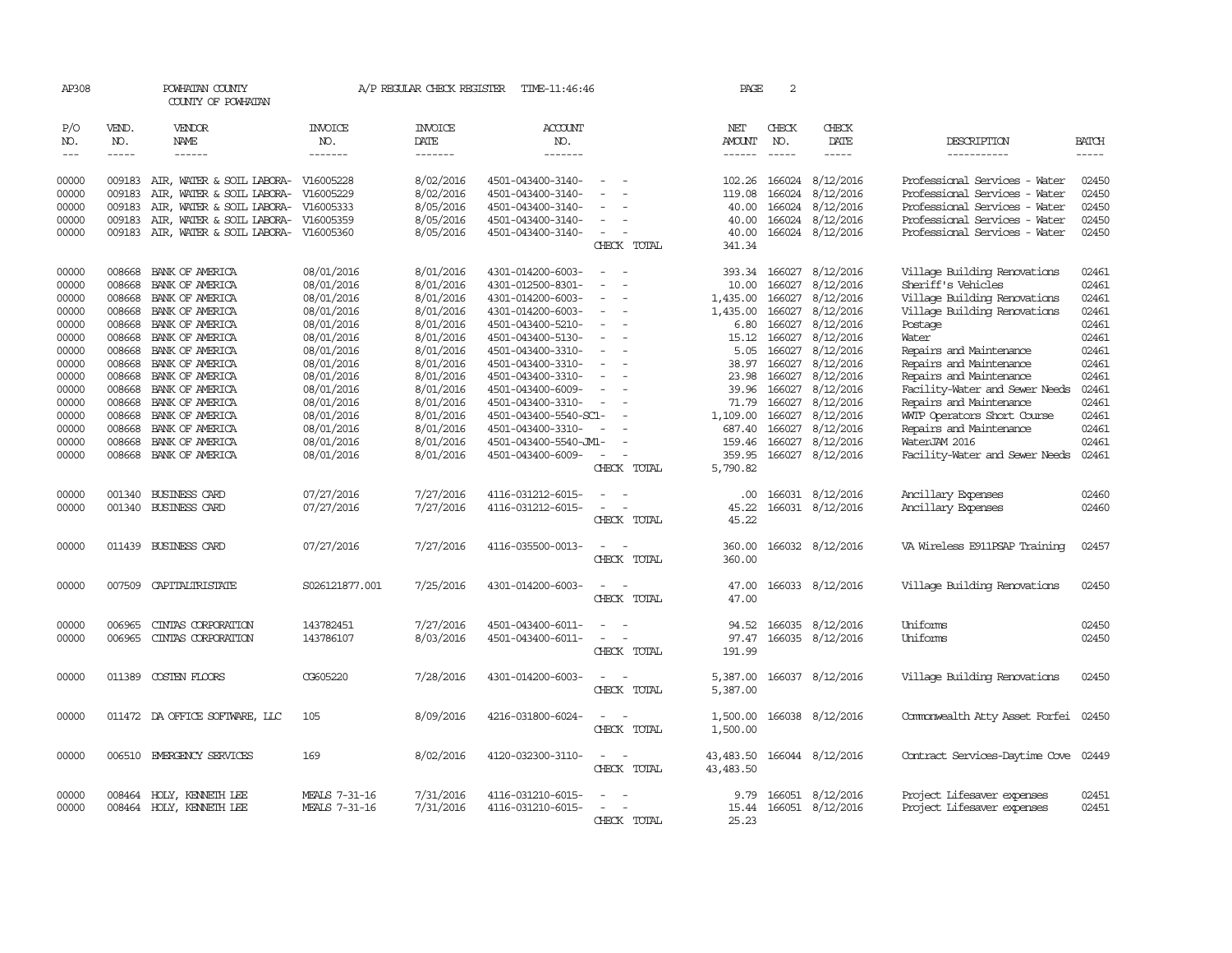| AP308          |                             | POWHATAN COUNTY<br>COUNTY OF POWHATAN            |                           | A/P REGULAR CHECK REGISTER | TIME-11:46:46                          |                                                                     | PAGE                           | 3                           |                         |                                          |                             |
|----------------|-----------------------------|--------------------------------------------------|---------------------------|----------------------------|----------------------------------------|---------------------------------------------------------------------|--------------------------------|-----------------------------|-------------------------|------------------------------------------|-----------------------------|
| P/O<br>NO.     | VEND.<br>NO.<br>$- - - - -$ | VENDOR<br>NAME<br>$- - - - - -$                  | INVOICE<br>NO.<br>------- | <b>INVOICE</b><br>DATE     | ACCOUNT<br>NO.<br>-------              |                                                                     | NET<br>AMOUNT<br>$- - - - - -$ | CHECK<br>NO.<br>$- - - - -$ | CHECK<br>DATE<br>-----  | DESCRIPTION                              | <b>BATCH</b><br>$- - - - -$ |
| $---$          |                             |                                                  |                           | -------                    |                                        |                                                                     |                                |                             |                         | -----------                              |                             |
| 00000<br>00000 | 010755<br>010755            | <b>INNOVATIVE TURF</b><br><b>INIOVATIVE TURF</b> | 3101<br>3102              | 8/08/2016<br>8/08/2016     | 4301-071120-8301-<br>4301-071120-8301- | $\overline{\phantom{a}}$                                            | 12,560,00<br>10,300.00         | 166055<br>166055            | 8/12/2016<br>8/12/2016  | Field Improvements<br>Field Improvements | 02451<br>02451              |
| 00000          | 010755                      | <b>INNOVATIVE TURF</b>                           | 3103                      | 8/08/2016                  | 4301-071120-8301-                      |                                                                     | 7,580.00                       | 166055                      | 8/12/2016               | Field Improvements                       | 02451                       |
| 00000          |                             | 010755 INNOVATIVE TURF                           | 3104                      | 8/08/2016                  | 4301-071120-8301-                      | CHECK TOTAL                                                         | 8,740.00<br>39,180.00          |                             | 166055 8/12/2016        | Field Improvements                       | 02451                       |
| 00000          |                             | 000120 JAMES RIVER AIR                           | S69637                    | 7/26/2016                  | 4501-043400-3310-                      | CHECK TOTAL                                                         | 434.62                         |                             | 434.62 166057 8/12/2016 | Repairs and Maintenance                  | 02451                       |
| 00000          |                             | 008381 JAMES RIVER PETROLEUM                     | 90 <sub>D</sub>           | 8/04/2016                  | 4501-043400-6008-                      | CHECK TOTAL                                                         | 318.08<br>318.08               |                             | 166058 8/12/2016        | Gas/Grease/Oil/Vehicle Repairs           | 02456                       |
| 00000          |                             | 011110 MOSELEY ARCHITECTS                        | 550492-009                | 7/31/2016                  | 4301-031200-6002-                      | CHECK TOTAL                                                         | 11,575.00<br>11,575.00         |                             | 166065 8/12/2016        | Sally Port & Courthouse Expans           | 02449                       |
| 00000          | 008579                      | POWHATAN COMMERCIAL                              | 0085201608                | 8/10/2016                  | 4501-043400-5420-                      | CHECK TOTAL                                                         | 2,467.37<br>2,467.37           |                             | 166076 8/12/2016        | Rent - Office Space                      | 02454                       |
| 00000          | 005050                      | POWHATAN LOCK SERVICES                           | 1120                      | 7/29/2016                  | 4301-014200-6005-                      | CHECK TOTAL                                                         | 243.30<br>243.30               |                             | 166079 8/12/2016        | Village Building Relocations             | 02452                       |
| 00000          |                             | 010901 POWHATAN REAL ESTATE                      | PS-4799                   | 8/02/2016                  | 4301-042000-8301-                      | $\overline{\phantom{a}}$<br>CHECK TOTAL                             | 748.33<br>748.33               |                             | 166080 8/12/2016        | Joint Maintenance Garage                 | 02449                       |
| 00000          |                             | 000620 R. C. GOODWYN & SONS, INC                 | 0724584                   | 7/05/2016                  | 4301-014200-6003-                      | $\overline{\phantom{a}}$                                            | 13.98                          | 166084                      | 8/12/2016               | Village Building Renovations             | 02452                       |
| 00000          | 000620                      | R. C. GOODWYN & SONS, INC                        | 0725434                   | 7/11/2016                  | 4301-014200-6003-                      |                                                                     | 53.96                          | 166084                      | 8/12/2016               | Village Building Renovations             | 02452                       |
| 00000          |                             | 000620 R.C. GOODWYN & SONS, INC 0725792          |                           | 7/13/2016                  | 4301-014200-6003-                      | CHECK TOTAL                                                         | 19.90<br>87.84                 |                             | 166084 8/12/2016        | Village Building Renovations             | 02452                       |
| 00000          | 000620                      | R. C. GOODWYN & SONS, INC                        | 0726987                   | 7/21/2016                  | 4301-014200-6003-                      |                                                                     | 2.19                           | 166085                      | 8/12/2016               | Village Building Renovations             | 02452                       |
| 00000          | 000620                      | R. C. GOODWYN & SONS, INC                        | 0727144                   | 7/22/2016                  | 4301-014200-6003-                      |                                                                     | 47.25                          | 166085                      | 8/12/2016               | Village Building Renovations             | 02452                       |
| 00000          |                             | 000620 R. C. GOODWYN & SONS, INC 0727979         |                           | 7/28/2016                  | 4301-014200-6003-                      | $\overline{\phantom{a}}$                                            | 17.38                          |                             | 166085 8/12/2016        | Village Building Renovations             | 02452                       |
|                |                             |                                                  |                           |                            |                                        | CHECK TOTAL                                                         | 66.82                          |                             |                         |                                          |                             |
| 00000          | 007325                      | RICHMOND OXYGEN CO.                              | 230911                    | 7/06/2016                  | 4120-032301-6013-                      |                                                                     | 23.00                          | 166087                      | 8/12/2016               | Medical Supplies                         | 02452                       |
| 00000          | 007325                      | RICHMOND OXYGEN CO.                              | 230912                    | 7/06/2016                  | 4120-032301-6013-                      |                                                                     | 24.00                          | 166087                      | 8/12/2016               | Medical Supplies                         | 02452                       |
| 00000          | 007325                      | RICHMOND OXYGEN CO.                              | 231393                    | 7/20/2016                  | 4120-032301-6013-                      |                                                                     | 32.00                          | 166087                      | 8/12/2016               | Medical Supplies                         | 02452                       |
| 00000          | 007325                      | RICHMOND OXYGEN CO.                              | 231394                    | 7/20/2016                  | 4120-032301-6013-                      | $\sim$                                                              | 31.00                          | 166087                      | 8/12/2016               | Medical Supplies                         | 02452                       |
| 00000          |                             | 007325 RICHMOND OXYGEN CO.                       | 232779                    | 7/31/2016                  | 4120-032301-6013-                      | CHECK TOTAL                                                         | 255.00<br>365.00               |                             | 166087 8/12/2016        | Medical Supplies                         | 02452                       |
| 00000          |                             | 009701 SHI INTERNATIONAL CORP.                   | B05278492                 | 7/25/2016                  | 4301-012510-8304-                      | $\overline{\phantom{a}}$<br>$\overline{\phantom{a}}$<br>CHECK TOTAL | 1,485.54<br>1,485.54           |                             | 166091 8/12/2016        | PC Replacement                           | 02447                       |
| 00000          | 007310                      | SOUTHEASTERN EMERGENCY                           | 707148                    | 8/02/2016                  | 4120-032301-6013-                      |                                                                     | 788.67                         | 166093                      | 8/12/2016               | Medical Supplies                         | 02452                       |
| 00000          | 007310                      | SOUTHEASTERN EMERGENCY                           | 707115                    | 8/01/2016                  | 4120-032301-6013-                      |                                                                     | 250.46                         | 166093                      | 8/12/2016               | Medical Supplies                         | 02453                       |
| 00000          | 007310                      | SOUTHEASTERN EMERGENCY                           | 707872                    | 8/04/2016                  | 4120-032301-6013-                      |                                                                     | 3.00                           | 166093                      | 8/12/2016               | Medical Supplies                         | 02453                       |
| 00000          |                             | 007310 SOUTHEASTERN EMERGENCY                    | 707954                    | 8/04/2016                  | 4120-032301-6013-                      | $\sim$<br>CHECK TOTAL                                               | 30.00<br>1,072.13              |                             | 166093 8/12/2016        | Medical Supplies                         | 02453                       |
| 00000          |                             | 011324 UNITED UNLIMITED                          | APPL #4                   | 7/19/2016                  | 4301-014100-6009-                      | CHECK TOTAL                                                         | 19,115.43<br>19, 115.43        |                             | 166105 8/12/2016        | Human Services Building Facade 02447     |                             |
|                |                             |                                                  |                           |                            |                                        |                                                                     |                                |                             |                         |                                          |                             |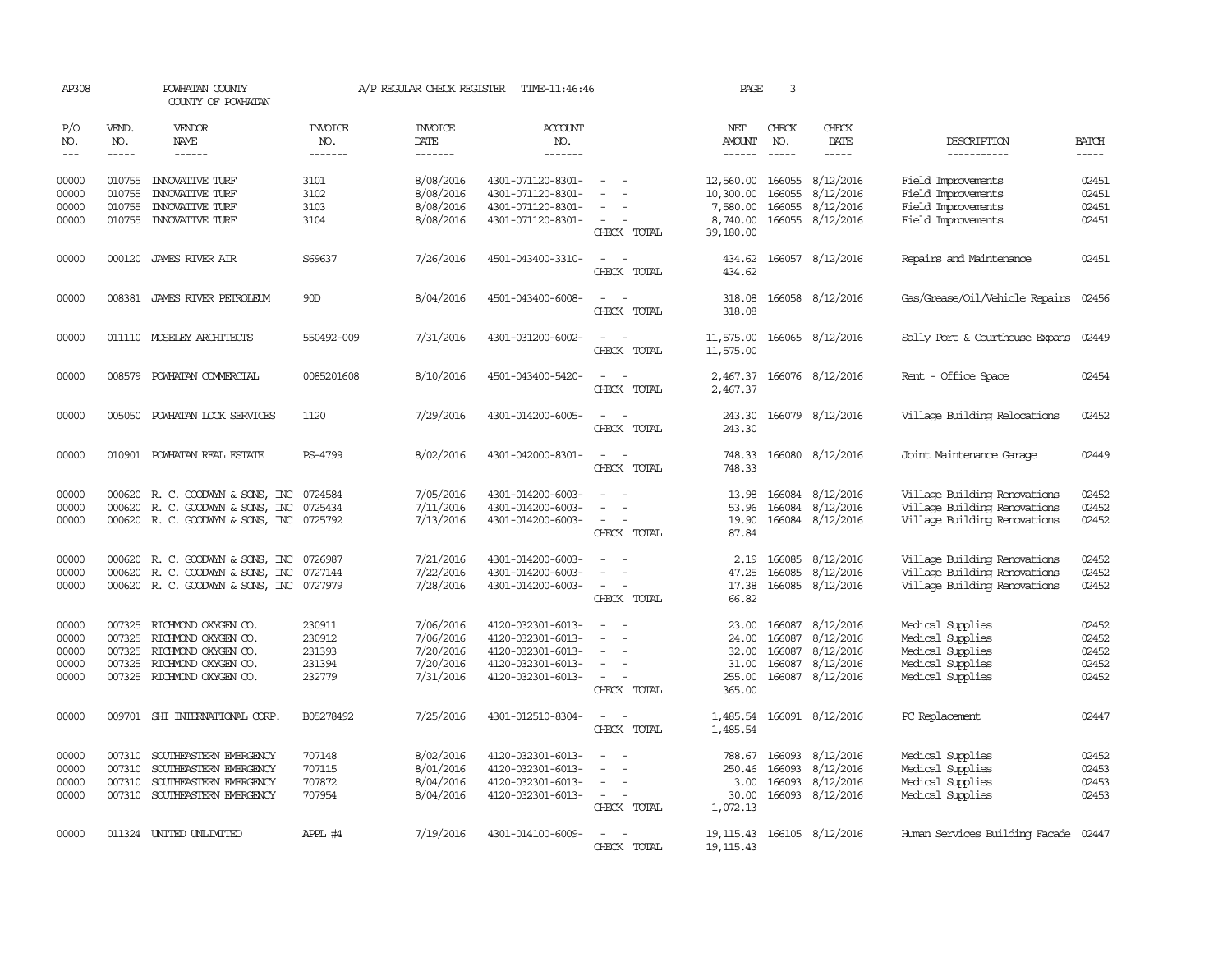| AP308                            |                             | POWHATAN COUNTY<br>COUNTY OF POWHATAN                                                                                                              |                                    | A/P REGULAR CHECK REGISTER                       | TIME-11:46:46                                                                    |                                                                                                                             | PAGE                               | $\overline{4}$ |                                                                                     |                                                                                                                                  |                                  |
|----------------------------------|-----------------------------|----------------------------------------------------------------------------------------------------------------------------------------------------|------------------------------------|--------------------------------------------------|----------------------------------------------------------------------------------|-----------------------------------------------------------------------------------------------------------------------------|------------------------------------|----------------|-------------------------------------------------------------------------------------|----------------------------------------------------------------------------------------------------------------------------------|----------------------------------|
| P/O<br>NO.<br>$---$              | VEND.<br>NO.<br>$- - - - -$ | <b>VENDOR</b><br>NAME<br>------                                                                                                                    | <b>INVOICE</b><br>NO.<br>-------   | <b>INVOICE</b><br>DATE<br>-------                | <b>ACCOUNT</b><br>NO.<br>-------                                                 |                                                                                                                             | NET<br>AMOUNT<br>------            | CHECK<br>NO.   | CHECK<br>DATE<br>-----                                                              | DESCRIPTION<br>-----------                                                                                                       | <b>BATCH</b><br>-----            |
| 00000                            |                             | 007595 VDH-WATERWORKS TECHNICAL                                                                                                                    | 2016 INVOICE                       | 7/05/2016                                        | 4501-043400-6013-                                                                | $\sim$ $\sim$<br>CHECK TOTAL                                                                                                | 90.00<br>90.00                     |                | 166106 8/12/2016                                                                    | Fees-VPDES&VPA                                                                                                                   | 02453                            |
| 00000                            |                             | 007415 VIRGINIA UTILITY                                                                                                                            | 07160330                           | 7/31/2016                                        | 4501-043400-3140-                                                                | $\overline{\phantom{a}}$<br>$\sim$<br>CHECK TOTAL                                                                           | 56.70                              |                | 56.70 166112 8/12/2016                                                              | Professional Services - Water                                                                                                    | 02453                            |
| 00000<br>00000<br>00000<br>00000 | 009183<br>009183            | 009183 AIR, WATER & SOIL LABORA- V16005425<br>AIR, WATER & SOIL LABORA-<br>AIR, WATER & SOIL LABORA-<br>009183 AIR, WATER & SOIL LABORA- V16005519 | V16005426<br>V16005517             | 8/09/2016<br>8/09/2016<br>8/12/2016<br>8/12/2016 | 4501-043400-3140-<br>4501-043400-3140-<br>4501-043400-3140-<br>4501-043400-3140- | $\sim$ $\sim$<br>$\sim$<br>$\sim$<br>CHECK TOTAL                                                                            | 328.73<br>40.00<br>64.90<br>660.55 |                | 226.92 166144 8/19/2016<br>166144 8/19/2016<br>166144 8/19/2016<br>166144 8/19/2016 | Professional Services - Water<br>Professional Services - Water<br>Professional Services - Water<br>Professional Services - Water | 02463<br>02463<br>02463<br>02463 |
| 00000                            |                             | 009206 ATLANTIC EMERGENCY                                                                                                                          | 11823NVA                           | 6/29/2016                                        | 4301-032200-0004-                                                                | $\sim$ $ \sim$<br>CHECK TOTAL                                                                                               | 4,428.28<br>4,428.28               |                | 166152 8/19/2016                                                                    | Ladder Truck                                                                                                                     | 02463                            |
| 00000                            |                             | 011479 ATLANTIC EMERGENCY                                                                                                                          | 13248ECU                           | 8/02/2016                                        | 4120-032200-8215-                                                                | $\sim$<br>CHECK TOTAL                                                                                                       | 6,800.00                           |                | 6,800.00 166153 8/19/2016                                                           | State Dept of Fire Programs Fu 02463                                                                                             |                                  |
| 00000                            |                             | 010957 CARROLL, SCOTT                                                                                                                              | SHORT COURSE                       | 8/12/2016                                        | 4501-043400-5540-SC1-                                                            | CHECK TOTAL                                                                                                                 | 240.50                             |                | 240.50 166164 8/19/2016                                                             | WMTP Operators Short Course                                                                                                      | 02463                            |
| 00000                            |                             | 011450 CDI INFRAIRUCTURE, LLC                                                                                                                      | 535089                             | 8/03/2016                                        | 4301-031200-6001-                                                                | $\sim$<br>CHECK TOTAL                                                                                                       | 1,071.24<br>1,071.24               |                | 166166 8/19/2016                                                                    | Public Safety Radio System                                                                                                       | 02463                            |
| 00000                            | 000540                      | CENTRAL VIRGINIA WASTE                                                                                                                             | 21458                              | 8/10/2016                                        | 4501-043400-3185-                                                                | $\sim$ $ \sim$<br>CHECK TOTAL                                                                                               | 32.04<br>32.04                     |                | 166167 8/19/2016                                                                    | Trash Removal                                                                                                                    | 02467                            |
| 00000                            | 006965                      | CINIAS CORPORATION                                                                                                                                 | 143789753                          | 8/10/2016                                        | 4501-043400-6011-                                                                | $\sim$<br>$\sim$<br>CHECK TOTAL                                                                                             | 161.10<br>161.10                   |                | 166168 8/19/2016                                                                    | Uniforms                                                                                                                         | 02467                            |
| 00000                            |                             | 011485 CONNOR, BRETT                                                                                                                               | PROJ LIFSVR CLS                    | 7/31/2016                                        | 4116-031210-6015-                                                                | $\frac{1}{2} \left( \frac{1}{2} \right) \left( \frac{1}{2} \right) = \frac{1}{2} \left( \frac{1}{2} \right)$<br>CHECK TOTAL | 54.76                              |                | 54.76 166174 8/19/2016                                                              | Project Lifesaver expenses                                                                                                       | 02464                            |
| 00000<br>00000                   |                             | 000076 DELL MARKETING L.P.<br>000076 DELL MARKETING L.P.                                                                                           | XK17X6M35<br>XK18CFWD8             | 8/09/2016<br>8/11/2016                           | 4301-012510-8304-<br>4301-012510-8304-                                           | $\sim$<br>$\sim$<br>$\sim$<br>$\sim$<br>CHECK TOTAL                                                                         | 1,183.28<br>6,035.50<br>7,218.78   |                | 166181 8/19/2016<br>166181 8/19/2016                                                | PC Replacement<br>PC Replacement                                                                                                 | 02466<br>02466                   |
| 00000<br>00000                   | 000860<br>000860            | DOMINION VIRGINIA POWER<br>DOMINION VIRGINIA POWER                                                                                                 | 0998223150 8/16<br>1875198911 8/16 | 8/02/2016<br>8/03/2016                           | 4501-043400-5110-<br>4501-043400-5110-                                           | $\overline{\phantom{a}}$<br>$\sim$<br>$\sim$<br>$\sim$ $-$<br>CHECK TOTAL                                                   | 8.67<br>71.92                      |                | 63.25 166185 8/19/2016<br>166185 8/19/2016                                          | Electricity<br>Electricity                                                                                                       | 02463<br>02463                   |
| 00000<br>00000                   | 000860<br>000860            | DOMINION VIRGINIA POWER<br>DOMINION VIRGINIA POWER                                                                                                 | 2907028530 8/16<br>3085476897 8/16 | 8/02/2016<br>8/03/2016                           | 4501-043400-5110-<br>4501-043400-5110-                                           | $\sim$<br>$\sim$<br>$\sim$<br>CHECK TOTAL                                                                                   | 41.87<br>155.97                    | 166186         | 8/19/2016<br>114.10 166186 8/19/2016                                                | Electricity<br>Electricity                                                                                                       | 02463<br>02463                   |
| 00000<br>00000                   | 000860<br>000860            | DOMINION VIRGINIA POWER<br>DOMINION VIRGINIA POWER                                                                                                 | 6656300552 8/16<br>7897055856 8/16 | 8/02/2016<br>8/02/2016                           | 4501-043400-5110-<br>4501-043400-5110-                                           | $\overline{\phantom{a}}$<br>$\omega_{\rm{max}}$<br>CHECK TOTAL                                                              | 2,377.05                           |                | 263.75 166187 8/19/2016<br>2, 113.30 166187 8/19/2016                               | Electricity<br>Electricity                                                                                                       | 02463<br>02463                   |
| 00000                            | 000860                      | DOMINION VIRGINIA POWER                                                                                                                            | 9052426195 8/16                    | 8/02/2016                                        | 4501-043400-5110-                                                                | $\overline{\phantom{a}}$<br>$\overline{\phantom{a}}$<br>CHECK TOTAL                                                         | 69.90<br>69.90                     |                | 166188 8/19/2016                                                                    | Electricity                                                                                                                      | 02463                            |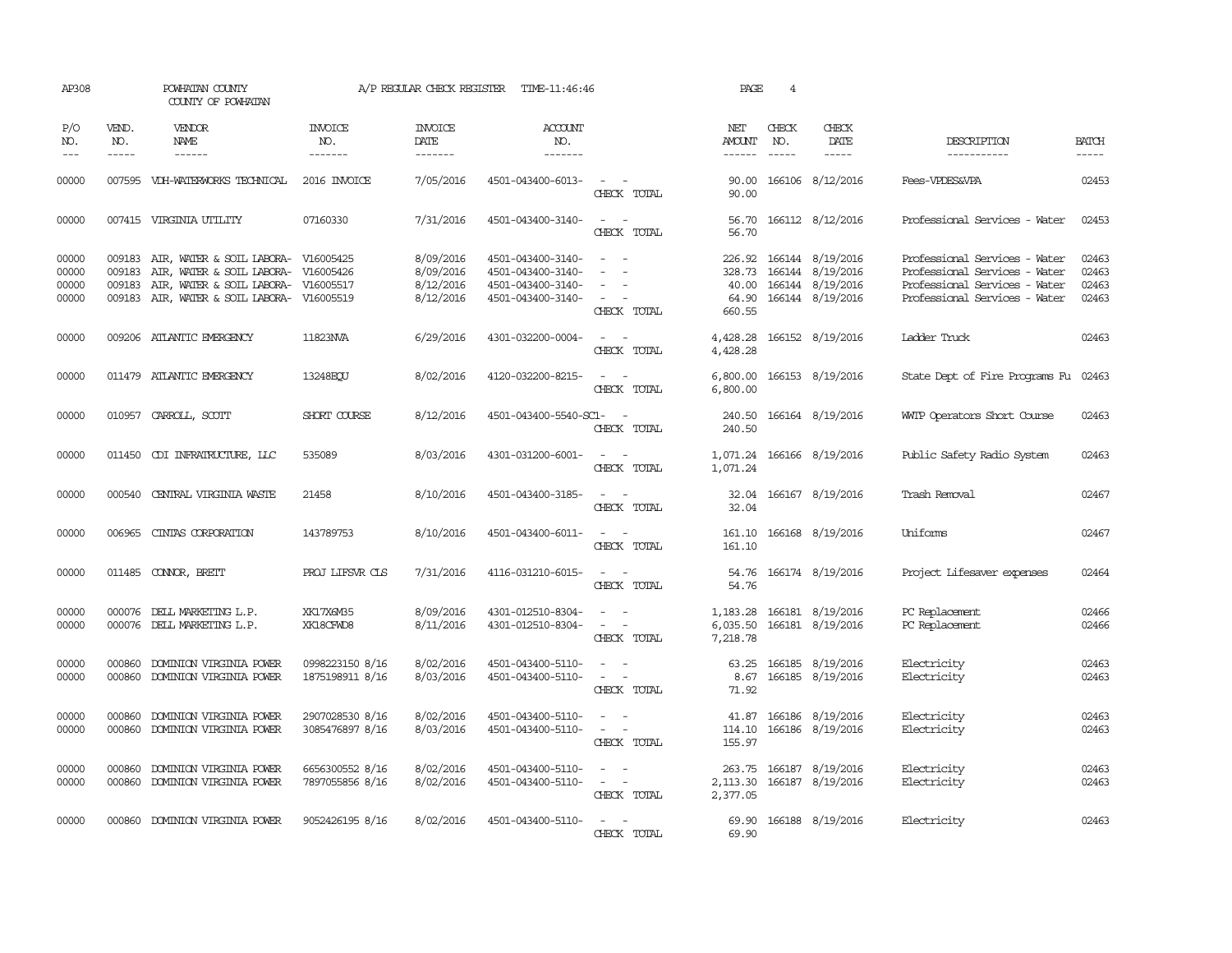| AP308                            |                             | POWHATAN COUNTY<br>COUNTY OF POWHATAN                                       |                                                                | A/P REGULAR CHECK REGISTER                       | TIME-11:46:46                                                                    |                                                     | PAGE                                             | 5                             |                                                         |                                                                                        |                                  |
|----------------------------------|-----------------------------|-----------------------------------------------------------------------------|----------------------------------------------------------------|--------------------------------------------------|----------------------------------------------------------------------------------|-----------------------------------------------------|--------------------------------------------------|-------------------------------|---------------------------------------------------------|----------------------------------------------------------------------------------------|----------------------------------|
| P/O<br>NO.<br>$---$              | VEND.<br>NO.<br>$- - - - -$ | VENDOR<br>NAME<br>$- - - - - -$                                             | <b>INVOICE</b><br>NO.<br>--------                              | <b>INVOICE</b><br>DATE<br>--------               | <b>ACCOUNT</b><br>NO.<br>-------                                                 |                                                     | NET<br>AMOUNT<br>------                          | CHECK<br>NO.<br>$\frac{1}{2}$ | CHECK<br>DATE<br>$- - - - -$                            | DESCRIPTION<br>-----------                                                             | <b>BATCH</b><br>-----            |
| 00000                            |                             | 007147 DRAPER ADEN ASSOCIATES,                                              | 2016060413 6/16                                                | 6/30/2016                                        | 4501-043400-3140-                                                                | $\sim$ $ \sim$<br>CHECK TOTAL                       | 1,950.00<br>1,950.00                             |                               | 166191 8/19/2016                                        | Professional Services - Water                                                          | 02463                            |
| 00000                            |                             | 009639 EMS MANAGEMENT &                                                     | 028256                                                         | 7/31/2016                                        | 4120-032300-5845-                                                                | $ -$<br>CHECK TOTAL                                 | 1,237.81                                         |                               | 1,237.81 166196 8/19/2016                               | EMS Transport Third Party Bill 02463                                                   |                                  |
| 00000                            |                             | 010070 EVERBRIDGE, INC.                                                     | M30292                                                         | 8/09/2016                                        | 4116-035500-0008-                                                                | $\sim$<br>$\sim$<br>CHECK TOTAL                     | 6,600.58                                         |                               | 6,600.58 166197 8/19/2016                               | Emerg Perform Grant                                                                    | 02468                            |
| 00000<br>00000                   | 011486                      | KOFILE TECHNOLOGIES, INC.<br>011486 KOFILE TECHNOLOGIES, INC.               | 215783<br>215080                                               | 7/20/2016<br>4/04/2016                           | 4116-021101-8101-<br>4116-021101-8101-                                           | $\sim$<br>CHECK TOTAL                               | 12,858.00<br>13,842.00<br>26,700.00              |                               | 166213 8/19/2016<br>166213 8/19/2016                    | Item Conservation Grant<br>Item Conservation Grant                                     | 02466<br>02468                   |
| 00000<br>00000                   |                             | 010924 MITCHELL PEST<br>010924 MITCHELL PEST                                | 95321<br>95322                                                 | 8/15/2016<br>8/16/2016                           | 4501-043400-3320-<br>4501-043400-3320-                                           | $\equiv$<br>$\equiv$<br>$\sim$<br>CHECK TOTAL       | 95.00<br>95.00<br>190.00                         |                               | 166221 8/19/2016<br>166221 8/19/2016                    | Maintenance and Service Contra<br>Maintenance and Service Contra                       | 02466<br>02466                   |
| 00000                            |                             | 011110 MOSELEY ARCHITECTS                                                   | 550394-010                                                     | 7/31/2016                                        | 4301-062100-8302-                                                                | $ -$<br>CHECK TOTAL                                 | 222,865.20<br>222,865.20                         |                               | 166225 8/19/2016                                        | RJHS Replacement/Renovation De 02462                                                   |                                  |
| 00000                            |                             | 011064 NICE, BENJAMIN                                                       | PROJ LIFESAVR                                                  | 7/31/2016                                        | 4116-031210-6015-                                                                | $\sim$ $\sim$<br>CHECK TOTAL                        | 36.63                                            |                               | 36.63 166228 8/19/2016                                  | Project Lifesaver expenses                                                             | 02464                            |
| 00000<br>00000                   |                             | 000620 R. C. GOODWYN & SONS, INC<br>000620 R. C. GOODWYN & SONS, INC 728596 | 727901                                                         | 7/28/2016<br>8/03/2016                           | 4301-014200-6003-<br>4301-014200-6003-                                           | $\equiv$<br>$\overline{\phantom{a}}$<br>CHECK TOTAL | 14.10<br>13.12<br>27.22                          |                               | 166237 8/19/2016<br>166237 8/19/2016                    | Village Building Renovations<br>Village Building Renovations                           | 02466<br>02466                   |
| 00000<br>00000                   | 000620                      | R. C. GOODWYN & SONS, INC<br>000620 R. C. GOODWYN & SONS, INC 728812        | 728737                                                         | 8/03/2016<br>8/04/2016                           | 4301-071120-8301-<br>4301-014200-6003-                                           | $\sim$<br>CHECK TOTAL                               | 47.35<br>5.07<br>52.42                           |                               | 166238 8/19/2016<br>166238 8/19/2016                    | Field Improvements<br>Village Building Renovations                                     | 02466<br>02466                   |
| 00000                            |                             | 008899 RAY ALLEN MANUFACTURING,                                             | RINV011136                                                     | 8/10/2016                                        | 4116-031213-6015-                                                                | $\equiv$<br>$\sim$<br>CHECK TOTAL                   | 193.41                                           |                               | 193.41 166240 8/19/2016                                 | K9 Expenses                                                                            | 02464                            |
| 00000                            |                             | 007310 SOUTHEASTERN EMERGENCY                                               | 708684                                                         | 8/09/2016                                        | 4120-032301-6013-                                                                | $\sim$ $ \sim$<br>CHECK TOTAL                       | 29.08<br>29.08                                   |                               | 166250 8/19/2016                                        | Medical Supplies                                                                       | 02463                            |
| 00000                            | 007200                      | SOUTHERN BUILDERS INC.                                                      | 841                                                            | 8/10/2016                                        | 4301-014500-0017-                                                                | $\sim$ 100 $\sim$<br>CHECK TOTAL                    | 14,653.00<br>14,653.00                           |                               | 166251 8/19/2016                                        | Library Renovations                                                                    | 02466                            |
| 00000                            |                             | 007843 TENCARVA MACHINERY CO.                                               | 585410                                                         | 8/04/2016                                        | 4501-043400-3310-                                                                | $\equiv$<br>CHECK TOTAL                             | 125.00<br>125.00                                 |                               | 166261 8/19/2016                                        | Repairs and Maintenance                                                                | 02463                            |
| 00000                            | 007450                      | THOMSON REUTERS -                                                           | 834461138                                                      | 8/01/2016                                        | 4116-021100-6012-                                                                | $\equiv$<br>$\sim$<br>CHECK TOTAL                   | 370.46<br>370.46                                 |                               | 166262 8/19/2016                                        | Law Library Expenses                                                                   | 02465                            |
| 00000<br>00000<br>00000<br>00000 | 008126<br>008126<br>008126  | VERIZON<br>VERIZON<br>VERIZON<br>008126 VERIZON                             | 9767972325<br>9767972325<br>9766333612 7/16<br>9766333612 7/16 | 7/27/2016<br>7/27/2016<br>7/27/2016<br>7/27/2016 | 4501-043400-5250-<br>4501-043400-5270-<br>4501-043400-5250-<br>4501-043400-5270- | $\overline{\phantom{a}}$<br>$\equiv$<br>CHECK TOTAL | 159.25<br>424.68<br>160.23<br>584.02<br>1,328.18 | 166268<br>166268<br>166268    | 8/19/2016<br>8/19/2016<br>8/19/2016<br>166268 8/19/2016 | Cell Phones<br>Network Service Connection<br>Cell Phones<br>Network Service Connection | 02464<br>02464<br>02465<br>02465 |